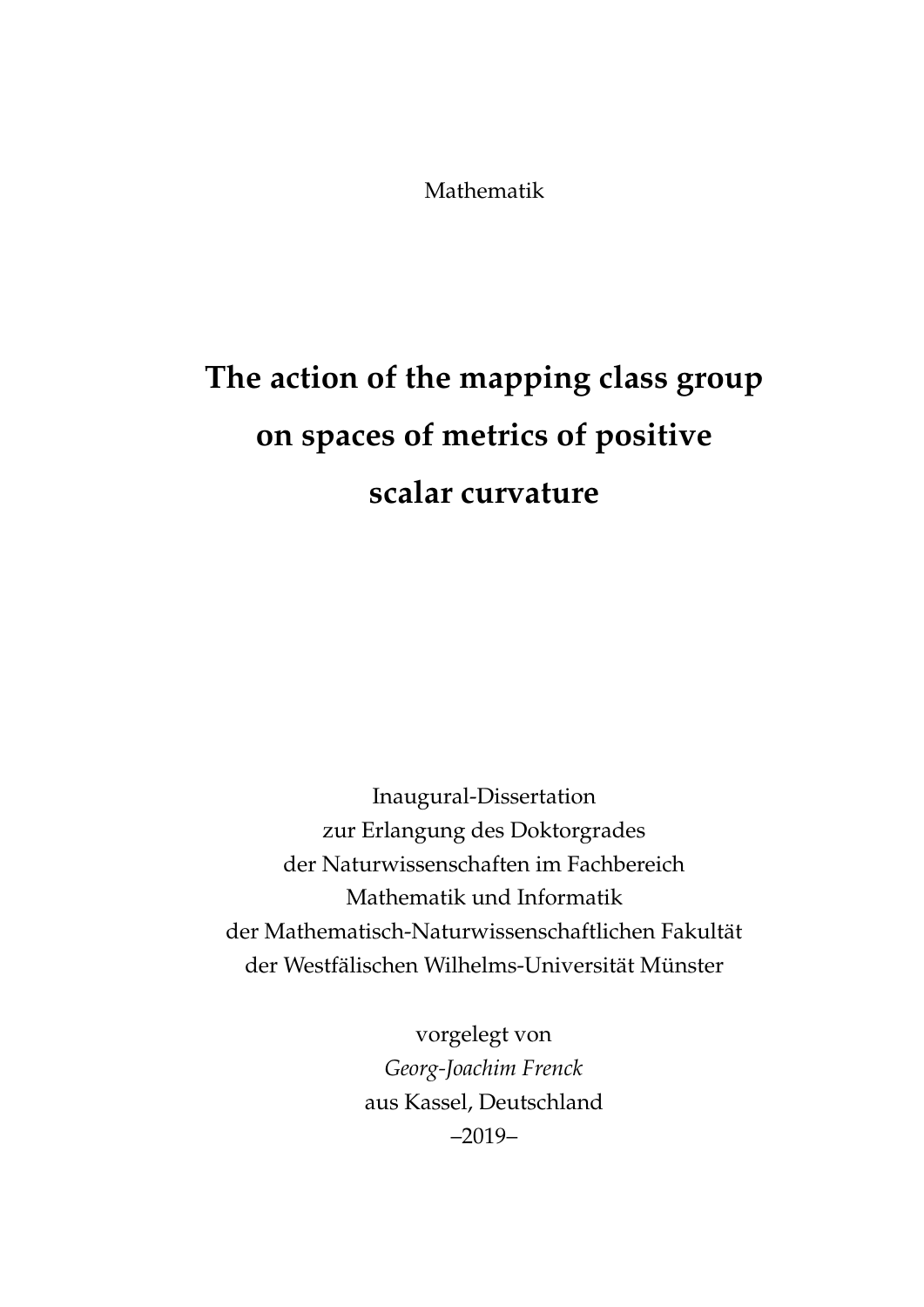| Dekan:                      | Prof. Dr. Xiaoyi Jiang     |
|-----------------------------|----------------------------|
| <b>Erster Gutachter:</b>    | Prof. Dr. Johannes Ebert   |
| Zweiter Gutachter:          | Prof. Dr. Burkhard Wilking |
| Tag der mündlichen Prüfung: |                            |
| Tag der Promotion:          |                            |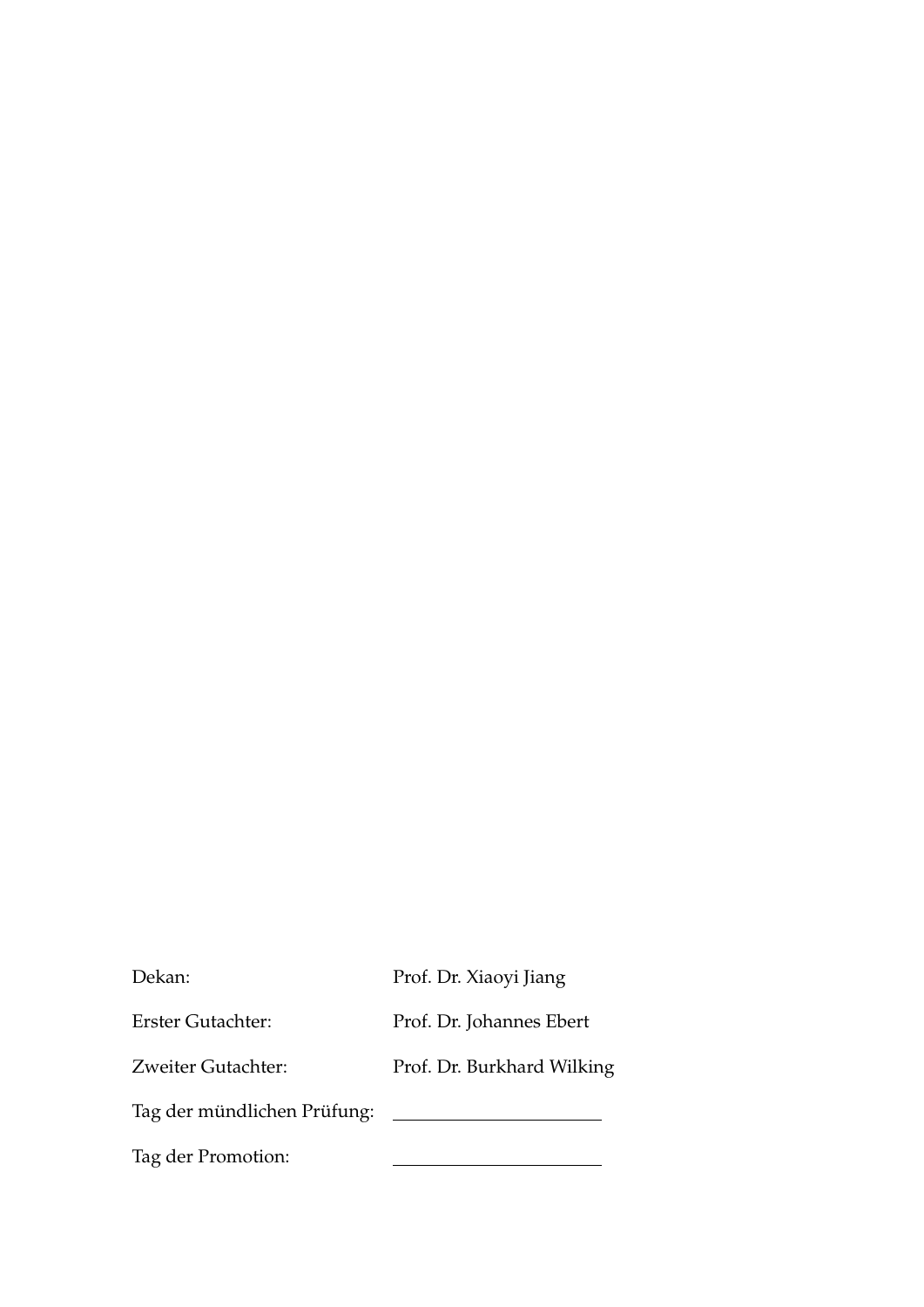#### **Abstract**

<span id="page-2-0"></span>In this thesis we study the action of the  $\theta$ -mapping class group of a high-dimensional manifold M on the space  $\mathcal{R}^+(M)$  of metrics of positive scalar curvature on M via pullback.

We show that this action factors through the bordism group  $\Omega_d^{\theta}$  of closed  $\theta$ -manifolds via the mapping torus construction. We then give examples of diffeomorphisms that have nullbordant mapping tori implying that the induced pullback map  $f^*$  is homotopic to the identity. Furthermore we show that some old detection results descend from  $\mathcal{R}^+(M)$  to the observer moduli space.

Afterwards we construct a family of *H*-space structures on  $\mathcal{R}^+(M)$  for certain M. We show that all of these are isomorphic and use this to derive a criterion for the action map to be trivial up to homotopy. We also give a criterion for the action to be nontrivial leading to a complete classification of the action on simply connected Spin-7-manifolds.

In the last chapter we sketch how one can possibly generalize the recent result about the homotopy groups of  $\mathcal{R}^+(M)$  from [\[BERW17\]](#page-118-0) to a certain class of curvature conditions that imply positive scalar curvature.

#### **Zusammenfassung**

In dieser Arbeit untersuchen wir die Wirkung der θ-Abbildungsklassengruppe einer hochdimensionalen Mannigfaltigkeit M auf dem Raum  $\mathcal{R}^+(M)$  der Metriken positiver Skalarkrümmung auf  $M$  via Rücktransport.

Wir zeigen, dass diese Wirkung über die Abbildungstoruskonstruktion durch die Kobordismusgruppe  $\Omega_d^{\theta}$  von geschlossenen  $\theta$ -Mannigfaltigkeiten faktorisiert. Anschließend geben wir Beispiele von Diffeomorphismen, deren Abbildungstori nullbordant sind, was impliziert, dass die induzierte Abbildung  $f^*$  homotop zur Identität ist. Des Weiteren zeigen wir, dass einige alte Detektierungsresultate von  $\mathcal{R}^+(M)$  auch für den Beobachtermodulraum erhalten bleiben. Außerdem konstruieren wir eine Familie von H-Raumstrukturen auf  $\mathcal{R}^+(M)$  für gewisse  $M$ . Wir zeigen, dass all diese isomorph sind, und entwickeln hiermit ein Kriterium dafür, dass die Wirkung bis auf Homotopie trivial ist. Zudem geben wir ein Kriterium für Nicht-Trivialität der Wirkung an, was uns erlaubt die Wirkung auf einfach zusammenhängenden Spin-7-Mannigfaltigkeiten komplett zu klassifizieren.

Im letzten Kapitel skizzieren wir, wie es möglich sein sollte, ein Resultat aus [[BERW17\]](#page-118-0) über die Homotopiegruppen von  $\mathcal{R}^+(M)$  auf eine gewisse Klasse von Krümmungsbedingungen, die positive Skalarkrümmung implizieren, zu verallgemeinern.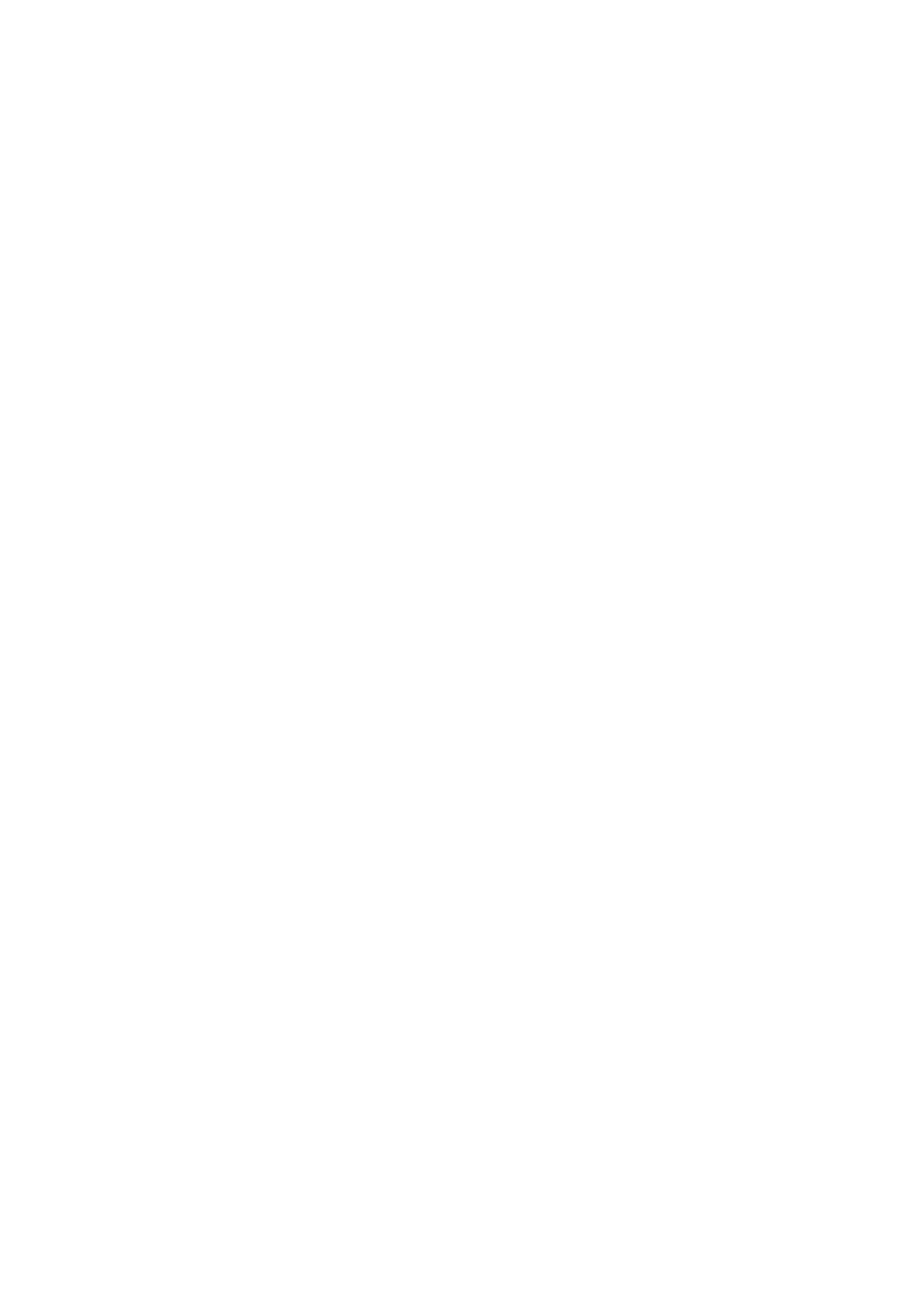### *Danksagung*

<span id="page-4-0"></span>Nachdem ich mehr als drei Jahre meines Lebens damit verbracht habe, diese Dissertation zu schreiben, ist es nun an der Zeit, "Danke" zu sagen.

Zuallererst möchte ich meinem Betreuer Johannes Ebert für die Zeit und Energie danken, die er in meine Ausbildung investiert hat. Es ist keine Ubertreibung, wenn ¨ ich sage, dass der größte Teil meines mathematischen Wissens von ihm gelehrt wurde, beginnend mit den Vorlesungen im Bachelor-Studium bis hin zu dieser Arbeit. Er hatte immer Zeit für mich und hat nie gezögert, mir Sachen zu erklären, die ich nicht verstanden hatte. Außerdem mochte ich mich bei meinem Zweitgutachter Burkhard ¨ Wilking und meinem Drittprüfer Michael Joachim herzlich für die Übernahme dieser Aufgaben bedanken.

Ich wurde finanziert vom SFB 878 – Groups, Geometry and Actions und ich schätze diese Unterstützung sehr.

Des Weiteren danke ich Anand Dessai, Bernhard Hanke, Thomas Schick, Wolfgang Steimle und Wilderich Tuschmann für ihre Gastfreundschaft und die Einladungen zu Oberseminarvorträgen, in denen ich die Gelegenheit hatte, über meine Forschung zu sprechen. Ich danke auch Jan-Bernhard Kordaß, Raphael Reinauer und Rudolf Zeidler für viele hilfreiche Diskussionen und Oliver Sommer für zahlreiche Anmerkungen zu dieser Arbeit. Als nächstes möchte ich mich bei meinen Büropartnern Jannes Bantje, Lukas Buggisch and William Gollinger bedanken, die eine sehr angenehme Arbeitsatmosphare geschaffen haben. Außerdem gilt mein Dank den Folgenden: ¨ Franziska Beitz, Paul Breutmann, Michael Holl, Matthias Kemper, Svenja Knopf, Robin Loose, Markus Schmetkamp, Liesel Sommer, Jonas Stelzig und Michael Wenske.

Natürlich bestand nicht mein komplettes Leben aus Topologie und Skalarkrümmung, nicht einmal in der Endphase. Ein großer Dank gebuhrt meiner Familie Cordula ¨ und Bianca für viel Toleranz in schlechten Phasen und für den nahezu täglichen Motivationsschub. Ich möchte auch meinen Eltern danken, ohne die ich im wahrsten Sinne des Wortes heute nicht hier ware, meiner Schwester und meinen Großeltern ¨ für viele kulinarische Erlebnisse, der Tischtennisabteilung des TSV Handorf für eine verdammt geile Zeit und natürlich all meinen Freunden.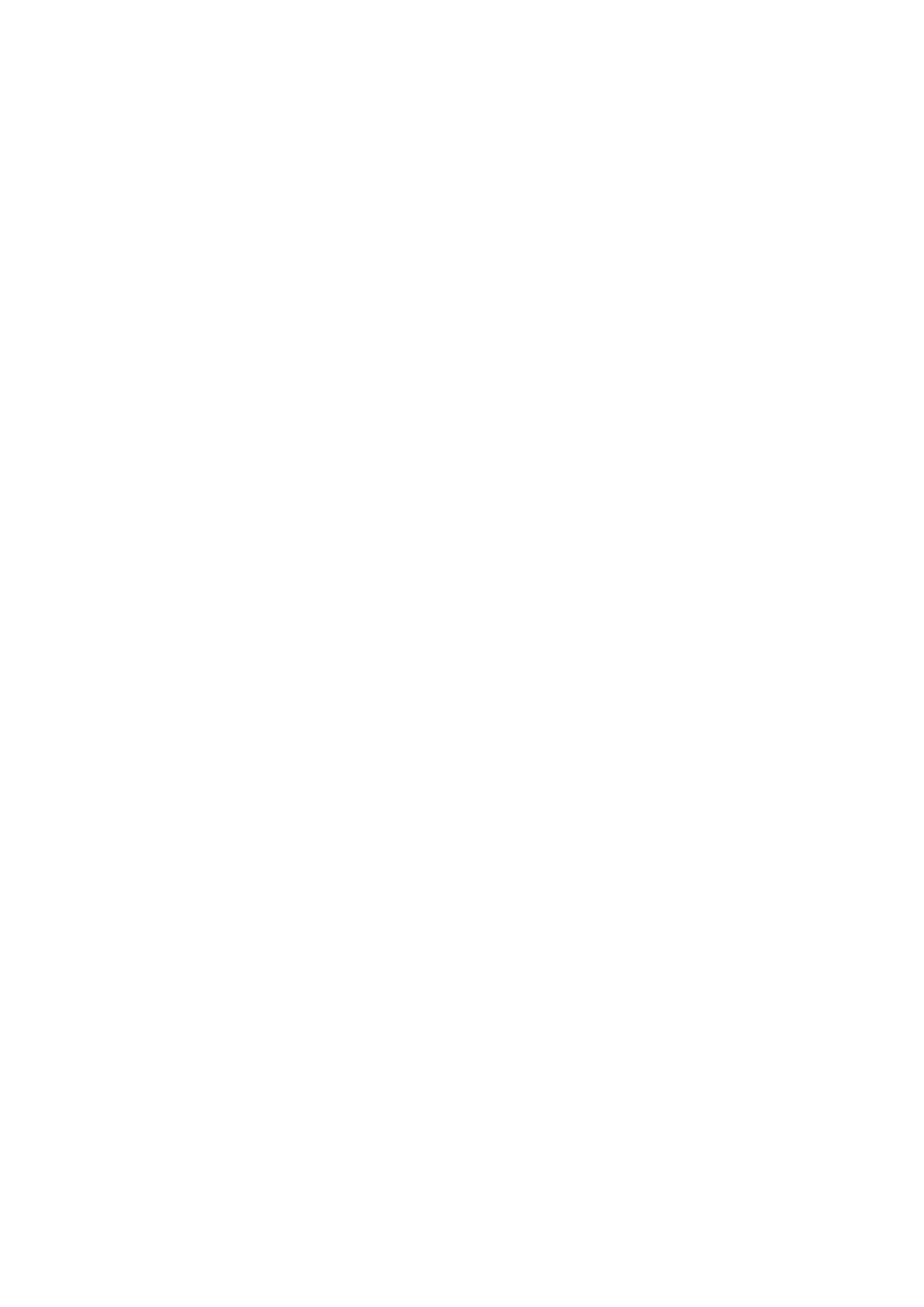## **Introduction**

<span id="page-6-0"></span>At first sight, the fields of differential geometry and algebraic topology seem substantially different. The former comprises the study of Riemannian metrics, which are fibrewise scalar products on the tangent bundle of a smooth manifold. These metrics are rather sensitive to changes to the manifold. Algebraic topology on the other hand measures coarse properties of a space which are homotopy-, homeomorphism- or diffeomorphism-invariant. However, there is a deep connection between topology and scalar curvature geometry.

The first glimpse of this connection was the discovery of the Lichnerowicz-formula (cf. [\[Lic63\]](#page-121-0)), relating the difference of the square of the Dirac-operator and the Laplace– Beltrami-operator on spinors to the scalar curvature:

$$
\mathcal{D}^2 - \nabla^* \nabla = \frac{\text{scal}}{4}
$$

In particular, since  $\nabla^*\nabla$  is a positive operator, positivity of the scalar curvature forces the Dirac-operator to be positive. It therefore is invertible making its index vanish if  $M$  is closed. In the same year the Atiyah–Singer-index-theorem was proven (cf. [\[AS63\]](#page-118-1)), providing the possibility to compute the index of the Dirac-operator in terms of topological invariants. To be precise, the index of  $D$  is equal to the A-genus of  $M$ . This means that there is an obstruction to the existence of a positive scalar curvature metric (hereafter: psc-metric) expressed in purely topological terms.

Another connection was discovered independently in the late 1970's by Gromov– Lawson [\[GL80\]](#page-119-0) and Schoen–Yau [\[SY79\]](#page-122-0). They showed that the existence question for a metric of positive scalar curvature is invariant under high-codimension surgeries: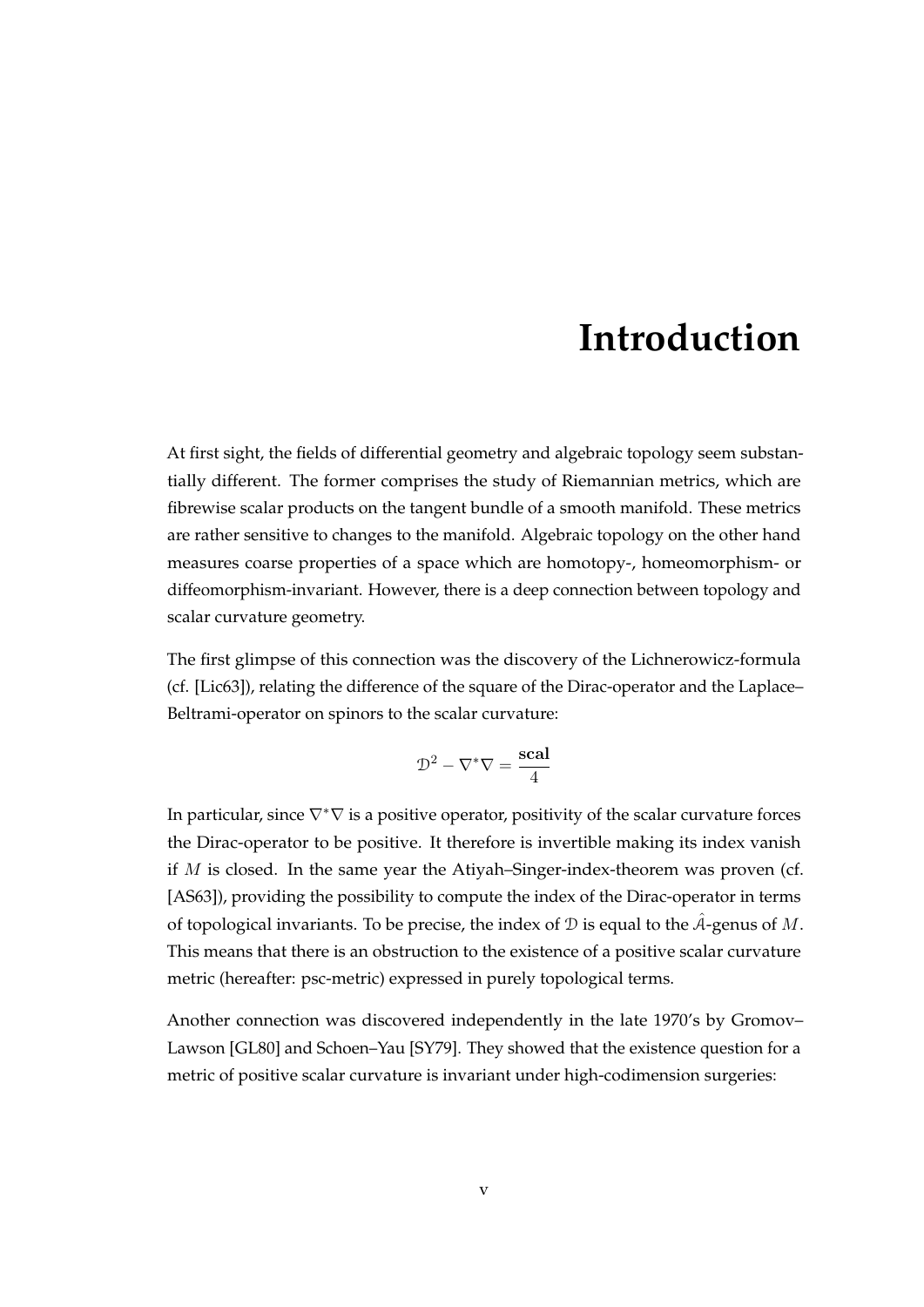**Surgery Theorem** ([\[GL80,](#page-119-0) Theorem A], [\[SY79,](#page-122-0) Corollary 4]). Let  $M_0$ ,  $M_1$  be smooth manifolds. Let  $M_0$  admit a psc-metric and let  $M_1$  be obtained from  $M_0$  by a sequence of surgeries of codimension at least 3. Then  $M_1$  also admits a psc-metric.

If we assume that dim  $M_1 = d - 1 \geq 5$ , we know that  $M_1$  is obtained from  $M_0$  by surgeries in the appropriate dimensions if and only if there exists a manifold  $W$  of dimension *d* such that  $\partial W = M_0 \amalg M_1$  and  $M_1 \hookrightarrow W$  is 2-connected. The discovery of the surgery theorem dramatically increased the number of manifolds known to admit a psc-metric.

Using tangential structures, it is possible to get rid of the condition on the cobordism: Let  $\theta$ :  $B \to BO(d)$  be a fibration. A  $\theta$ -structure on a manifold M is a lift of its Gaussmap along  $\theta$ . If  $M_0$ ,  $M_1$  and W admit  $\theta$ -structures and the map  $M_1 \rightarrow B$  is 2-connected, one can perform surgery on the interior of  $W$  to obtain a cobordism  $W'$ :  $M_0 \rightsquigarrow M_1$ where the inclusion  $M_1 \hookrightarrow W'$  is 2-connected, hence the surgery theorem applies. Thus the existence question for psc-metrics can be answered by giving generators of the appropriate cobordism groups that admit metrics of positive scalar curvature.

Examples of tangential structures arise as *l*-connected covers of  $BO(d)$ , which are  $BSO(d)$ ,  $B\text{Spin}(d)$ , etc. For example, if M is simply connected and non-spinnable, the map  $M_1 \rightarrow BSO(d)$  is 2-connected and if  $M_1$  is simply connected and Spin, the map  $M_1 \rightarrow B\text{Spin}(d)$  is 2-connected. In order to show that a simply connected manifold  $M_1$  admits a psc-metric, it therefore suffices to find a psc-manifold  $M_0$ orientedly cobordant (or Spin-cobordant, respectively) to  $M_1$ . For simply connected, non-spinnable manifolds this has been accomplished by Gromov–Lawson who showed that every such manifold of dimension at least 5 admits a psc-metric. Later, Stephan Stolz [\[Sto92\]](#page-122-1) solved the Spin-case: He was able to determine that the index of the Dirac-operator mentioned above is the *only* obstruction to the existence of a psc-metric on simply connected Spin-manifolds of dimension at least 5. The (stable) Gromov– Lawson–Rosenberg conjecture predicts that a similar statement also holds in the non-simply connected case. There is a counterexample to the unstable conjecture (cf. [\[Sch98\]](#page-122-2)). The stable conjecture follows from the Baum-Connes conjecture and hence is confirmed for many groups but in general it is still open.

The interest of topologists in positive scalar curvature also goes into another direction: A lot of effort has been put into understanding the homotopy type of the space of all psc-metrics  $\mathcal{R}^+(M)$ . This all started when Hitchin [\[Hit74\]](#page-120-0) used index-theory to show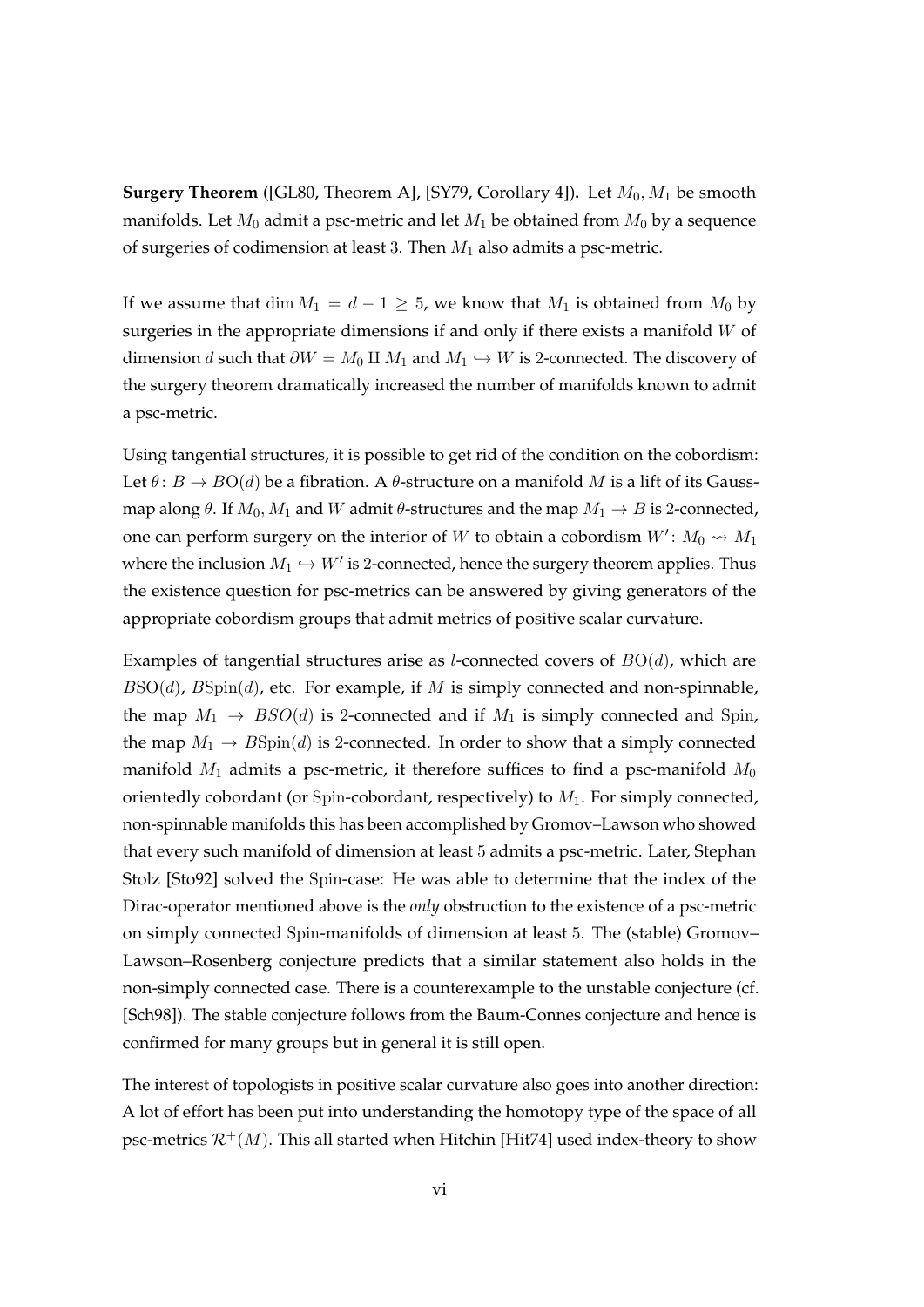that the zeroth and first homotopy group of this space contain nontrivial elements for the standard sphere  $S^{d-1}.$  These elements are spotted as follows: For a diffeomorphism f of M and a Riemannian metric g, there exists the pullback metric  $f^*g$  on M. If g has positive scalar curvature, so does  $f^*g$  and one gets an action of the group of diffeomorphisms Diff(M) on  $\mathcal{R}^+(M)$ . Fixing a base point  $g_0 \in \mathcal{R}^+(M)$ , we get the *orbit map*  $\text{Diff}(M) \to \mathcal{R}^+(M)$ ,  $f \mapsto f^*g_0$ . Hitchin constructed a homomorphism  $\pi_k(\mathcal{R}^+(M)) \to KO^{-k-1-(d-1)}(pt)$ , where  $d-1$  is the dimension of M, and showed that the composition  $\pi_k(\mathrm{Diff}(M)) \to \pi_k(\mathcal{R}^+(M)) \to KO^{-k-d}(pt)$  is nontrivial for  $k = 0, 1$  and  $M = S^{d-1}$  provided that  $k + d \equiv 1, 2(8)$ . In other words, nontrivial elements of  $\pi_k(\mathcal{R}^+(M))$  are given by nontrivial elements in  $\pi_k(\text{Diff}(M))$  that are not in the kernel of the orbit map. Over the years, there have been many other detection results, for example by Gromov–Lawson [\[GL83\]](#page-119-1), Carr [\[Car88\]](#page-118-2), Botvinnik–Hanke– Schick–Walsh [\[BHSW10\]](#page-118-3), Crowley–Schick [\[CS13\]](#page-119-2), Hanke–Schick–Steimle [\[HSS14\]](#page-120-1), Crowley–Schick–Steimle [\[CSS16\]](#page-119-3), Botvinnik–Ebert–Randal-Williams [\[BERW17\]](#page-118-0) and Ebert–Randal-Williams [\[ERW17a\]](#page-119-4).

In this thesis we study the homotopy class of the map  $\text{Diff}(M) \to \text{hAut}(\mathcal{R}^+(M))$ associated to the action mentioned above. Here, hAut denotes the group-like H-space of self-homotopy-equivalences. The main geometric tool we use is a generalization of the surgery theorem due to Chernysh (cf. [\[Che04b\]](#page-119-5), see also [\[Wal13\]](#page-122-3)). Let  $M^{d-1}$ be a closed manifold and let  $\varphi\colon S^{k-1}\times D^{d-k}\hookrightarrow M$  be a surgery datum in  $M$ , i. e. an embedding. We denote by  $M_{\varphi}$  the manifold obtained by performing surgery on M along  $\varphi$ .

**Parametrized Surgery Theorem** ([\[Che04b,](#page-119-5) Theorem 1.1], [\[Wal13,](#page-122-3) Main Theorem])**.** *If* d−k ≥ 3*, there is a zig-zag of maps* R+(M) '←− . . . −→ R+(Mϕ)*, where the arrow pointing towards*  $\mathcal{R}^+(M)$  *is a weak equivalence.* 

Note that  $\mathcal{R}^+(M)$  is homotopy equivalent to a CW-complex and hence we can invert all weak equivalences by Whitehead's theorem. So we obtain a well-defined homotopy class of a map  $\overline{S}_{\varphi}$ :  $\mathcal{R}^+(M) \longrightarrow \mathcal{R}^+(M_{\varphi})$ . This is called the *surgery map*.

In order to state our main result, we need to introduce some terminology. For precise definitions see [Chapter 1.](#page-18-0) For a *once-stable*<sup>[1](#page-8-0)</sup> tangential structure  $\theta \colon B \to BO(d)$ , we define  $\Omega_d^{\theta}(M_0,M_1)$  to be the set of equivalence classes of triples  $[W,f_0,f_1]$ , where  $W$  is a d-dimensional  $\theta$ -cobordism with boundary  $\partial W = \partial_0 W \amalg \partial_1 W$  and  $f_i: \partial_i W \stackrel{\cong}{\longrightarrow} M_i$ 

<span id="page-8-0"></span><sup>&</sup>lt;sup>1</sup>A tangential structure is called once stable if it is a homotopy pullback of a fibration  $\overline{B} \to BO(d+1)$ (cf. [Section 1.1\)](#page-18-1).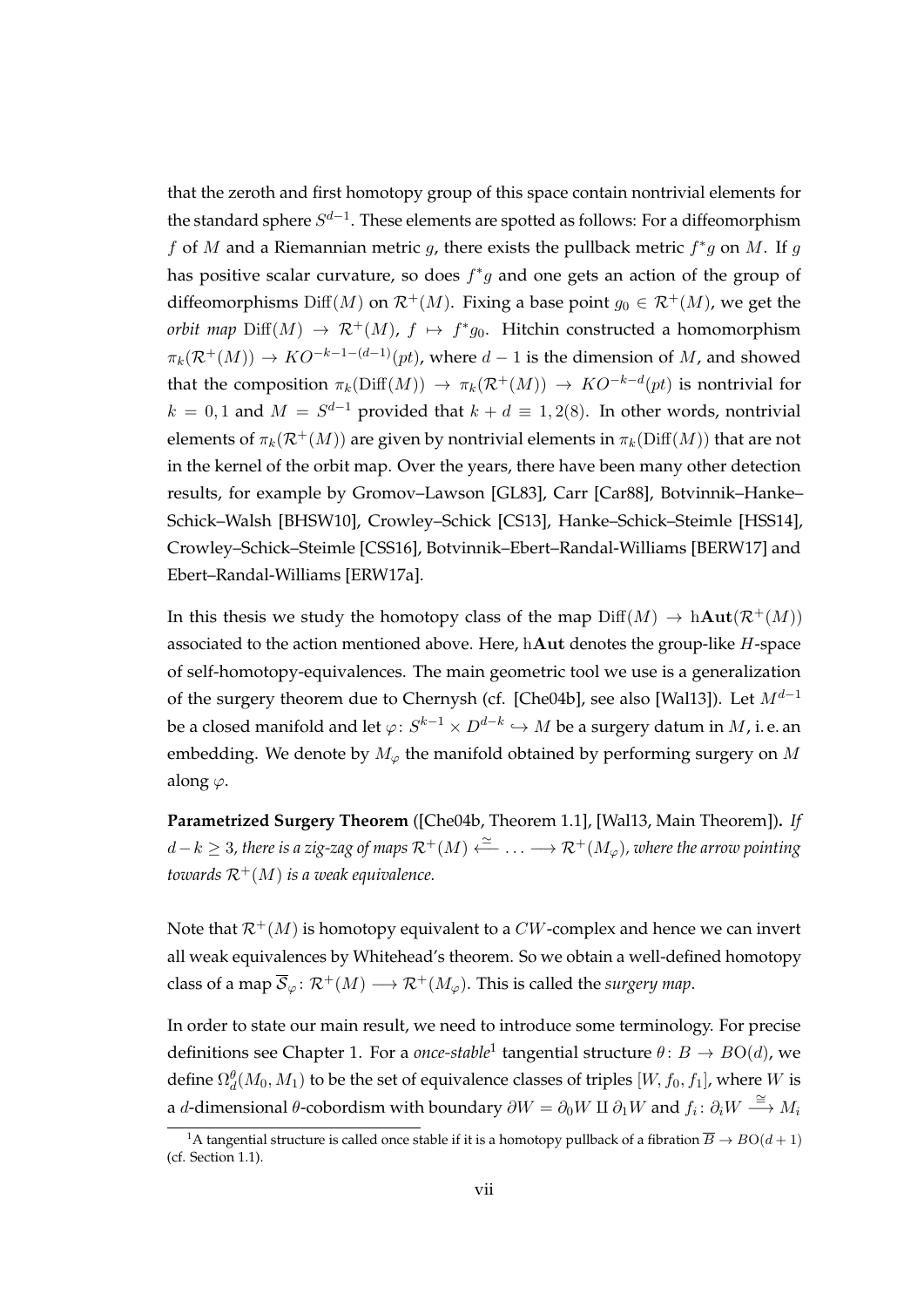are  $\theta$ -diffeomorphisms. The equivalence relation is given by the cobordism relation. This gives rise to the groupoid  $\hat{\Omega}_{d,2}^{\theta}$ : The objects are given by  $(d-1)$ -dimensional θ-manifolds and the morphism set  ${\bf mor}_{\hat\Omega^{\theta}_{\rm d,2}}(M_0,M_1)$  is defined to be  $\Omega^{\theta}_d(M_0,M_1)$  if the structure map  $M_1 \rightarrow B$  is 2-connected and empty otherwise. Furthermore, let hTop denote the homotopy category of spaces. The main theorem of this thesis is the following.

**Theorem A** [\(Theorem 3.3.1\)](#page-68-0). Let  $d \ge 7$ . Then there is a unique<sup>[2](#page-9-0)</sup> functor  $S: \hat{\Omega}_{d,2}^{\theta} \longrightarrow h \text{Top}$ *such that*

- *1.*  $S(M) = \mathcal{R}^+(M)$ ,
- 2.  $S(M \times I, id, f^{-1}) = [g \mapsto f^*g],$
- 3.  $\mathcal{S}(\textbf{\textit{tr}}\ \varphi,\text{id},\text{id})=\overline{\mathcal{S}}_\varphi$  for  $\textbf{\textit{tr}}\ \varphi$  the trace of a surgery datum  $\varphi\colon S^{k-1}\times D^{d-k}\hookrightarrow M$  with  $d − k ≥ 3.$

**Remark.** *The definition of the map* S *goes back to Walsh (cf. [\[Wal11\]](#page-122-4) and [\[Wal14\]](#page-122-5)): He shows that a psc metric*  $g_0$  *on*  $M_0$  *can be extended to a metric* G *on a cobordism*  $W: M_0 \rightarrow M_1$ *provided that* (W, M1) *is* 2*-connected. He shows that this construction gives a well defined map*  $\pi_0(\mathcal{R}^+(M_0)) \to \pi_0(\mathcal{R}^+(M_1))$  *(cf. [\[Wal14,](#page-122-5) Theorem 1.3]). The improvement given by Theorem A lies in the following two things: First, instead of a map on*  $\pi_0$  *we get a homotopy class of an actual map of spaces and second we show that the map* S *is also cobordism-invariant.*

In order to state the most immediate consequence of Theorem A we need some notation. We roughly define the  $structured$  mapping class group  $\Gamma^\theta(M)$  to be the components of the groupoid of  $\theta$ -diffeomorphisms of M (see [Section 1.2](#page-20-0) for the precise definition) and let  $\Omega_d^\theta\coloneqq\Omega_d^\theta(\emptyset,\emptyset).$  There is a group homomorphism  $\Gamma^\theta(M)\to\Omega_d^\theta$  mapping the homotopy class of a diffeomorphism  $[f]$  to its mapping torus denoted by  $[T_f]$ .

**Corollary B** [\(Corollary 4.1.1\)](#page-71-0). Let  $d \geq 7$  and let  $\theta: B \to BO(d)$  be the stabilized tangential  $2$ -type of  $M^{d-1}.$  Then there is a group homomorphism  $\mathcal{SE}\colon \Omega_d^{\theta} \to \pi_0\big(\mathrm{hAut}(\mathcal{R}^+(M))\big)$  such *that the following diagram commutes:*



<span id="page-9-0"></span> $^{2}$ Up to natural isomorphism.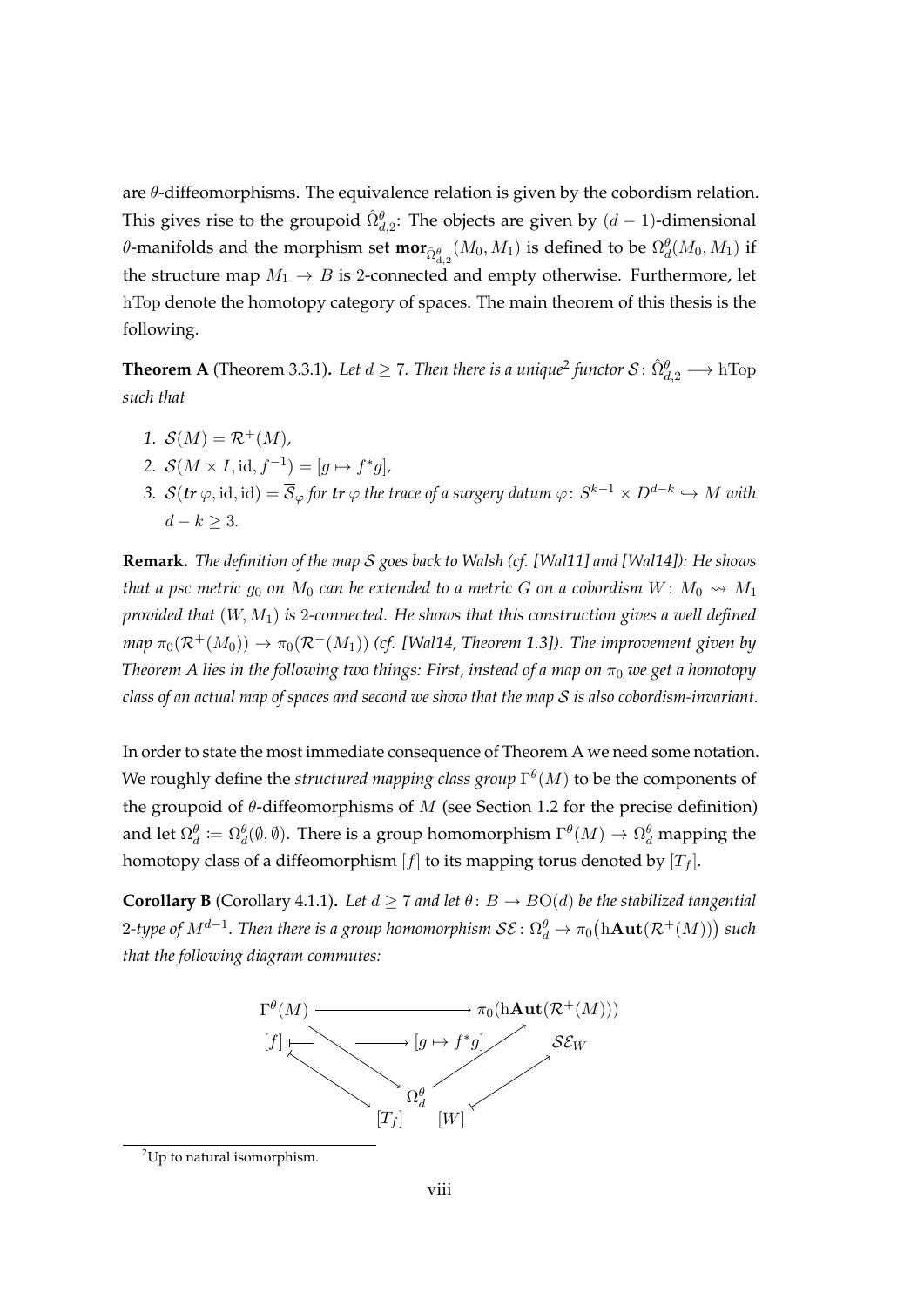*In particular, a θ-diffeomorphism f of M acts trivially on*  $\mathcal{R}^+(M)$  *if its mapping torus is nullbordant.*

Let us now give an outline of this thesis.

**[Chapter 1](#page-18-0)** provides the necessary background material. We first introduce the notion of tangential structures and give a few important examples in [Section 1.1.](#page-18-1) Afterwards, we define the structured mapping class group and we give two models for it. We also compare it to the mapping class group of orientation preserving diffeomorphisms. [Section 1.3](#page-27-0) is concerned with cobordism theory. We introduce the cobordism set  $\Omega_d^\theta(M_0,M_1)$  of  $\theta$ -manifolds with fixed boundary  $\theta$ -diffeomorphic to  $M_0$  II  $M_1$ . We proceed by showing that this has a free and transitive action from the (structured) cobordism group  $\Omega_d^{\theta} \coloneqq \Omega_d^{\theta}(\emptyset,\emptyset)$  of closed manifolds. This implies for example that the mapping torus construction gives a homomorphism  $\Gamma^\theta(M)\to \Omega^\theta_d.$  In the next two Sections [\(1.4](#page-32-0) and [1.5\)](#page-35-0) we discuss handle decompositions of manifolds. In order to compare two of those we first give a recollection on parametrized Morse theory in [Section 1.4.](#page-32-0) We continue by constructing a handle decomposition from a Morse function and we analyze how it changes if one picks a different Morse function. In [Section 1.7](#page-43-0) we introduce the main object of interest: the space  $\mathcal{R}^+(M)$  of psc-metrics on a manifold M. We explain its topology and we state the general version of Chernysh's Parametrized Surgery Theorem along with a few applications.

In the subsequent two chapters we will prove the main theorem. The construction of  $S$  and the proof that  $S$  is well-defined has essentially two steps: First we have to carefully decompose a cobordism into elementary ones, explain how these correspond to surgery data and how two different decompositions are related. This does not involve psc-metrics and we find it best to separate this "cobordism-direction" from the "psc-direction". Having the decomposition at hand we can turn to step two and use the Parametrized Surgery Theorem to define the map  $S$ . We now have to study the behavior of  $S$  on psc-metrics and how different decompositions affect the map  $S$ .

In **[Chapter 2](#page-48-0)** we start moving in the *cobordism-direction*. After recalling the definition of the unstructured cobordism category  $Cob_d$ , we give a slightly different model for  $\pi_0(Cob_d)$  denoted by  $Bord_d$ : It has the same objects and a morphism is given by a triple  $(W, f_0, f_1)$  consisting of a d-manifold W with decomposable boundary  $\partial W = \partial_0 W \amalg \partial_1 W$  and diffeomorphisms  $f_i: \partial_i W \stackrel{\cong}{\longrightarrow} M_i$ . Two morphisms  $(W, f_0, f_1)$ and  $(W', f'_0, f'_1)$  are identified if there exists a diffeomorphism  $F \colon W \stackrel{\cong}{\longrightarrow} W'$  that is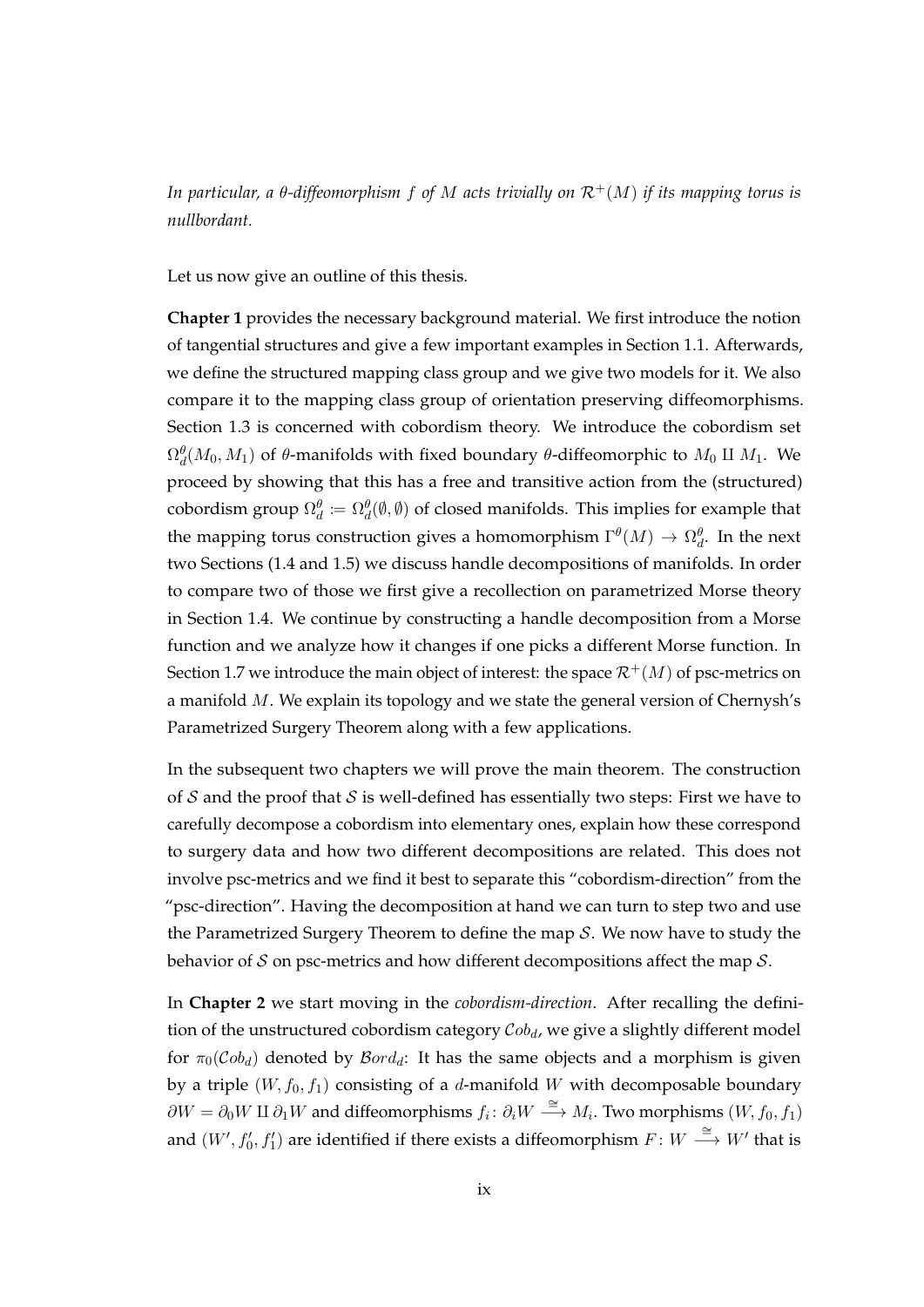compatible with the given diffeomorphisms  $f_i$  and  $f'_i$ . We proceed to give a presentation of  $Bord<sub>d</sub>$  in terms of generators and relations. This leads to the notion of the *surgery*  $d$ atum category  $\mathcal{X}_{d}$ : The objects of this category are given by  $\mathbf{obj}_{\mathcal{B}\mathrm{ord}_\mathrm{d}}$  and morphisms are generated as (possibly empty) strings of composable elementary morphisms of the following form:

- 1. For a surgery datum  $\varphi\colon S^{k-1}\times D^{d-k}\hookrightarrow M$ , let  $S_\varphi\colon M\to M_\varphi$  be a morphism.
- 2. For diffeomorphism  $f: M \stackrel{\cong}{\longrightarrow} M'$ , let  $I_f: M \to M'$  be a morphism.

For the relations among these generators see [Proposition 1.5.7.](#page-39-0) We then define wide subcategories  $\mathcal B\!\mathit{ord}_d^{a,b}$  and  $\mathcal X^{a,b}_d$  $d_d^{a,b}$  for  $a,b\in\mathbb{N}\cup\{-1\}$  by requiring the following: For an element  $(W, f_0, f_1) \in \text{mor}_{Bord_d^{a,b}}(M_0, M_1)$  the map  $f_0^{-1}$ :  $M_0 \hookrightarrow W$  is a-connected and  $f_1^{-1}: M_1 \hookrightarrow W$  is b-connected and for  $S_{\varphi}$  ∈ **mor**<sub> $\chi^{\rm a,b}_\text{d}(M_0,M_1)$  we require that for  $S_{\varphi}$ </sub> the surgery datum  $\varphi$  has index  $k \in \{a+1, \ldots a-b-1\}$ . Using the 2-index theorem of Hatcher–Igusa (cf. [\[Hat75\]](#page-120-2) and [\[Igu88\]](#page-120-3)) we derive the following result.

**Theorem C** [\(Theorem 2.3.3\)](#page-54-0). For  $d \geq 7$  there is an equivalence of categories

$$
\mathcal{P}^{-1,2}\colon \mathcal{X}_d^{-1,2}\to \mathcal{B}ord_d^{-1,2}
$$

*which is the identity on objects and is given on morphisms by the following:*

- *1. For*  $f: M_0 \to M_1$ ,  $I_f$  *is mapped to*  $(M_0 \times [0,1], id, f) \cong (M_1 \times [0,1], f^{-1}, id)$
- *2. For a surgery datum*  $\varphi$  *in*  $M$ *,*  $S_{\varphi}$  *is mapped to (tr (* $\varphi$ *), id, id).*

Having this result at hand we are able to turn towards the *psc-direction*: In the following **[Chapter 3](#page-56-0)** we define and analyze the *surgery map*

$$
\overline{\mathcal{S}}\colon \textbf{mor}_{\mathcal{B}\text{ord}_d^{-1,2}}(M_0, M_1) \longrightarrow [\mathcal{R}^+(M_0), \mathcal{R}^+(M_1)].
$$

It is given by using the presentation from the previous chapter: The morphism  $I_f$ is mapped to  $f_*$  and for  $\varphi\colon S^{k-1}\times D^{d-k}\, \hookrightarrow \, M_0$  with  $d-k\,\geq\, 3$ , the morphism  $S_\varphi$ is mapped to the surgery map  $\overline{S}_{\varphi} \colon \mathcal{R}^+(M) \longrightarrow \mathcal{R}^+(M_{\varphi})$ . We proceed by showing that this map is well-defined, i.e. that it respects the relations of  $\mathcal{X}_{d}$ . We get a well defined homotopy class of a map  $S_W \in [\mathcal{R}^+(M_0), \mathcal{R}^+(M_1)]$  depending only on the diffeomorphism class of W relative to the boundary. Afterwards we show that  $\overline{S}_W$ is invariant under surgeries in the interior of  $W$  assuming that these surgeries have the right dimensions and codimensions. Using the fact that the cobordism relation is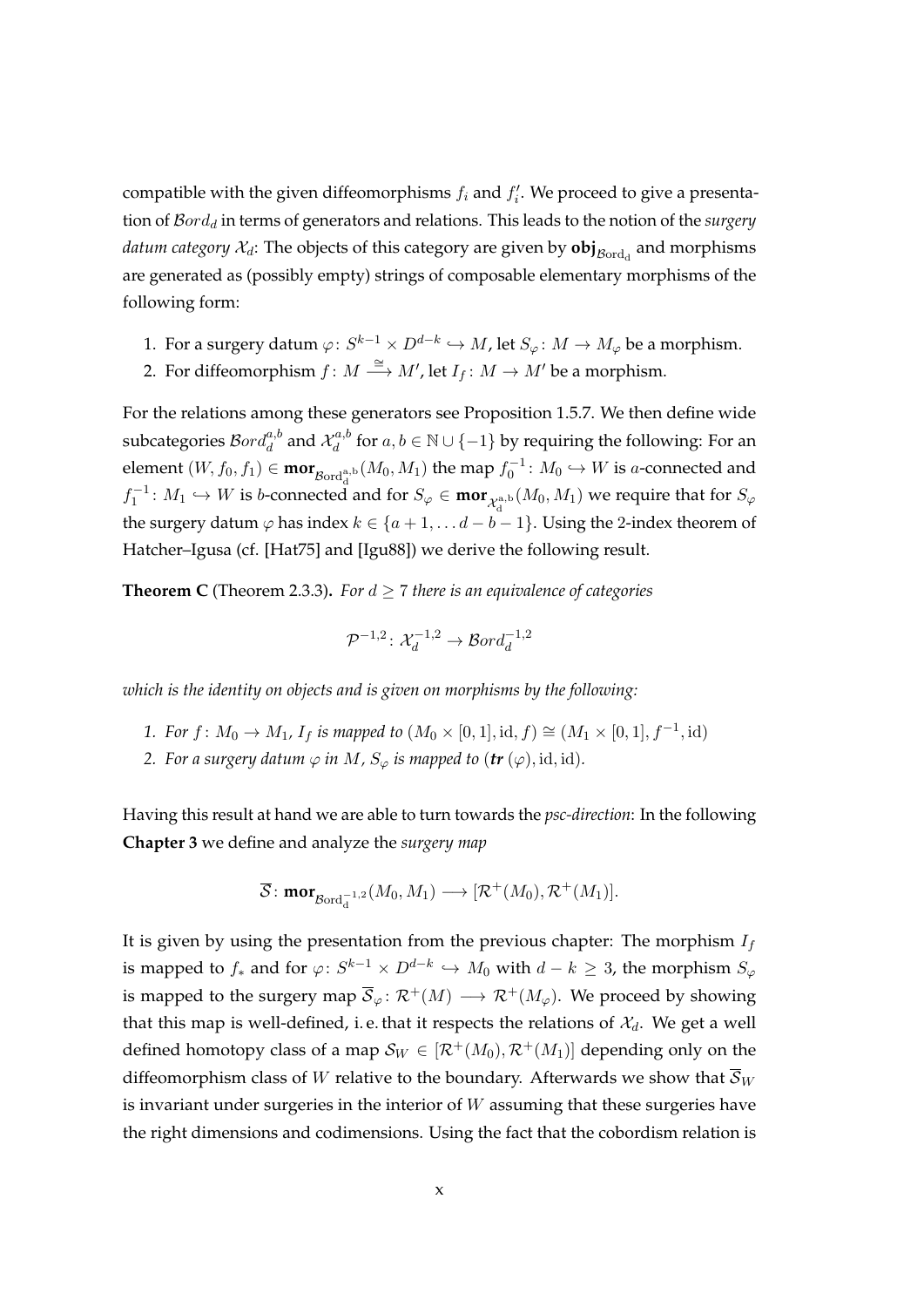generated by surgeries this yields the cobordism invariance of the surgery map and thus we have proven Theorem A.

In **[Chapter 4](#page-70-0)** we give several applications of Theorem A and Corollary B. The first one follows immediately from the fact that $\Omega^{\rm Spin}_7$  $S_7^{\rm Spin}\cong 0\cong \Omega_7^{\rm SO}\colon \text{Let}\ {\rm Diff}^+(M)$  denote the *group of orientation preserving diffeomorphisms* of M.

**Corollary D** [\(Corollary 4.1.3\)](#page-72-0)**.** *Let* M<sup>6</sup> *be a simply connected manifold. Then the action of*  $Diff^{+}(M)$  *on*  $\mathcal{R}^{+}(M)$  *is homotopy-trivial, i.e. for every orientation preserving diffeomorphism* f *of* M *the pullback map* f ∗ *is homotopic to the identity.*

After recalling a few facts about the oriented cobordism ring and the connection to the Spin-cobordism ring we continue by computing cobordism classes of mapping tori and we obtain for example the following implications (for a full list see [Section 4.1.2\)](#page-79-0).

**Corollary E** [\(Corollary 4.1.21\)](#page-80-0). Let  $d \geq 7$  and let  $M^{d-1}$  be a simply connected, closed,  $\hat{\sigma}$  *oriented manifold. If*  $d \equiv 0(4)$ *, let all Pontryagin classes of M vanish. Let f* :  $M \stackrel{\cong}{\longrightarrow} M$  *be an* orientation preserving diffeomorphism. Then  $(f^*)^2\colon \mathcal{R}^+(M)\to \mathcal{R}^+(M)$  is homotopic to the *identity.*

Being more restrictive on the manifold M, we get a stronger result.

**Corollary F** [\(Corollary 4.1.23\)](#page-80-1). Let  $d \geq 7$  and  $d \not\equiv 1, 2(8)$ . Let  $M^{d-1}$  be a simply connected, *stably parallelizable manifold. Then the action of*  $\text{Diff}^+(M)$  *on*  $\mathcal{R}^+(M)$  *is homotopy-trivial.* 

This result shows that the detection result of Hitchin [\[Hit74\]](#page-120-0) is the only possible one of this kind for high-dimensional spheres. An example of an implication for a non-spinnable manifold is the following.

**Corollary G** [\(Corollary 4.1.27\)](#page-80-2). Let  $X^{2k}$ ,  $k \geq 3$  be a stably parallelizable, simply connected, *closed manifold and let*  $H^{2k-i}(X; \mathbb{Z}/2) = 0$  *for*  $i = 3, 5$ *. Then*  $\text{Diff}^+(X \times \mathbb{CP}^2)$  *acts homotopytrivial on*  $\mathcal{R}^+(X \times \mathbb{C}\mathbb{P}^2)$ *.* 

The next application we present is the canonical follow-up. Having a rigidity result for an action it is natural to ask if one can draw conclusions about the quotient. However, since the action of the diffeomorphism group is not free one has to consider the *observer moduli space*  $\mathcal{M}^+_{x_0}(M)$ . This is obtained by taking the quotient with respect to the subgroup of those diffeomorphisms f that fix a point  $x_0 \in M$  and whose differential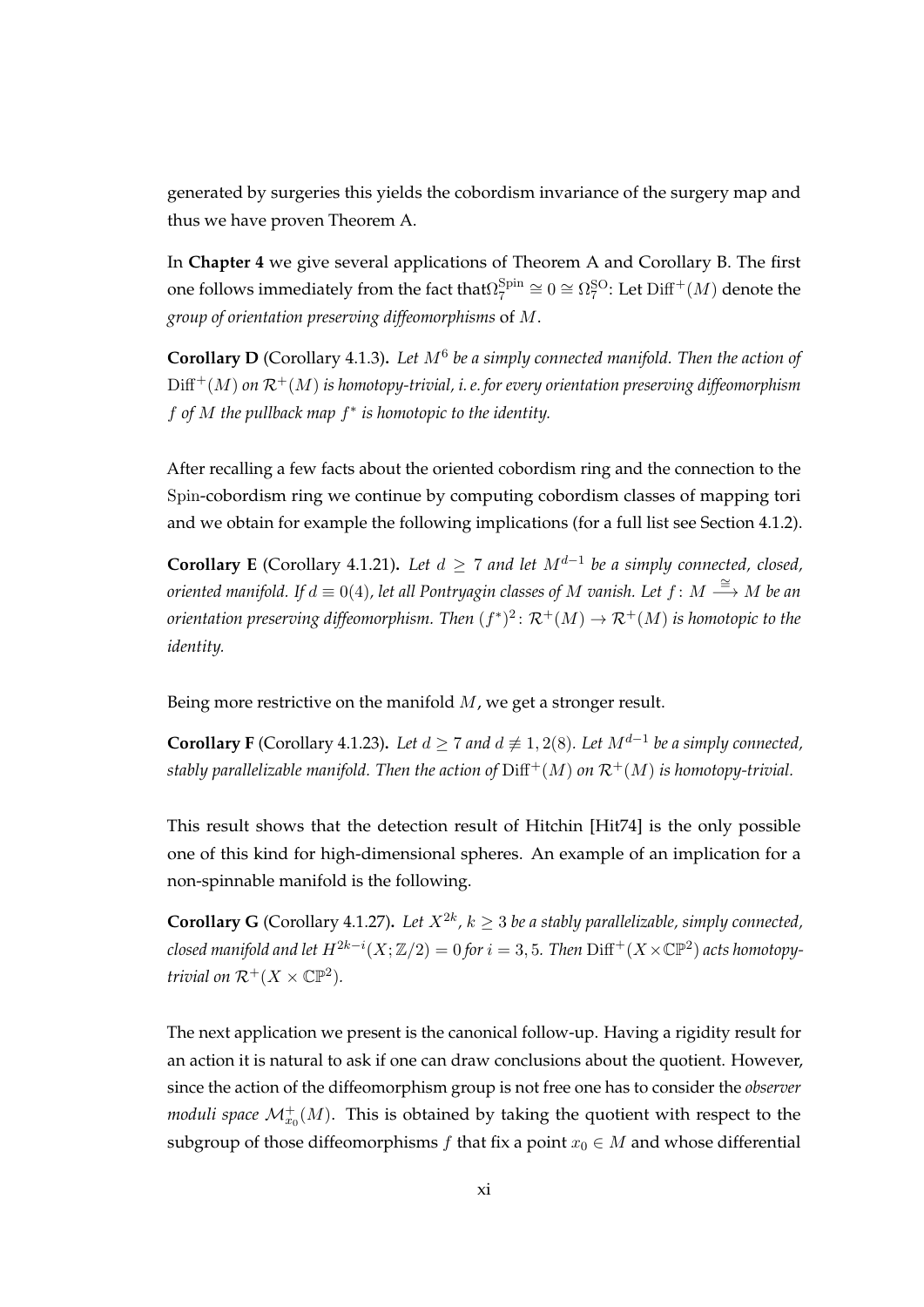$\mathrm{d}f_{x_0}$  at  $x_0$  is given by the identity. Using the results from the previous sections we show that some of the results from [\[BERW17\]](#page-118-0) on  $\pi_0(\mathcal{R}^+(M))$  descend to  $\pi_0(\mathcal{M}_{x_0}^+(M))$ :

**Theorem H** [\(Theorem 4.2.5\)](#page-83-0). Let  $d \geq 7$  and let  $M^{d-1}$  be a 2-connected Spin-manifold.

- 1. If  $d \equiv 0(4)$  and all Pontryagin classes of M vanish, the space  $\mathcal{M}^+_{x_0}(M)$  has infinitely *many path components.*
- 2. If  $d \not\equiv 1,2(8)$  and M is stably parallelizable, the map  $\pi_0(\mathcal{R}^+(M)) \longrightarrow \pi_0(\mathcal{M}_{x_0}^+(M))$ *is a bijection.*

Using the work from [\[GRW16\]](#page-120-4) on the mapping class group of the manifold  $W_g^{2n} \coloneqq$  $(S^n \times S^n)^{\# g}$  we also detect nontrivial elements of  $\pi_1(\mathcal{M}_{x_0}^+(W_g^{2n}))$ .

**Theorem I** [\(Theorem 4.2.6\)](#page-84-0). For  $g \geq 5$ ,  $n \geq 3$  and  $n \not\equiv 0(4)$  there is a surjective map  $\pi_1(\mathcal{M}^+_{x_0}(W^{2n}_g))\to \Omega_{2n+1}^{\langle n\rangle}\oplus G_n$  where  $\Omega_{2n+1}^{\langle n\rangle}$  denotes the  $BO(2n+1)\langle n\rangle$ -cobordism group *and*

$$
G_n \cong \begin{cases} (\mathbb{Z}/2)^2 & \text{if } n \text{ is even} \\ 0 & \text{if } n = 3,7 \\ \mathbb{Z}/4 & \text{otherwise.} \end{cases}
$$

Afterwards we give an application which is a bit more surprising: We use Theorem A to define a homotopy-commutative and homotopy-associative  $H$ -space multiplication  $\mu_W$  on  $\mathcal{R}^+(M)$ , provided that  $W: \emptyset \leadsto M$  is a  $\theta$ -nullbordism of M. If  $W': \emptyset \leadsto$  $M'$  is another θ-nullbordism of another manifold  $M'$ , we prove that  $\mathcal{S}_{W^{op}\amalg W'}$  is an equivalence of H-spaces. We also show that the path components of invertible elements with respect to  $\mu_W$  are independent of the choice of W. Using this H-space structure we can also derive the following.

**Theorem J** [\(Theorem 4.4.1](#page-89-0) and [Remark 4.4.2\)](#page-90-0). Let  $d \geq 7$  and let  $M^{d-1}$  be a simply con*nected* Spin*-manifold which is* Spin*-nullbordant. Let* f *be a* Spin*-diffeomorphism. Then the* pullback  $f^*\colon \mathcal{R}^+(M)\to \mathcal{R}^+(M)$  is homotopic to the identity if and only if  $\mathcal{S}_{S^{d-1}\times [0,1]}$   $\rm{_{I}}$   $\rm{_{I}}_f$   $(g_\circ)$ and  $g_\circ$  are homotopic in  $\mathcal{R}^+(S^{d-1})$ , where  $g_\circ$  denotes the round metric on  $S^{d-1}.$ 

Using an argument in the style of Carr (cf. [\[Car88\]](#page-118-2)) we also deduce a non-triviality criterion.

**Proposition K** [\(Proposition 4.4.3\)](#page-90-1). Let M be a  $(d-1)$ -dimensional, simply connected Spin*manifold and let*  $W^d$  *be manifold with*  $\hat{\mathcal{A}}(W) \neq 0$ *. Then*  $\mathcal{SE}_W(g) \not\sim g$  *for every psc-metric*  $g$ *on* M. In particular,  $SE_W$  is not homotopic to the identity.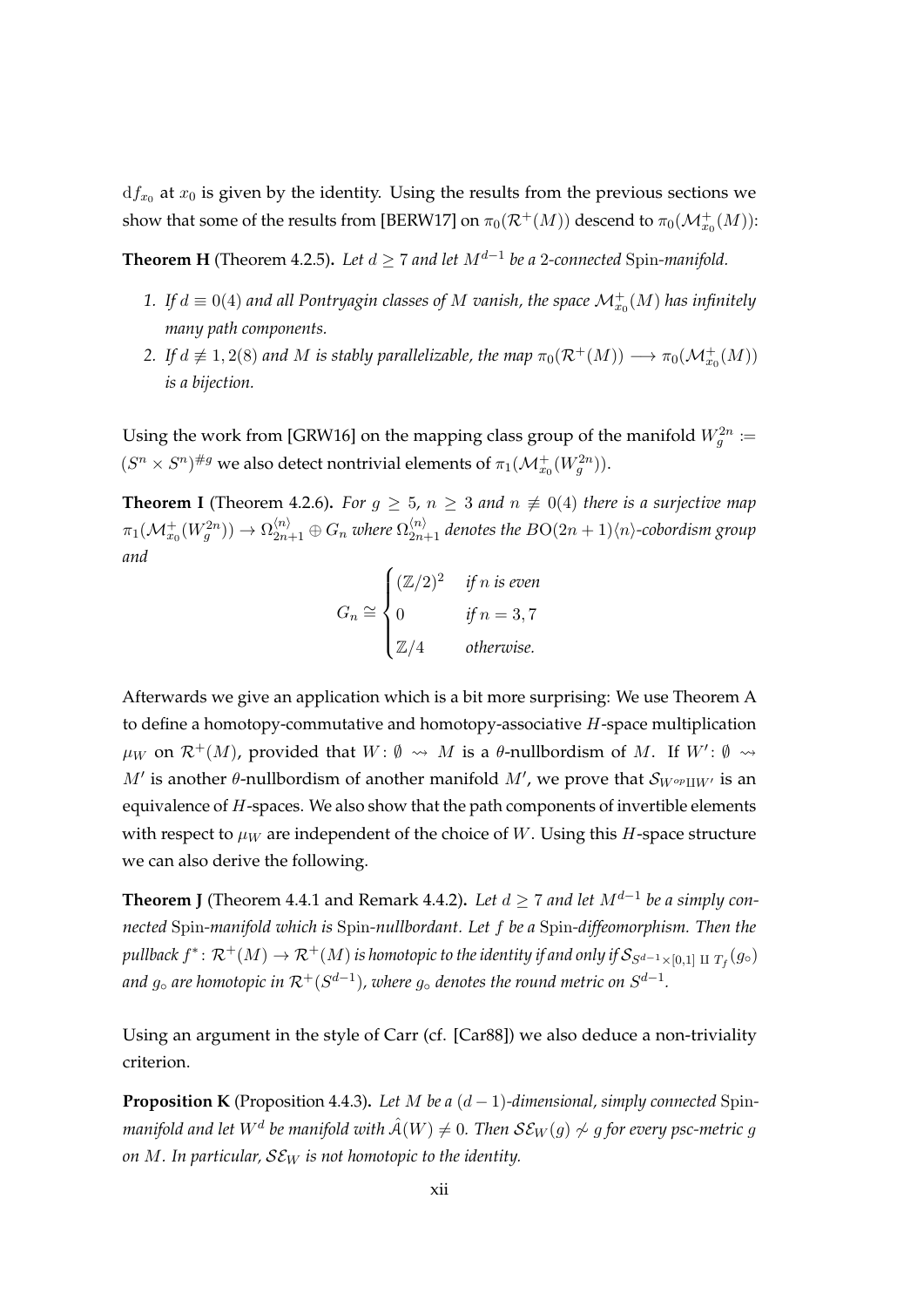Using this result we are able to fully classify the action of  $Diff^{Spin}(M)$  on  $\mathcal{R}^+(M)$  for M a simply connected Spin-manifold of dimension 7:

**Corollary L** [\(Corollary 4.4.4\)](#page-91-0)**.** *Let* M *be a* 7*-dimensional, simply connected* Spin*-manifold* and let  $f\colon M\stackrel{\cong}{\longrightarrow}M$  be a Spin-diffeomorphism. Then the following are equivalent:

- 1.  $\hat{A}(T_f) = 0$ .
- 2.  $T_f$  *is* Spin-nullbordant.
- *3.* f ∗ *is homotopic to the identity.*
- 4.  $f^*g \sim g$  for every  $g \in \mathcal{R}^+(M)$ .
- *5. There exists a metric*  $g \in \mathcal{R}^+(M)$  *such that*  $f^*g \sim g$ *.*

The final **[Chapter 5](#page-94-0)** of this thesis is somewhat disconnected from the rest. Recently, Kordaß [\[Kor18\]](#page-121-1) generalized Chernysh's Parametrized Surgery Theorem to a more general class of curvature conditions. These are called *deformable, codimension* c *surgery stable curvature conditions,* where  $c \geq 3$ . We will abbreviate this by dCcSS. We apply Kordaß' result to derive an analogue of our main result for dCcSS which encode *the mixed-torpedo condition*. Most of the proofs go through without change but the dimension restrictions change. Let  $C$  be a dC $c$ SS that encodes the mixed torpedo condition and let  $\mathcal{R}_C(M)$  denote the space of metrics satisfying C. We get the following result.

**Corollary M** [\(Corollary 5.2.10\)](#page-98-0). Let  $d \geq 2c + 1$  and let  $M^{d-1}$  be a  $(c-2)$ -connected  $B\mathrm{O}(d)\langle c-1\rangle$  manifold. If  $d\equiv 0(4)$  let all Pontryagin classes of M vanish. Let  $f\colon M\stackrel{\cong}{\longrightarrow} M$ be an orientation preserving diffeomorphism. Then  $(f^*)^n \colon \mathcal{R}_C(M) \to \mathcal{R}_C(M)$  is homotopic *to the identity for some*  $n \in \mathbb{N}$ *.* 

Afterwards we indicate how to extend the detection result of Botvinnik–Ebert–Randal-Williams [\[BERW17\]](#page-118-0) to dCcSS. We first prove a special case of the existence of stable metrics.

**Lemma N** [\(Lemma 5.3.1\)](#page-99-0). Let  $d \geq 2c$  and let  $V^{d-1}$ :  $S^{d-2} \rightsquigarrow S^{d-2}$  be a  $(c-2)$ -connected,  $BO(d)\langle c-1\rangle$ -cobordism. Also, assume that V is  $BO(d)\langle c-1\rangle$ -cobordant to  $S^{d-2}\times [0,1]$ *relative to the boundary. Then there exists a metric*  $g \in \mathcal{R}_C(V)_{g_0,g_0}$  *with the following* property: If  $W:S^{d-2}\leadsto S^{d-2}$  is cobordism and  $h\in \mathcal{R}(S^{d-2})$  is a boundary condition such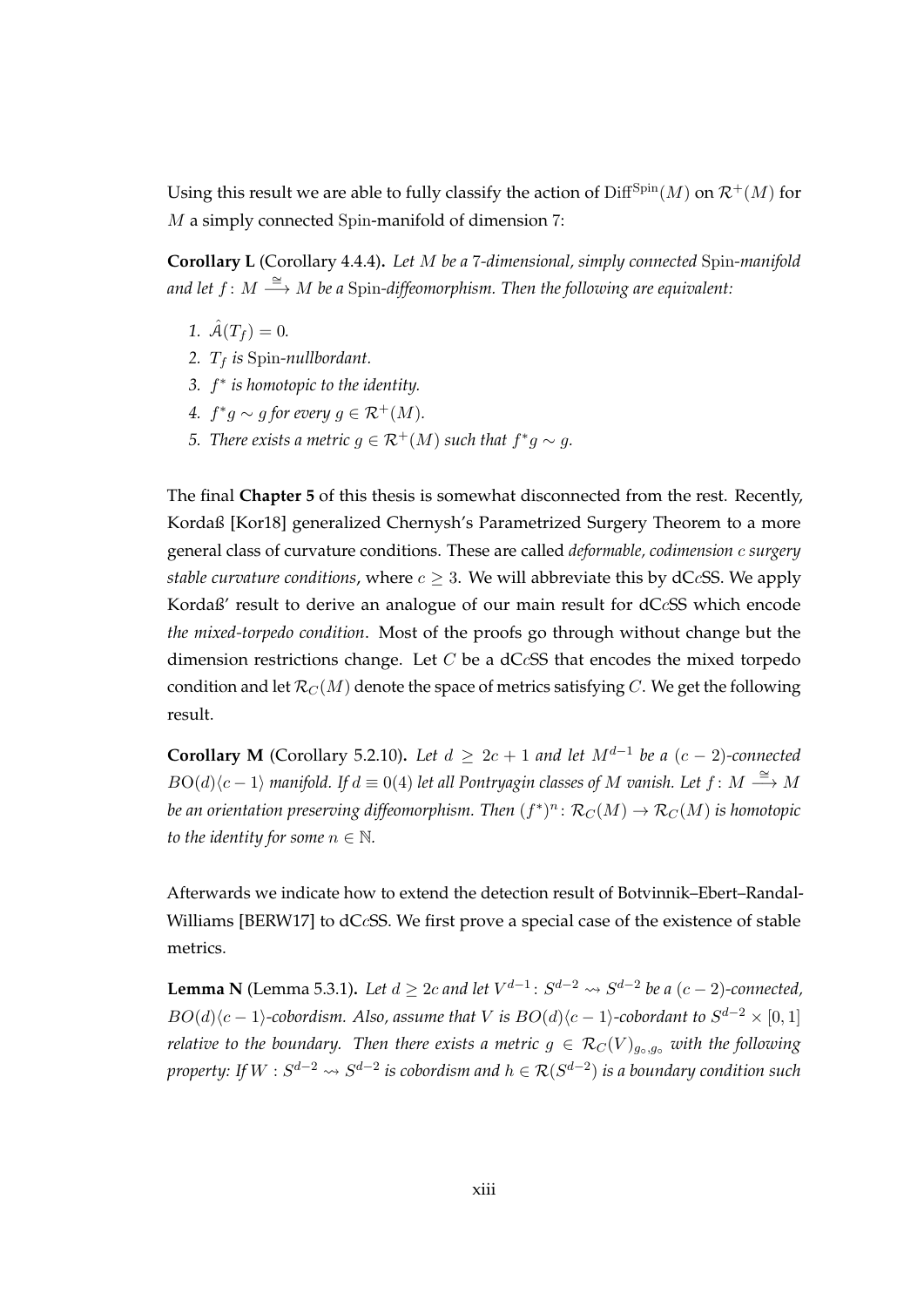that  $h + dt^2 \in \mathcal{R}_C(S^{d-2} \times [0,1])$  then the two gluing maps

$$
\mu(.,g) \colon \mathcal{R}_C(W)_{h,g_\circ} \longrightarrow \mathcal{R}_C(W \cup V)_{h,g_\circ}
$$

$$
\mu(g,.) \colon \mathcal{R}_C(W)_{g_\circ,h} \longrightarrow \mathcal{R}_C(V \cup W)_{g_\circ,h}
$$

*are homotopy equivalences.*

We use this to show that for a certain class of manifolds  $M$  with boundary  $S^{d-1}$  the action of Diff $_{\partial}(M)$  factors through an abelian group:

**Theorem O** [\(Theorem 5.3.2\)](#page-100-0). Let  $d \geq 2c$  and let  $M^{d-1}$  be a  $(c-2)$ -connected,  $BO(d)\langle c-1 \rangle$ *manifold with boundary*  $\partial M = S^{d-2}$ *. Also, assume that*  $M$  *is*  $BO(d)\langle c-1 \rangle$ *-cobordant to*  $D^{d-1}$  relative to the boundary. Then the image of the action homomorphism  $\pi_0(\mathrm{Diff}_\partial(M)) \to$  $\pi_0(\mathrm{h\textbf{Aut}}(\mathcal{R}_C(M)_{g_{\mathrm{o}}^{d-2}}))$  is an abelian group.

Using this it should be possible to generalize the results from [\[BERW17\]](#page-118-0) to dCcSS with  $c = 3, 4$  that imply positive scalar curvature. This would show that the nontrivial elements in  $\pi_k(\mathcal{R}^+(M))$  are in the image of the inclusion map  $\mathcal{R}_C(M) \hookrightarrow \mathcal{R}^+(M)$ .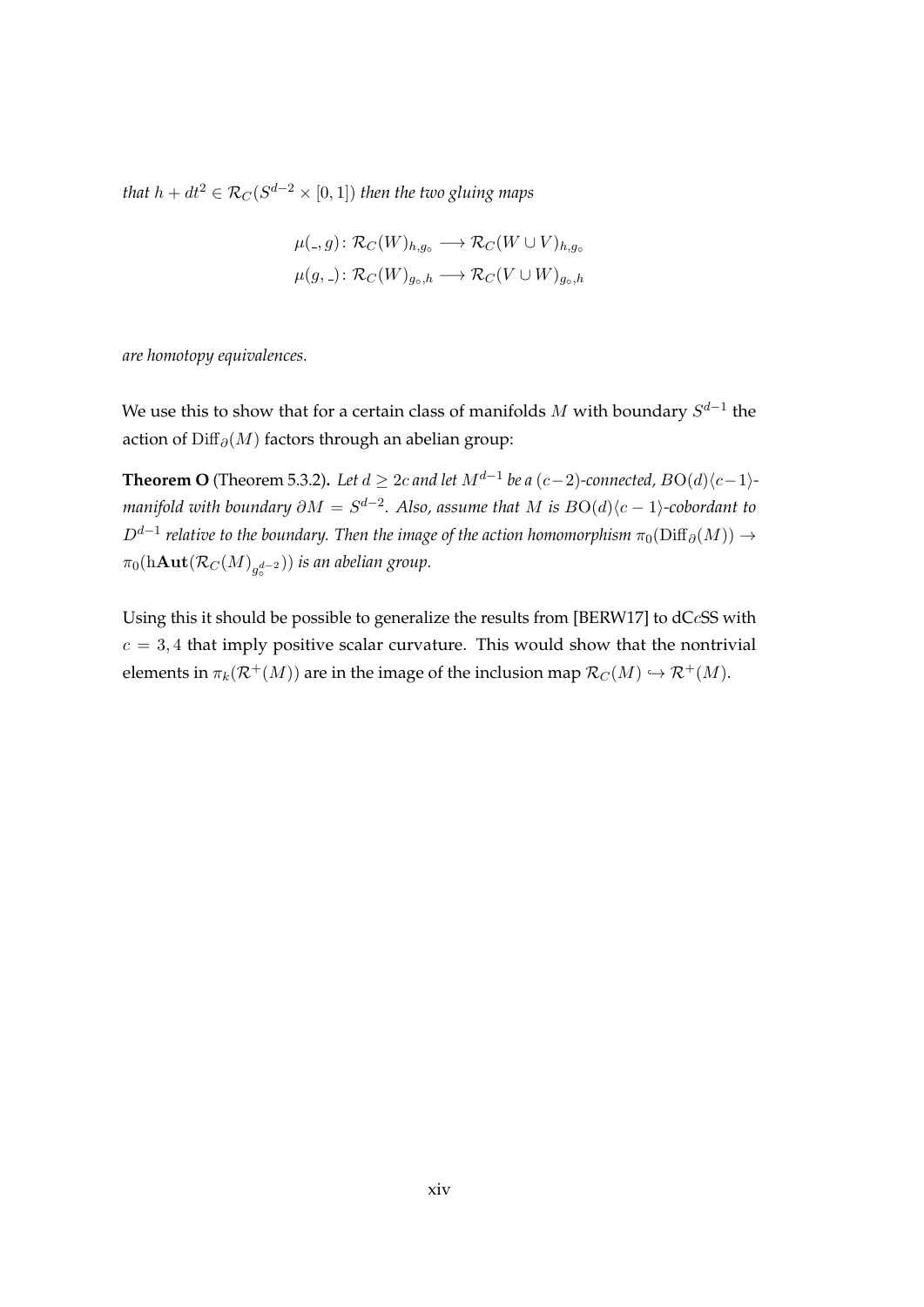# **Contents**

|                   |     | Abstract/Zusammenfassung                                                      | $\mathbf{i}$   |
|-------------------|-----|-------------------------------------------------------------------------------|----------------|
|                   |     | Danksagung                                                                    | iii            |
|                   |     | Introduction                                                                  | $\mathbf{V}$   |
| 1                 |     | Preliminaries                                                                 | 1              |
|                   | 1.1 | Tangential structures and Moore-Postnikov towers                              | $\mathbf{1}$   |
|                   | 1.2 |                                                                               | $\overline{3}$ |
|                   | 1.3 |                                                                               | 10             |
|                   | 1.4 |                                                                               | 16             |
|                   | 1.5 |                                                                               | 18             |
|                   | 1.6 | The 2-index theorem of Hatcher and Igusa                                      | 24             |
|                   | 1.7 |                                                                               | 27             |
| $\overline{2}$    |     | Decomposition of cobordisms                                                   | 31             |
|                   | 2.1 |                                                                               | 31             |
|                   | 2.2 |                                                                               | 33             |
|                   | 2.3 |                                                                               | 35             |
| 3                 |     | The surgery map                                                               | 39             |
|                   | 3.1 |                                                                               | 39             |
|                   | 3.2 |                                                                               | 45             |
|                   | 3.3 |                                                                               | 51             |
| Applications<br>4 |     | 53                                                                            |                |
|                   | 4.1 |                                                                               | 54             |
|                   | 4.2 |                                                                               | 64             |
|                   | 4.3 |                                                                               | 67             |
|                   | 4.4 | Triviality and non-triviality criteria for the action map $\dots \dots \dots$ | 72             |
| 5                 |     | Surgery stable curvature conditions                                           | 77             |
|                   | 5.1 |                                                                               | 77             |
|                   | 5.2 |                                                                               | 79             |
|                   | 5.3 |                                                                               | 82             |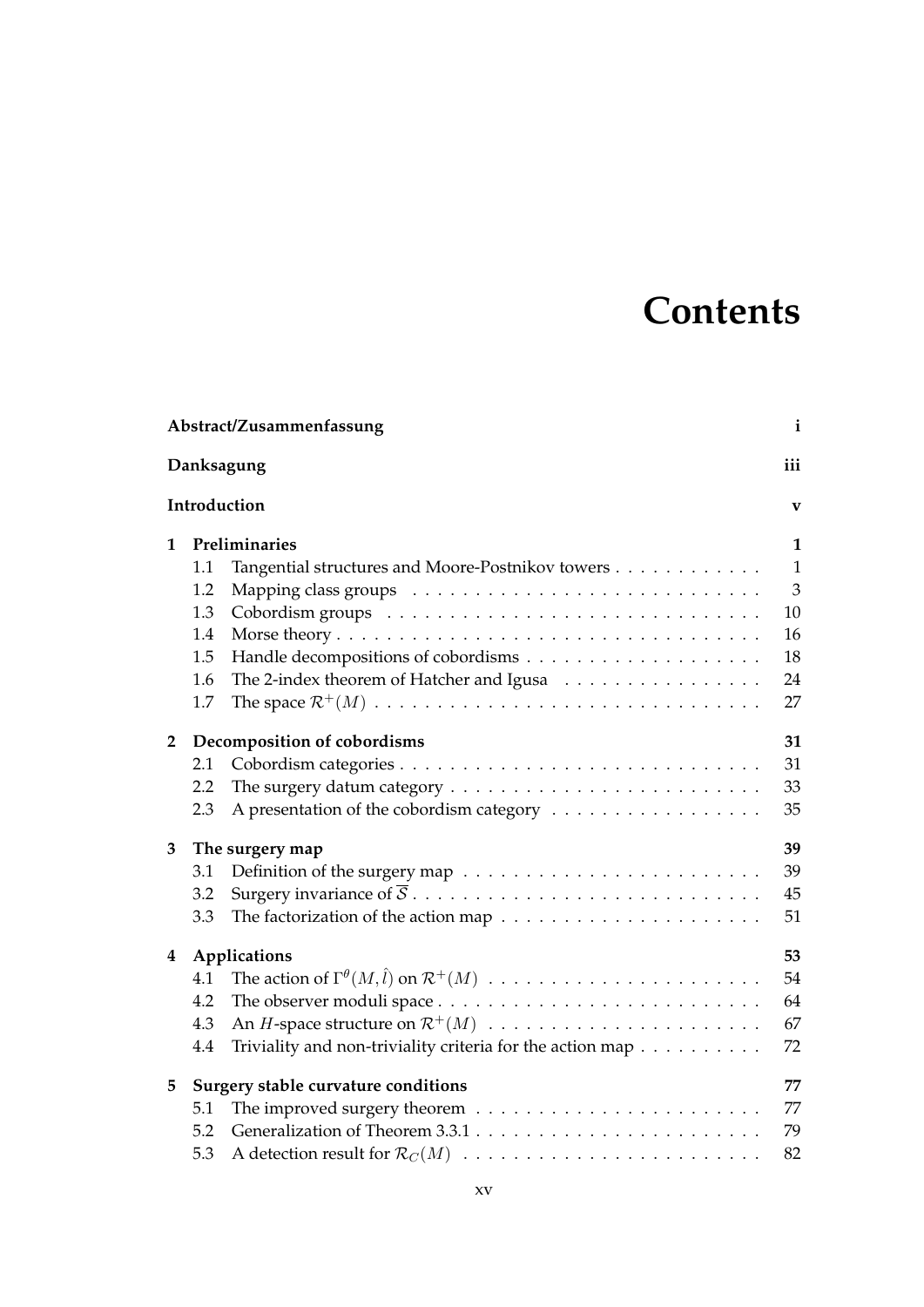| A Multijet-transversality |  |
|---------------------------|--|
|                           |  |
|                           |  |
| <b>B</b> Miscellaneous    |  |

### **[Bibliography](#page-118-4) 101**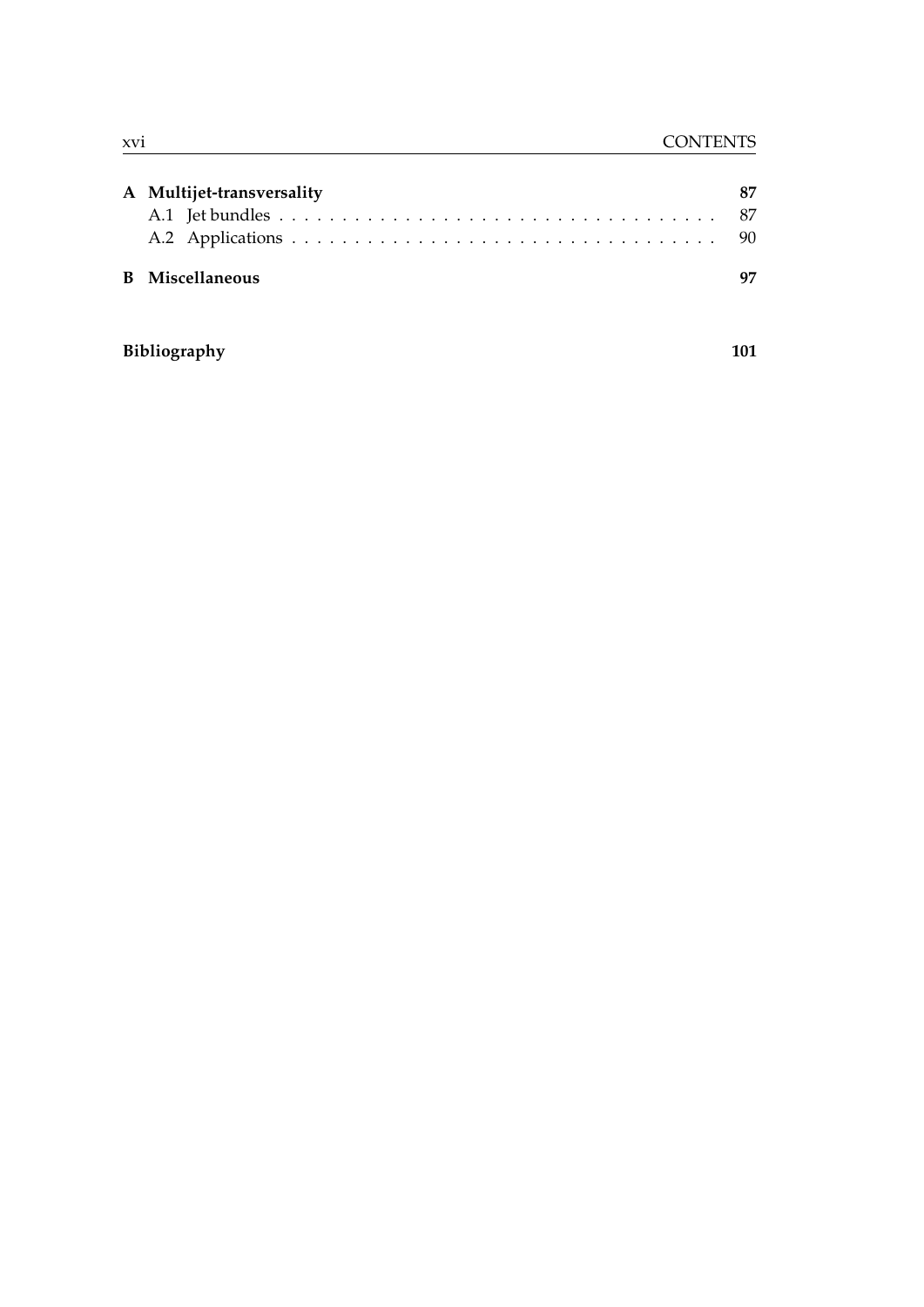**1**

# **Preliminaries**

### <span id="page-18-1"></span><span id="page-18-0"></span>**1.1 Tangential structures and Moore-Postnikov towers**

In this section we recall the notion of tangential structures and give the examples most important to us. For  $d \geq 0$  let  $BO(d)$  be the classifying space for the d-dimensional orthogonal group and let  $U_d := EO(d) \underset{O(d)}{\times}$  $\mathbb{R}^d$  be the universal vector bundle over  $BO(d)$ . Let  $\theta: B \to BO(d)$  be a fibration. We call  $\theta$  a *tangential structure*.

**Definition 1.1.1.** A  $\theta$ -structure on a real rank(d)-vector bundle  $V \rightarrow X$  is a bundle map  $\hat{l}\colon V\to \theta^*U_d.$  A  $\theta$ -structure on a manifold  $W^d$  is a  $\theta$ -structure on  $TW$  and a  $\theta$ -manifold is a pair  $(W, \hat{l})$  of a manifold W and a  $\theta$ -structure  $\hat{l}$  on it. For  $0 \leq k < d$  a *stabilized* θ-structure on  $M^k$  is a  $\theta$ -structure on  $TM \oplus \mathbb{R}^{d-k}.$ 

An important source of tangential structures are covers of  $BO(d)$ . For example we have  $BSO(d) \rightarrow BO(d)$  or  $BSpin(d) \rightarrow BO(d)$  or more generally  $BO(d)\langle k \rangle \rightarrow BO(d)$ , where  $BO(d)\langle k \rangle$  denotes the k-connected cover of  $BO(d)$ . Other sources of tangential structures are Moore-Postnikov towers.

**Definition 1.1.2** ([\[Hat02,](#page-120-5) p. 414]). Let *X*, *Y* be connected spaces and let  $f: X \rightarrow Y$  be a map. A *Moore-Postnikov tower* for f is a collection of tupels  $(P_n, f_n, g_n, h_n)_{n \in \mathbb{N}}$ , where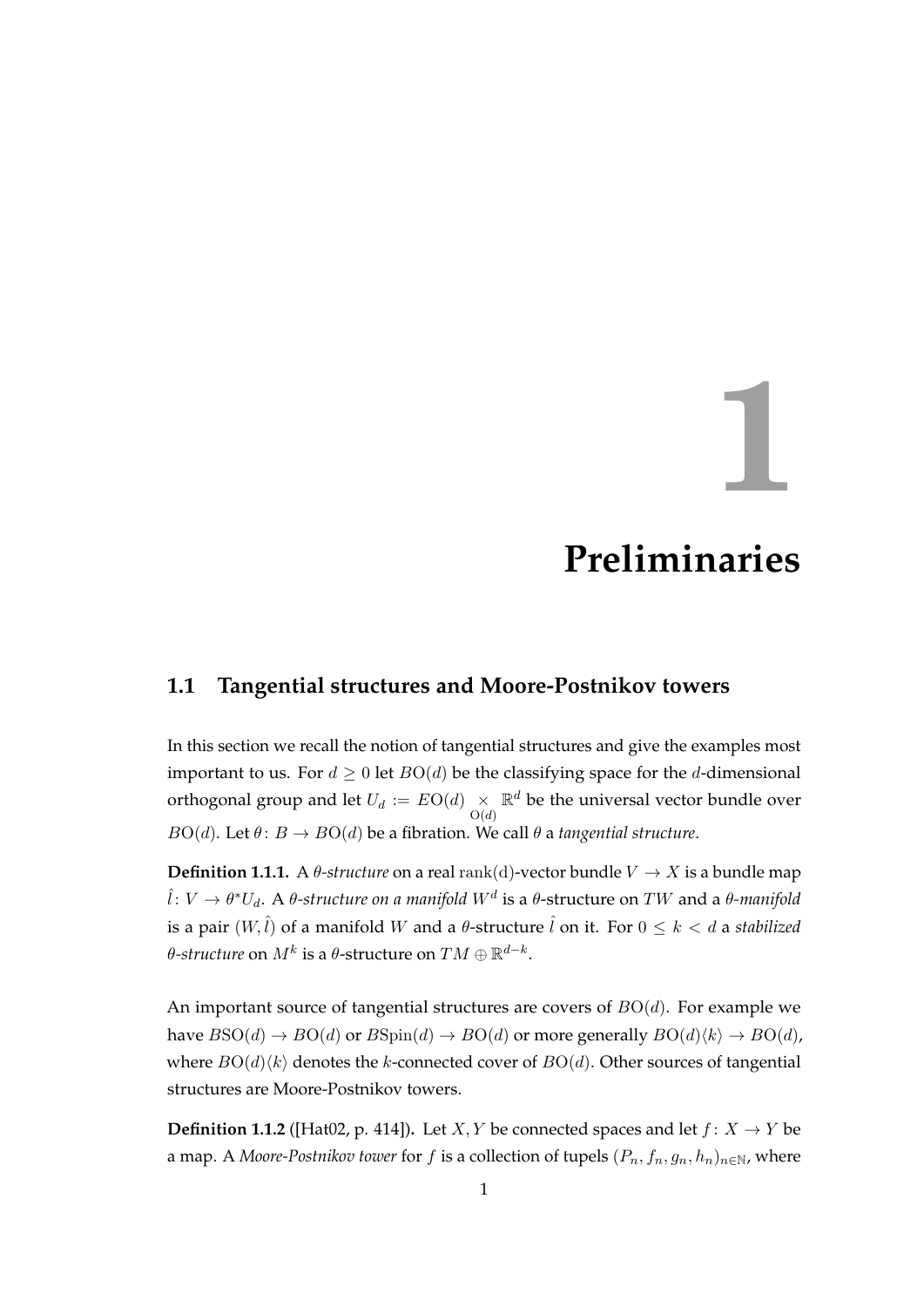$P_n$  are spaces,  $f_n: X \to P_n$  is an *n*-connected map,  $g_n: P_n \to Y$  is an *n*-coconnected fibration and  $h_n: P_{n+1} \to P_n$  is a fibration such that the following diagram commutes:



We call  $(P_n, f_n, g_n, h_n)$  the *n-th stage of a Moore-Postnikov tower*.

**Theorem 1.1.3** ([\[Hat02,](#page-120-5) Theorem 4.71]). *Every map*  $f: X \rightarrow Y$  *between path-connected spaces has a Moore-Postnikov-tower, which is unique up to homotopy equivalence.*

**Definition 1.1.4.** Let  $M^{d-1}$  be a connected manifold, let  $l: M \rightarrow BO(d)$  be the classifying map of the stabilized tangent bundle and let  $\hat{i}: TM \oplus \mathbb{R} \to U_d$  be a bundle map covering *l*. The *n*-th stage of the Moore-Postnikov tower for the map *l* is called the *stabilized tangential n-type of* M. We write  $B_n(M) := P_n$  in this case.

We call  $\theta$  *once-stable* (see [\[GRW14,](#page-120-6) Definition 5.4]) if there exists a map  $\overline{\theta}$ :  $\overline{B} \to BO(d+1)$ which fits into a (homotopy) pullback diagram as follows:



We call  $\theta$  *n*-stable for  $n \geq 1$  if  $\theta$  is once-stable and  $\overline{\theta}$  is  $(n-1)$ -stable (with the convention that 0-stable is the empty condition). We call  $\theta$  *stable* if it is *n*-stable for every  $n \geq 1$ .

**Proposition 1.1.5** ([\[GRW14,](#page-120-6) Lemma 5.9]). *If*  $d - 1 \geq 3$ , the tangential structure given by *the (stabilized) tangential* 2*-type of a manifold is stable.*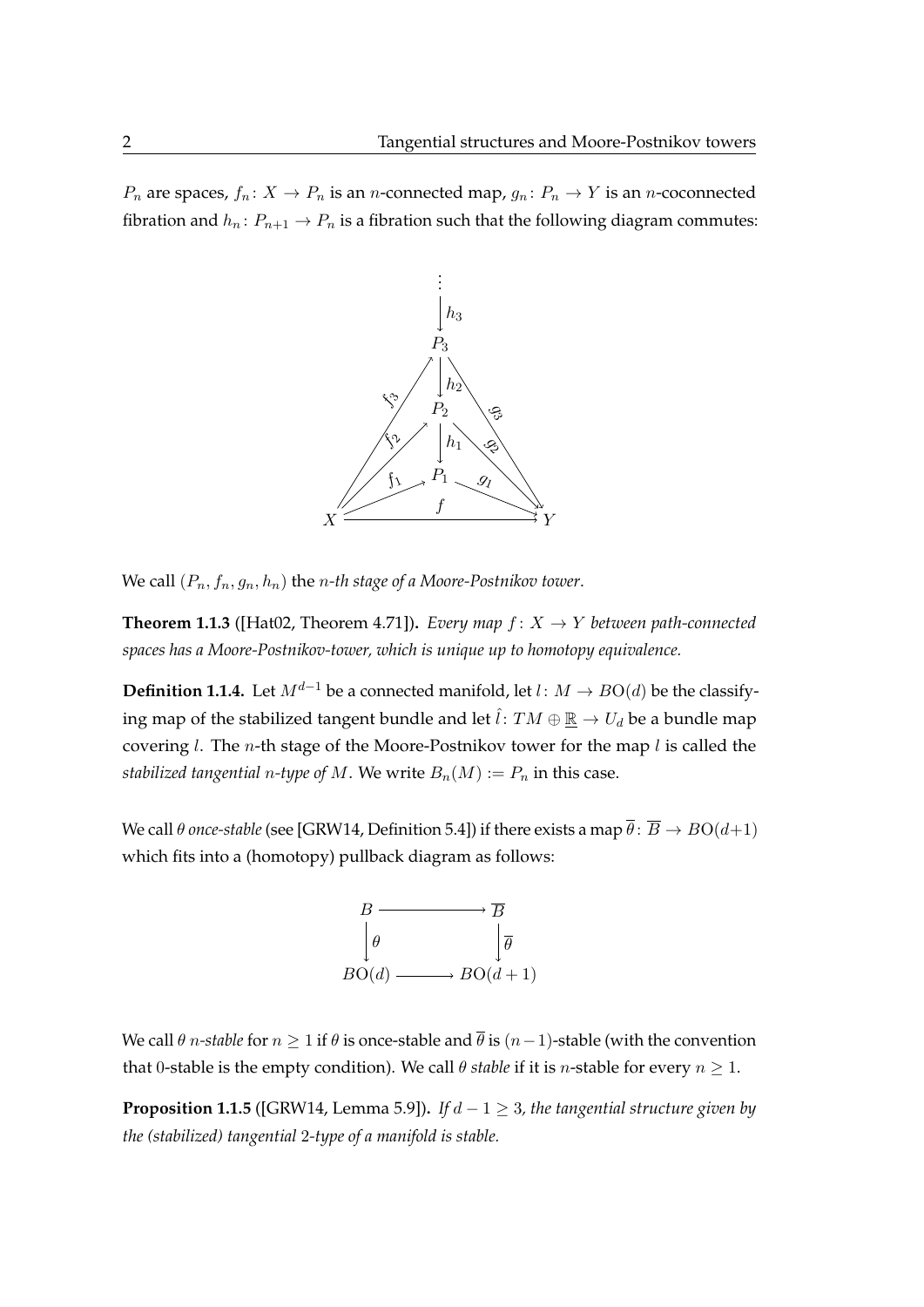- **Example 1.1.6.** 1. The tangential 2-type of a connected spin manifold M of dimension at least 3 is  $B\text{Spin}(d) \times B\pi_1(M)$ .
	- 2. The tangential 2-type of a simply connected, non-spinnable manifold  $M$  of dimension at least 3 is  $BSO(d)$ .

*Proof.* The first part is obvious as  $B\text{Spin}(d)$  is 2-connected for  $d \geq 3$ . For the second part we note that the map  $l: M \to BSO(d) \times B_{\pi_1}(M)$  is an isomorphism on  $\pi_1$  as  $BSO(d)$ is simply connected. Furthermore, we have the isomorphism  $\pi_2 BSO(d) \to \mathbb{Z}/2\mathbb{Z}$ given by  $[\beta] \mapsto \langle w_2(\theta^*U_d), \beta_*[S^2] \rangle$  for  $\theta \colon BSO(d) \to BO(d)$ . The map  $l_* \colon \pi_2(M) \to$  $\pi_2(BSO(d)) \to \mathbb{Z}/2\mathbb{Z}$  sends a class  $[\alpha]$  to

$$
\langle w_2(\theta^*U_d), l_*\alpha_*[S^2] \rangle = \langle l^*w_2(\theta^*U_d), \alpha_*[S^2] \rangle = \langle w_2(\underbrace{l^*\theta^*U_d}_{\cong TM}), \alpha_*[S^2] \rangle
$$

Since M is non-spinnable, it's second Stiefel-Whitney class is nonzero. Furthermore, as M is simply connected, the Hurewicz homomorphism  $\pi_2(M) \to H_2(M)$  is surjective and there exists an  $\alpha$  such that the above expression is nonzero and  $M \rightarrow BSO(d)$  is surjective on  $\pi_2$ .  $\Box$ 

#### <span id="page-20-0"></span>**1.2 Mapping class groups**

In this section we will give the definitions and present two models for the structured mapping class group of a manifold.

**Definition 1.2.1.** For a smooth manifold  $M^{d-1}$  we denote by Diff(M) the *topological group of diffeomorphisms of* M with the C∞-topology. If M is oriented we denote *the subgroup of orientation preserving diffeomorphisms of*  $M$  by  $\text{Diff}^+(M)$ . The *(unoriented) mapping class group*  $\Gamma(M)$  is defined to be  $\pi_0(\text{Diff}(M))$  and the *oriented mapping class group*  $\Gamma^+(M)$  is defined as  $\pi_0(\text{Diff}^+(M)).$ 

**Definition 1.2.2.** Let  $M^{d-1}$  be a smooth oriented manifold. We define

$$
B\mathrm{Diff}^{\theta}(M) \coloneqq E\mathrm{Diff}(M) \underset{\mathrm{Diff}(M)}{\times} \mathrm{Bun}(TM \oplus \underline{\mathbb{R}}, \theta^*U_d),
$$

where we use the model  $EDiff(M) := \{j : M \hookrightarrow \mathbb{R}^{\infty-1}\}\$  which is the (contractible) space of embeddings and  $Bun($ ,  $)$  denotes the space of bundle maps. More concretely,

$$
B\mathrm{Diff}^{\theta}(M) = \{ (N,\hat{l}) \colon N \subset \mathbb{R}^{\infty-1}, \ N \cong M \text{ and } \hat{l} \in \mathrm{Bun}(TN \oplus \underline{\mathbb{R}}, \theta^* U_d) \}.
$$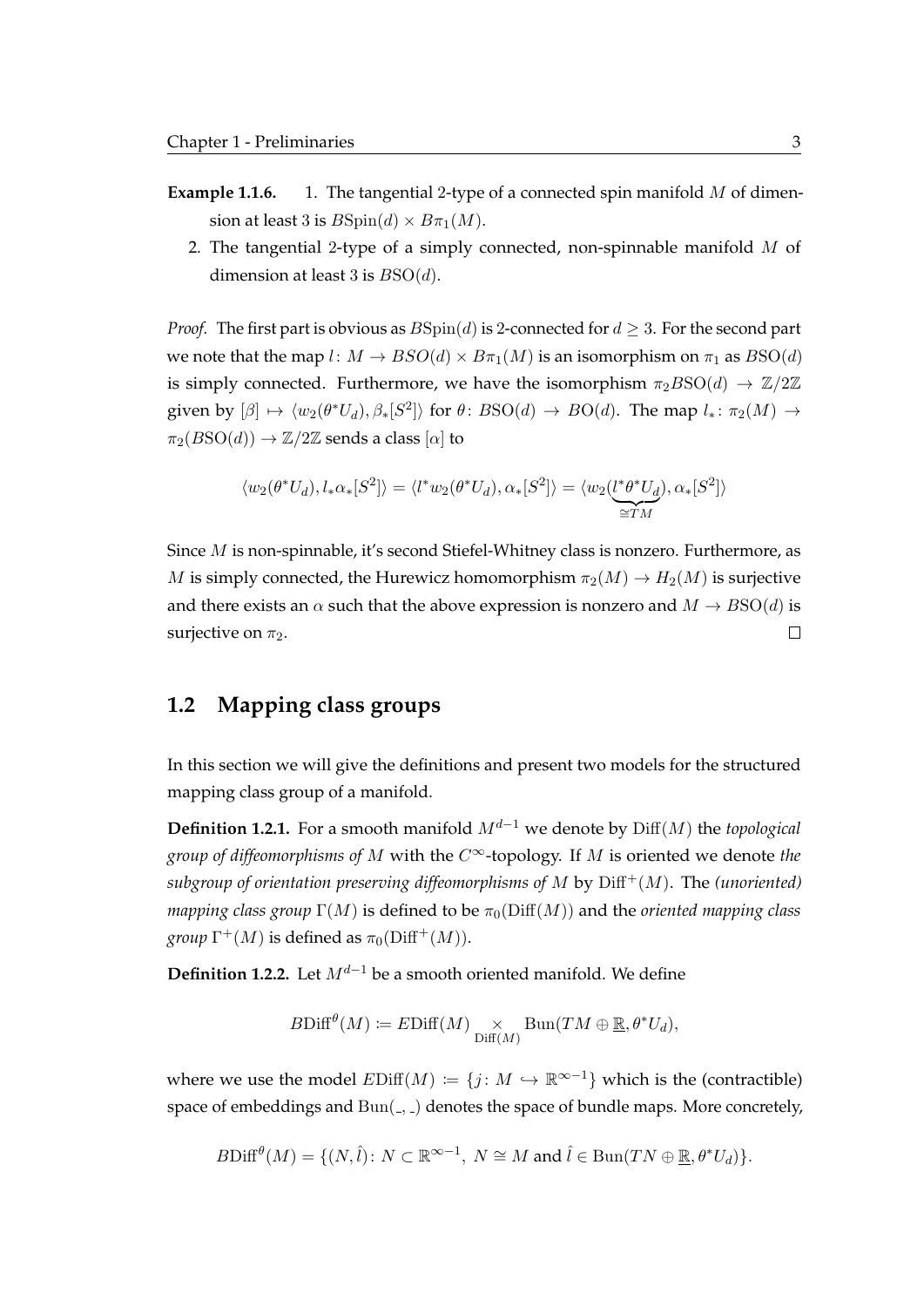Given an embedding  $j: M \hookrightarrow \mathbb{R}^{\infty-1}$  and a (stabilized)  $\theta$ -structure  $\hat{l}$  on  $M$ , we get a base-point  $(j(M), \hat{l}) \in B\mathrm{Diff}^{\theta}(M).$  Furthermore, we define

$$
E_{\text{Diff}}^{\theta}(M) \coloneqq E\text{Diff}(M) \times \text{Bun}(TM \oplus \underline{\mathbb{R}}, \theta^* U_d).
$$

We also define the *universal M-bundle with*  $\theta$ -structure  $U_{M,\theta}$  by

$$
U_{M,\theta} \coloneqq \left( E\mathrm{Diff}(M) \times \mathrm{Bun}(TM \oplus \underline{\mathbb{R}}, \theta^* U_d) \right) \underset{\mathrm{Diff}(M)}{\times} M \longrightarrow B\mathrm{Diff}^{\theta}(M).
$$

*Remark* 1.2.3*.* For  $\theta_{BSO}$ :  $BSO(d) \rightarrow BO(d)$  we abbreviate  $BDiff^{\theta_{BSO}}(M)$  by  $BDiff^+(M)$ . Note that with our definition  $EDiff^+(M)$  is not contractible but homotopy equivalent to  $\text{Bun}(TM \oplus \underline{\mathbb{R}}, \theta^*_{BSO}U_d)$  which has two contractible components (cf. [Lemma 1.2.6](#page-22-0) and [Lemma 1.2.7\)](#page-22-1)

**Definition 1.2.4** (Structured Mapping Class Group)**.** Let M be a smooth submanifold of R∞−<sup>1</sup> and let ˆl be a stabilized θ-structure on M. The θ*-structured mapping class group*  $\Gamma^\theta(M,\hat{l})$  is defined by

$$
\Gamma^{\theta}(M,\hat{l}) := \pi_1(B\mathrm{Diff}^{\theta}(M), (M,\hat{l})).
$$

For  $\gamma\colon S^1\to B\mathrm{Diff}^{\theta}(M)$  we define the structured mapping torus  $M_\gamma:=\gamma^*U_{M,\theta}.$ 

*Remark* 1.2.5*.* The mapping torus  $M_{\gamma}$  has a fiber wise  $\theta$ -structure. Since the tangent bundle of the circle is trivial, this gives a  $\theta$ -structure on  $M_{\gamma}$ .

Before further analyzing the structured mapping class group let us have a closer look at the space of bundle maps  $\text{Bun}(V, \theta^*U_d)$  for a rank(d) vector bundle  $\pi_V : V \to X$  over a finite CW-complex X. Let  $\hat{\tau}$ :  $V \to U_d$  be a fixed bundle map and let  $\tau$ :  $V \to BO(d)$ be the underlying map of spaces. We get an isomorphism of bundles

$$
\alpha_{\tau}: V \to \tau^* U_d := \{(p, u) \in X \times U_d : \tau(p) = \pi_{U_d}(u)\}
$$
  

$$
w \mapsto (\pi_V(w), \hat{\tau}(w)).
$$

Let  $\overline{\tau}\colon \tau^*U_d\to U_d$  and  $\overline{\theta}\colon \theta^*U_d\to U_d$  denote the induced maps. Then  $\overline{\tau}\circ \alpha_\tau=\hat{\tau}.$  Now we define lifts<sub> $\tau, \theta := \{l: X \to B : \theta \circ l = \tau\}$  to be the space of lifts of  $\tau$  along  $\theta$  and</sub>  $\mathrm{Bun}_{\hat\tau,\overline\theta}\coloneqq\{\hat l\in \mathrm{Bun}(V,\theta^*U_d)\colon\overline\theta\circ\hat l=\hat\tau\}$  to be the space of lifts of bundle maps. Let  $z_V$ denote the zero section of V. We get a map  $v: Bun(V,\theta^*U_d)\to \mathrm{Map}(X,B)$  defined by  $v(\hat{l}) = \pi_{\theta^*U_d} \circ \hat{l} \circ z_V$ . This induces a map  $v_{\hat{\tau}, \overline{\theta}} \colon \text{Bun}_{\hat{\tau}, \overline{\theta}} \longrightarrow \text{lifts}_{\tau, \theta}$ .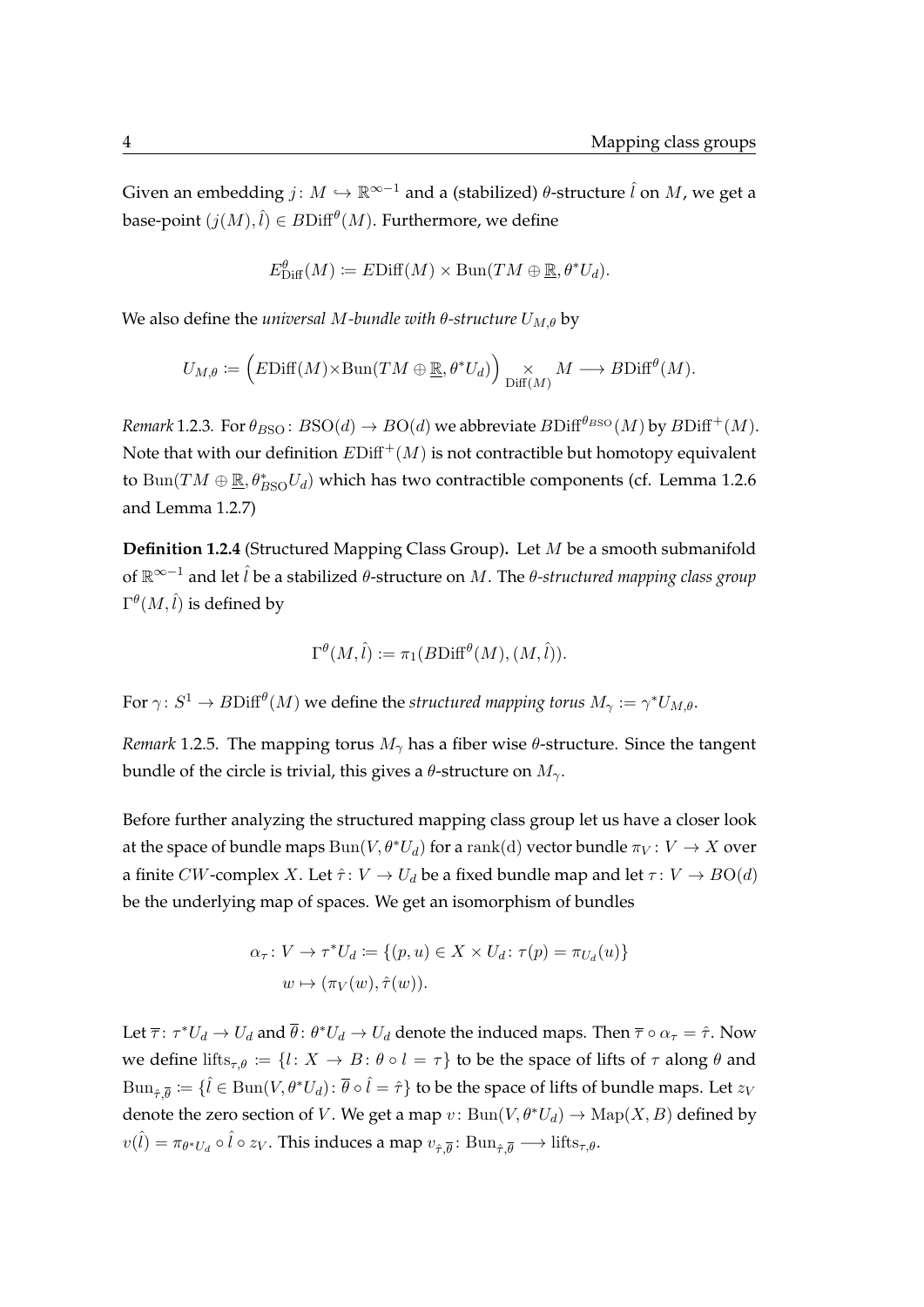<span id="page-22-0"></span>**Lemma 1.2.6.** *The map*  $v_{\hat{\tau}, \overline{\theta}}$ :  $\text{Bun}_{\hat{\tau}, \overline{\theta}} \longrightarrow \text{lifts}_{\tau, \theta}$  *is a homeomorphism.* 

*Proof.* We prove this lemma by constructing an inverse map. Let  $l \in \text{lifts}_{\tau,\theta}$ . Then we define

$$
b(l): V \xrightarrow{\alpha_{\tau}} \underbrace{\tau^* U_d}_{= l^* \theta^* U_d} \xrightarrow{\overline{l}} \theta^* U_d.
$$

and we claim that  $l \mapsto b(l)$  is an inverse to the map  $v.$  Note that  $\bar{l}:$   $l^*\theta^*U_d \to \theta^*U_d$  is given by  $\overline{l}(p, u) = (l(p), u)$ . Then

$$
v_{\hat{\tau},\overline{\theta}}(b(l))(p) = \pi_{\theta^*U_d} \circ \overline{l} \circ \alpha_{\tau} \circ z_V(p) = \pi_{\theta^*U_d} \Big( \overline{l}\big(p,\hat{\tau}(z_V(p))\big)\Big)
$$

$$
= \pi_{\theta^*U_d} \Big( l(p),\hat{\tau}(z_V(p)) \Big) = l(p)
$$

and so  $v_{\hat{\tau}, \overline{\theta}} \circ b = id$ .

Let  $\hat{l} \in \text{Bun}_{\hat{\tau}, \overline{\theta}}$ . Then for  $w \in V$  we have  $\hat{l}(w) = (b_{\hat{l}}, u_{\hat{l}})$  for some  $(b_{\hat{l}}, u_{\hat{l}}) \in \theta^* U_d$ . Note that  $b_{\hat l} = \pi_{\theta^*U_d}\circ \hat l \circ z_V(\pi_V(w))$  and  $\overline\theta(b_{\hat l},u_{\hat l}) = u_{\hat l}.$  Since  $\hat l$  is a lift of  $\hat \tau$  we see that  $u_{\hat{l}} = \overline{\theta}(\hat{l}(w)) = \hat{\tau}(w)$ . Now we compute

$$
b(v_{\hat{\tau},\overline{\theta}}(\hat{l}))(w) = \pi_{\theta^*U_d} \circ \hat{l} \circ z_V \circ \alpha_\tau(w)
$$
  
= 
$$
\pi_{\theta^*U_d} \circ \hat{l} \circ z_V(\pi_V(w), \hat{\tau}(w))
$$
  
= 
$$
\left(\pi_{\theta^*U_d} \circ \hat{l} \circ z_V(\pi_V(w)), \hat{\tau}(w)\right) = (b_{\hat{l}}, u_{\hat{l}}) = \hat{l}(w).
$$

<span id="page-22-1"></span>**Lemma 1.2.7.** *The map*  $\text{Bun}(V, \theta^*U_d) \longrightarrow \text{Bun}(V, U_d)$  *is a Serre fibration.* 

*Proof.* We need to consider the following lifting problem:

$$
\{0\} \times D \xrightarrow{A} \text{Bun}(V, \theta^* U_d)
$$

$$
\downarrow \qquad \qquad \downarrow
$$

$$
[0, 1] \times D \xrightarrow{a} \text{Bun}(V, U_d)
$$

Using the map  $v$  from above we get a diagram

$$
\{0\} \times D \xrightarrow{v \circ A} \text{Map}(X, B)
$$

$$
\downarrow \qquad \qquad \downarrow
$$

$$
[0, 1] \times D \xrightarrow{v \circ a} \text{Map}(X, B \text{O}(d)).
$$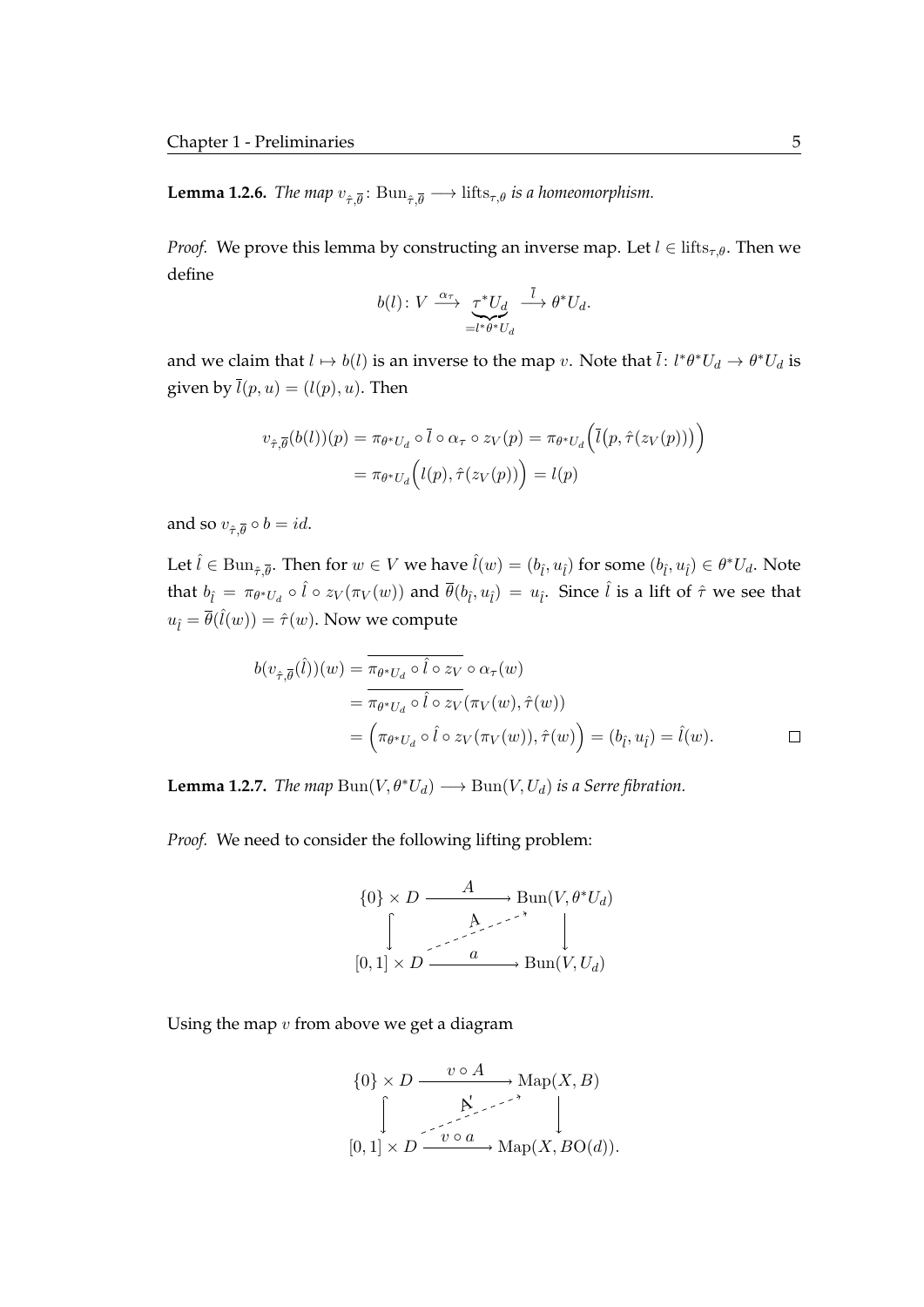By [Lemma B.1](#page-114-1) we know that  $\text{Map}(X, B) \to \text{Map}(X, B\text{O}(d))$  is a Serre-fibration and the dashed arrow  $A'$  in this diagram exists. We then define

$$
A(t,p)(w) \coloneqq \Big(A'(t,p)(\pi_V(w)),a(t,p)(w)\Big). \qquad \qquad \Box
$$

Since  $\text{Bun}(TM \oplus \mathbb{R}, U_d)$  is contractible by the classification of bundles, [Lemma 1.2.6](#page-22-0) and [Lemma 1.2.7](#page-22-1) imply that the space  $\text{Bun}(TM \oplus \underline{\mathbb{R}}, \theta^*_{BSO}U_d)$  has two contractible components provided that  $M$  is orientable.

Now let us continue investigating  $\Gamma^\theta(M,\hat{l}).$  There is a forgetful map  $B\mathrm{Diff}^\theta(M) \to$  $B\mathrm{Diff}(M)$  that induces a map  $\Gamma^{\theta}(M,\hat{l}) \to \Gamma(M) = \pi_0(\mathrm{Diff}(M)).$  So, every element  $\gamma \in \Gamma^\theta(M,\hat{l})$  has an associated isotopy class of an actual diffeomorphism  $f\colon M\to M.$ The underlying (unstructured) manifold of the mapping torus  $M_{\gamma}$  is given by the usual mapping torus  $T_f$  of f.

<span id="page-23-0"></span>**Proposition 1.2.8.** *Let*  $\theta$ :  $BO(d) \langle k \rangle \rightarrow BO(d)$  *and let* M *be a* ( $k - 1$ )*-connected*  $\theta$ *-manifold* of dimension  $d-1\geq k+1\geq 3.$  Then the forgetful map  $B\mathrm{Diff}^{\theta}(M)\to B\mathrm{Diff}^+(M)$  induces *a surjection*

$$
\Gamma^{\theta}(M,\hat{l}) \twoheadrightarrow \Gamma^{+}(M)
$$

*Proof.* The forgetful map  $B\mathrm{Diff}^{\theta}(M) \to B\mathrm{Diff}^+(M)$  fits into the following diagram of fibrations.

$$
\text{Dim}(TM \oplus \underline{\mathbb{R}}, \theta^*U_d) \xleftarrow{\sim} \text{EDiff}^{\theta}(M) \longrightarrow \text{EDiff}^+(M) \xrightarrow{\sim} \text{Bun}(TM \oplus \underline{\mathbb{R}}, \theta^*_{BSO}U_d)
$$
\n
$$
\downarrow \qquad \qquad \downarrow
$$
\n
$$
\text{BDiff}^{\theta}(M) \longrightarrow \text{BDiff}^+(M)
$$

The map  $\pi_1(E\mathrm{Diff}^{\theta}(M)) \longrightarrow \pi_1(E\mathrm{Diff}^+(M))$  is surjective, because components of  $\text{Bun}(TM, \theta^*_{BSO}U_d)$  are contractible. Next, let us consider the map  $BO(d)\langle m \rangle \rightarrow$  $BO(d)(m-1)$  for  $2 \le m \le k$ . Its homotopy fiber F is given by

$$
\Omega K(\pi_m BO(d), m) \simeq K(\pi_m BO(d), m-1) = K(\pi_m BO, m-1).
$$

By our assumption on M there exists a lift of  $M \to BO(d)(m-1)$  to  $BO(d)(m)$ . The obstructions to the uniqueness up to homotopy of such a lift lies in the groups (cf.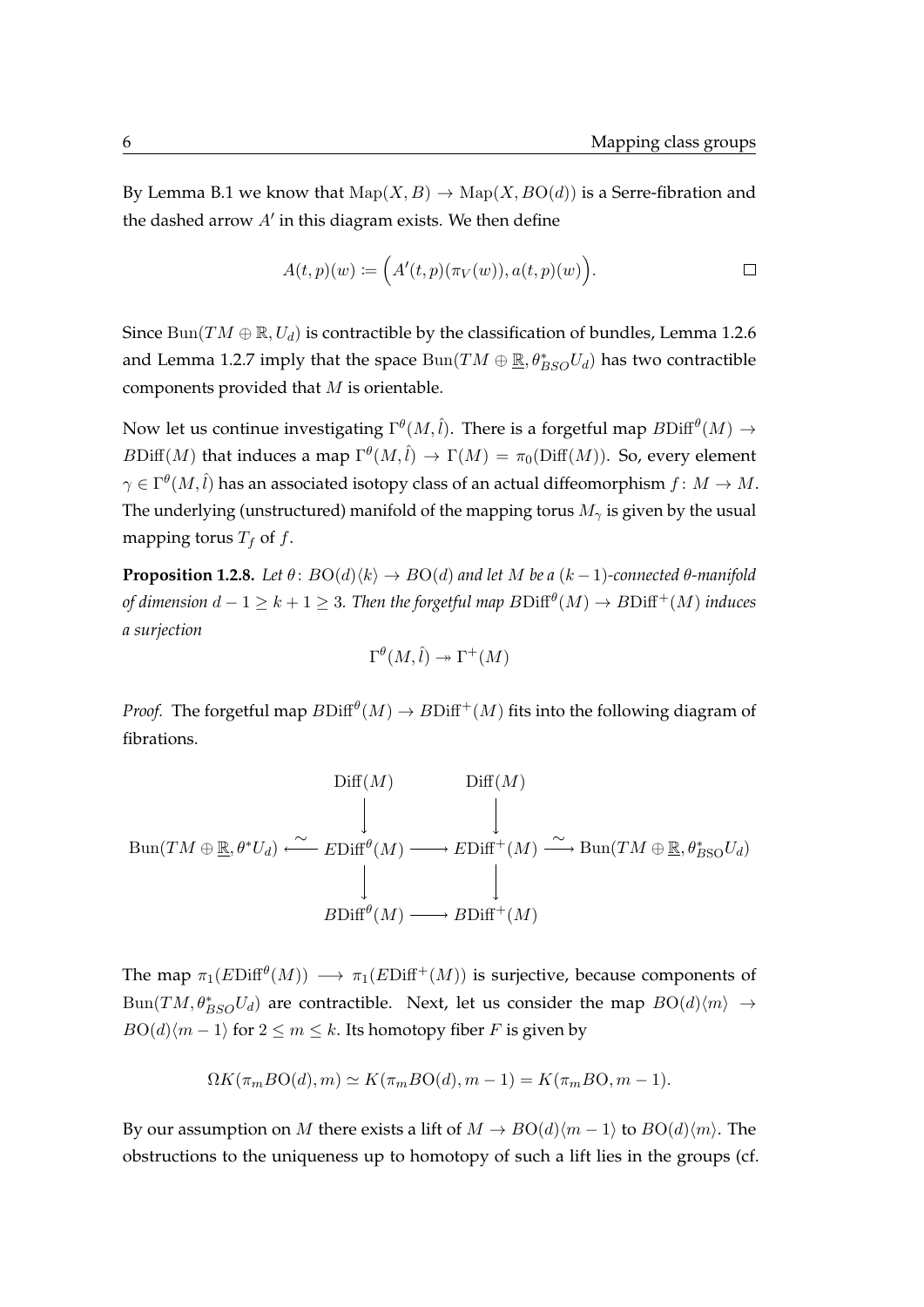[\[Hat02,](#page-120-5) pp. 418])

$$
H^{n}(M, \pi_{n}(F)) \cong \begin{cases} H^{m-1}(M, \pi_{m}BO) & \text{if } n = m-1\\ 0 & \text{else.} \end{cases}
$$

Since *M* is  $(k - 1)$ -connected and  $m \geq 2$  all these groups vanish and so the lift to  $BO(d\langle m \rangle)$  is unique. From [Lemma 1.2.6](#page-22-0) and [Lemma 1.2.7](#page-22-1) we deduce that for every  $[\hat{l}_{BSO}] \in \pi_0(\text{Bun}(TM \oplus \underline{\mathbb{R}}, \theta_{BSO}^*U_d))$  there exists a unique lift  $[\hat{l}] \in \pi_0(\text{Bun}(TM \oplus$  $\mathbb{R},\theta^*U_d)$ ). Therefore the map  $\pi_0(E\mathrm{Diff}^{\theta}(M))\longrightarrow \pi_0(E\mathrm{Diff}^+(M))$  is injective and the Proposition follows from the first half of the 5-Lemma.  $\Box$ 

Let us have a closer look at the case of  $B = B\text{Spin}(d)$ . Let us recall the more traditional description of Spin-structures (cf. [\[Ebe06,](#page-119-6) Chapter 3]): *A* Spin*-structure*  $σ$  *on a manifold M* is a pair  $(P, α)$  consisting of a Spin(*d*)-principal bundle *P* and an isomorphism  $\alpha\colon P\times_{{\rm Spin}(d)}{\mathbb R}^d\stackrel{\cong}{\longrightarrow} TM\oplus{\mathbb R}.$  An *isomorphism of* Spin-structures  $\sigma_0 = (P_0, \alpha_0)$  and  $\sigma_1 = (P_1, \alpha_1)$  is an isomorphism  $\beta \colon P_0 \stackrel{\cong}{\longrightarrow} P_1$  of  $\text{Spin}(d)$ -principal bundles over  ${\rm id}_M$  such that  $\alpha_1 \circ (\beta \times_{\text{Spin}(d)} {\rm id}_{\mathbb{R}^d}) = \alpha_0$ . If  $f \colon M \to M$  is an orientation preserving diffeomorphism and  $\sigma = (P, \alpha)$  is a Spin structure on M, we define  $f^*\sigma \coloneqq (f^*P, (df)^{-1} \circ f^*\alpha).$ 

The first naive idea of a definition of  $\text{Diff}^{\text{Spin}}(M, \sigma)$  is the following:

$$
\mathrm{Diff}_{naive}^{\mathrm{Spin}}(M,\sigma) := \{ f \in \mathrm{Diff}^+(M) \colon \sigma \cong f^*\sigma \} \subset \mathrm{Diff}^+(M).
$$

However this cannot work as illustrated by the following example: Consider  $M = pt$ . This has precisely one spin structure and one self-diffeomorphism, so  ${\rm Diff}_{naive}^{\rm Spin}(pt)$  is a point, and hence so is its classifying space  $B\mathrm{Diff}_{naive}^{\mathrm{Spin}}(pt).$  Homotopy classes of maps  $S^1 \to B \mathrm{Diff}_{naive}^{\mathrm{Spin}}(pt)$  should classify spin structures on the circle (as point bundles over  $S<sup>1</sup>$ ). However, there are 2 non-isomorphic Spin-structures on the circle. So, this is not the correct automorphism space of a Spin-manifold. Also note, that  $B\text{Diff}^{\text{Spin}}(M)$  is possibly not connected, so  $\text{Diff}^{\text{Spin}}(M)$  cannot be a group.

The correct definition of  $Diff<sup>Spin</sup>(M, \sigma)$  is the following (cf. [\[Ebe06,](#page-119-6) Definition 3.3.3]): Let  $\sigma_0, \sigma_1$  be two Spin-structures of M. A Spin-diffeomorphsim  $(M, \sigma_0) \stackrel{\cong}{\longrightarrow} (M, \sigma_1)$  is a pair  $(f, \hat{f})$  consisting of an orientation preserving diffeomorphism  $f: M \stackrel{\cong}{\longrightarrow} M$  and an isomorphism  $\hat{f}$  of Spin-structures  $\sigma_0$  and  $f^*\sigma_1.$  We denote by  $\mathrm{Diff}^\mathrm{Spin}((M,\sigma_0),(M,\sigma_1))$ the set of Spin diffeomorphisms  $(M, \sigma_0) \stackrel{\cong}{\longrightarrow} (M, \sigma_1)$ . This gives rise to the groupoid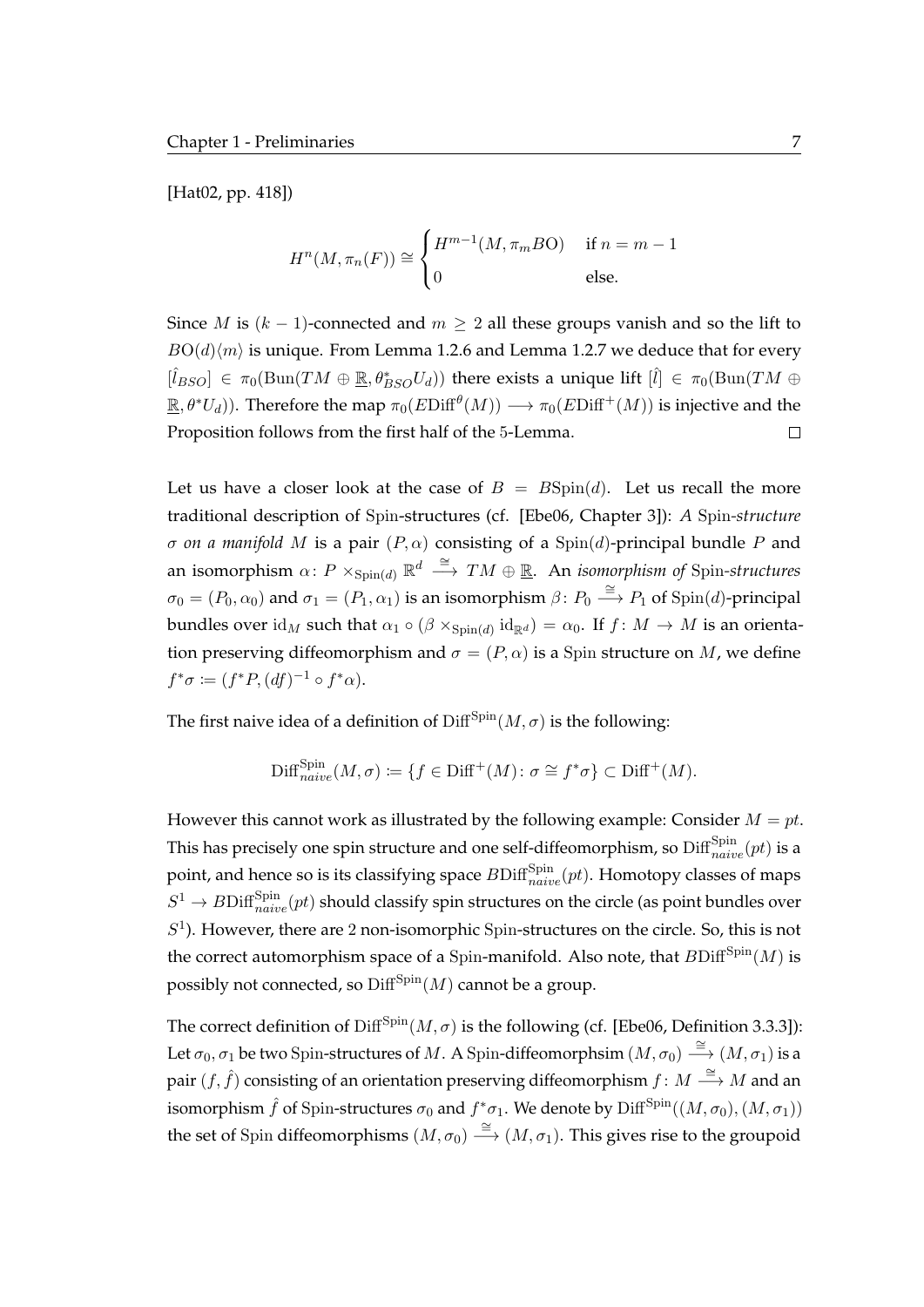$\text{Diff}^{\text{Spin}}(M)$  which has Spin structures on M as objects and morphisms sets are given by Diff<sup>Spin</sup>( $(M, \sigma_0)$ ,  $(M, \sigma_1)$ ). For a Spin-structure  $\sigma$  on M, we define

$$
\text{Diff}^{\text{Spin}}(M,\sigma) \coloneqq \text{Diff}^{\text{Spin}}((M,\sigma)(M,\sigma)).
$$

We can now give an easier proof for and actually a strengthening of [Proposition 1.2.8.](#page-23-0)

**Proposition 1.2.9.** *Let* M *be a simply connected* Spin *manifold. Then the forgetful homomorphism*  $\text{Diff}^{\text{Spin}}(M,\sigma) \to \text{Diff}^+(M)$  *is surjective and its kernel has two elements.* 

*Proof.* Since M is simply connected, the Spin-structure  $\sigma$  of an oriented manifold is unique up to isomorphism. So for every orientation preserving diffeomorphism  $f: M \stackrel{\cong}{\longrightarrow} M$ , there is an isomorphism  $\sigma \stackrel{\cong}{\longrightarrow} f^*\sigma$ , hence the map is surjective. The rest follows from [\[Ebe06,](#page-119-6) Lemma 3.3.6].  $\Box$ 

It would be conceptually satisfying to also give a description of a groupoid  $\mathrm{Diff}^{\theta}(M)$ that has  $B\mathrm{Diff}^{\theta}(M)$  as a classifying space and whose elements are related to diffeomorphisms. The correct one is the one which has bundle maps  $\hat{l}\colon TM\oplus\underline{\mathbb{R}}\to\theta^*U_d$ as objects. A morphism is a pair  $(f, L)$  consisting of a diffeomorphism  $f$  and a path L of bundle maps connecting  $\hat{l}_0$  and  $\hat{l}_1 \circ df$ . However, concatenation of paths is only associative up to homotopy, so one would need to consider this as an  $\infty$ -groupoid. In order to give a model for the mapping class group one does not need the language of ∞-categories, though.

**Definition 1.2.10.** For a  $\theta$ -structure  $\hat{l}$  on  $M^{d-1}$  we define

$$
B^{\theta}(M,\hat{l}):=\left\{(f,L)\colon\begin{array}{l} f\colon M\stackrel{\cong}{\longrightarrow} M \text{ is a diffeomorphism} \\ L \text{ is a homotopy of bundle maps }\hat{l}\circ df \rightsquigarrow \hat{l}\end{array}\right\}\Bigg/\sim
$$

where the equivalence relation is given by homotopies of  $f$  and  $L$ .

We want to compare  $\Gamma^\theta(M, \hat{l})$  and  $B^\theta(M, \hat{l}).$  First note that  $B\mathrm{Diff}^\theta(M)$  classifies  $M$ bundles with θ-structure. So, elements in  $\Gamma^\theta(M,\hat{l})$  are precisely given by fiber bundles over [0, 1] with  $\theta$ -structures on the vertical tangent bundle that restricts to  $(M, \hat{l})$  over the points  $\{0, 1\} \in [0, 1]$ .

For a representative  $(f, L)$  of an element in  $B^\theta(M, \hat{l})$  we get such a bundle  $E \to [0, 1]$ by gluing  $[0,\frac{1}{2}]$  $\frac{1}{2}]\times M$  to  $[\frac{1}{2}]$  $\frac{1}{2}$ ,  $1]\times M$  along  $f$  and the  $\theta$ -structure is given by  $\hat{l}$  on  $[0,\frac{1}{2}]$  $\frac{1}{2}]\times M$ and by the rescaled path  $L$  on  $[\frac{1}{2}]$  $\frac{1}{2}$ ,  $1] \times M$ . Replacing  $f$  and  $L$  by homotopic maps results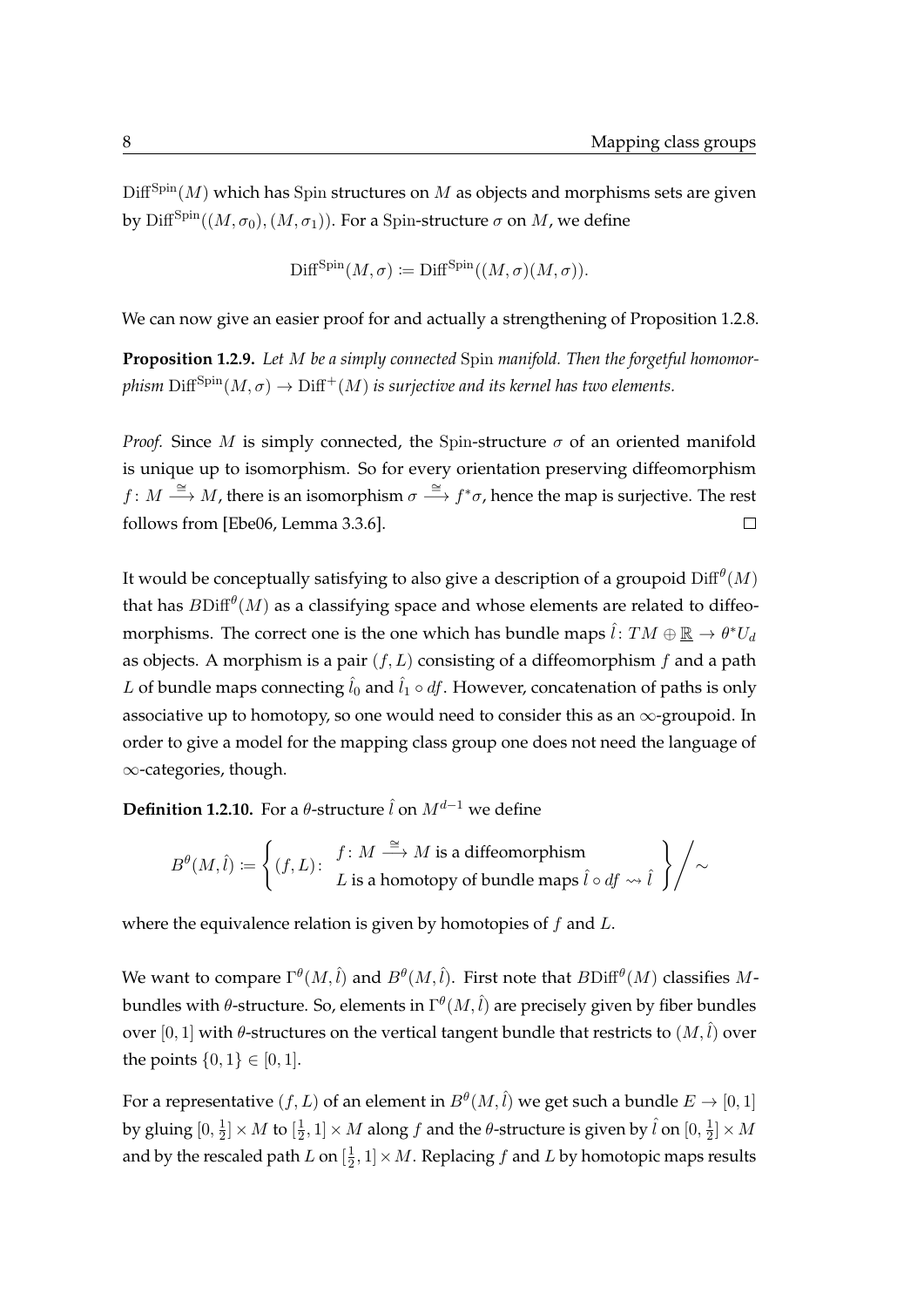in an isomorphic bundle  $E'$  and so we get a map  $P\colon B^{\theta}(M,\hat{l})\longrightarrow \Gamma^{\theta}(M,\hat{l})$  defined by  $P(f, L) = E.$ 

There is also a map in the other direction. Let  $E \to [0, 1]$  be an *M*-bundle with  $\theta$ structure  $\hat{l}_E$  on the vertical tangent bundle of E. Since the interval is contractible, there exists a diffeomorphism  $\psi\colon E\stackrel{\cong}{\longrightarrow}[0,1]\times M$  that fibers over the interval and restricts to the identity on  $\{0\} \times M$ . We get a diffeomorphism  $\psi_1 := \psi(1, 0)$  of M. Furthermore,  $L_t\coloneqq(\hat{l}_E\circ d\psi_t^{-1})|_{\{t\}\times M}$  defines a path of bundle maps from  $\hat{l}$  to  $\hat{l}\circ d\psi_1.$  We get a map  $Q: \Gamma^{\theta}(M, \hat{l}) \stackrel{\cong}{\longrightarrow} B^{\theta}(M, \hat{l})$  by  $Q(E) = (\psi_1^{-1}, L)$ . This construction is invariant with respect to isomorphism of the bundle E.

<span id="page-26-0"></span>**Proposition 1.2.11.** *The above constructions give mutually inverse group isomorphisms* between  $\Gamma^\theta(M,\hat{l})$  and  $B^\theta(M,\hat{l}).$ 

*Proof.* Let  $[f, L] \in B^{\theta}(M, \hat{l})$ . Then there is a diffeomorphism  $\psi \colon P(f, L) \stackrel{\cong}{\longrightarrow} [0, 1] \times M$ given by the identity on  $[0,\frac{1}{2}]$  $\frac{1}{2}$ ] × *M* and by  $f^{-1}$  × id on  $[\frac{1}{2}]$  $[\frac{1}{2}, 1] \times M$ . Then  $\psi_1^{-1} = f$  and the bundle homotopy constructed above is homotopic to  $L$  by contracting  $[0,\frac{1}{2}]$  $\frac{1}{2}]\times M$ and stretching  $[\frac{1}{2}]$  $\frac{1}{2}, 1] \times M$ .

Now, let  $[E] \in \Gamma^\theta(M, \hat{l})$ . Let  $\psi \colon E \stackrel{\cong}{\longrightarrow} [0,1] \times M$  and  $L_t$  be as above. Then  $Q(\psi_1^{-1}, L)$ is isomorphic to E by contracting  $[\frac{1}{2}]$  $[\frac{1}{2},1]\times M$  and stretching  $[0,\frac{1}{2}]$  $\frac{1}{2}]\times M$  composed with  $\psi^{-1}.$  $\Box$ 

**Example 1.2.12.** Since we usually will be interested in the case where  $\theta$  is the (stabilized) tangential 2-type of a high-dimensional manifold  $M$ , let us as have a closer look at the case of  $B = B\text{Spin}(d) \times BG$ . The map  $\theta$ :  $B\text{Spin}(d) \times BG \rightarrow BO(d)$  factors through the 3-connected cover  $\theta_{\text{Spin}}$ :  $B\text{Spin}(d) \rightarrow B\text{O}(d)$  and we get

$$
Bun(TM \oplus \underline{\mathbb{R}}, \theta^*U_d) = Bun(TM \oplus \underline{\mathbb{R}}, \theta^*_{Spin}U_d) \times Map(M, BG).
$$

So, a  $\theta$ -structure  $\hat{l}$  on M is given by a Spin structure  $\sigma$  on M and a map  $M \to BG$ . Let  $\psi \coloneqq [f,L] \in B^{\theta}(M,\hat{l}).$  Then  $f$  is an orientation preserving diffeomorphism of  $M$  and  $L$  is the homotopy class of a path connecting the bundle maps  $\hat{l}_\mathrm{Spin}, \hat{l}_\mathrm{Spin} \circ df \colon TM \oplus$  $\underline{\mathbb{R}} \to \theta^*_{\text{Spin}} U_d$  together with the homotopy class of a path connecting the maps  $\alpha$  and  $\alpha \circ f \colon M \to BG.$ 

If  $G = \pi_1(M, x)$  for some base-point  $x \in M$ , this means that the induced map  $f_*: \pi_1(M, x) \to \pi_1(M, f(x))$  is given by conjugation by a path  $\gamma: [0, 1] \to M$  with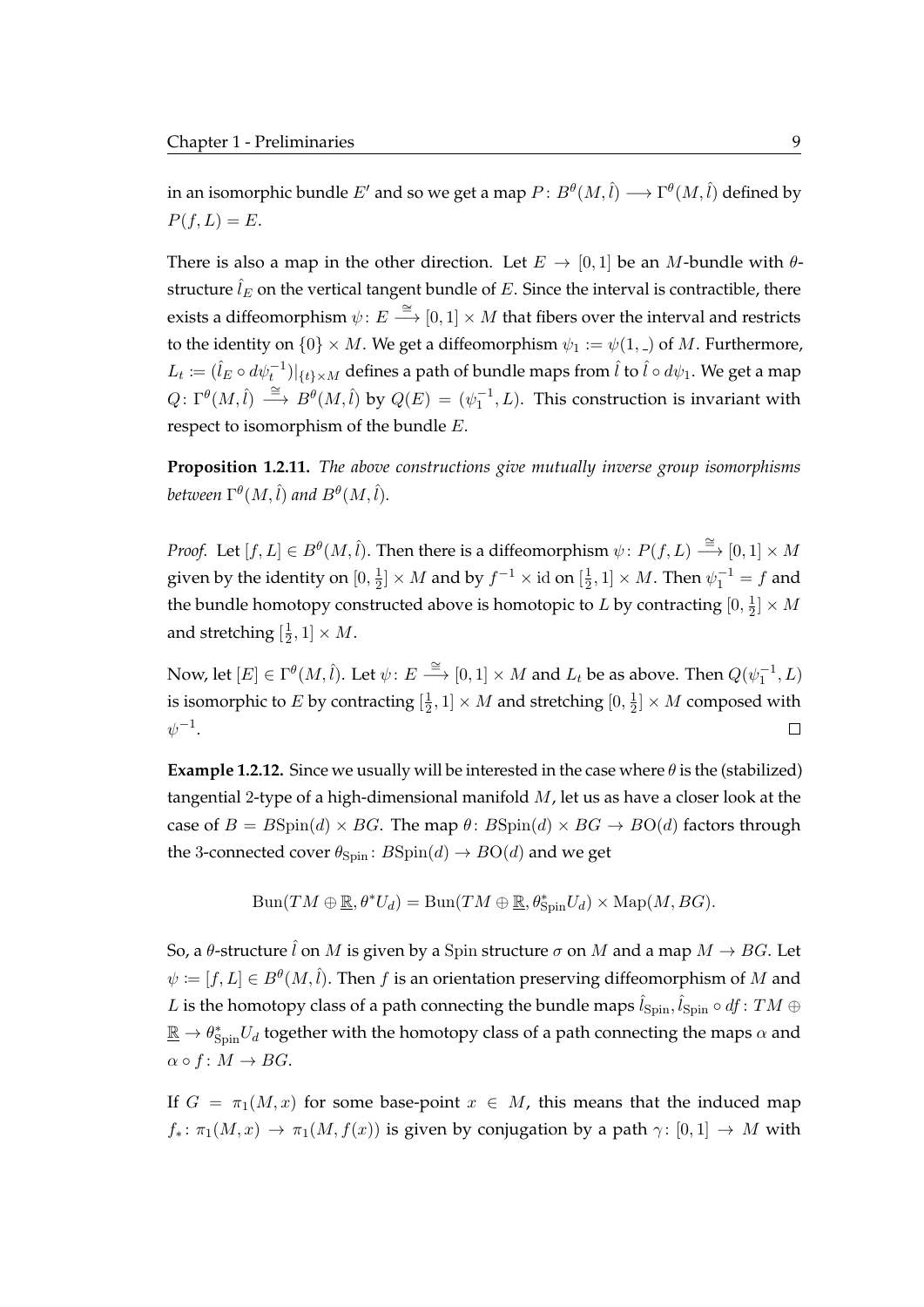$\gamma(0) = x$  and  $\gamma(1) = f(x)$ . We say that f acts on the fundamental group by an inner *automorphism* in this case.

### <span id="page-27-0"></span>**1.3 Cobordism groups**

In this section we define the  $\theta$ -structured cobordism set of manifolds with fixed boundary. We compare it to the  $\theta$ -structured cobordism group of closed manifolds. We assume that all cobordisms are  $\varepsilon$ -collared for some  $\varepsilon$ .

**Definition 1.3.1.** Let  $\theta: B \to BO(d)$  be a once-stable tangential structure and let  $M_0^{d-1}, M_1^{d-1}$  be compact manifolds with (stabilized)  $\theta$ -structures  $l_0, l_1$ . We define the *bordism set of manifolds with* θ*-structure and fixed boundary* by

$$
\Omega_d^{\theta}((M_0,\hat{l}_0),(M_1,\hat{l}_1)) := \{(W,\psi_0,\psi_1,\hat{\ell})\}/\sim.
$$

<span id="page-27-1"></span>Here,  $W$  is a  $d$ -manifold with boundary  $\partial W = \partial_0 W \coprod \partial_1 W$ ,  $\hat{\ell} \in \text{Bun}(TW, \theta^* U_d)$  is a bundle map and  $\psi_i=(f_i,L_i)$ ,  $i=0,1$  are  $\theta$ -diffeomorphisms, i.e.  $f_i\colon \partial_i W\to M_i$  are diffeomorphisms and  $L_i$  are homotopies of bundle maps  $(-1)^i \hat{l}_i \circ df \sim \hat{l}|_{\partial_i W}$ , where  $-\hat{l}_1$  denotes the bundle map  $\hat{l}_1\circ (\mathrm{id}\oplus(-1))\colon TM\oplus \underline{\mathbb{R}} \to TM\oplus \underline{\mathbb{R}} \to \theta^*U_d.$  We call  $M_0$ the *incoming boundary* and M<sup>1</sup> the *outgoing boundary* (see [Figure 1.1\)](#page-27-1).



FIGURE 1.1: A representative of  $[W] \in \Omega^{\theta}_d((M_0, \hat{l}_0), (M_1, \hat{l}_1)).$ The arrows indicate the direction of the  $\theta$ -structures.

The equivalence relation is given by the cobordism relation: We say that  $(W, \psi_0, \psi_1, \ell)$ and  $(W', \psi'_0, \psi'_1, \ell')$  are cobordant if there exists a  $d+1$ -dimensional  $\theta$ -manifold  $(X, \ell_X)$ with corners such that there exists a partition of  $\partial X \,=\, \bigcup_{i=0,3}\partial_i X$  together with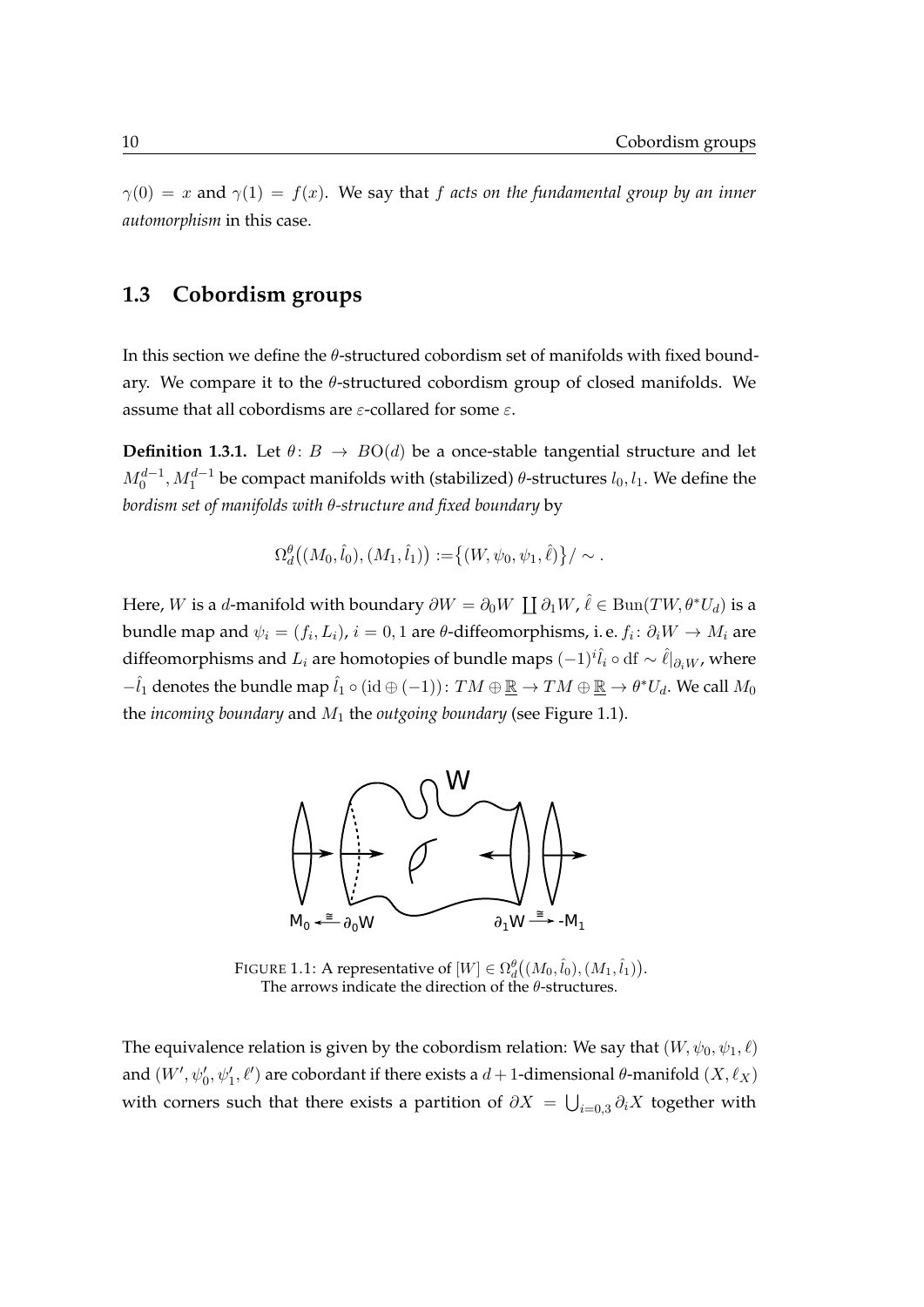$\theta$ -diffeomorphisms

$$
M_0 \times I \cong \partial_0 X
$$
  

$$
W \cong \partial_2 X
$$
  

$$
M_1 \times I \cong \partial_3 X
$$
  

$$
W' \cong \partial_1 X
$$

<span id="page-28-0"></span>such that  $\theta$ -structures and diffeomorphisms fit together (see [Figure 1.2\)](#page-28-0).



FIGURE 1.2: The cobordism relation in  $\Omega^{\theta}_d\big( (M_0, \hat{l}_0), (M_1, \hat{l}_1) \big).$ 

- *Remark* 1.3.2. 1. Since  $\theta$  is a fibration we can arrange the  $\theta$ -structure on W so that the  $\theta$ -structures  $(-1)^{i}\hat{l}_{i} \circ df_{i}$  and  $\hat{\ell}|_{\partial_{i}W}$  actually agree.
	- 2. Let  $\theta$  be once-stable.  $\Omega_d^{\theta}((M, \hat{l}), (M, \hat{l}))$  becomes a monoid via concatenation of cobordisms and identifying them along the boundary diffeomorphisms, i. e.

$$
(W',\psi'_0,\psi'_1,\ell')\cdot (W,\psi_0,\psi_1,\ell):=(W\cup_{f'_0\circ f_1^{-1}}W',\psi_0,\psi'_1,\ell\cup_{\hat{f}'_0\circ\hat{f}_1^{-1}}\ell').
$$

We will later see that this monoid is actually is a commutative group (cf. [Corollary](#page-31-0) [1.3.7\)](#page-31-0). More generally, this gives rise to a category  $\hat{\Omega}^{\theta}_{d}$  with objects  $(M, \hat{l})$  and morphism set  $\Omega_d^{\theta}\bigl((M_0,\hat{l}_0),(M_1,\hat{l}_1)\bigr).$ 

3. Note that one has a map  $\Omega_d^{\theta}((M, \hat{l}), (M, \hat{l})) \to \Omega_d^{\theta}(\emptyset, \emptyset) =: \Omega_d^{\theta}$  given by identifying the *equal* boundaries of a cobordism  $W: M \rightarrow M$ . This map gives an isomorphism of groups (cf. [Corollary 1.3.7](#page-31-0) and the remark below it).

The following proposition will be very useful later on.

<span id="page-28-1"></span>**Proposition 1.3.3.** Let  $\theta$  be a once-stable tangential structure and let  $W^d\colon M_0 \rightsquigarrow M_1$  be θ-cobordism. Then there exists a θ-structure on  $W^{op}$ :  $M_1$  →  $M_0$  such that  $W \cup W^{op}$  ~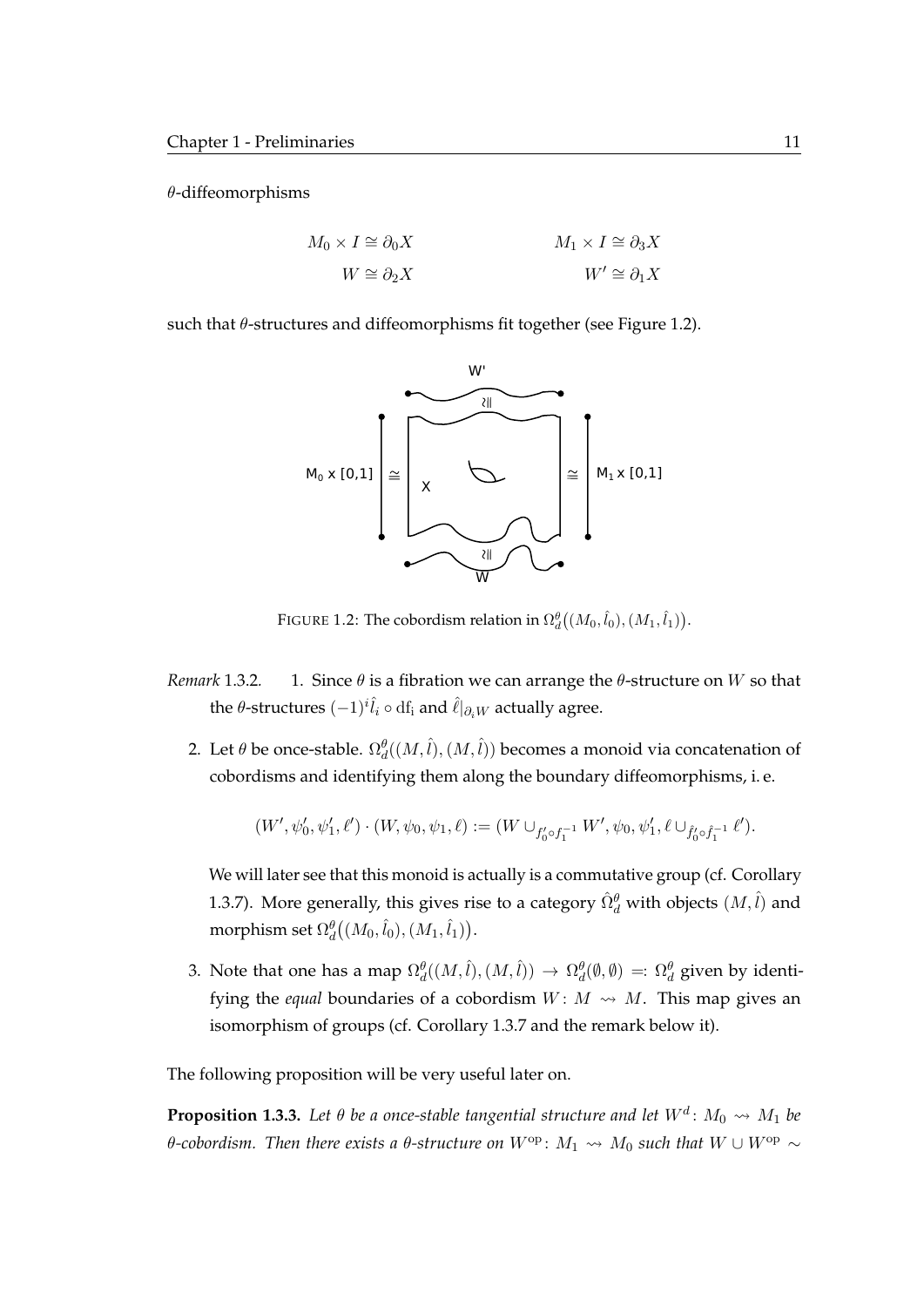$M_0 \times [0,1]$  rel  $M_0 \times \{0,1\}$ . In particular, if  $W: \emptyset \rightsquigarrow M$  is a  $\theta$ -nullbordism, the double  $dW \coloneqq W \cup W^{\text{op}}$  *is nullbordant and*  $W^{\text{op}} \amalg W$  *is cobordant to the cylinder on* M.

*Proof.* Consider the manifold with corners  $W \times I$ . We introduce new corners as in [Figure 1.3.](#page-29-0)

<span id="page-29-0"></span>

FIGURE 1.3: Introducing corners to obtain the desired cobordism

Let us now construct the  $\theta$ -structures $^1$  $^1$ . Let  $\overline{\theta}\colon \overline{B}\to B\mathrm{O}(d+1)$  be as in the definition of once-stable. We get a  $\overline{\theta}$ -structure  $\overline{l}_W\colon TW\oplus\underline{\mathbb{R}}\to\theta^*U_{d+1}.$  Since  $W\hookrightarrow W\times[0,1]$  is a homotopy equivalence there is a unique extension up to homotopy



where the vertical map sends  $v \in \underline{\mathbb{R}}_{>0}$  to the inwards pointing vector. This gives a  $\overline{\theta}$ -structure on  $W \times I$  and by restriction a  $\theta$ -structure on  $W^{\text{op}}$  as  $\theta$  is once-stable.  $\Box$ 

We obtain the following.

 $\bf{Corollary 1.3.4.}$  Let  $\theta$  be once-stable. Then the the category  $\hat{\Omega}_{d}^{\theta}$  is a groupoid. In particular  $\Omega^{\theta}_{d}\bigl((M, \hat{l}), (M, \hat{l})\bigr)$  is a group.

Now we prove another useful tool.

<span id="page-29-2"></span>**Proposition 1.3.5.** Let  $\theta$  be once-stable. Then the action of  $\Omega_d^{\theta}$  on  $\Omega_d^{\theta}((M_0,l_0),(M_1,l_1))$ *given by disjoint union is free and transitive.*

<span id="page-29-1"></span><sup>&</sup>lt;sup>1</sup>This is adapted from [\[GRW14,](#page-120-6) Proof of Proposition 2.16].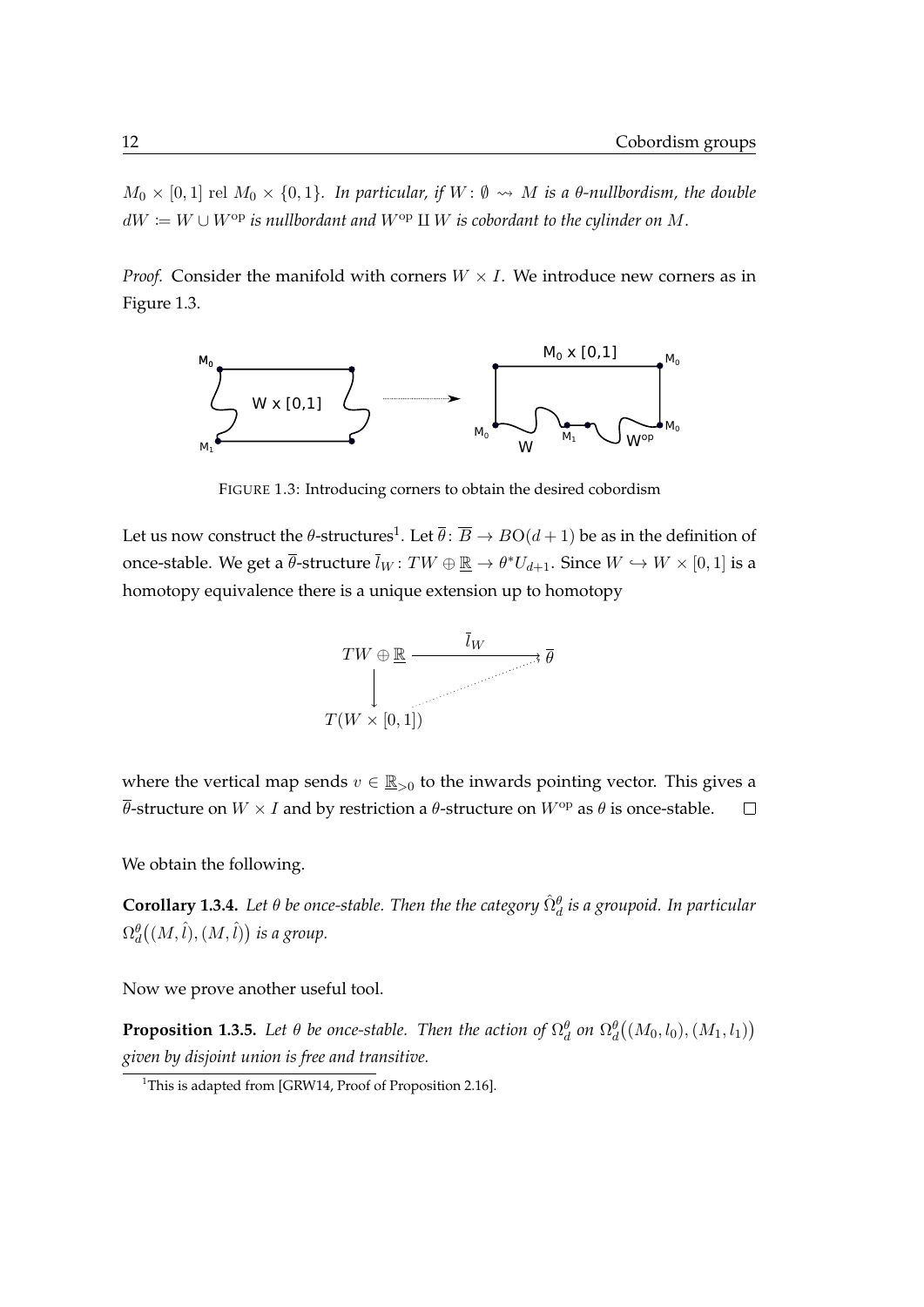*Proof.* Since disjoint union is associative up to cobordism and disjoint union with the emptyset is the identity and this really defines a group action.

If  $\Omega^{\theta}_{d}\big((M_0,l_0),(M_1,l_1)\big)=\emptyset$  the statement is trivial. So let  $(L,\psi^L_0,\psi^L_1,\ell_L)\colon (M_0,\hat{l}_0)\rightsquigarrow$  $(M_1, \hat{l}_1)$  be a cobordism. Let  $\Phi_L \colon \Omega_d^{\theta} \longrightarrow \Omega_d^{\theta}((M_0, l_0), (M_1, l_1))$  be given by  $\Phi_L(V) =$  $V$  II  $L$ . Also let

$$
\tilde{\Phi}_L \colon \Omega_d^\theta\big((M_0,l_0),(M_1,l_1)\big) \longrightarrow \Omega_d^\theta
$$

be defined given by gluing in the cobordism  $(L^{\rm op}, \psi_1^L, \psi_0^L, \ell_L^{\rm op})$  along the boundary as follows: We concatenate with  $L^{\text{op}}$  and then identify the equal boundaries:

$$
\Omega_d^{\theta}((M_0, l_0), (M_1, l_1)) \stackrel{\cup L^{\mathrm{op}}}{\longrightarrow} \Omega_d^{\theta}((M_0, l_0), (M_0, l_0)) \longrightarrow \Omega_d^{\theta}
$$

We will prove the Proposition by showing that  $\Phi$  and  $\tilde{\Phi}$  are mutually inverse bijections. The easy part is

$$
\tilde{\Phi}(\Phi([V])) = \tilde{\Phi}([V \amalg L]) = [V \amalg (L \cup L^{\text{op}})] = [V]
$$

by [Proposition 1.3.3.](#page-28-1) It remains to show that  $(W \cup L^{\rm op}) \amalg L$  is cobordant to  $W$ . First we note that  $(W,\psi_0,\psi_1)$  is diffeomorphic to  $(M_0\times I\cup_{\psi_0}W\cup_{\psi_1^{-1}}M_1\times I, \mathrm{id}, \mathrm{id})$  and so it suffices to consider the case that all boundary identifications are given by the identity. We now decompose  $\tilde{\Phi}_L(W)$  II  $L = (W \cup L^{\mathrm{op}})$  II  $L$  as follows:

$$
V_0 := M_0 \times [0, \varepsilon] \cup M_1 \times [1 - \varepsilon, 1]
$$
  
\n
$$
V_1 := L
$$
  
\n
$$
V_2 := L^{\text{op}}
$$
  
\n
$$
V_3 := W
$$

Note that

$$
\partial V_0 = (M_0 \times \{0\}) \amalg \underbrace{(M_0 \times \{\varepsilon\}) \amalg (M_1 \times \{1 - \varepsilon\})}_{=: \partial_+ V_0} \amalg (M_1 \times \{1\})
$$
  

$$
\partial V_1 = M_0 \amalg M_1 = \partial V_2 = \partial V_3
$$

By identifying  $\partial_+V_0$  and  $\partial V_2$  with  $\partial V_1$  and  $\partial V_3$  in different ways we obtain

$$
V_0 \cup V_1 = L
$$
  
\n
$$
V_2 \cup V_3 = L^{\text{op}} \cup W
$$
  
\n
$$
V_2 \cup V_3 = L^{\text{op}} \cup L = dL
$$

We will now give a cobordism  $X: (V_0 \cup V_1) \amalg (V_2 \cup V_3) \rightsquigarrow (V_0 \cup V_3) \amalg (V_2 \cup V_1)$ .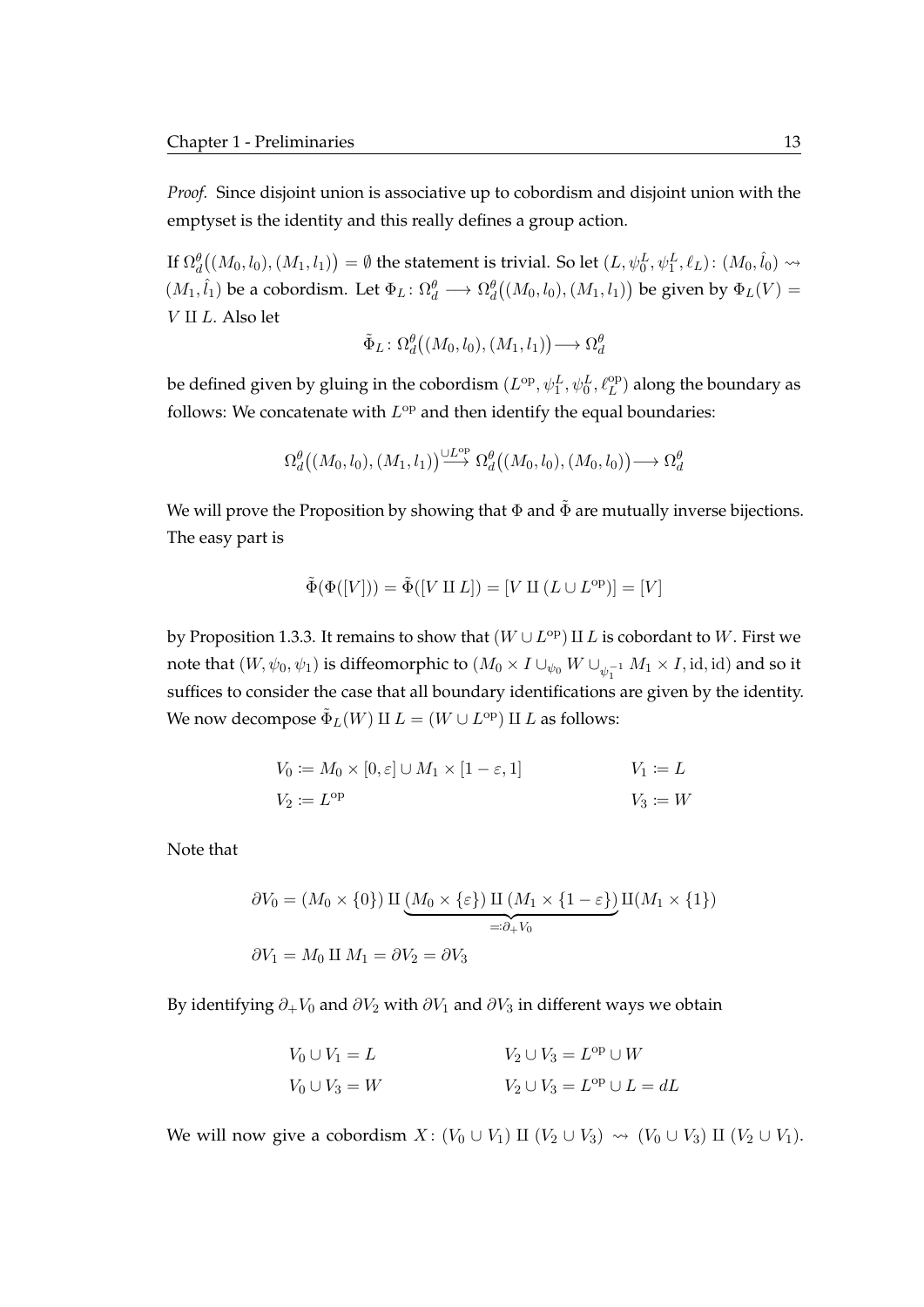<span id="page-31-1"></span>

FIGURE 1.4: Introducing corners at the boundary of  $V_i \times [0,1]$ 

<span id="page-31-2"></span>We construct this by taking  $V_i \times I$  for every  $i = 0, 1, 2, 3$ , introducing corners at the boundary (and at  $\partial_+V$ ) respectively) as shown in [Figure 1.4](#page-31-1) and gluing the obtained manifolds together along parts of the boundary as shown in [Figure 1.5.](#page-31-2) The  $\theta$ -structures are given by  $\hat{l}_i \oplus id_{\underline{\mathbb{R}}}$  (the arrows in [Figure 1.5](#page-31-2) indicate the incoming and outgoing boundary of  $X$ ).  $\Box$ 



FIGURE 1.5: The cobordism  $X: (V_0 \cup V_1)$  II  $(V_2 \cup V_3) \rightsquigarrow (V_0 \cup V_3)$  II  $(V_2 \cup V_1)$ 

*Remark* 1.3.6*.* [Proposition 1.3.5](#page-29-2) can also be proven using structured cobordism categories. The presented proof however is much more direct.

As a corollaries we get:

<span id="page-31-0"></span>**Corollary 1.3.7.** *Let*  $(M, l)$  *be a*  $(d - 1)$ *-dimensional*  $\theta$ *-manifold. Then the map* 

$$
\Phi\colon \Omega_d^\theta \stackrel{\cong}{\longrightarrow} \Omega_d^\theta\big((M,\hat{l}),(M,\hat{l})\big)
$$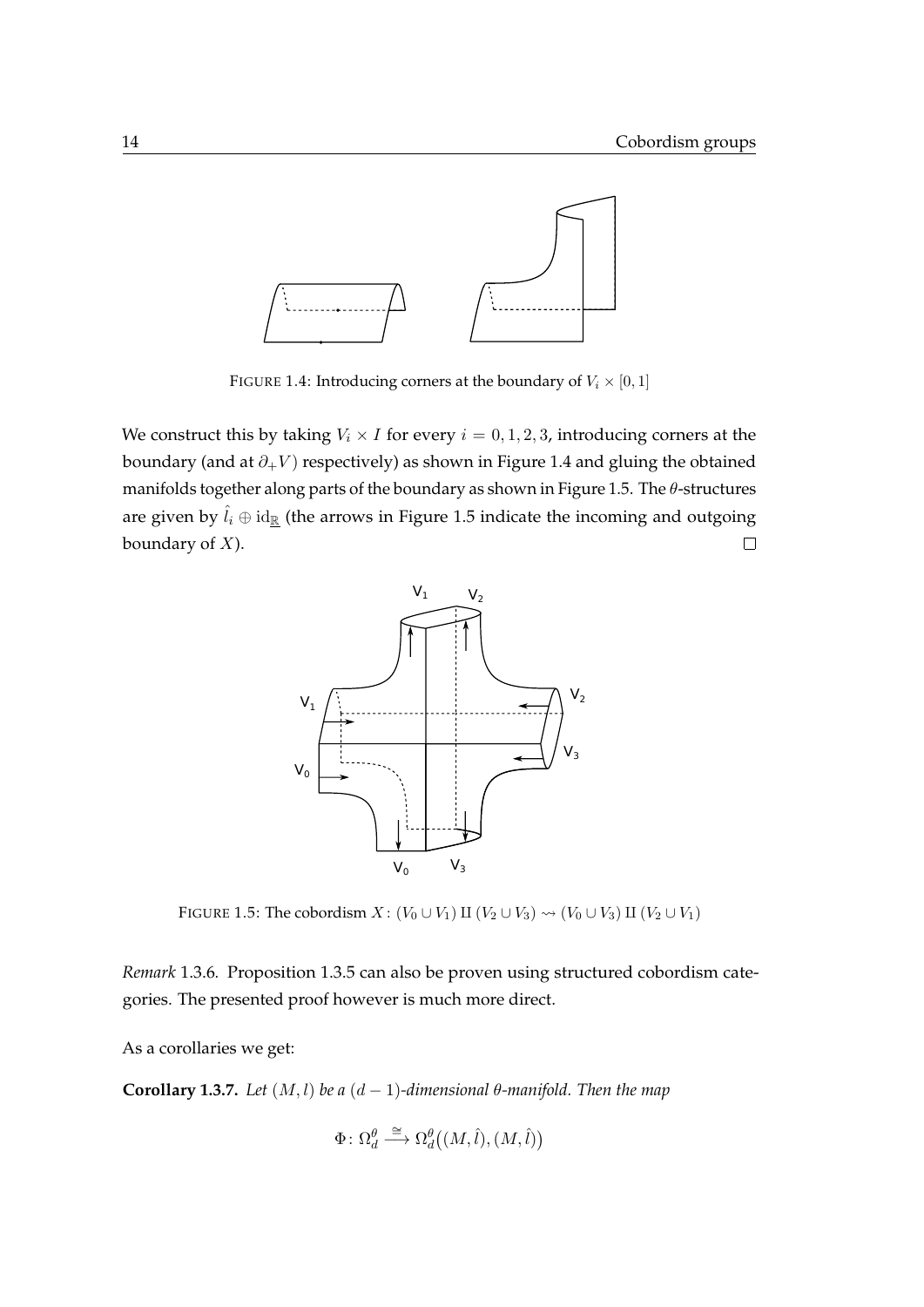given by  $(V,\hat{\ell})\mapsto (M\times [0,1]\amalg V,$  id, id,  $(\hat{l}\oplus{\rm{id}}_{\R})\amalg\hat{\ell})$  is an isomorphism of groups. In particular,  $\Omega_d^{\theta}\big((M, \hat{l}), (M, \hat{l})\big)$  is an abelian group.

*Proof.* It is a group homomorphism because

$$
\Phi(V \amalg W) = M \times [0,1] \amalg V \amalg W
$$
  
=  $(M \times [1,2] \amalg V) \cup (M \times [0,1] \amalg W) = \Phi(V) \cup \Phi(W).$ 

The rest follows from [Proposition 1.3.5.](#page-29-2)

*Remark* 1.3.8. The inverse map is given by mapping  $(W, \psi_0, \psi_1)$  to the manifold obtained by gluing  $\partial_1 W$  to  $\partial_0 W$  along the diffeomorphism  $\psi_0^{-1} \circ \psi_1.$ 

**Corollary 1.3.9.** *The map*  $\Gamma^{\theta}(M, \hat{l}) \to \Omega^{\theta}_{d}$  given by  $[\gamma] \mapsto [M_{\gamma}]$  is a homomorphism.

*Proof.* Consider  $\gamma$ :  $[0,1] \to B\mathrm{Diff}^{\theta}(M)$  as a path from  $(M, \hat{l})$  to itself. We define the *mapping cylinder map* by  $A\colon \Gamma^\theta(M, \hat{l}) \to \Omega_d^\theta(M, M), \gamma \mapsto (\gamma^* U_{M, \theta}, \text{id}, \text{id}).$  Since the bundle classified by  $\gamma_0 * \gamma_1$  is the same as the union of the bundles classified by  $\gamma_i$ , this satisfies

$$
A(\gamma_0 * \gamma_1) = ((\gamma_0 * \gamma_1)^* U_{M,\theta}, \text{id}, \text{id})
$$
  
= 
$$
(\gamma_0^* U_{M,\theta} \cup \gamma_1^* U_{M,\theta}, \text{id}, \text{id})
$$
  
= 
$$
(\gamma_0^* U_{M,\theta}, \text{id}, \text{id}) \cup (\gamma_1^* U_{M,\theta}, \text{id}, \text{id}) = A(\gamma_0) \cup A(\gamma_1).
$$

Since the isomorphism  $\Omega_d^{\theta}(M,M) \to \Omega_d^{\theta}$  is given by gluing the boundary, we have  $M_{\gamma}=\tilde{\Phi}(\gamma^{*}U_{M,\theta})$  and hence

$$
M_{\gamma_0*\gamma_1} = \tilde{\Phi}(A(\gamma_0*\gamma_1)) = \tilde{\Phi}(A(\gamma_0)) \amalg \tilde{\Phi}(A(\gamma_1)) = M_{\gamma_0} \amalg M_{\gamma_1}.
$$

<span id="page-32-0"></span>*Remark* 1.3.10. Using the model  $B^{\theta}(M, \hat{l})$  for the mapping class group, we see that the map  $A \circ P \colon B^{\theta}(M, \hat{l}) \to \Omega^{\theta}_d(M, M)$  is given by  $(f, L) \mapsto (M \times [0, 1], \text{id}, (f, L)^{-1})$ for P the map from [Proposition 1.2.11.](#page-26-0) Note that since  $\Omega_d^{\theta}(M, M)$  is commutative,  $(f, L) \mapsto (M \times [0, 1], id, (f, L))$  is a homomorphism as well.

 $\Box$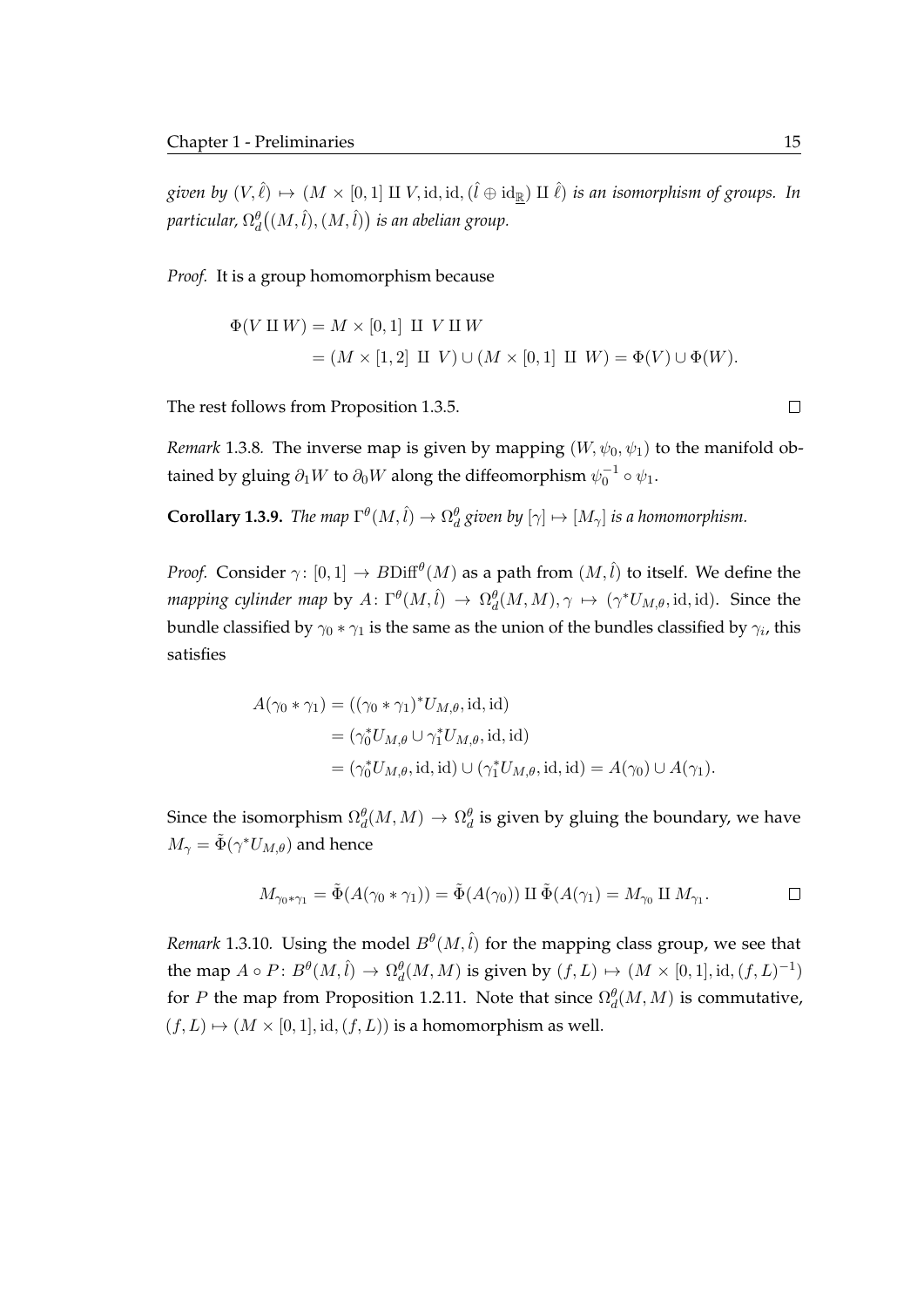### **1.4 Morse theory**

In this section we recall the basic notions from Morse theory and parametrized Morse theory.

**Definition 1.4.1.** Let  $W^d$ :  $M_0 \rightsquigarrow M_1$  be cobordism with collars. A *Morse function*  $f: W \to [0, 1]$  is a smooth function such that

- 1. It is collared, i.e.  $f^{-1}([0,\varepsilon)) = [0,\varepsilon) \times M_0$ ,  $f^{-1}((1-\varepsilon,1]) = (1-\varepsilon,1] \times M_1$  for some  $\varepsilon > 0$  and  $f(t, p) = t$  for  $t \in [0, \varepsilon) \cup (1 - \varepsilon, 1]$ .
- 2. For every critical point  $p \in W$ ,  $d^2 f_p$  has rank d. These points are called *nondegenerate critical points*.

The following is the well-known Morse-lemma, see for example [\[Mat02,](#page-121-2) Theorem 2.16].

**Lemma 1.4.2.** Let  $p \in W$  be a nondegenerate critical point of a Morse function f. Then there *exists a chart*  $k: U \subset \mathbb{R}^d \to W$  *centered at*  $p$  *(i.e.*  $0 \in U$  *and*  $k(0) = p$ *) and*  $\lambda \in \{0, \ldots, d\}$ *satisfying*

$$
f \circ k(x_1,...,x_d) = f(p) + \sum_{i=1}^{\lambda} -x_i^2 + \sum_{i=\lambda+1}^{d} x_i^2
$$

*We call* k *a* Morse chart *and* λ *the* index of f at p*.*

Later on, we want to investigate the handle decompositions associated to two different Morse functions. To this end, we need to understand how to compare Morse functions. The space of all Morse functions is not connected in general which means in order to connect two Morse functions by a path one has to allow further singularities.

<span id="page-33-0"></span>**Lemma 1.4.3** ([\[Igu88,](#page-120-3) Lemma 1.5, p.298]). Let  $W: M_0 \rightarrow M_1$  be a cobordism and let  $f\colon W\to [0,1]$  be a smooth function such that  $f^{-1}([0,\varepsilon))=[0,\varepsilon)\times M_0$  and  $f^{-1}((1-\varepsilon,1])=0$  $(1 - \varepsilon, 1] \times M_1$  *for some*  $\varepsilon > 0$ *. Assume that there also exists a critical point*  $p \in W$  *of f such* that  $\mathrm{rank}(\mathrm{d}^2\mathrm{f}_\mathrm{p})=d-1.$  Then there exists a chart  $k\colon U\subset \mathbb{R}^d\to W$  centered at  $p$  such that  $f \circ k(x_1,\ldots,x_d) = f(p) + r(x_1) + q(x_2,\ldots,x_d)$ , where  $q = \sum_{i=2}^{\lambda} -x_i^2 + \sum_{i=\lambda+1}^{d} x_i^2$  and  $r: \mathbb{R} \to \mathbb{R}$  is a smooth function.

**Definition 1.4.4.** We call a singularity  $p \in W$  as in [Lemma 1.4.3](#page-33-0) an  $A_l$ -singularity if  $r^{(i)}(0) = 0$  for  $i \leq l$  and  $r^{(l+1)}(0) \neq 0$  and we define  $\lambda - 1$  to be the index of  $f$  at  $p$ . We call an  $A_2$ -singularity a *birth-death-singularity*. If all critical points of f are  $A_1$  or  $A_2$ singularities, we call f a *generalized Morse function*.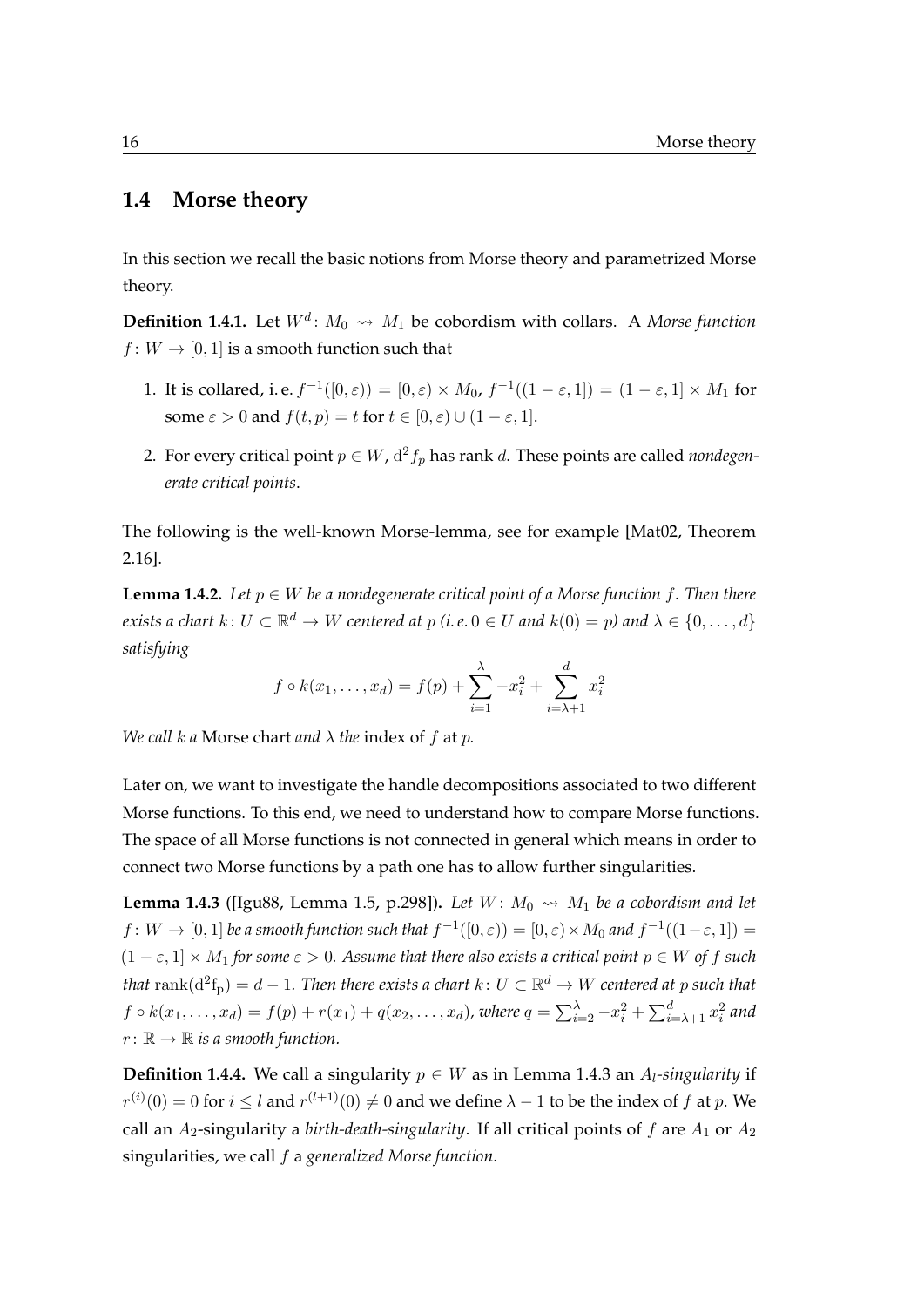**Lemma 1.4.5** ([\[Igu88,](#page-120-3) Theorem 1.7, p. 301]). Let p be an  $A_l$  singularity of  $f: W \rightarrow [0, 1]$ . Then there exists a chart  $k\colon U\subset \mathbb{R}^d \to W$  centered at  $p$  such that

$$
f \circ k(x_1,...,x_d) = f(p) + x_1^{l+1} + \sum_{i=2}^{\lambda} -x_i^2 + \sum_{i=\lambda+1}^{\lambda} x_i^2
$$

*By abuse of notation, we again call* k *a* Morse chart centered at p*.*

**Definition 1.4.6.** Let  $f_t \colon W \to [0,1]$  be a path of generalized Morse functions and let  $p$ be a birth-death-singularity of  $f_0.$  Let  $k \colon \mathbb{R}^d \to W$  be a Morse chart centered at  $p.$  We call  $p$  generically unfolded by  $f_t$  if  $\frac{\partial^2}{\partial t \partial x^2}$  $\frac{\partial^2}{\partial t \partial x_1} f_t(0) \neq 0.$ 

**Definition 1.4.7.** Let  $h: I \times W \rightarrow [0, 1]$  be a collared path of generalized Morse functions, i. e.  $h_t(x) = h_{t'}(x)$  for all  $x$  in a neighbourhood of  $\partial W$ . We call this path *generic*, if there exist disjoint finite subsets  $T_0, T_1 \subset I$  such that

- 1.  $h(t, \, \_)$  is a Morse function for  $t \notin T_0$ .
- 2. For  $t \in T_0$ , the function  $h(t, \cdot)$  has precisely one birth-death-singularity which is generically unfolded.
- 3.  $h(t, \, \_)$  has distinct critical values for  $t \notin T_1$ .
- 4. If  $t \in T_1$  then  $h(t, \_)$  has precisely 2 critical points  $p_0, p_1$  with agreeing critical values. These shall satisfy  $\frac{\partial}{\partial t}h(t, p_0) \neq \frac{\partial}{\partial t}h(t, p_1)$

We call  $T = T_0 \cup T_1$  the *set of singular times* of  $h_t$ .

<span id="page-34-0"></span>*Remark* 1.4.8*.* For a path of generalized Morse functions there exists the so-called Cerf-Kirby-graphic which depicts the movement of the critical values along the time axis (See [Figure 1.6\)](#page-34-0)



FIGURE 1.6: A Cerf-Kirby-graphic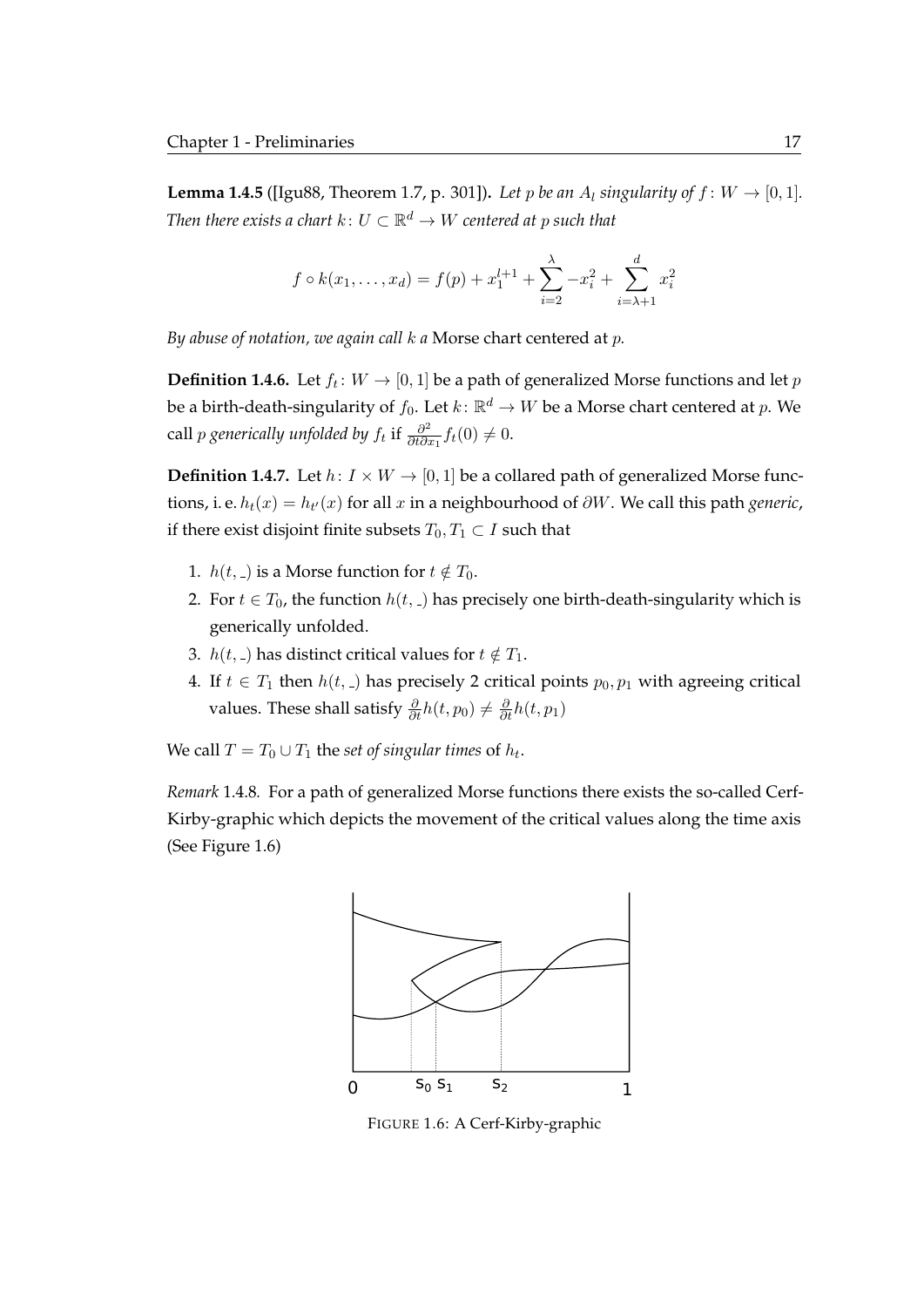**Lemma 1.4.9** ([\[Igu88,](#page-120-3) Lemma 2.5, p. 308]). If p is a birth-death singularity of  $f_0$  generically *unfolded by* f<sup>t</sup> *, there exists an* ε > 0*, a chart* k *centered at* p *and path of generalized Morse* functions  $h_t$  isotopic to  $f_t$  by an isotopy supported in a small neighbourhood of  $p$  such that

$$
h_t \circ k(x_1, \dots, x_d) = f(p) + x_1^3 \pm tx_1 + \sum_{i=2}^{\lambda} -x_i^2 + \sum_{i=\lambda+1}^{\lambda} x_i^2
$$

*for*  $t \in (-\varepsilon, \varepsilon)$ *.* 

The following Lemma is due to Cerf [\[Cer70\]](#page-118-5). Since the original source is in french, we decided to give a proof in the appendix for convenience of author and reader.

**[Lemma A.2.](#page-104-2)** *Let*  $h_0, h_1: W \to [0, 1]$  *be Morse functions with distinct critical values. Then there exists a generic path of generalized Morse functions connecting them.*

#### <span id="page-35-0"></span>**1.5 Handle decompositions of cobordisms**

In this section we discuss the relation between Morse functions on  $W$  and handle decompositions of W. First, we give a model for attaching a handle. The one given in [\[Per17,](#page-122-6) Construction 8.1] is convenient.

**Construction 1.5.1** (Standard trace). Let  $\varepsilon \in (0, \frac{1}{4})$  $(\frac{1}{4})$  be fixed and let  $k \in \{0, \ldots, d\}$ . We fix once and for all an  $O(k) \times O(d-k)$ -invariant submanifold

$$
T_k \subset [0,1] \times D^k \times D^{d-k}
$$

with the following properties (see [Figure 1.7](#page-36-0) for a visualization)

- 1.  $(s,0,0) \in T_k$  if and only if  $s = \frac{1}{2}$  $\frac{1}{2}$ .
- 2. The projection  $T_k \stackrel{pr}{\longrightarrow} [0,1]$  is a Morse function and  $(\frac{1}{2})$  $(\frac{1}{2}, 0, 0)$  is the only critical point of this Morse function. Its index is  $k$ .
- 3. We have the following equalities for intersections

$$
T_k \cap ([0, \varepsilon) \times S^{k-1} \times D^{d-k}) = [0, \varepsilon) \times S^{k-1} \times D^{d-k}
$$

$$
T_k \cap ((1 - \varepsilon, 1] \times D^k \times S^{d-k-1}) = (1 - \varepsilon, 1] \times D^k \times S^{d-k-1}
$$

$$
T_k \cap ([0, 1] \times S^{k-1} \times S^{d-k-1}) = [0, 1] \times S^{k-1} \times S^{d-k-1}
$$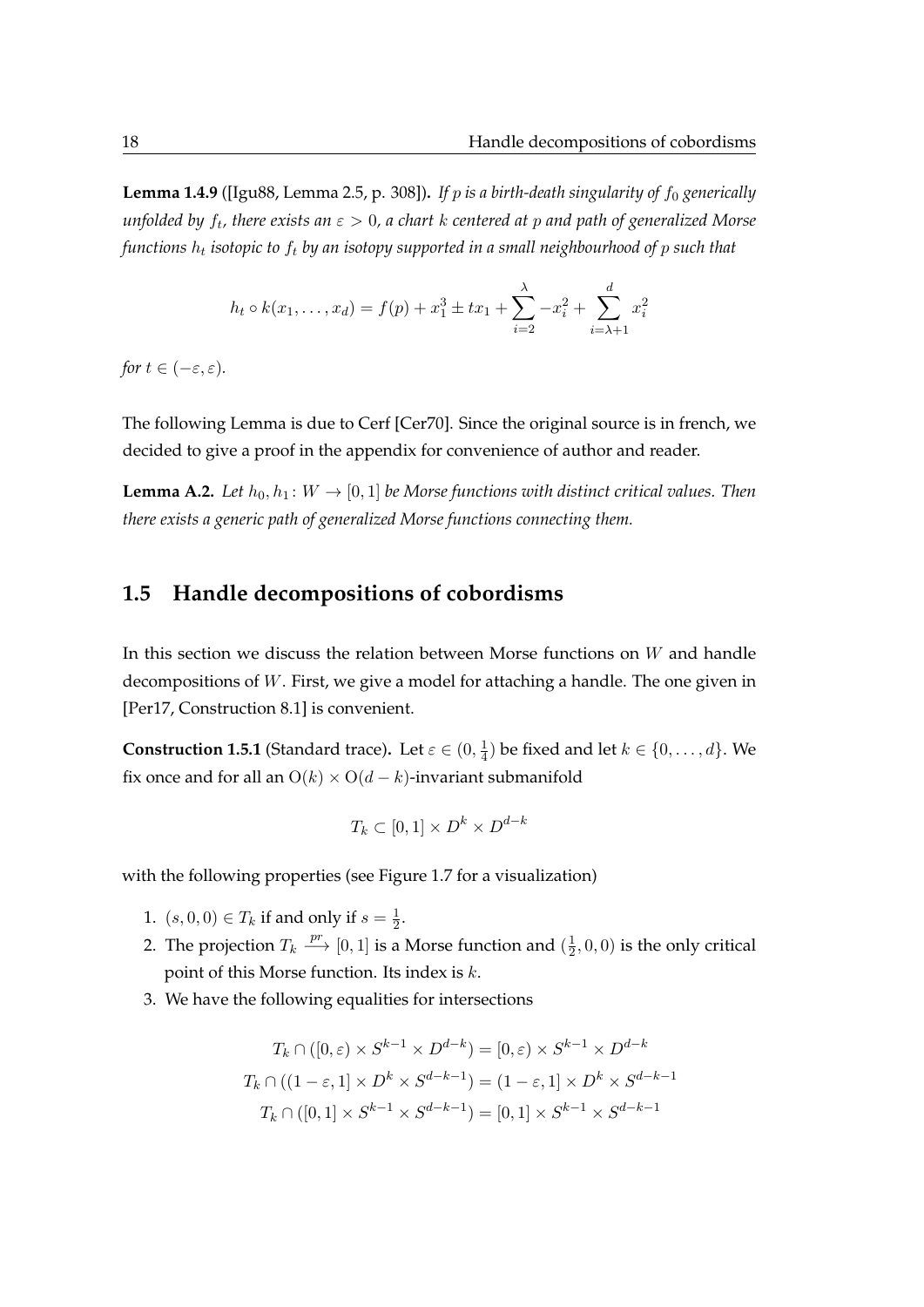4. The boundary of  $T_k$  is given by

$$
\partial T_k=(\{0\}\times S^{k-1}\times D^{d-k})\cup (\{1\}\times D^k\times S^{d-k-1})\cup ([0,1]\times S^{k-1}\times S^{d-k-1}).
$$

We call  $T_k$  the *standard trace* of a  $k$ -surgery.



FIGURE 1.7: A standard trace.

**Definition 1.5.2** (Trace of a surgery). Let  $M$  be a manifold and let  $\varphi\colon S^{k-1}\times D^{d-k}\hookrightarrow M$ be an embedding. We call such an embedding a k*-surgery datum in* M and we define the *trace* of  $\varphi$  to be

$$
\text{tr}(\varphi) \coloneqq \left( [0,1] \times (M \setminus \text{im } \varphi) \right) \cup_{\text{id}_{[0,1]} \times \varphi} T_k.
$$

There is a Morse function  $h_{\varphi}$ : **tr**  $(\varphi) \to [0, 1]$  with precisely one critical point with value 1  $\frac{1}{2}$  and index k. We define  $M_{\varphi} := h_{\varphi}^{-1}(1) \cong (M \setminus \text{im } \varphi) \cup (D^k \times S^{d-k-1}).$ 

For a surgery datum  $\varphi$  in  $M$  there is an obvious reversed surgery datum  $\varphi^{\rm op} \colon S^{d-k-1} \times$  $D^k$   $\hookrightarrow$   $M_{\varphi}$  and there is a canonical diffeomorphism  $(M_{\varphi})_{\varphi^{\text{op}}}\cong M$ . We define the *attaching sphere of*  $\varphi$  *to be*  $\varphi(S^{k-1}\times\{0\})\subset M$  *and the <i>belt sphere of*  $\varphi$  *as*  $\varphi^{\rm op}(\{0\}\times\{0\})$  $S^{d-k-1}) \subset M_{\varphi}.$ 

- **Definition 1.5.3.** 1. Let  $W: M_0 \rightsquigarrow M_1$  be a cobordism and let  $\varphi: S^{k-1} \times D^{d-k} \hookrightarrow$  $M_1$  be an embedding. We define the manifold W *with a k-handle attached along*  $\varphi$ to be  $W \cup \text{tr } (\varphi)$ .
	- 2. A *handle decomposition of*  $W: M_0 \rightarrow M_1$  is a collection of manifolds  $N_1, \ldots, N_n$ , embeddings  $\varphi_i \colon S^{k_i-1} \times D^{d-k_i} \hookrightarrow N_i$  for  $i = 1, \ldots, n$  and diffeomorphisms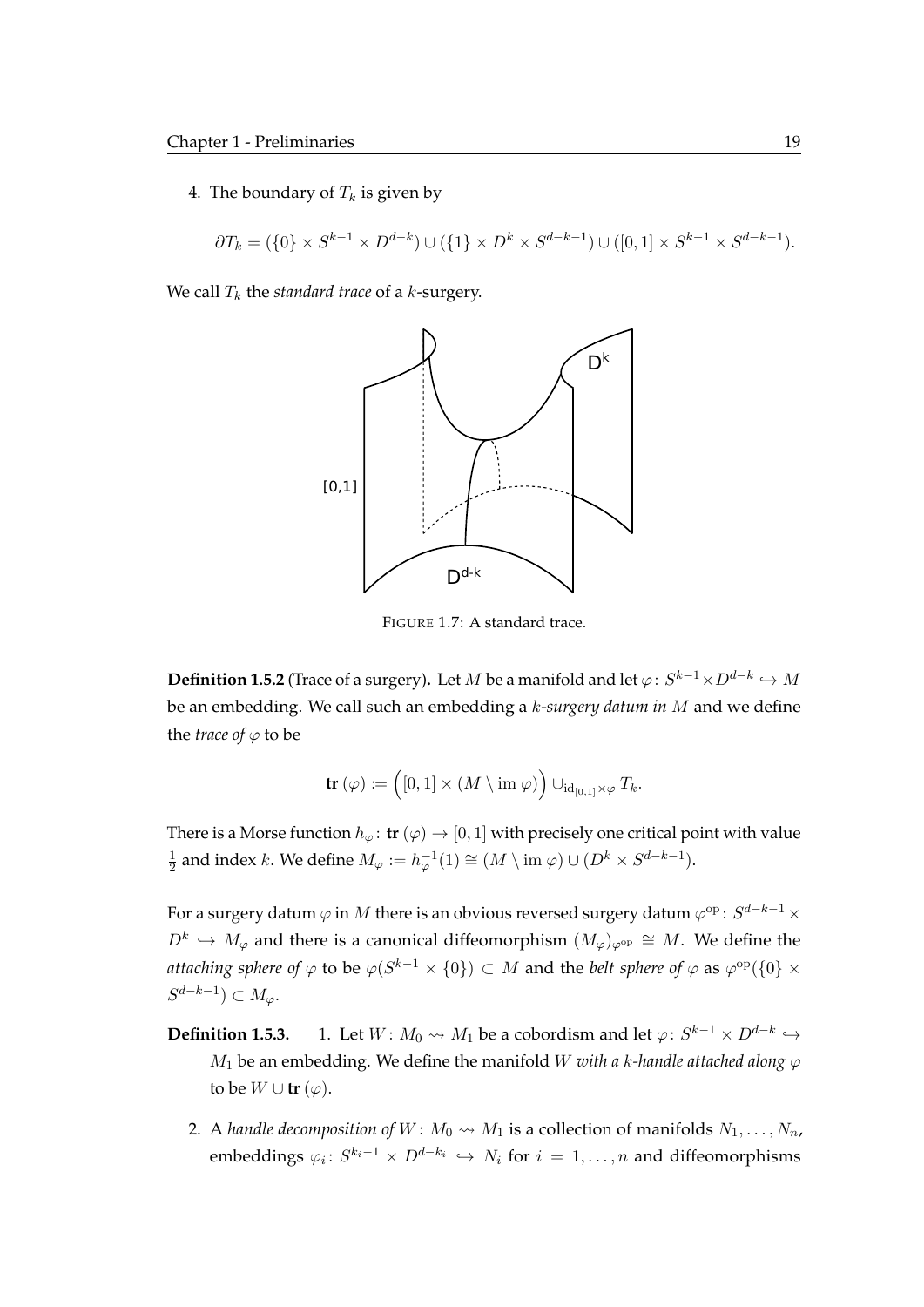$f_0\colon M_0\stackrel{\cong}{\longrightarrow} N_1$ ,  $f_i\colon (N_i)_{\varphi_i}\stackrel{\cong}{\longrightarrow} N_{i+1}$  for  $i=1,\ldots,n-1$  and  $f_n\colon (N_n)_{\varphi_n}\stackrel{\cong}{\longrightarrow} M_1$ such that there exists a diffeomorphism rel  $M_0, M_1$ 

$$
W \cong M_0 \times [0,1] \cup_{f_0} \mathbf{tr}(\varphi_0) \cup_{f_1} \mathbf{tr} \varphi_1 \cup \cdots \cup \mathbf{tr}(\varphi_{n-1}) \cup_{f_n} M_1 \times [0,1].
$$

We call  $f_i$  the *identifying diffeomorphisms* and  $\varphi_i$  the *surgery data*.

<span id="page-37-2"></span>*Remark* 1.5.4. For a diffeomorphism  $f \colon M_0 \stackrel{\cong}{\longrightarrow} M_1$  and a surgery datum  $\varphi$  in  $M_0$  there exists a canonical induced diffeomorphism  $F : \mathbf{tr} \varphi \to \mathbf{tr} (f \circ \varphi)$  that restricts to f on the incoming boundary and to a diffeomorphism  $f_{\varphi} \colon (M_0)_{\varphi} \to (M_1)_{f \circ \varphi}$  satisfying  $f_{\varphi} \circ \varphi^{\rm op} = (f \circ \varphi)^{\rm op}$  on the outgoing boundary. Furthermore  $f_{\varphi}$  is equal to f on  $M_0 \setminus \text{im } \varphi$ .

In order to compare different handle decompositions of a manifold, we will now describe the model for handle cancellation. Let  $W: M_0 \rightarrow M_1$  be a cobordism which has a handle decomposition with two handles $^2\!\colon$  $^2\!\colon$  $^2\!\colon$  Let  $\varphi\colon S^{k-1}\times D^{d-k}\,\hookrightarrow\,M_0$  and  $\varphi'\colon S^k\times D^{d-k-1}\hookrightarrow (M_0)_\varphi$  be two surgery data such that the belt sphere of  $\varphi$  and the attaching sphere of  $\varphi'$  intersect transversely in a single point. By [\[Wal16,](#page-122-0) Theorem 5.4.3] there exists an embedding of an disk  $D^{d-1} \cong D \subset M_0$  such that im  $\varphi \subset D$  and im  $\varphi' \subset D_{\varphi}$ . Therefore it suffices to have a closer look at handle cancellation on the sphere. Let  $M_0=D\cup D'=S^{d-1}$  where  $D'$  is another disk. Let  $a\in S^{d-k-1}$  and  $b\in S^k$ such that  $\varphi^{\rm op}(0,a) = \varphi'(b,0)$  is the unique intersection point. Since the belt sphere of  $\varphi$ and the attaching sphere of  $\varphi'$  intersect transversally here, there is a disc  $S_+^k\subset S^k$  such that  $\varphi'(S^k_+ \times \{0\}) = \varphi^{op}(D^k \times \{a\})$  after possibly changing the coordinates of  $D.$  Let  $S^{k}_{-} \coloneqq S^{k} \setminus S^{k}_{+}.$  Then  $\varphi'(S^{k}_{-} \times \{0\}) \subset M \setminus \mathrm{im}~\varphi$  (see [Figure 1.8\)](#page-37-1).

<span id="page-37-1"></span>

FIGURE 1.8

<span id="page-37-0"></span><sup>&</sup>lt;sup>2</sup>For ease of notation we assume that  $f_0 = \mathrm{id}_{M_0}$  and  $f_1 = \mathrm{id}_{(M_0)_{\varphi}}$ .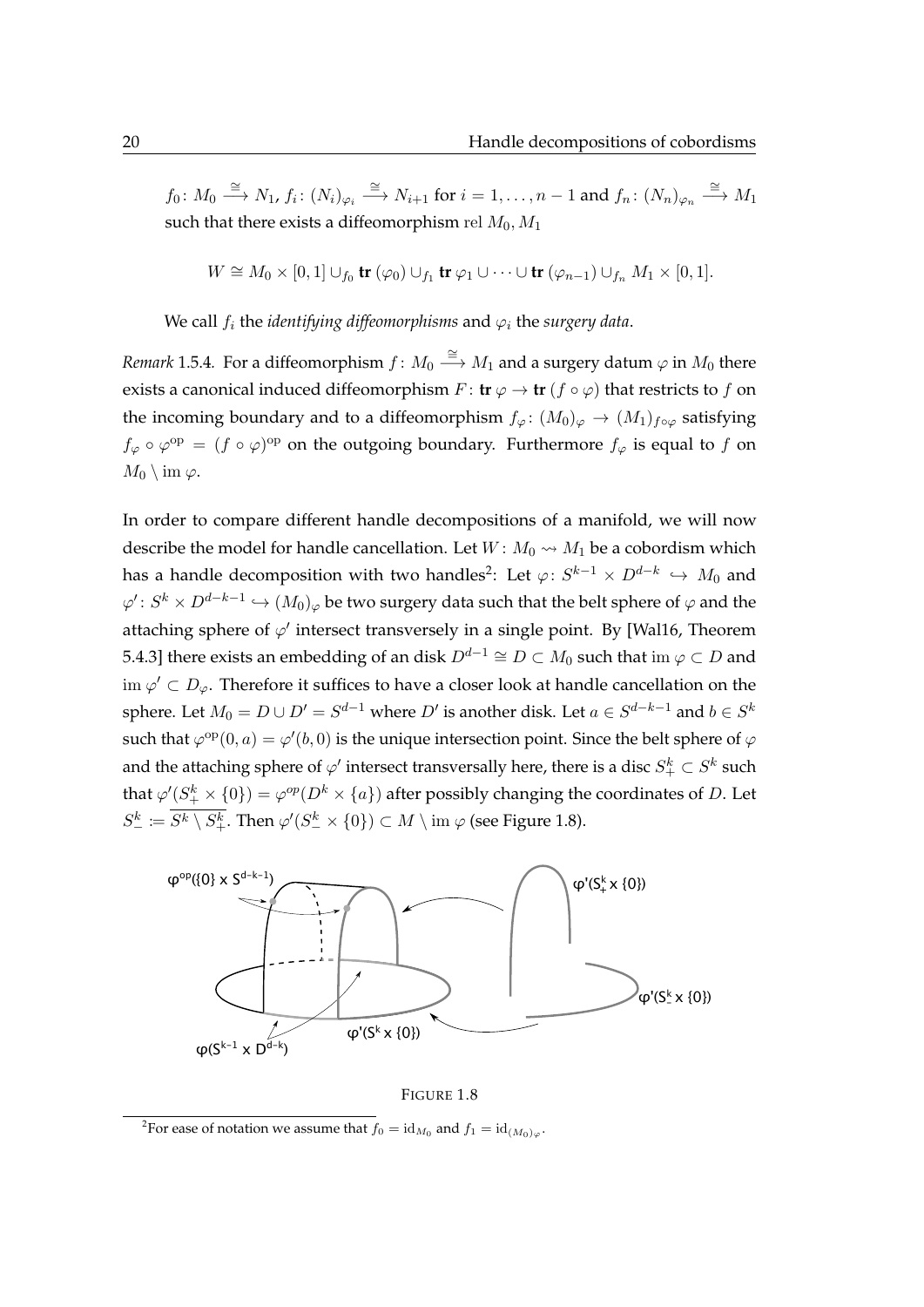Because of transversality we may isotopy  $\varphi'$  such that  $\varphi'(S^k_- \times D^{d-k-1}) \subset M \setminus \mathrm{im}\ \varphi.$ Then  $\varphi(S^{k-1}\times D^{d-k})\cup\varphi'(S^k_-\times D^{d-k-1})\cong D^{d-1}$  (cf. [\[Wal16,](#page-122-0) Lemma 5.4.2.]) and also  $A\coloneqq\overline{S^{d-1}\backslash(\varphi(S^{k-1}\times D^{d-k})\cup\varphi'(S^k_- \times D^{d-k-1}))}\cong D^{d-1}.$  By choosing an identification  $A \cong D^k \times D^{d-k-1}$  we have  $\varphi'(S^k_-\times D^{d-k-1})\cup A \cong S^k \times D^{d-k-1}$ . We see that

$$
S^{d-1} = \n\big(\varphi(S^{k-1} \times D^{d-k}) \cup \underbrace{\varphi'(S^k_-\times D^{d-k-1})\big) \cup A}_{\cong S^k \times D^{d-k-1}}
$$

and hence we can change coordinates on  $S^{d-1}$  by changing the embedding  $D^{d-1}\hookrightarrow M$ such that  $\varphi$  is the embedding of the first factor of the solid torus decomposition  $a^k\colon S^{d-1}\stackrel{\cong}\longrightarrow (S^{k-1}\times D^{d-k})\cup (D^k\times S^{d-k-1})$ , i.e.  $a_k\circ\varphi=\iota_{(S^{k-1}\times D^{d-k})}$ . We get an induced map

$$
a_{\varphi}^k\colon S_{\varphi}^{d-1}\xrightarrow{\cong} (D^k\times S^{d-k-1})\cup (D^k\times S^{d-k-1})=S^k\times S^{d-k-1}=(S^k\times D^{d-k-1})\cup (S^k\times D^{d-k-1}).
$$

Because of transversality we may isotope  $\varphi'$  so that  $(a_\varphi^k)\circ\varphi'$  is equal to the inclusion of the first factor in  $S^k \times D^{d-k-1} \cup S^k \times D^{d-k-1}.$  Then

$$
(a^k_\varphi)_{\varphi'}\colon (S^{d-1}_\varphi)_{\varphi'}\overset{\cong}{\longrightarrow} D^{k+1}\times S^{d-k-2}\cup S^k\times D^{d-k-1}
$$

This is a solid torus decomposition of  $(S^{d-1}_\varphi)_{{\varphi}'}.$  We get a diffeomorphism  $H_k \colon S^{d-1} \times$ [0, 2]  $\stackrel{\cong}{\longrightarrow}$  **tr** ( $\varphi$ ) ∪ **tr** ( $\varphi'$ ) which fixes the strip  $D' \times [0,2] \subset (S^{d-1}) \times [0,2]$  and the lower boundary point-wise. We may also assume that  $H_k$  restricts on the upper boundary to a diffeomorphism  $\eta_k\colon S^{d-1}\stackrel{\cong}{\longrightarrow} (S^{d-1}_\varphi)_\varphi'$  which translates  $(a^k_\varphi)_\varphi'$  into the solid torus decomposition  $a^{k+1}$ , i.e.  $\big((a^k_{\varphi})_{\varphi'}\circ\eta_k\big)\,=\,a^{k+1}.$  For every  $k\,\in\,\{0,\ldots,d\}$  we fix the diffeomorphisms  $H_k$  (and hence  $\eta_k$ ) once and for all.

Next we will recall from [\[Mil65\]](#page-121-0) how a Morse function gives rise to a handle decomposition.

<span id="page-38-1"></span>**Construction 1.5.5** ([\[Mil65,](#page-121-0) pp. 28]). Let  $W: M_0 \rightsquigarrow M_1$  be a cobordism and let  $h: W \rightarrow$ [0, 1] be a Morse function with critical points  $p_1, \ldots, p_n$  which have pairwise distinct values  $c_1 < \cdots < c_n$  and indices  $k_1, \ldots, k_n$ . For  $\varepsilon \in (0, \min_i(c_1, c_{i+1} - c_i, 1-c_n))$  we get<sup>[3](#page-38-0)</sup>  $W_i:=h^{-1}[c_i-\varepsilon,c_i+\varepsilon]$ ,  $Z_i:=h^{-1}[c_i+\varepsilon,c_{i+1}-\varepsilon]$  so that  $W=Z_0\cup W_1\cup Z_1\cup\cdots\cup W_n\cup Z_n$ . Let *V* be a gradient-like vector field for *h*, i. e. a vector field such that  $V \cdot h > 0$  away from the critical points and near critical points it is equal to the gradient vector field of  $f$ with respect to some background metric on  $W$ . Now  $Z_i$  is a cobordism without critical point and following the flow-lines of V gives a diffeomorphism  $\alpha_i$ :  $h^{-1}(c_{i-1} + \varepsilon) \stackrel{\cong}{\longrightarrow}$ 

<span id="page-38-0"></span><sup>&</sup>lt;sup>3</sup>Here we have the convention that  $c_0 := -\varepsilon$ ,  $c_{n+1} = 1 + \varepsilon$ .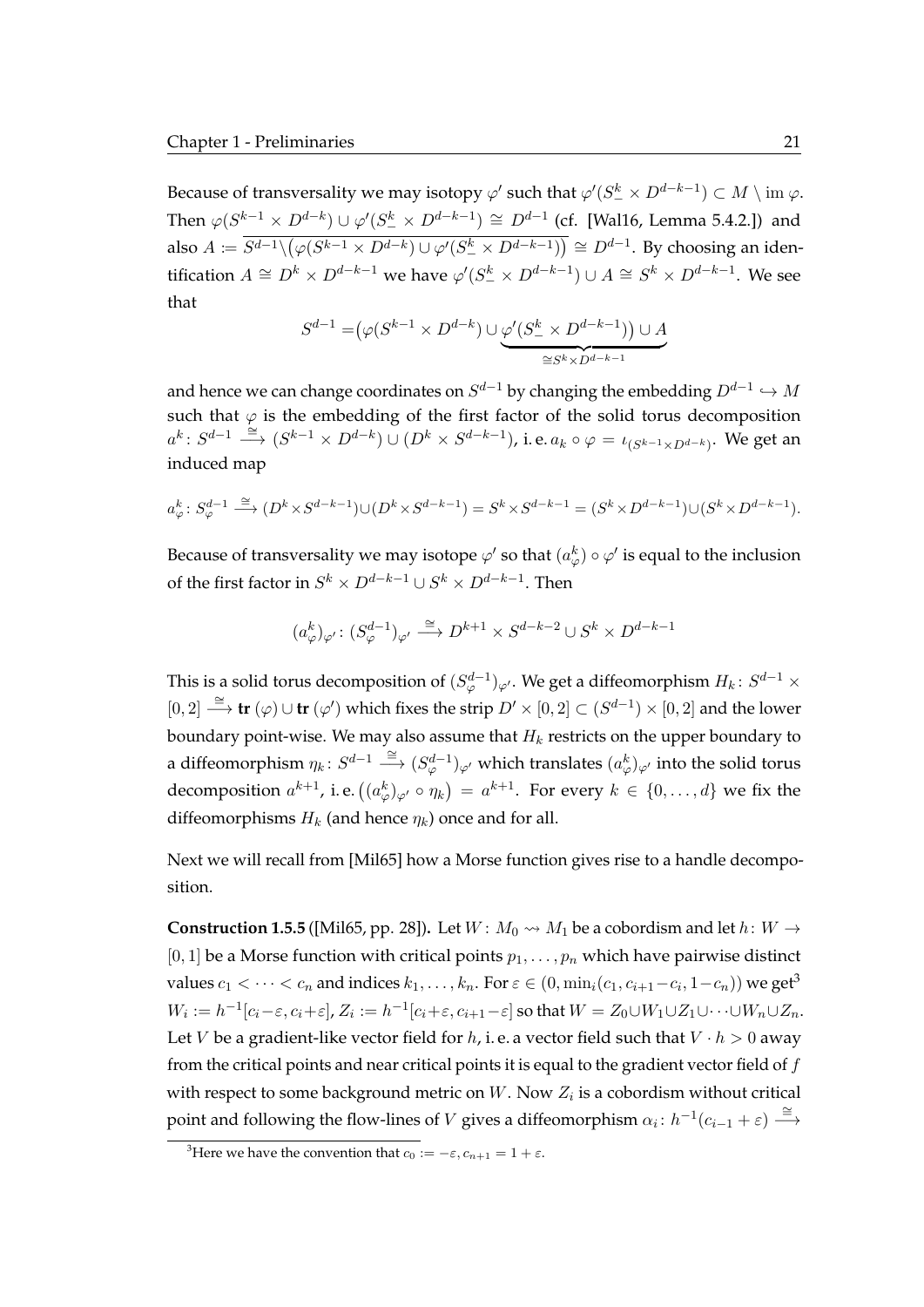$h^{-1}(c_i-\varepsilon)$ . Also we get a surgery embedding  $\varphi_i$  into  $h^{-1}(c_i-\varepsilon)$  and a diffeomorphism  $\beta_i\colon \mathbf{tr}\,\varphi_i\, \stackrel{\cong}{\longrightarrow}\, W_i$  as follows: Let  $g\colon D^d_\delta\, \to\, W$  be a Morse chart centered at  $p_i.$  For  $(a, b) \in S^{k_i-1} \times D^{d-k_i}$  we define  $\varphi_i(a, b)$  by taking  $g(\frac{\delta}{2})$  $\frac{\delta}{2}a, \frac{\delta}{2}b)$  and following the flow-line of  $V$  until we reach  $h^{-1}(c_i-\varepsilon)$ . For  $(s,p)\in [0,1]\times (h^{-1}(c_i-\varepsilon)\setminus \text{im }\varphi)$ , let  $\alpha_i(s,p)$  be the unique point q lying on the flow-line of V through p which satisfies  $h(p) = c_i - \varepsilon + 2s\varepsilon$ and for  $(s, a, b) \in T_{k_i}$ , the value  $\beta_i(s, a, b)$  is similarly defined to be the unique point  $q$ lying on the flow-line $^4$  $^4$  through  $g(\frac{\delta}{2})$  $\frac{\delta}{2}a, \frac{\delta}{2}b)$  that also satisfies  $h(p) = c_i - \varepsilon + 2s\varepsilon.$ 

Now we can give a handle decomposition of  $W$  relative to  $M_0$ : Let  $N_i\coloneqq h^{-1}(c_i-\varepsilon)$ ,  $\varphi_i$ as above and let  $f_0\coloneqq\alpha_0$  and  $f_i\coloneqq\alpha_i\circ\beta_i$  for  $i\geq 1.$  This gives a handle decomposition of  $W$ .

<span id="page-39-1"></span>*Remark* 1.5.6. If  $g'$  is a different coordinate neighbourhood of W at  $p_i$ ,  $g^{-1} \circ g'$  is a diffeomorphism of the disk which preserves  $\langle x_1, \ldots, x_{k_i}\rangle$  and  $\langle x_{k_i+1}, \ldots, x_d\rangle$  and hence it is isotopic to an element in  $O(k) \times O(d-k)$ . Since V is unique up to isotopy, a different choice of  $V$  gives isotopic surgery embeddings  $\varphi_i$  and identifying diffeomorphisms  $f_i.$ If  $h_t$  is a path of Morse functions with distinct critical points, the difference of handle decompositions for  $h_0$  and  $h_1$  is the following: Critical points can be moved around but their order cannot be changed nor can they be cancelled. This means that we get isotopic surgery data  $\varphi_i$  and isotopic diffeomorphisms  $f_i.$ 

<span id="page-39-2"></span>**Proposition 1.5.7.** *Any two handle decompositions of* W *only differ by a finite sequence of the following moves:*

- *1. An identifying diffeomorphism is replaced by an isotopic one.*
- *2. A surgery datum is replaced by an isotopic one.*
- *3. A k*-surgery datum is precomposed with an element  $A \in O(k) \times O(d k)$ *.*
- *4. The order of two surgery data with disjoint images is changed.*
- *5. Let*  $\varphi$  and  $\varphi'$  are k- and  $(k + 1)$ -surgery data such that the belt sphere of  $\varphi$  and the *attaching sphere of* ϕ 0 *intersect transversally in a single point. Then the two handles are replaced by the identifying diffeomorphism* id  $\#\eta_k$ .

*Proof.* First let  $h_0$  and  $h_1$  be *any* two Morse functions on  $W: M_0 \rightarrow M_1$  with the number of critical values denoted by  $m_0$  and  $m_1$ , respectively. By an isotopy through Morse functions with distinct critical values, we may assume that the critical values

<span id="page-39-0"></span><sup>&</sup>lt;sup>4</sup>If  $(a, b) \neq (0, 0)$ , this flow-line is unique.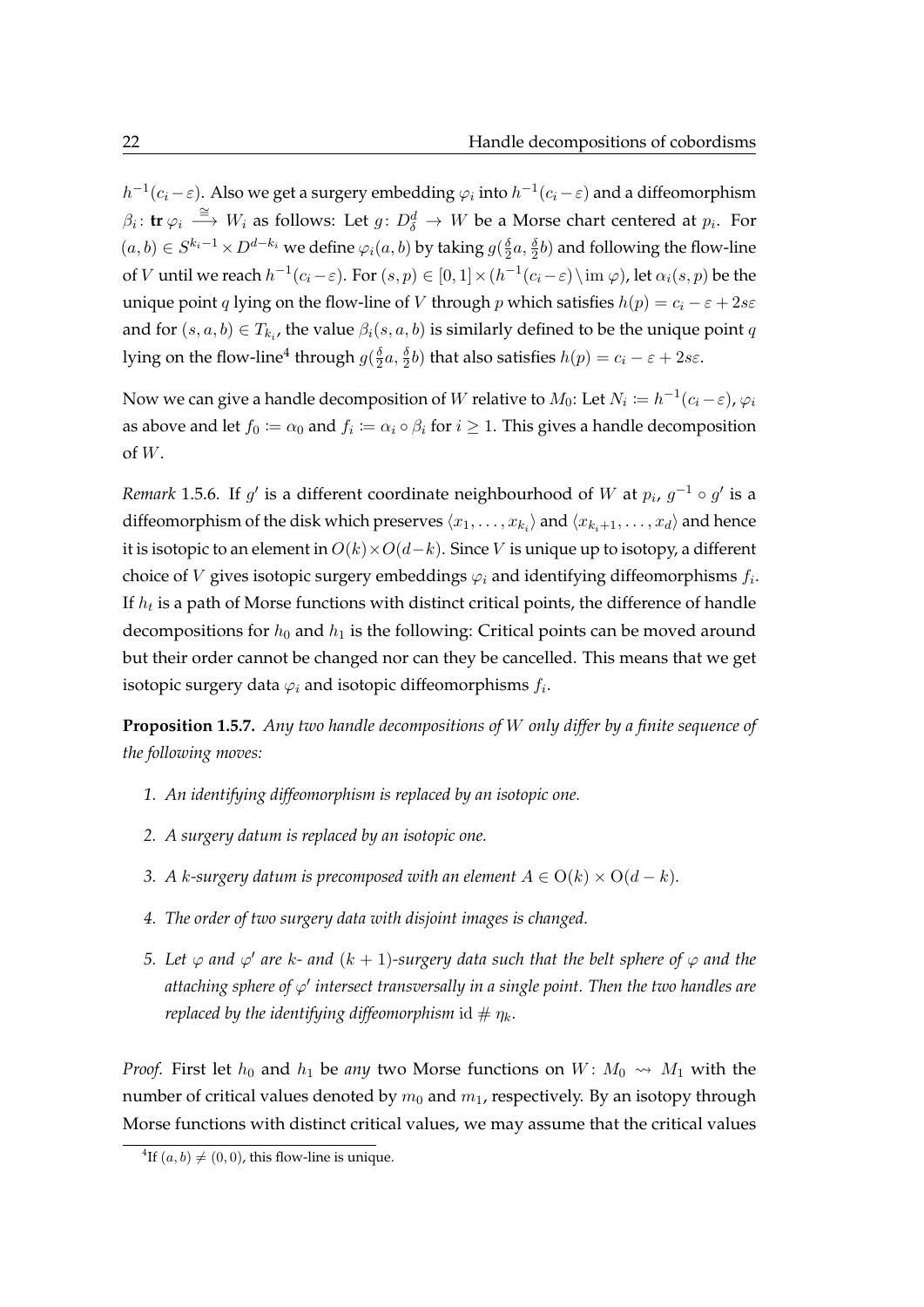are  $\frac{1}{2m_0}, \frac{3}{2m}$  $\frac{3}{2m_0}, \ldots, \frac{2m_0-1}{2m_0}$  $\frac{m_0-1}{2m_0}$  and  $\frac{1}{2m_1}, \frac{3}{2m_1}$  $\frac{3}{2m_1}, \ldots, \frac{2m_1-1}{2m_1}$  $\frac{m_1-1}{2m_1}$ , respectively. By [Lemma A.2](#page-104-0) there exists a generic path of generalized Morse functions connecting  $h_0$  and  $h_1$ . Let  $T =$  $\{t_1,\ldots,t_k\} \subset [0,1]$  denote the set of singular times, fix  $\varepsilon < \frac{1}{2} \min_{i=2,\ldots,k} \{t_1,t_i-t_{i-1},1-t_{i-1}\}$  $\{t_k\}$  and let  $T_\varepsilon:=\cup_{i=1}^k(t_i-\varepsilon,t_i+\varepsilon).$  Outside of  $T_\varepsilon$ ,  $h_t$  is a path of Morse functions with distinct critical values. This is described in [Remark 1.5.6](#page-39-1) and is covered by relations 1 and 2. By isotoping  $h_t$  we may further assume that it has the following property: If  $t \notin T_\varepsilon$  and  $h_t$  has  $m$  critical values, then their values are  $\frac{1}{2m}, \frac{3}{2m}$  $\frac{3}{2m}, \ldots, \frac{2m-1}{2m}$  $\frac{m-1}{2m}$ . The effect of this isotopy on the Cerf-Kirby-graphic is shown in [Figure 1.9.](#page-40-0)

<span id="page-40-0"></span>

FIGURE 1.9: Left: The Cerf-Kirby-graphic associated to a generic path of generalized Morse functions.  $T_{\varepsilon}$  is the grey region. Right: The Cerf-Kirby-graphic for the isotoped path of generalized Morse functions.

We now consider this problem locally in  $t$ , i.e. we only have to examine what happens at a singular time  $t_j.$  We may assume that  $h_{t_j- \varepsilon}$  has either  $2$  critical points with value  $\frac{1}{4}$ and  $\frac{3}{4}$  or none at all. The same holds for  $h_{t_j+\varepsilon}.$  There are 2 possibilities: Either  $h_{t_j}$  has two critical points with the same value or it has a birth-death-singularity. In the former case this means that the critical values interchange (since critical values are isolated, we may assume the surgery data are disjoint). Now let  $p$  be a death-singularity (the case of a birth-singularity can be dealt with completely analogously). Since  $p$  is generically unfolded by  $h_t$ , by [Lemma 1.4.9](#page-35-0) there exists a  $\delta>0$  and a Morse chart  $g\colon D^d\to W$ such that for  $t - t_j < \delta$  we have

$$
h_t(g(x_1,\ldots,x_d)) = x_1^3 - (t_j - t) \cdot x_1 + \sum_{i=2}^k -x_i^2 + \sum_{k=1}^d x_i^2 + \text{const.}
$$

Now, for  $t < t_j$  there are two critical points of  $h_t \circ g$ , namely  $x_{\pm} := (\pm \sqrt{t_j - t}, 0, \dots, 0)$ of index k and  $k + 1$  respectively. In order to get Morse charts  $g_{\pm}$  for  $x_{\pm}$  it suffices to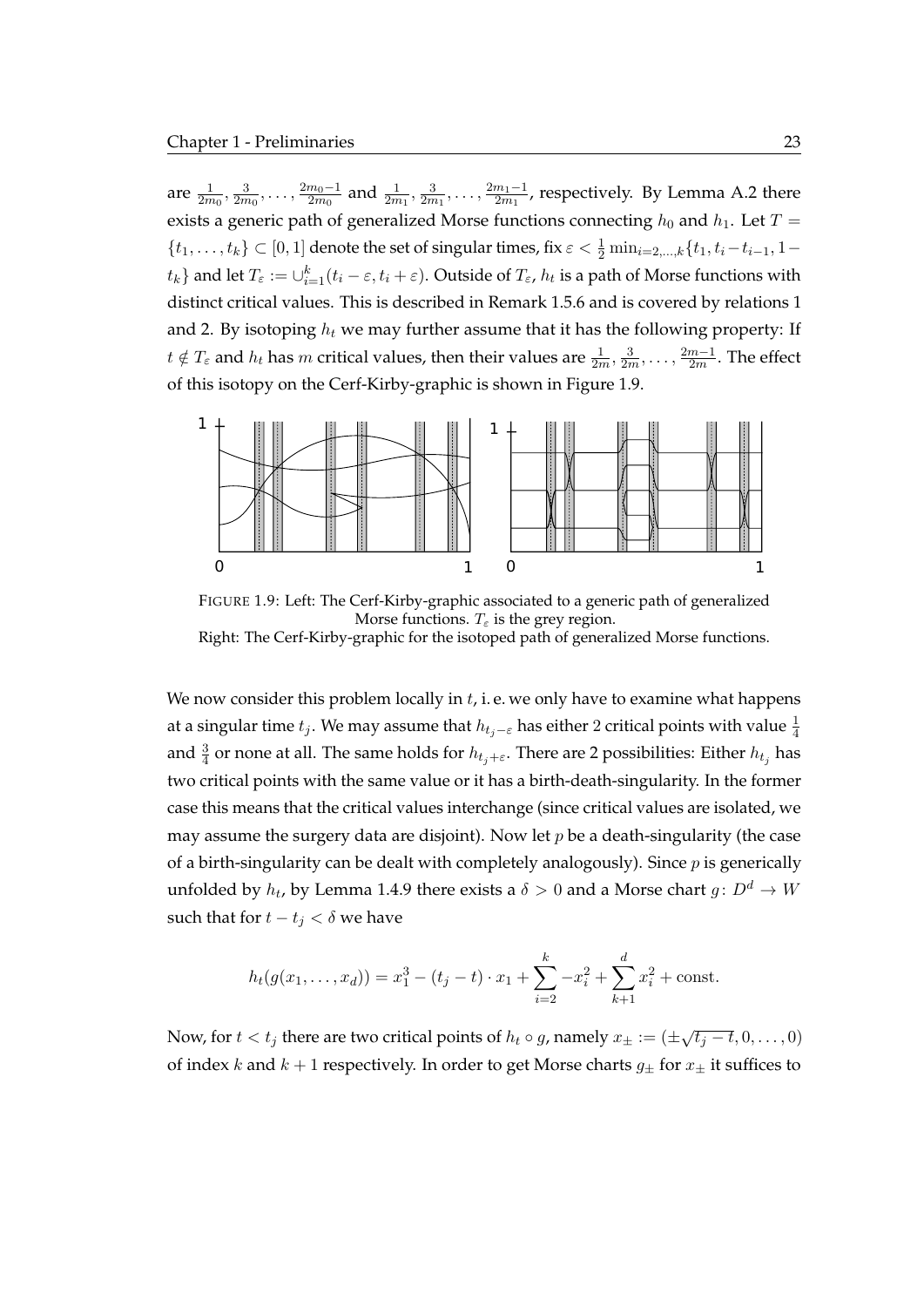change  $g$  in the first variable, i. e. there exist diffeomorphisms  $\xi_\pm^t$  :  $\mathbb{R}\cong\mathbb{R}$  such that

$$
h_t(g(\xi_{\pm}^t(x_1), x_2, \dots, x_d)) = \pm x_1^2 + h_t(g(0, x_2, \dots, x_d))
$$
  
=:g\_{\pm}^t(x\_1, \dots, x\_d)

near  $x_{\pm}.$  Let  $\varphi_-^t, \varphi_+^t$  be the respective surgery embeddings. The belt sphere of  $\varphi_-^t$  and the attaching sphere of  $\varphi_+^t$  are given by

$$
\varphi_{-}^{t}(x_{1}, \underbrace{x_{2}, \ldots, x_{k-1}}_{=:v'}, 0, \ldots, 0) = g_{+}^{s}(\frac{\delta}{2} \cdot x_{1}, \frac{\delta}{2} \cdot v', 0, \ldots, 0)
$$

$$
\varphi_{+}^{t}(x_{1}, 0, \ldots, 0, \underbrace{x_{k}, \ldots, x_{d}}_{=:v}) = g_{+}^{s}(\frac{\delta}{2} \cdot x_{1}, 0, \ldots, 0, \frac{\delta}{2} \cdot v)
$$

and hence they intersect transversely in a single point. So there exists a disk  $D^{d-1} \subset$  $M_0$  such that im  $\varphi_{-}^{t_j-\varepsilon} \subset D^{d-1}$  and im  $\varphi_{+}^{t_j-\varepsilon} \subset D_{\_t_{j-}t_j}^{d-1}$ and a diffeomorphism  $W \cong$  $\varphi_{-}^{t_j-\varepsilon}$  ${\sf tr}\,\varphi_-^{t_j-\varepsilon}\cup{\sf tr}\,\varphi_+^{t_j-\varepsilon}.$  Since  $h_{t_k+\varepsilon}$  has no critical points the two handles are cancelled and we get a diffeomorphism id  $\#_\partial H_k\colon M_0\times [0,2]\stackrel{\cong}{\longrightarrow}$  tr  $\varphi_-^{t_j-{\varepsilon}}\cup$  tr  $\varphi_+^{t_j-{\varepsilon}}.$  $\Box$ 

Note that for any handle decomposition of  $W$  there exists a Morse function  $h$  on  $W$ such that [Construction 1.5.5](#page-38-1) yields this decomposition.

#### **1.6 The 2-index theorem of Hatcher and Igusa**

**Definition 1.6.1.** We define  $\mathcal{H}(W)$  to be the space of generalized Morse functions on  $W$ . For  $i \leq j \in \{0, \ldots, d\}$  we denote by  $\mathcal{H}_{i,j}(W)$  the space of generalized Morse functions such that non degenerate critical points have index in  $\{i, \ldots, j\}$  and  $A_2$ -singularities have index in  $\{i, \ldots, j-1\}$ .

Let  $W^d\colon M_0\rightsquigarrow M_1$  be a cobordism. In this section we will prove the following theorem.

<span id="page-41-0"></span>**Theorem 1.6.2.** Let  $d \geq 7$  and let  $M_1 \hookrightarrow W$  be 2-connected. Then the space  $\mathcal{H}_{0,d-3}(W)$ *is path-connected. If furthermore*  $M_0 \hookrightarrow W$  *is* 2*-connected as well, the space*  $\mathcal{H}_{3,d-3}(W)$  *is path-connected. In particular, there exists a Morse-function without critical values of index* {d − 2, d − 1, d} *or* {0, 1, 2, d − 2, d − 1, d} *respectively.*

This follows from the *parametrized handle exchange theorem*. It was first proven by Hatcher [\[Hat75\]](#page-120-0) "in a short and elegant paper which ignores most technical details"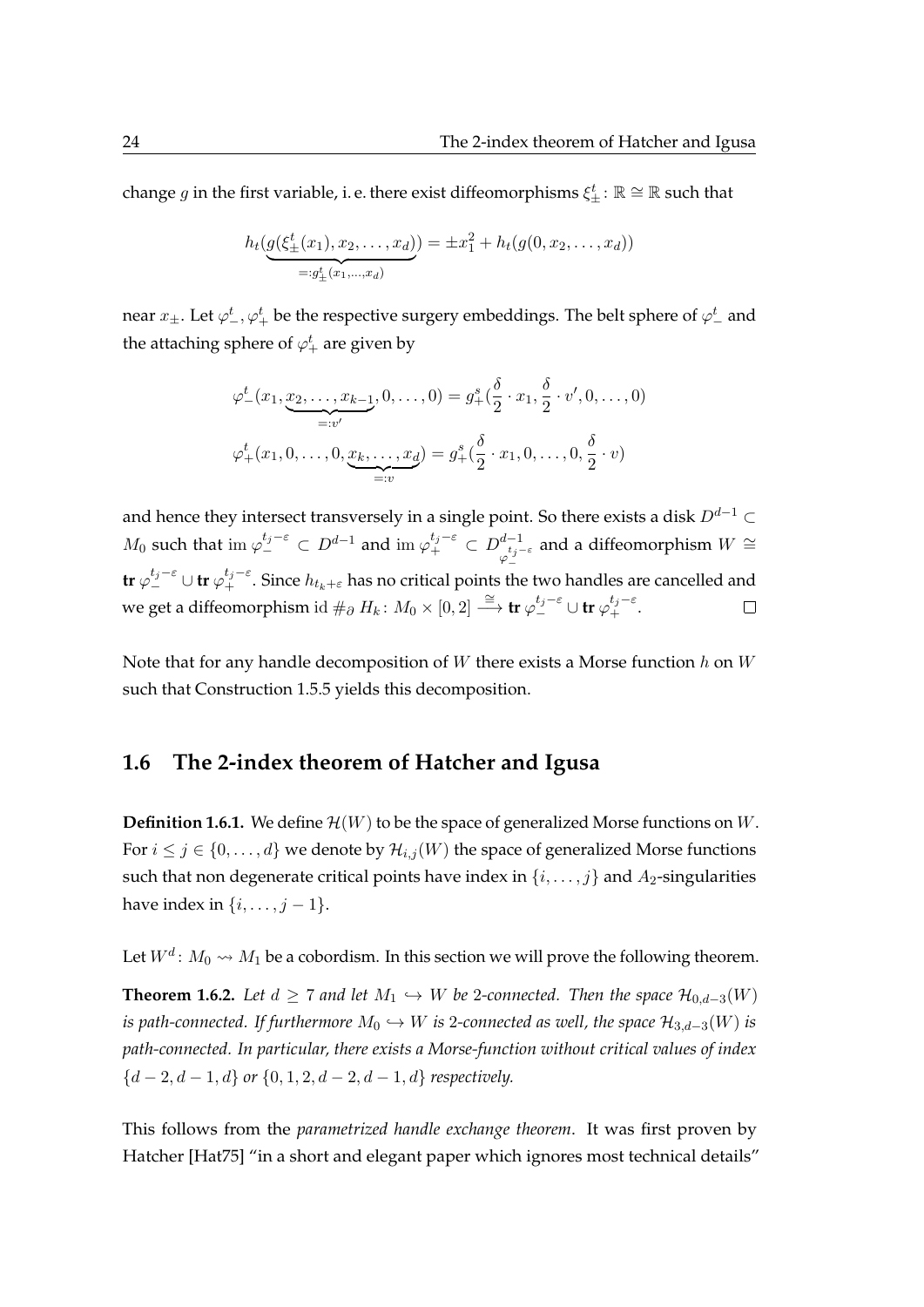[\[Igu88,](#page-120-1) p. 5]. A complete and rigorous proof has been given by Igusa in [\[Igu88\]](#page-120-1). Note that there is an index shift: Igusa considers  $n + 1$ -dimensional cobordisms, whereas our cobordisms are d-dimensional.

**Parametrized Handle Exchange Theorem** ([\[Igu88,](#page-120-1) p. 211, Theorem 1.1])**.** *Let* i, j, k ∈ N *and assume that*

1.  $(W, M_0)$  *is i-connected*, 2.  $j \geq i+2$ , *3.*  $i \leq d - k - 2 - \min(j - 1, k - 1)$ *, 4.*  $i \leq d - k - 4$ .

*Then the inclusion*  $\mathcal{H}_{i+1,j}(W) \hookrightarrow \mathcal{H}_{i,j}(W)$  *is k-connected. There is a dual version of this: Assume that*

*1.* (W, M1) *is* d − j*-connected,* 2.  $j \geq i+2$ , *3.*  $d - j \leq d - k - 2 - \min(j - 1, k - 1)$ *, 4.*  $d - j \leq d - k - 4$ .

*Then the inclusion*  $\mathcal{H}_{i,j-1}(W) \hookrightarrow \mathcal{H}_{i,j}(W)$  *is k-connected.* 

*Proof of [Theorem 1.6.2.](#page-41-0)* Consider the following chain of maps

$$
\mathcal{H}_{3,d-3}(W) \longrightarrow \mathcal{H}_{2,d-3}(W) \longrightarrow \mathcal{H}_{1,d-3}(W)
$$
\n
$$
\mathcal{H}_{0,d-3}(W) \longleftarrow \mathcal{H}_{0,d-3}(W)
$$
\n
$$
\mathcal{H}(W) \longleftarrow \mathcal{H}_{0,d-1}(W) \longleftarrow \mathcal{H}_{0,d-2}(W)
$$

If  $M_1 \hookrightarrow W$  is 2-connected and  $d \geq 7$ , the last three maps are 1-connected. If  $M_0 \hookrightarrow W$ is 2-connected, the first three maps are 1-connected as well. The theorem follows as  $\mathcal{H}(W)$  is connected.  $\Box$ 

Combining this with the work from the previous section we are able to compare different handle decomposition with index constraints on the surgery data.

**Definition 1.6.3.** Let  $d \ge 7$ . A cobordism  $W = (W^d, \psi_0, \psi_1)$ :  $M_0 \rightsquigarrow M_1$  is called  $admissible$  if  $\psi_1^{-1} \colon M_1 \hookrightarrow W$  is 2-connected. An *admissible handle decomposition* is a handle decomposition where all surgery data  $\varphi_i\colon S^{k_i-1}\!\times\!D^{d-k_i}\hookrightarrow N_i$  satisfy  $k_i\leq d\!-\!3.$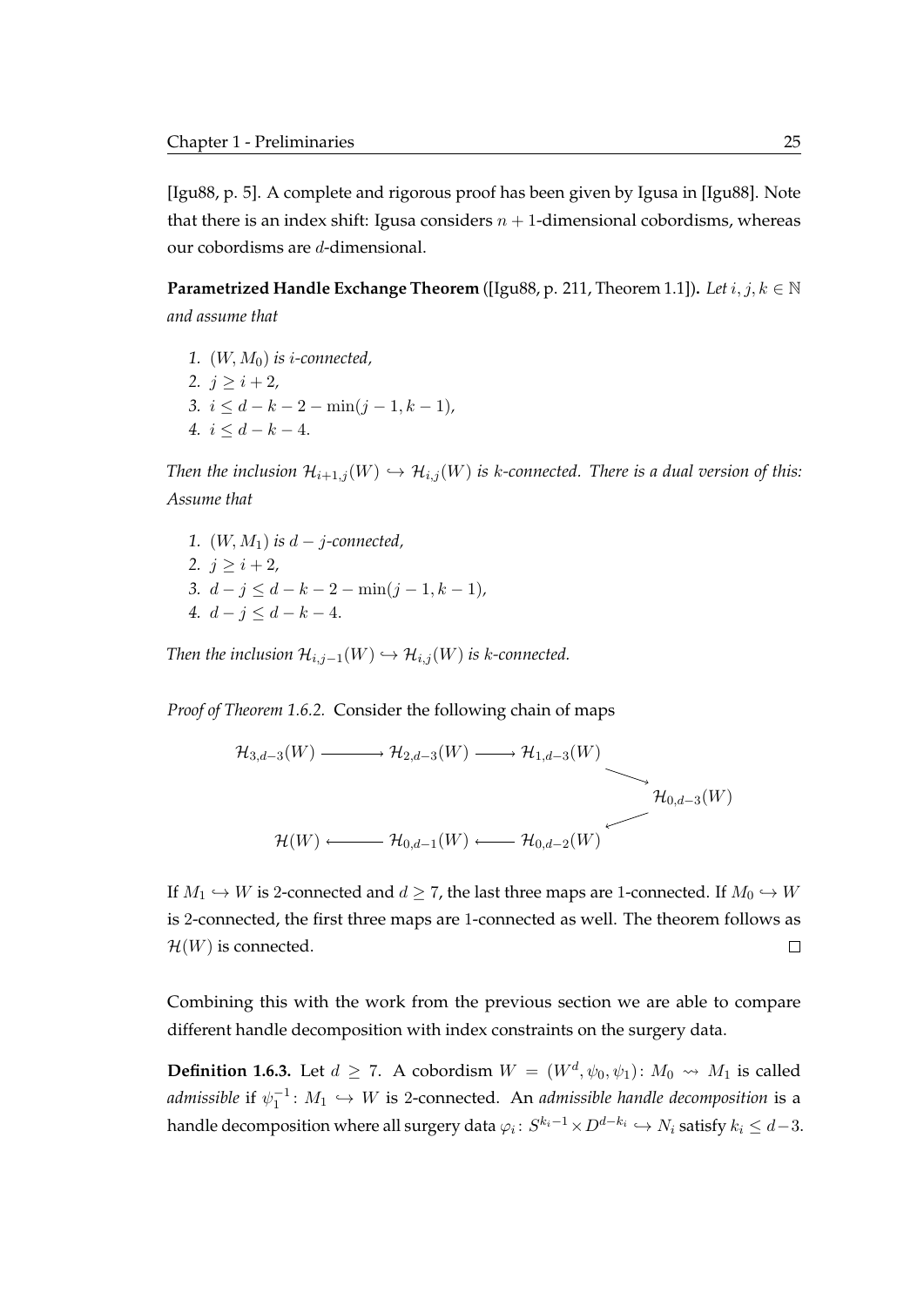<span id="page-43-0"></span>**Proposition 1.6.4.** Let  $W: M_0 \rightarrow M_1$  be an admissible cobordism. Then any two admissible *handle decompositions of* W *only differ by a finite sequence of the 5 moves from [Proposition](#page-39-2) [1.5.7](#page-39-2) with the following difference:*

*5'.* Let  $k ≤ d - 4$  and let  $\varphi$  and  $\varphi'$  be  $k$ - and  $(k + 1)$ -surgery data such that the belt sphere of  $\varphi$  and the attaching sphere of  $\varphi'$  intersect transversally in a single point. Then the two *handles are replaced by the identifying diffeomorphism* id  $\#\eta_k$ .

Let us close this chapter by recalling the following Lemmas that make it possible to translate restrictions on the indices in a handle decomposition into conditions on tangential structures.

<span id="page-43-1"></span>**Lemma 1.6.5** ([\[Wal71,](#page-122-1) Theorem 3], see also [\[Sma62\]](#page-122-2)). Let  $r \ge 0$  and let  $d \ge \max\{r + 1\}$  $4, s+4, r+s+2\}$ . Let  $W^d\colon M_0\to M_1$  be a cobordism (of not necessarily closed manifolds  $M_i$ *)* such that  $(W, M_0)$  is r-connected and  $(W, M_1)$  is s-connected for  $i = 0, 1$ . Then there *exists a handle decomposition of* W *without handles of indices*  $0, 1, \ldots, r, d - s, \ldots, d - 1, d$ .

*In particular, if*  $d \geq 6$  *and*  $(W, M_i)$  *is* 2-connected, there exists a handle decomposition of W *without handles of indices*  $0, 1, 2, d - 2, d - 1, d$ .

- *Remark* 1.6.6. 1. In [\[Wal71\]](#page-122-1) this Lemma is only stated for the case that  $(X, W_0)$  is 2-connected and  $d \geq 5$ . The proof however shows that the symmetrical statement above is true for  $d \geq 6$  because in this case there are enough middle dimensions available.
	- 2. This also follows from the Parametrized Handle Exchange Theorem for  $k = 0$ .

**Lemma B.4** ([\[Kre99,](#page-121-1) Proposition 4], [\[HJ13,](#page-120-2) Proposition, Appendix III]). Let  $\theta$ :  $B \rightarrow$  $BO(d)$  be a tangential structure, with B of type  $F_n$ . Let  $W^d\colon M_0 \rightsquigarrow M_1$  be a  $\theta$ -cobordism and let  $M_1 \to B$  be n-connected. If  $n \leq \frac{d}{2}-1$ , there exists a  $\theta$ -cobordism  $W' \colon M_0 \rightsquigarrow M_1$  $\mathfrak{such}\,$  that  $(W',M_1)$  is d-connected. If  $M_0\to B$  is also n-connected, there exists a  $\theta$ -cobordism  $W'$ :  $M_0 \rightsquigarrow M_1$  such that  $(W', M_i)$  is n-connected for  $i = 0, 1$ . Furthermore  $W'$  is  $\theta$ -bordant *to* W *relative to the boundary.*

*Remark* 1.6.7*.* Again, this Lemma is only stated in [\[Kre99\]](#page-121-1) and [\[HJ13\]](#page-120-2) without the second half. This is why we decided to give a proof in the appendix.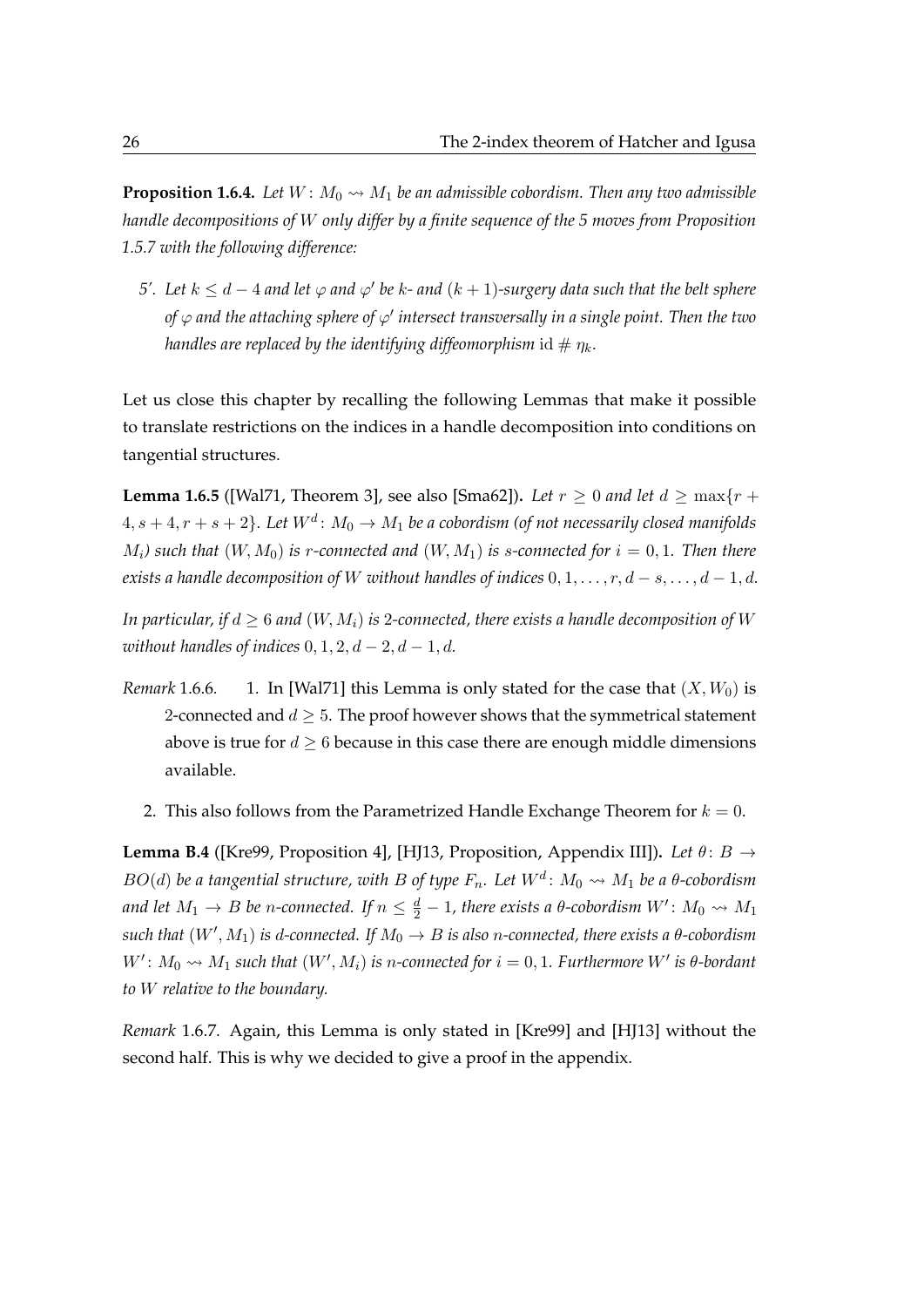## **1.7 The space**  $\mathcal{R}^+(M)$

In this section we introduce the space of metrics of positive scalar curvature and explain its topology. Afterwards we will state the famous surgery theorem of Gromov– Lawson–Schoen–Yau and its generalization of Chernysh along with a few implications thereof.

**Definition 1.7.1.** We denote by  $\mathcal{R}(M)$  to be the set of all Riemannian metrics on M.

We want to endow the set  $\mathcal{R}(M)$  with a topology. Let us recall the definition of the  $C^{\infty}$ -topology (cf. [\[Hir76,](#page-120-3) pp.34]). Let M, N be smooth manifolds. Let  $f: M \to N$  be a smooth map and let  $\alpha: U \to \mathbb{R}^n$ ,  $\beta: V \to \mathbb{R}^m$  be charts of M and N respectively. Let  $K \subset U$  be compact such that  $f(K) \subset V$  and let  $\varepsilon > 0$ . We define  $\mathcal{N}(f; \varphi, \psi, K, \varepsilon)$  to be the set of smooth functions  $f'$  with  $f'(K) \subset \psi(V)$  such that

$$
\left\| \mathrm{d}^k(\psi \circ f \circ \varphi^{-1})(x) - \mathrm{d}^k(\psi \circ f' \circ \varphi^{-1})(x) \right\| \le \varepsilon
$$

for all  $x \in K$  and all  $k \geq 0$ .

**Definition 1.7.2.** The *weak*  $C^{\infty}$ -topology on  $C^{\infty}(M, N)$  is the one which has the collection of sets  $\mathcal{N}(f; \varphi, \psi, K, \varepsilon)$  as a subbasis.

*Remark* 1.7.3*.* For *M* compact, the weak  $C^{\infty}$ -topology on  $C^{\infty}(M, N)$  can be characterized as follows: A sequence of smooth functions  $f_n$  converges to a smooth function  $f$ if for all  $k\geq 0$  the derivatives  $f_n^{(k)}$  converge point-wise to  $f^{(k)}.$ 

Since a Riemannian metric is a fiberwise scalar product, it can be thought of as a section of the bundle  $\text{Sym}^2(T^*M)$  of symmetric bilinear forms on  $M$ . So,  $\mathcal{R}(M) \subset$  $C^{\infty}(M, \text{Sym}^2 T^*M)$  and  $\mathcal{R}(M)$  becomes a topological space via the subspace topology.

Let  $(M, g)$  be a Riemannian manifold. We denote by  $\text{scal}_q \in C^{\infty}(M)$  the scalar curvature of g.

**Definition 1.7.4.** We define the *space of metrics of positive scalar curvature*  $\mathcal{R}^+(M)$  to be the open subspace of  $\mathcal{R}(M)$  which contains those metrics whose scalar curvature is strictly positive everywhere.

**Definition 1.7.5.** Let M and N be compact manifolds of dimension  $d - 1 \ge 0$  and let  $\phi: N \hookrightarrow M$  be an embedding. For a metric g on N, we define

$$
\mathcal{R}^+(M,\phi;g) := \{ h \in \mathcal{R}^+(M) \colon \phi^*h = g \}.
$$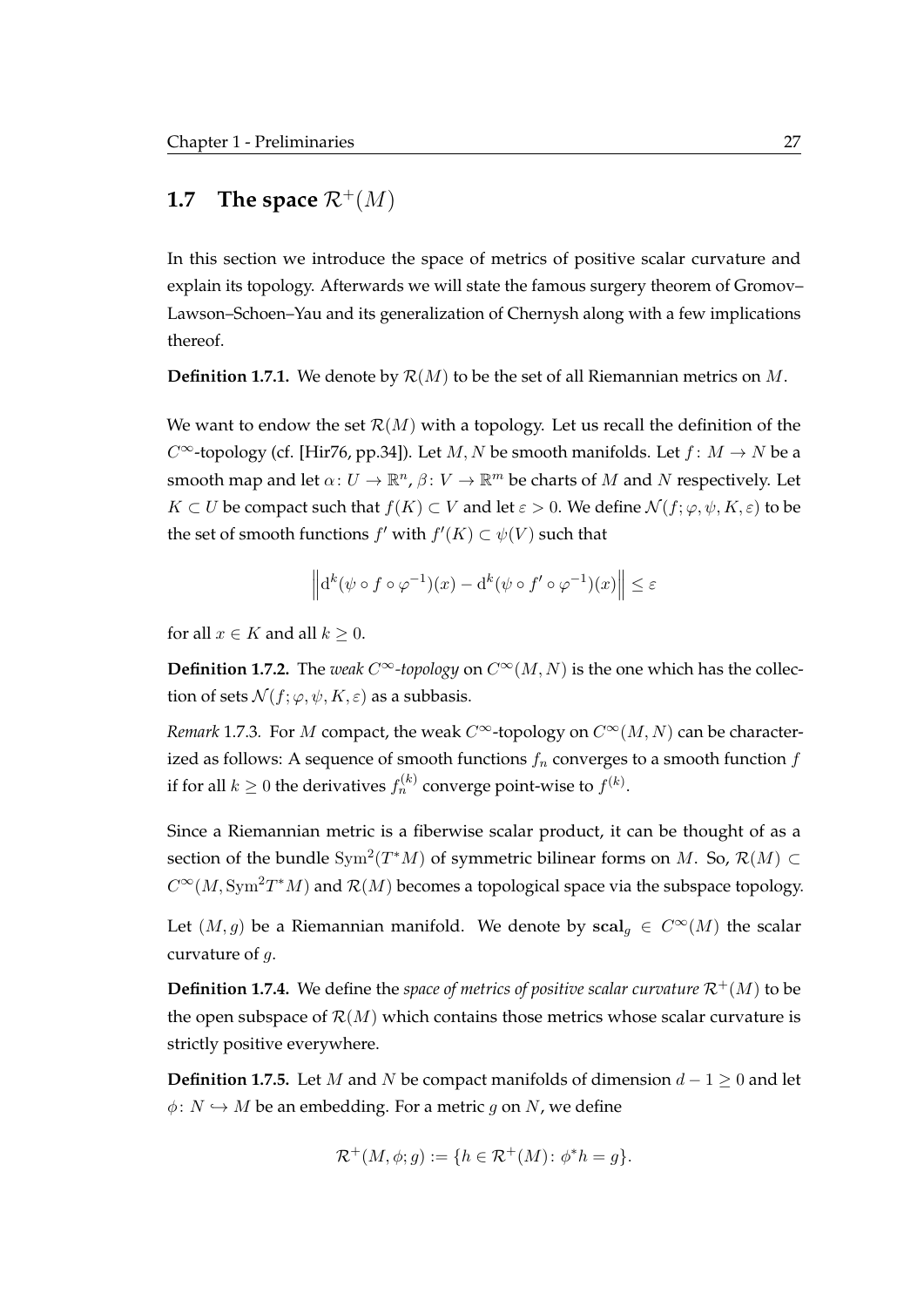For  $N=\coprod_{i=1}^n S^{k_i-1}\times D^{d-k_i}$  and  $g=g^{k_i-1}_\circ+g^{d-k_i}_{tor}$  we write  $\mathcal{R}^+(M,\phi):=\mathcal{R}^+(M,\phi;g).$ Here,  $g_\circ$  denotes the round metric and  $g_{tor}$  a torpedo metric $^5.$  $^5.$  $^5.$  If there is no chance of confusion, we will omit the dimension of these metrics.

Now, let  $M^{d-1}$  be a compact manifold and let  $\phi\colon N^{k-1}\hookrightarrow M$  be an embedding of a compact manifold N with trivial normal bundle into M. Let  $g_N$  be a metric on N such that  $\text{scal}(g_N + g_{tor}) > 0$ . The following is the well-known Gromov–Lawson–Schoen– Yau surgery theorem (cf. [\[GL80\]](#page-119-0) and [\[SY79\]](#page-122-3)).

**Theorem 1.7.6.**  $\mathcal{R}^+(M) \neq \emptyset \iff \mathcal{R}^+(M, \phi; g_N + g_{tor}) \neq \emptyset$ .

<span id="page-45-1"></span>*Remark* 1.7.7*.* The statement of this theorem can be strengthened to hold for a disconnected manifold  $N$  where components possibly have different dimensions: Let  $M$ be a  $d-1$ -manifold, and let  $N_i$  be closed manifolds of dimension  $k_i - 1$ , let  $g_{N_i}$  be metrics on  $N_i$  such that  $\text{scal}(g_{N_i} + g_{tor}) > 0$  and let  $d - k_i \geq 3$  for all i. Let further  $N := \coprod_{i=1}^n N_i \times D^{d-k_i}$ ,  $g := \coprod_{i=1}^n g_{N_i} + g_{tor}$  and let  $\phi \colon N \hookrightarrow M$  be an embedding. Then  $\mathcal{R}^+(M) \neq \emptyset \iff \mathcal{R}^+(M, \phi; g) \neq \emptyset.$ 

In [\[GL80\]](#page-119-0) Gromov–Lawson used this result to determine which simply connected non-Spin manifolds admit a metric of positive scalar curvature. Later, the Spin-case was solved by Stolz [\[Sto92\]](#page-122-4).

There is the following generalization which is originally due to Chernysh [\[Che04b\]](#page-119-1) and has been first published by Walsh [\[Wal13\]](#page-122-5). A detailed exposition of Chernysh's proof can be found in [\[EF18\]](#page-119-2). Let  $M, N, \varphi$  and g as in [Remark 1.7.7.](#page-45-1)

<span id="page-45-2"></span>**Theorem 1.7.8** (Parametrized Surgery Theorem [\[Che04b,](#page-119-1) Theorem 1.1], [\[Wal13,](#page-122-5) Main Theorem])**.** *The map*

$$
\mathcal{R}^+(M,\varphi;g) \hookrightarrow \mathcal{R}^+(M)
$$

*is a weak homotopy equivalence. In particular, if* M<sup>1</sup> *is obtained from* M<sup>0</sup> *by a surgery along*  $\varphi \colon S^{k-1} \times D^{d-k} \hookrightarrow M_0$  of index  $k \leq d-3$  then there exists a zig-zag of maps

$$
\mathcal{R}^+(M_0) \stackrel{\simeq}{\leftarrow} \mathcal{R}^+(M_0, \varphi) \stackrel{\cong}{\longrightarrow} \mathcal{R}^+(M_1, \varphi^{\text{op}}) \hookrightarrow \mathcal{R}^+(M_1).
$$

*If furthermore*  $k \geq 3$ , the rightmost map in this composition is also a weak equivalence and we *obtain a zig-zag of weak equivalences from*  $\mathcal{R}^+(M_0)$  *to*  $\mathcal{R}^+(M_1)$ *.* 

<span id="page-45-0"></span> $^5$ A torpedo metric on  $D^{d-k}$  is an  ${\rm O}(d-k)$ -invariant metric of positive scalar curvature that restricts to the round metric on the boundary. For precise definitions see [\[Che04b\]](#page-119-1), [\[Wal11\]](#page-122-6) or [\[EF18\]](#page-119-2).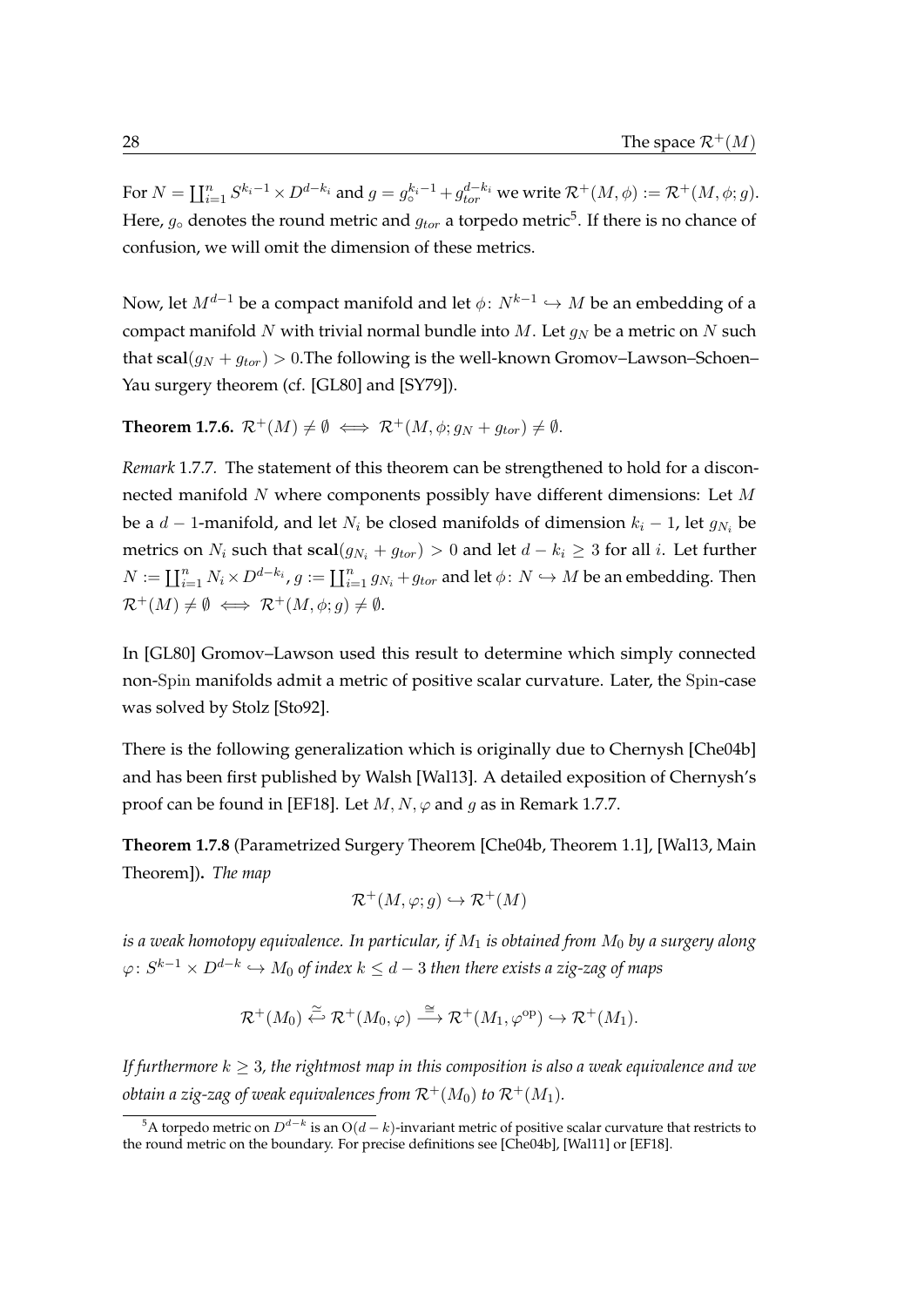There is an application to cobordism theory:

**Theorem 1.7.9** ([\[Wal13,](#page-122-5) Corollary 4.2], [\[EF18,](#page-119-2) Theorem 1.5]). Let  $d \geq 6$ , let  $\theta: B \rightarrow$ BO(d) *be a fibration and let* M0, M<sup>1</sup> *be* θ*-manifolds of* d−1 *such that the underlying structure map* l:  $M_i \rightarrow B$  *is* 2-connected for  $i = 0, 1$ . If  $M_0$  and  $M_1$  are  $\theta$ -cobordant, then  $\mathcal{R}^+(M_0) \simeq$  $\mathcal{R}^+(M_1)$ .

<span id="page-46-0"></span>*Remark* 1.7.10. The space  $\mathcal{R}^+(M)$  is homotopy equivalent to a CW-complex (see [\[Pal66,](#page-121-2) Theorem 13]). By Whitehead's theorem, a weak homotopy equivalence of CW-complexes is an actual homotopy equivalence. Therefore we may assume that weak homotopy equivalences of  $\mathcal{R}^+(M)$  have actual homotopy-inverses.

Sometimes, we need to work with manifolds with boundary. Let  $V$  be a manifold with boundary  $\partial V =: N$  and let  $c: N \times [0, \varepsilon) \hookrightarrow V$  be a collar of the boundary. We define  $\mathcal{R}^+(V)^\varepsilon$  to be the space of all psc metrics on  $V$  such that  $c^*g = h + dt^2$  for some  $h \in \mathcal{R}(N)$ . Since scal  $h + dt^2 =$  scal h, the scalar curvature of h is positive and we get a restriction map

res: 
$$
\mathcal{R}^+(V)^\varepsilon \to \mathcal{R}^+(N)
$$

which is a quasifibration by [\[Che04a,](#page-119-3) Theorem 1.1] and a Serre-fibration by [\[EF18,](#page-119-2) Theorem 1.1].

*Remark* 1.7.11*.* If we would consider non-collared metrics, restricting to the boundary would not yield a psc-metric:  $D^3$  carries a metric of positive scalar curvature and so does every 3-dimensional subspace. Embed a full torus  $D^2\times S^1$  in  $D^3.$  This has a psc metric but its boundary is a 2-torus which cannot admit one by the Gauss–Bonnet theorem.

By [\[BERW17,](#page-118-0) Lemma 2.1] the homotopy type of  $\mathcal{R}^+(V)^{\varepsilon}$  does not depend on  $\varepsilon$  and in fact  $\mathcal{R}^+(V)^\varepsilon \to \text{colim } \mathcal{R}^+(V)^\varepsilon := \mathcal{R}^+(V)$  is a weak homotopy equivalence. For  $h \in \mathcal{R}^+(N)$  we write  $\mathcal{R}^+(V)_h := \text{res}^{-1}(h)$  and if  $V: M_0 \leadsto M_1$  is a cobordism, then we write  $\mathcal{R}^+(V)_{h_0,h_1} \coloneqq \mathrm{res}^{-1}(h_0 \amalg h_1).$ 

As another application of the generalized surgery theorem, Walsh proved the following in his thesis.

<span id="page-46-1"></span>**Lemma 1.7.12** ([\[Wal11,](#page-122-6) Theorem 3.1]). Let  $(W, \psi_0, \psi_1)$ :  $M_0 \rightsquigarrow M_1$  be a cobordism such that  $\psi_1^{-1}$  is 2-connected and let  $g_0\in\mathcal{R}^+(M_0).$  Then, there exists a metric  $G\in\mathcal{R}^+(W)$ extending  $\psi_0^*$ g<sub>0</sub>.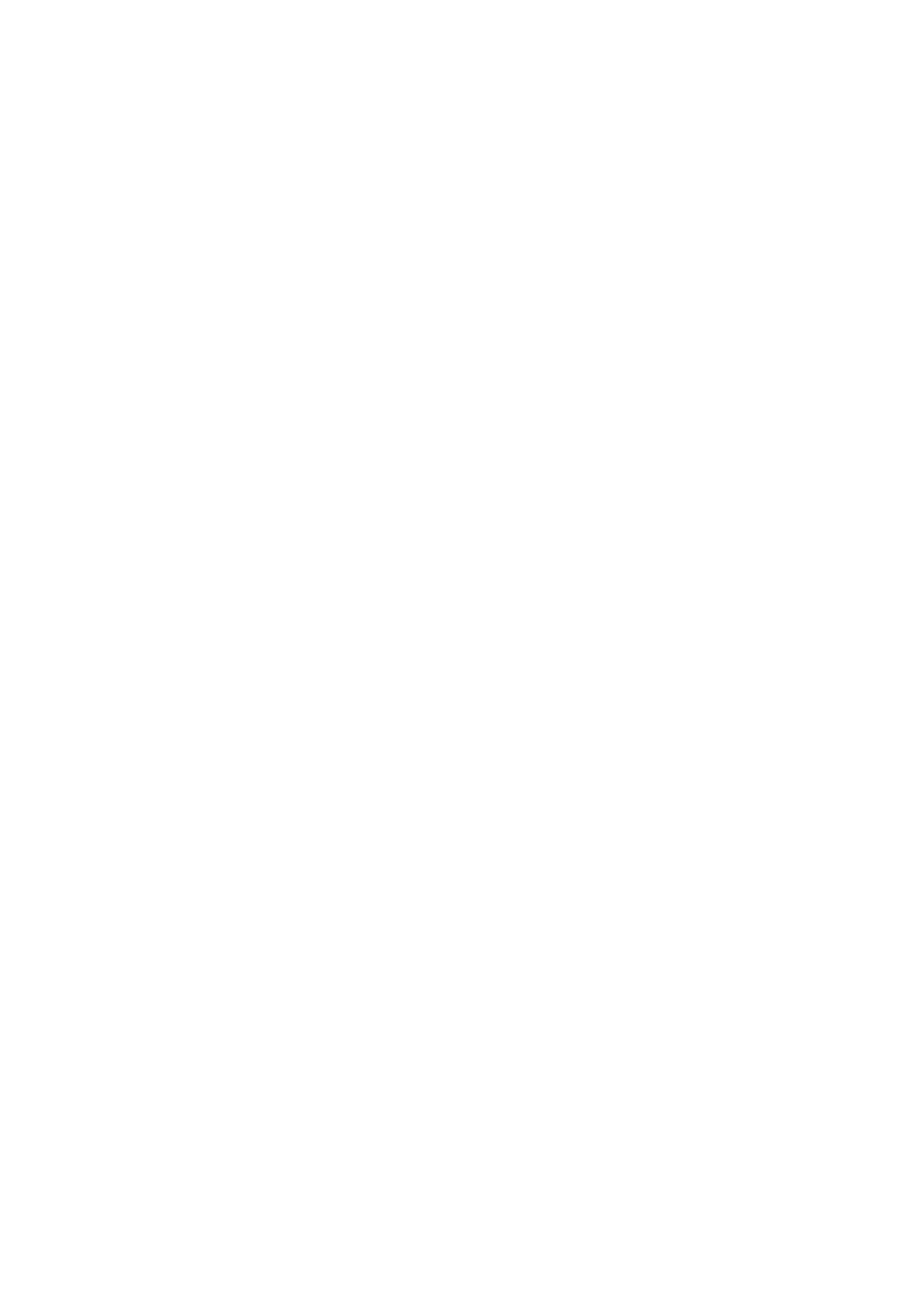## **2**

## <span id="page-48-0"></span>**Decomposition of cobordisms**

### **2.1 Cobordism categories**

Geometric cobordism theory has had a great revival in the past 2 decades, starting with the proof of the Mumford-conjecture by Madsen–Weiss [\[MW07\]](#page-121-3) and its generalization to higher dimensions by Galatius–Randal-Williams [\[GRW14\]](#page-120-4). In this section we recall the definition of the cobordism category  $Cob<sub>d</sub>$  and we give a different model for  $\pi_0(\mathcal{C}ob_d)$ .

**Definition 2.1.1** ([\[GRW10,](#page-120-5) Definition 3.7 ]). We define the *cobordism category*  $Cob<sub>d</sub>$  as follows:

$$
\textbf{obj}_{Cob_d} := \{ M : M \subset \mathbb{R}^{\infty-1} \text{ is a closed } (d-1)\text{-dimensional manifold} \}
$$
\n
$$
\textbf{mor}_{Cob_d}(M_0, M_1) := \{ (W, t) \}
$$

where  $t \in \mathbb{R}_{>0}$  and  $W \subset [0,t] \times \mathbb{R}^{\infty-1}$  is a compact *d*-manifold such that there exists an  $\varepsilon > 0$  with  $W \cap ([0, \varepsilon) \times \mathbb{R}^{\infty - 1}) = [0, \varepsilon) \times M_0$  and  $W \cap ((t - \varepsilon, t] \times \mathbb{R}^{\infty - 1}) = (t - \varepsilon, t] \times M_1$ . Composition is given by

$$
(W',t') \circ (W,t) := (W \cup (W'+t),t'+t)
$$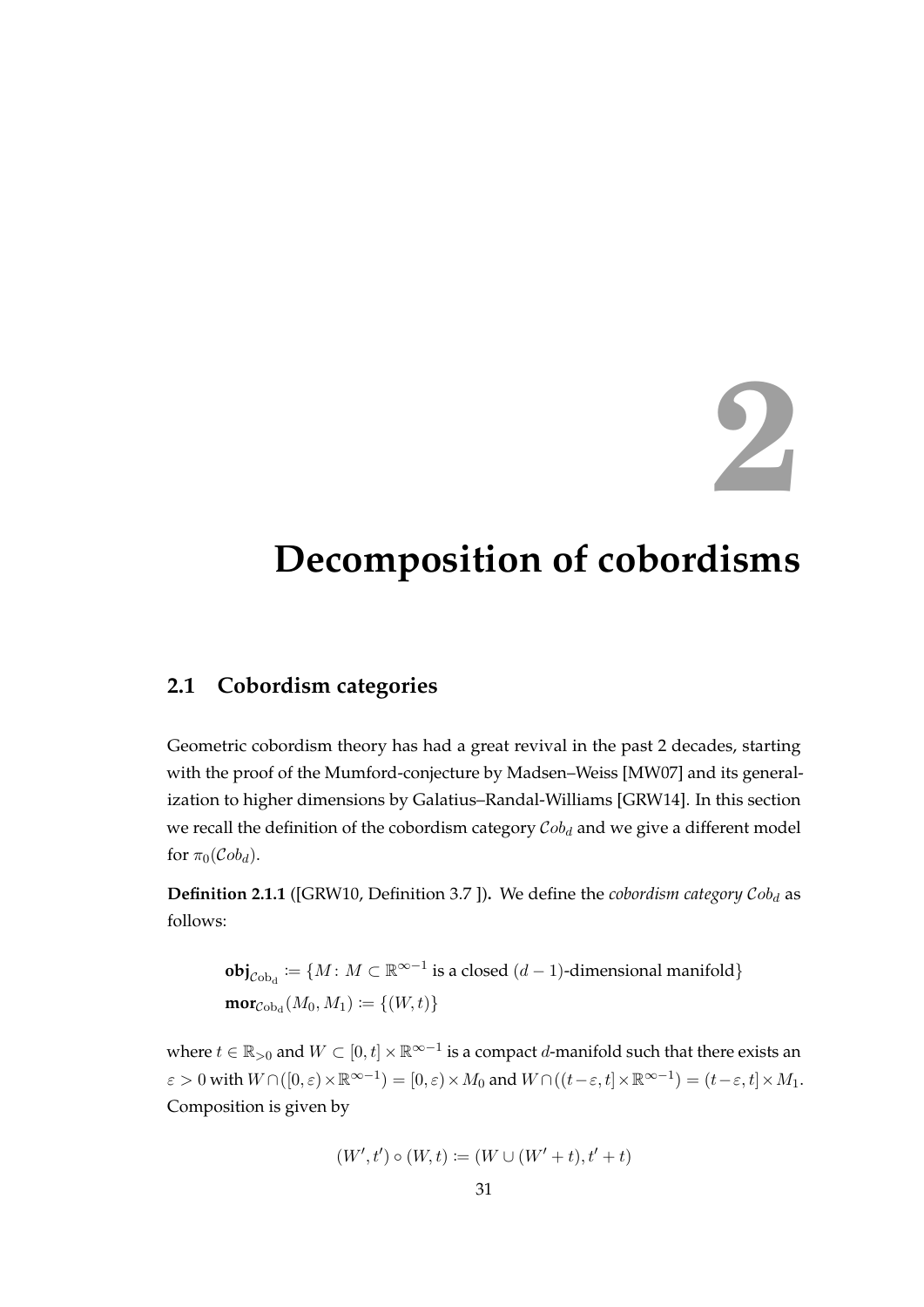where  $+t$  means the obvious shift map. We turn this into a nonunital topological category by imposing the objects carry the discrete topology and morphism sets are topologized via

$$
\mathrm{mor}_{C \mathrm{ob}_\mathrm{d}}(M_0, M_1) \cong \coprod_{[W]} E \mathrm{Diff}_\partial(W) / \mathrm{Diff}_\partial(W) \times \mathbb{R}_{>0}
$$

where  $W$  runs over all diffeomorphism classes of compact collared  $d$ -cobordisms from  $M_0$  to  $M_1$ . Here we use the model  $E\mathrm{Diff}_\partial(W) \coloneqq \mathrm{Emb}_\partial(W,[0,1] \times \mathbb{R}^{\infty-1})$  which denotes all embeddings of W which are fixed near the boundary.

*Remark* 2.1.2*.* This is essentially the same definition as in [\[GRW10\]](#page-120-5) except for taking the discrete topology on objects. This however does not affect the homotopy type of their classifying spaces (see [\[ERW17b,](#page-119-4) Theorem 5.2 and p. 23]).

**Definition 2.1.3.** Let C be a topological category. We define  $\pi_0(\mathcal{C})$  to be the category with objects  $\pi_0(\textbf{obj}_\mathcal{C})$  and morphisms  $\pi_0(\textbf{mor}_\mathcal{C})$ .

**Definition 2.1.4.** Let  $\mathcal{B}ord_d$  be the category given by:

**obj**<sub>Bord<sub>d</sub></sub> := {*M* is a closed (*d* − 1)-dimensional manifold}  $\mathbf{mor}_{\mathcal{B}\mathrm{ord}_{\mathrm{d}}}(M_0,M_1) \coloneqq \{ (W, \psi_0, \psi_1) \}/\sim$ 

where  $W$  is a  $d$ -dimensional manifold with boundary  $\partial W = \partial_0 W \coprod \partial_1 W$ , the maps  $\psi_i\colon \partial_i W\stackrel{\cong}{\longrightarrow} M_i,$   $i=0,1$  are diffeomorphisms and  $(W,\psi_0,\psi_1)\sim (W',\psi'_0,\psi'_1)$  if there exists a diffeomorphism  $F \colon W \to W'$  such that  $\psi_i = \psi'_i \circ F|_{\partial_i W}$  for  $i = 0, 1$ . Composition is given by gluing

$$
(W',\psi'_0,\psi'_1) \circ (W,\psi_0,\psi_1) = (W \cup_{(\psi'_0)^{-1} \circ \psi_1} W',\psi_0,\psi'_1),
$$

where for a diffeomorphism  $f\colon \partial_1 W\stackrel{\cong}{\longrightarrow} \partial_0 W'$  we denote by  $W\cup_f W'$  the manifold obtained from W II W' by identifying  $\partial_1W$  and  $\partial_0W'$  along f.

*Remark* 2.1.5*.* In  $\mathcal{B}ord_d$  the identity on  $M_0$  is given by  $(M_0 \times [0, 1], id, id)$ *.* 

**Proposition 2.1.6.** *The functor*  $\mathcal{F}$ :  $\pi_0(\mathcal{C}ob_d) \to \mathcal{B}ord_d$  given by  $[W, t] \mapsto (W, id, id)$  *is an equivalence of categories.*

*Proof.*  $\mathcal F$  is well-defined and faithful because  $(W, t)$  and  $(W', t')$  lie in the same component if and only if they are diffeomorphic relative to the boundary.  $\mathcal F$  is essentially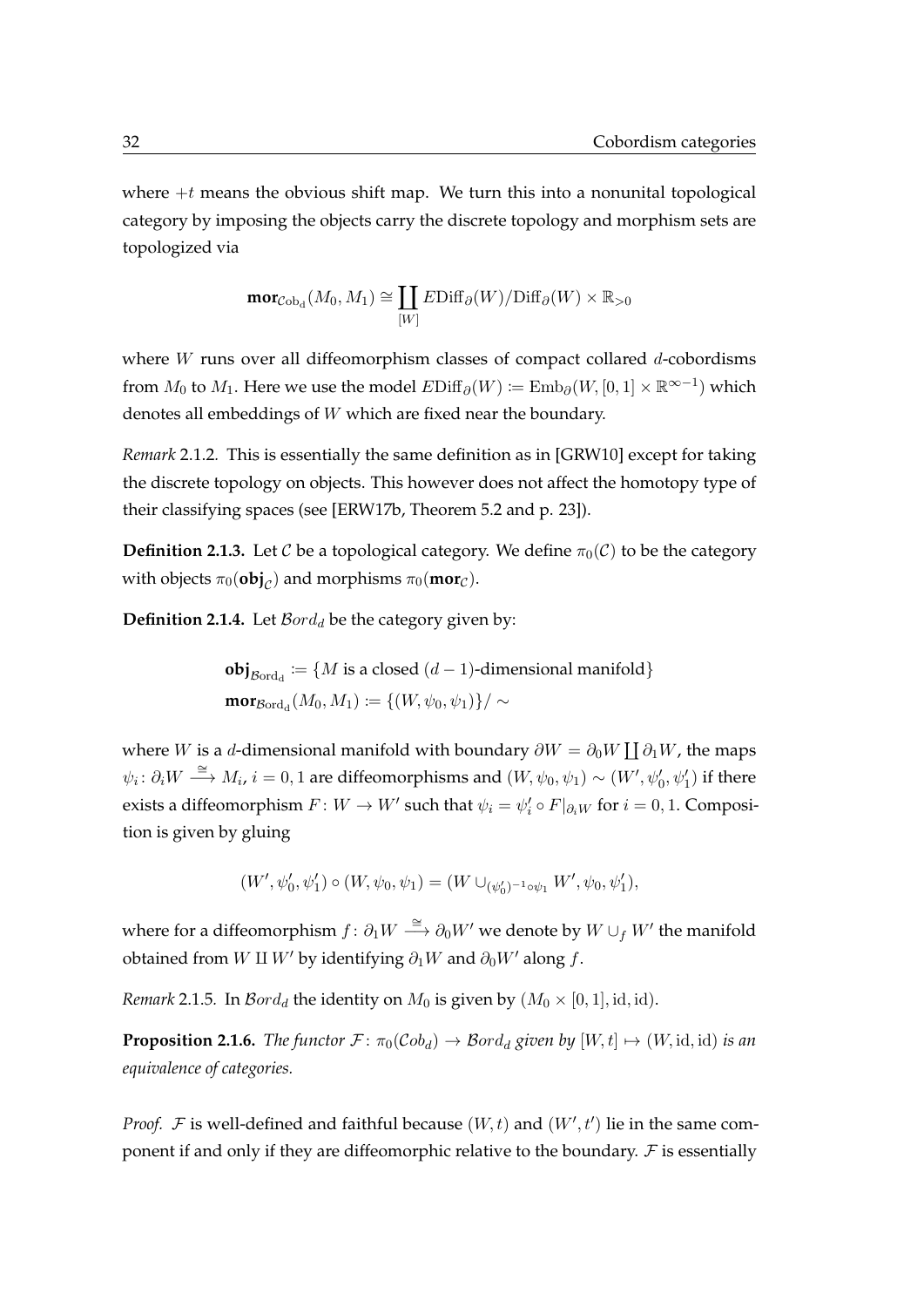surjective by the Whitney embedding theorem and full because there is a diffeomorphism  $(M_0 \times [0,1] \cup_{\psi_0^{-1}} W \cup_{\psi_1} M_1 \times [0,1], \text{id}, \text{id}) \stackrel{\cong}{\longrightarrow} (W, \psi_0, \psi_1).$  $\Box$ 

Let Diff denote the groupoid with the same objects as  $Bord<sub>d</sub>$  and morphism spaces given by  $\mathbf{mor}_{\text{Diff}}(M_0, M_1) = \text{Diff}(M_0, M_1)$ .

**Proposition 2.1.7.** *The map*  $f \mapsto (M_0 \times [0, 1], \text{id}, f)$  *defines a functor* Diff  $\longrightarrow$  Bord<sub>d</sub>.

*Proof.* Let  $f \in \text{Diff}(M_0, M_1)$  and  $g \in \text{Diff}(M_1, M_2)$ . Then a diffeomorphism

$$
(M_0 \times [0, 2], id, g \circ f) \xrightarrow{\cong} (M_0 \times [0, 1] \cup_f M_1 \times [1, 2], id, g)
$$
  
=  $(M_1 \times [1, 2], id, g) \circ (M_0 \times [0, 1], id, f)$ 

is given by  $\mathrm{id}_{M_0\times [0,1]} \cup (f \times \mathrm{id}_{[1,2]}).$ 

#### **2.2 The surgery datum category**

We recall the following method to construct a category. For details see [\[Mac71,](#page-121-4) pp. 48].

**Definition 2.2.1.** A *graph* is a tupel  $(O, A, \partial_0, \partial_1)$ , where O and A are sets called *object set* and *arrow set* and  $\partial_0$ ,  $\partial_1$  are maps  $A \rightrightarrows O$ . We say that two arrows  $f, g \in A$  are *composable* if  $\partial_0 g = \partial_1 f$ .

**Definition 2.2.2.** Let  $G = (O, A, \partial_0, \partial_1)$  be a graph. We define the category  $C(G)$  to have elements of O as objects and morphisms of  $C(G)$  are (possibly empty) strings of composable morphisms of A. We call C(G) the *free category generated by* G.

Next we recall the notion of a *quotient category*.

- **Proposition 2.2.3** ([\[Mac71,](#page-121-4) p. 51, Proposition 1])**.** *1. Let* C *be a small category and let* R *be a binary relation, i. e. a map that assigns to each pair* (a, b) *of objects a subset of*  $\mathsf{mor}_{\mathcal{C}}(a, b)^2$ *. Then, there exists a category*  $\mathcal{C}/R$  *with object set*  $\bm{obj}_{\mathcal{C}}$  *and a functor*  $Q: \mathcal{C} \to \mathcal{C}/R$  *(which is the identity on objects) such that* 
	- *(a) If*  $(f, f') \in R(a, b)$  *then*  $Qf = Qf'$ *.*
	- *(b)* If  $H: \mathcal{C} \to \mathcal{D}$  *is a functor such that*  $(f, f') \in R(a, b)$  *implies*  $Hf = Hf'$ *, then there exists a unique functor*  $H'$ *:*  $C/R \rightarrow \mathcal{D}$  *such that*  $H' \circ Q = H$ *.*

 $\Box$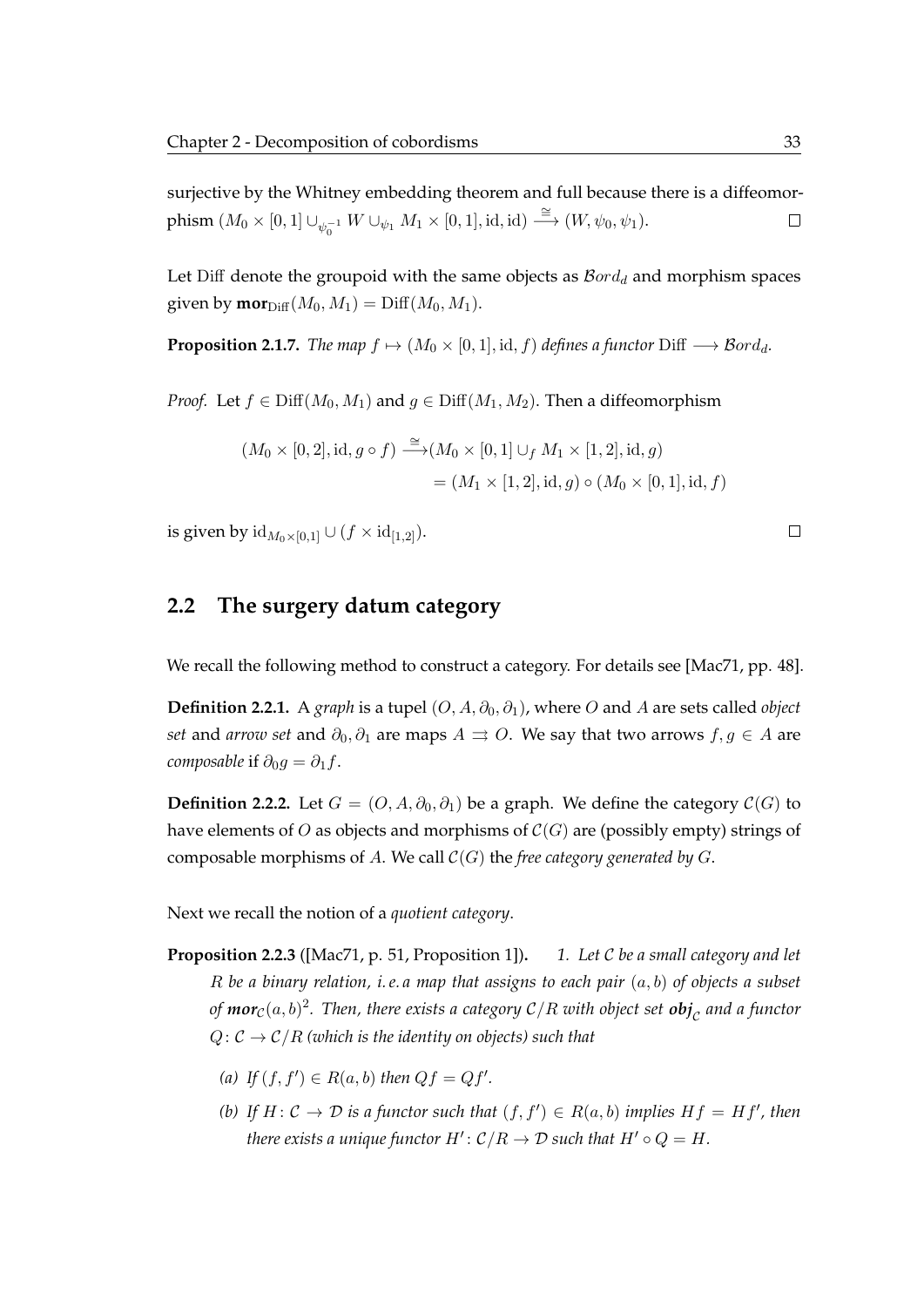C/R *is called the* quotient category*. It is unique up to equivalence of categories.*

*2. We call* R *a* congruence *if for every pair of objects* (a, b)*, the set* R(a, b) *gives an equivalence relation and R respects composition, i.e. if*  $(f, f') \in R(a, b)$  *and g* :  $a' \rightarrow a$ *,*  $h: b \to b'$ , then  $(hfg, hf'g) \in R(a', b')$ . If R is a congruence, then morphism sets *mor*<sub>C/R</sub> $(a, b)$  *of* C/R are given by dividing out the equivalence relation R $(a, b)$  on *mor*<sub>C/R</sub> $(a, b)$ *.* 

The main goal of this chapter is to give a presentation of  $Bord_d$ , i.e. a graph  $G$ , a relation  $R$  and an equivalence of categories  $\mathcal{C}(G)/R \stackrel{\cong}{\longrightarrow} \mathcal{B}ord_d$ . Let us first construct the graph G. Objects in O are the objects of  $\mathcal{B}ord_d$  and arrows will be given by diffeomorphisms and elementary cobordisms:

- 1. For every diffeomorphism  $f: M_0 \to M_1$  there is an arrow  $I_f \in A$  connecting  $M_0$ and  $M_1$ .
- 2. For every surgery datum  $\varphi$  in M there is an arrow  $S_{\varphi} \in A$  connecting M and  $M_{\varphi}$ .

Next, we need to construct the relation R on  $C(G)$ . Recall that for a diffeomorphism  $f: M \to M'$  and a surgery datum  $\varphi$  in M there exists a canonical induced diffeomorphism  $f_{\varphi} \colon M_{\varphi} \to M'_{f \circ \varphi}$ . Also, if  $\varphi$  and  $\varphi'$  are two surgery embeddings into  $M$ with disjoint images, there is an induced obvious surgery embedding  $\varphi _{\varphi }^{\prime }$  on  $M_{\varphi }$  and  $(M_{\varphi})_{\varphi'_{\varphi}} = (M_{\varphi'})_{\varphi_{\varphi'}}$ . Now, let R be the relation on morphism sets of  $\mathcal{C}(G)$  generated by the following:

- 1.  $I_{\rm id} = id$ .
- 2. If  $f: M_0 \stackrel{\cong}{\longrightarrow} M_1$  and  $g: M_1 \stackrel{\cong}{\longrightarrow} M_2$  are diffeomorphisms, then  $I_g \circ I_f = I_{g \circ f}$ .
- 3. Let  $f: M_0 \stackrel{\cong}{\longrightarrow} M_1$  and let  $\varphi$  be a surgery embedding into  $M_0$ . Then  $S_{f \circ \varphi} \circ I_f =$  $I_{f_\varphi} \circ S_\varphi.$
- 4. If  $f, f' : M \stackrel{\cong}{\longrightarrow} M'$  are isotopic, then  $I_f = I_{f'}$ .
- 5. If  $A \in O(k) \times O(d-k)$ , then  $S_{\varphi} = S_{\varphi \circ A}$ .
- 6. If  $\varphi, \varphi'$  are two surgery embeddings into M with disjoint images, then  $S_{\varphi_{\omega'}} \circ S_{\varphi'} =$  $S_{\varphi'_\varphi} \circ S_\varphi.$
- 7. Let  $\varphi$  be a k-surgery datum in M and  $\varphi'$  a  $(k + 1)$ -surgery datum in  $M_{\varphi}$  such that the belt sphere of  $\varphi$  and the attaching sphere of  $\varphi'$  intersect transversely in a single point. Then  $S_{\varphi'}\circ S_\varphi=I_{\mathrm{id}\;\# \;\eta_k}$ , where  $\eta_k$  is the diffeomorphism described [Section 1.5,](#page-35-1) below [Remark 1.5.4.](#page-37-2)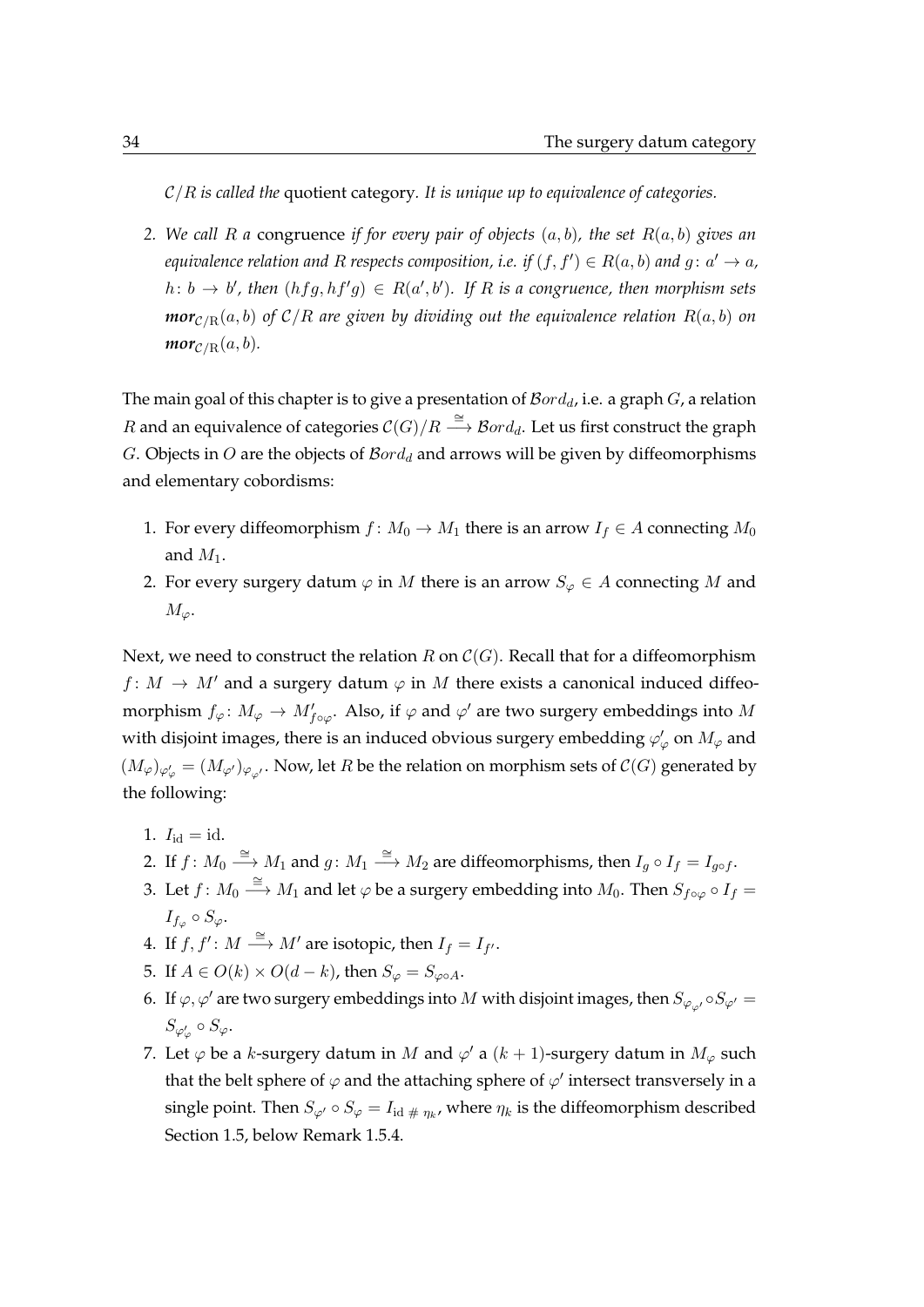*Remark* 2.2.4. For isotopic surgery embeddings  $\varphi$  and  $\varphi'$  we get a diffeotopy H of M such that  $H_0 = id$  and  $H_1 \circ \varphi = \varphi'$  by the isotopy extension theorem. Then

$$
S_{\varphi'} = S_{H_1 \circ \varphi} \circ I_{H_0} = S_{H_1 \circ \varphi} \circ I_{H_1} = I_{(H_1)_{\varphi}} \circ S_{\varphi}.
$$

<span id="page-52-0"></span>**Definition 2.2.5.** We define the *surgery datum category*  $\mathcal{X}_d$  to be  $\mathcal{C}(G)/R$  and  $Q: \mathcal{C}(G) \rightarrow$  $\mathcal{X}_d$  shall denote the projection functor.

#### **2.3 A presentation of the cobordism category**

In this section we prove that the surgery datum gives a presentation of the category  $\mathcal{B}ord_d$ . This is the main result of this chapter.

<span id="page-52-1"></span>**Theorem 2.3.1.** Let  $P: C(G) \rightarrow \mathcal{B}ord_d$  denote the functor which is the identity on objects *and is given on morphisms by*

- *1. For*  $f: M_0 \to M_1$ ,  $I_f$  *is mapped to*  $(M_0 \times [0,1], id, f) \cong (M_1 \times [0,1], f^{-1}, id)$
- *2. For a surgery datum*  $\varphi$  *in*  $M$ *,*  $S_{\varphi}$  *is mapped to (tr (* $\varphi$ *), id, id).*

*Then P* descends to a functor  $P: \mathcal{X}_d \to \mathcal{B}ord_d$  which is an equivalence of categories.

*Proof.* First we check well-definedness. By [Proposition 2.2.3](#page-0-0) it suffices to show that P respects the relations of  $\mathcal{X}_d$ .

- 1.  $(M_0 \times [0, 1], id, id)$  is the identity.
- 2.  $(M_1 \times [0,1], \text{id}, f) \circ (M_0 \times [0,1], \text{id}, g) := (M_0 \times [0,1] \cup_q M_1 \times [0,1], \text{id}, f)$  $\stackrel{\cong}{\longrightarrow} (M_0 \times [0, 2], \text{id}, f \circ g)$

and the diffeomorphism is given by the identity on  $M_0 \times [0, 1]$  and by the map  $(p, t) \mapsto (g^{-1}(p), t + 1)$  for  $(p, t) \in M_1 \times [0, 1].$ 

3. Let  $\varphi$  be a surgery embedding into  $M_0$  and let  $f: M_0 \stackrel{\cong}{\longrightarrow} M_1$  be a diffeomorphism.

$$
P(I_{f_{\varphi}} \circ S_{\varphi}) = (\mathbf{tr}(\varphi) \cup (M_0)_{\varphi} \times [0, 1], \text{id}, f_{\varphi})
$$
  

$$
P(S_{f \circ \varphi} \circ I_f) = ([0, 1] \times M_0 \cup_f \mathbf{tr}(f \circ \varphi), \text{id}, \text{id})
$$

We will show that both of these are diffeomorphic to  $X := (M_0 \times [0, 1] \cup \text{tr } \varphi \cup_{f_\varphi}$  $(M_1)_{f\circ\varphi}\times[0,1],$  id, id). The diffeomorphism  $X\stackrel{\cong}{\longrightarrow}P(I_{f_{\varphi}}\circ S_{\varphi})$  is given by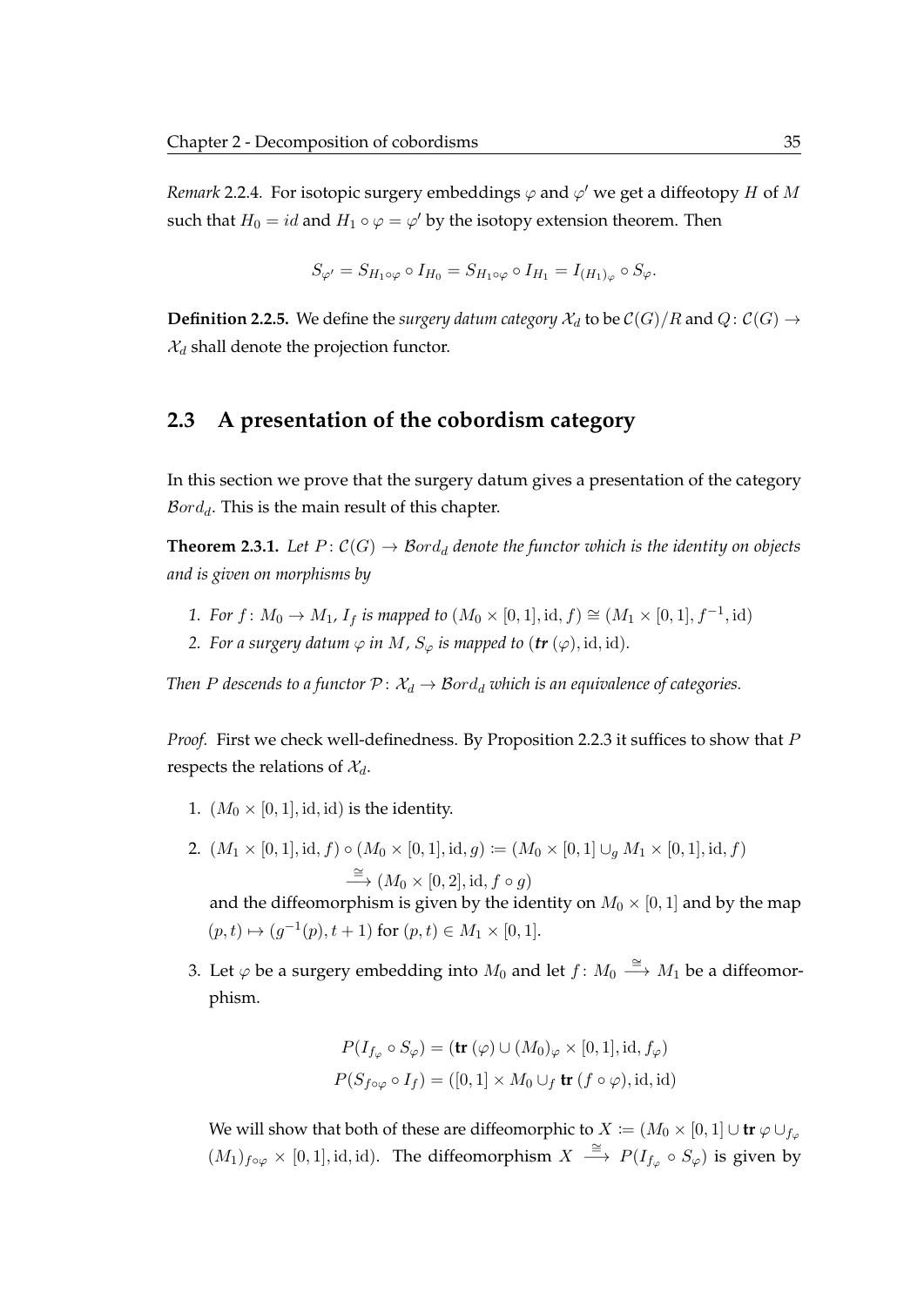shrinking  $M_0 \times [0, 1] \cup \text{tr } \varphi$  to  $\text{tr } \varphi$  and by  $f_{\varphi} \times \text{id }$  on  $(M_0)_{\varphi} \times [0, 1]$ . Recall that there is a canonical diffeomorphism  $F: \mathbf{tr} \varphi \stackrel{\cong}{\longrightarrow} \mathbf{tr} (f \circ \varphi)$ . The diffeomorphism  $X \stackrel{\cong}{\longrightarrow} P(S_{f \circ \varphi} \circ I_f)$  is given by the identity on  $M_0 \times [0,1]$ , F on  $\text{tr}(\varphi)$  and by shrinking the collar of  $(M_1)_{f \circ \varphi}$ .

- 4. Let  $f_t \colon M_0 \stackrel{\cong}{\longrightarrow} M_1$  be a diffeotopy. Then we get a diffeomorphism  $F \colon ([0,1] \times$  $M_0$ , id,  $f_0$ )  $\xrightarrow{\cong} ([0,1] \times M_0, \text{id}, f_1)$  given by  $F(t, x) = f_t^{-1} \circ f_0(x)$ .
- 5. For every  $A \in O(k) \times O(d-k)$ ,  $\varphi \circ A$  is just a reparametrization of  $\varphi$  and hence this does not change  $tr(\varphi)$  since the standard model was chosen to be  $O(k) \times O(d-k)$ -invariant (cf. [Construction 1.5.1\)](#page-35-2).
- 6. Let  $\varphi, \varphi'$  be surgery embeddings into M with disjoint images and let  $U, U'$  be disjoint neigbourhoods of im  $\varphi,$  im  $\varphi'$  in  $M.$  Let  $F\colon [0,2]\times M\stackrel{\cong}\longrightarrow [0,2]\times M$  be a diffeomorphism such that
	- (a)  $F|_{[0,\frac{\varepsilon}{2})\times M\cup(2-\frac{\varepsilon}{2},2]\times M}=\mathrm{id}$
	- (b)  $F(t, x) = (t + 1, x)$  for  $1 \varepsilon_1 > t > \varepsilon_1$  and  $x \in U$
	- (c)  $F(t, x) = (t 1, x)$  for  $2 \varepsilon_1 > t > 1 + \varepsilon_1$  and  $x \in U'$

Then,  $F$  induces a diffeomorphism  $\overline{F}$ :  ${\bf tr} \, (\varphi) \cup {\bf tr} \, (\varphi'_{\varphi}) \cong {\bf tr} \, (\varphi') \cup {\bf tr} \, (\varphi_{\varphi'} )$  which is the identity on a collar of the boundary.

7. This is precisely the situation discussed below [Remark 1.5.6.](#page-39-1)

Therefore there is an essentially surjective functor  $P: \mathcal{X}_d \to \mathcal{B}ord_d$ . Every cobordism admits a handle decomposition (see [Construction 1.5.5\)](#page-38-1) and hence this functor is full. It remains to show that it is faithful. This follows from [Proposition 1.5.7:](#page-39-2) Any two preimages of a cobordism  $W$  under  $P$  only differ by a finite sequence of the seven relations of  $\mathcal{X}_d$ .  $\Box$ 

**Definition 2.3.2.** Let  $a, b \in \{-1, 0, 1, \dots\}$ . We define:

- [1](#page-53-0). We define  $\mathcal{B}ord_d^{a,b} \subset \mathcal{B}ord_d$  to be the wide<sup>1</sup> subcategory defined by the following:  $\mathbf{mor}_{\mathcal{B}\mathrm{ord}^{\mathrm{a},\mathrm{b}}_d}(M_0,M_1)$  contains those morphisms  $(W,\psi_0,\psi_1)$  where  $\psi_0^{-1}\colon M_0\hookrightarrow W$ is a-connected and  $\psi_1^{-1}$ :  $M_1 \hookrightarrow W$  is b-connected. Here (-1)-connected shall be the empty condition.
- 2.  $G^{a,b}$  to be the graph with the same object set as G and morphisms as follows: For  $f\colon M_0 \stackrel{\cong}{\longrightarrow} M_1$  we have  $I_f \in A$  connecting  $M_0$  and  $M_1$  and for every surgery

<span id="page-53-0"></span><sup>&</sup>lt;sup>1</sup>A subcategory is called wide if it contains all objects.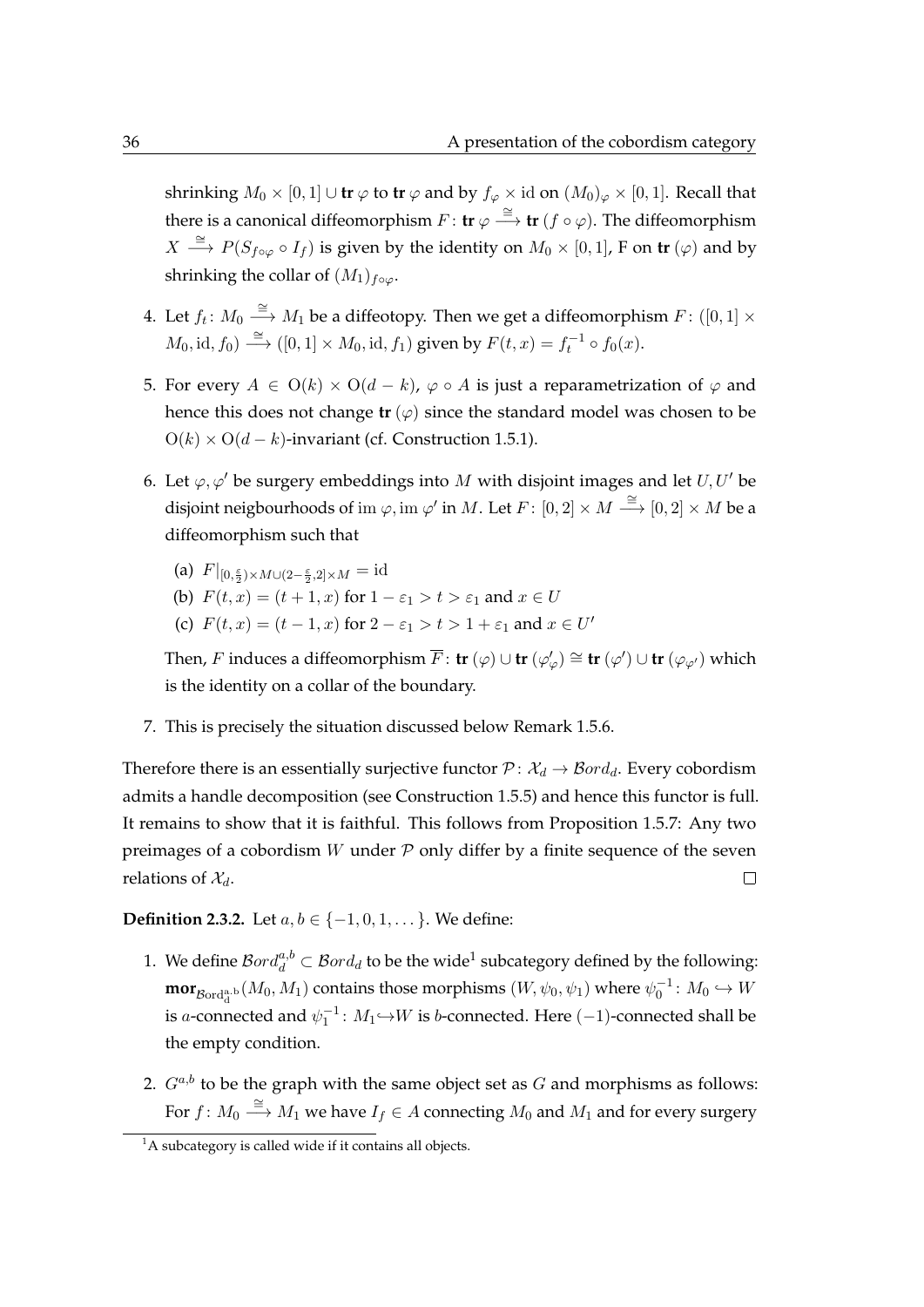embedding  $\varphi\colon S^{k-1}\times D^{d-k}\hookrightarrow M$  with  $k\in [a+1,d-b-1]$  we have  $S_\varphi\in A$ connecting M and  $M_{\varphi}$ . Analogously to [Definition 2.2.5,](#page-52-0) we define  $\mathcal{X}_{d}^{a,b}$  $\begin{array}{c} a, b \ d \end{array} \coloneqq$  $\mathcal{C}(G^{a,b})/R$ .

Note that  $\mathcal{B}ord^{a,b}_{d}$  is a category by the Blakers-Massey excision theorem [\[Die08,](#page-119-5) Theorem 6.4.1].

<span id="page-54-0"></span>**[Theorem](#page-52-1) 2.3.3.** For  $d \ge 7$ , the functor  $\mathcal{P}^{-1,2}$ :  $\mathcal{X}_d^{-1,2} \to \mathcal{B}ord_d^{-1,2}$  defined as in Theorem *[2.3.1](#page-52-1) is an equivalence of categories.*

*Proof.* The proof goes along the same lines as the proof of [Theorem 2.3.1.](#page-52-1) For fullness we note that if the inclusions  $\psi_1^{-1}\colon M_1\hookrightarrow W$  is 2-connected respectively, there exists a Morse function with all indices  $\leq d-3$  by [Theorem 1.6.2.](#page-41-0) Faithfulness follows from [Proposition 1.6.4.](#page-43-0) $\Box$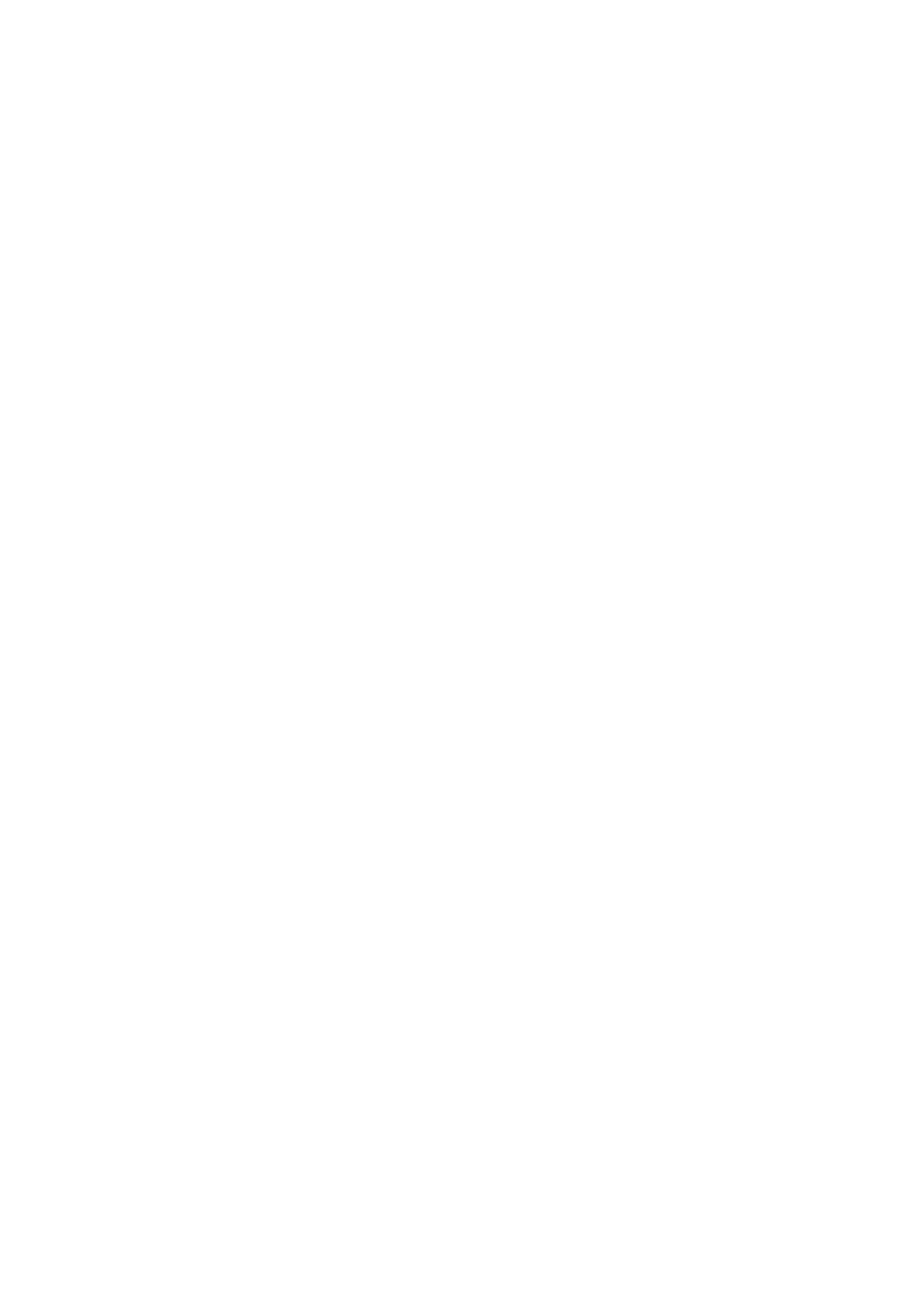# **3**

## **The surgery map**

<span id="page-56-0"></span>Having the presentation of the category  $\mathcal{B}ord_d$  from the previous section at hand we can now turn to the scalar curvature part of the picture. We define and analyze the *surgery map*. This is our main tool for studying the action of the mapping class group on metrics of positive scalar curvature.

### **3.1 Definition of the surgery map**

Recall that  $\mathcal C(G^{a,b})$  is the free category corresponding to the surgery datum category  $\mathcal{X}^{a,b}_d$  $d_d^{a,o}$ . Also let hTop denote the homotopy category of spaces, i.e. the category with spaces as objects and whose morphisms are the homotopy classes of maps.

**Definition 3.1.1.** We define a functor

$$
\overline{\mathcal{S}}\colon \mathcal{C}(G^{-1,2}) \longrightarrow \text{hTop}
$$

by the following:

1.  $\overline{S}(M) = \mathcal{R}^+(M)$ . 2. For  $f: M_0 \stackrel{\cong}{\longrightarrow} M_1$  the morphism  $I_f$  is mapped to  $[g \mapsto f_* g]$ , where  $f_* := (f^{-1})^*$ .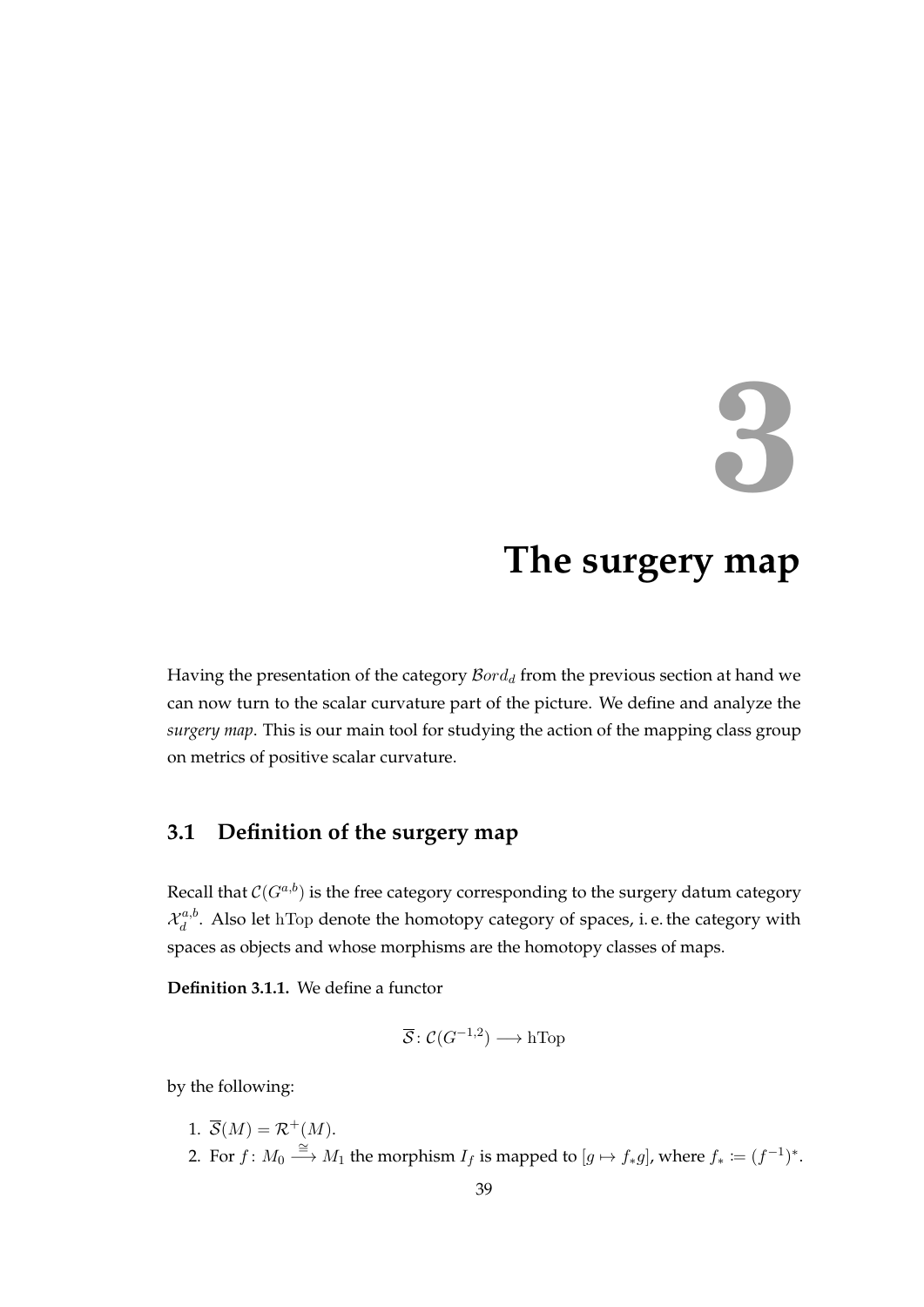3. For  $\varphi\colon S^{k-1}\times D^{d-k}\hookrightarrow M$  with  $k\leq d-3$ ,

$$
S_{\varphi} \mapsto [\mathcal{R}^+(M) \dashrightarrow \mathcal{R}^+(M,\varphi) \stackrel{\cong}{\longrightarrow} \mathcal{R}^+(M_{\varphi},\varphi^{\text{op}}) \hookrightarrow \mathcal{R}^+(M_{\varphi})],
$$

where the first map in this chain is the homotopy inverse to the inclusion and the second one works as follows: For a metric  $\tilde g$  on  $M\setminus\mathrm{im}\ \varphi$ , the metric  $\tilde g\cup\varphi_*(g^{k-1}_\circ +$  $g_{tor}^{d-k}$ ) is mapped to  $\tilde{g} \cup (\varphi^{\rm op})_*(g_{tor}^k + g_{\circ}^{d-k-1}).$ 

We will abbreviate  $\overline{\mathcal{S}}_f\coloneqq\overline{\mathcal{S}}(I_f)$  and  $\overline{\mathcal{S}}_\varphi\coloneqq\overline{\mathcal{S}}(S_\varphi).$ 

 $\mathcal R$ emark 3.1.2. We have  $\overline{\mathcal S}(\textbf{mor}_{\mathcal C(\mathrm{G}^{2,2})}(M_0,M_1))\subset \text{hIso}(\mathcal R^+(M_0),\mathcal R^+(M_1)),$  i.e.  $\overline{\mathcal S}$  maps morphisms in  $\mathcal C(G^{2,2})$  to (the homotopy classes of) homotopy equivalences. This follows from the Parametrized Surgery Theorem (cf. [Theorem 1.7.8\)](#page-45-2).

<span id="page-57-0"></span>**Lemma 3.1.3.** *Then*  $\overline{S}$  *induces a well-defined functor*  $\mathcal{X}_d^{-1,2} \longrightarrow \text{hTop}.$ 

*Proof.* For  $d \leq 2$  the statement and the proof of this theorem is trivial since  $\textbf{mor}_{\mathcal{X}_d^{-1,2}}$  is generated by diffeomorphisms and it suffices to note that isotopic diffeomorphisms induce homotopic maps. Therefore we may assume  $d \geq 3$  throughout this proof.

Throughout this proof we will draw dashed arrows for maps that contain inverses of weak homotopy equivalences (cf. [Remark 1.7.10\)](#page-46-0).

We need to show that the relations  $R$  from [Definition 2.2.5](#page-52-0) do not change the homotopy class of  $\mathcal{S}(\alpha)$  for  $\alpha \in \max_{\mathcal{X}_d^{-1,2}} (M_0, M_1)$ . This is obvious for relations 1, 2 and 4. For relation 5 this is easy as well, because  $g_{\circ}+g_{tor}$  is  $O(k)\times O(d-k)$ -invariant. Also,  $S_{f\circ\varphi}\circ I_f$ and  $I_{f_\varphi}\circ S_\varphi$  give homotopic maps because of the following homotopy-commutative diagram.

$$
\mathcal{R}^+(M_0) \xrightarrow{\qquad \qquad } \mathcal{R}^+(M_0, \varphi) \longrightarrow \mathcal{R}^+((M_0)_{\varphi}, \varphi^{\text{op}}) \xrightarrow{\qquad \qquad } \mathcal{R}^+((M_0)_{\varphi})
$$
\n
$$
f_* \begin{vmatrix}\nf_* & (f_{\varphi})_* \\
\vdots & \ddots & \vdots \\
f^*(M_1) \xleftarrow{\qquad \qquad } \mathcal{R}^+(M_1, f \circ \varphi) \longrightarrow \mathcal{R}^+((M_1)_{f \circ \varphi}, (f \circ \varphi)^{\text{op}}) \longrightarrow \mathcal{R}^+((M_1)_{f \circ \varphi})\n\end{vmatrix}
$$

For relation 6 let  $\varphi, \varphi'$  be two surgery embeddings into M with disjoint images. Then there are inclusions  $\mathcal{R}^+(M,\varphi)\leftrightarrow \mathcal{R}^+(M,\varphi\amalg\varphi')\hookrightarrow \mathcal{R}^+(M,\varphi')$  and performing both surgery maps at the same time is the same as performing them one after another.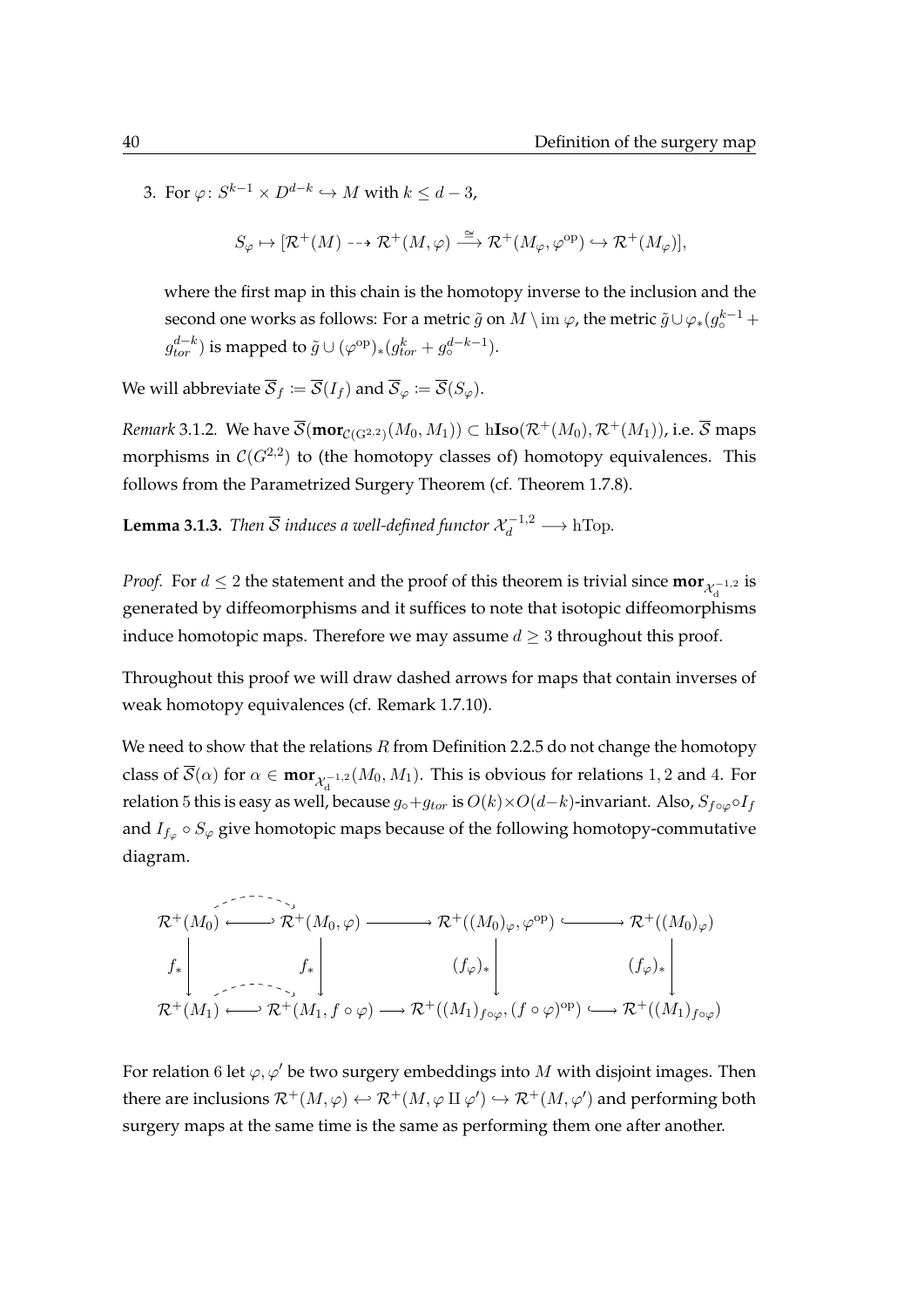The hardest part of this proof is to show that handle cancellation does not alter the homotopy class of  $\mathcal{S}(\alpha)$ . If  $d=3$  the only surgery data in  $\mathrm{\textbf{mor}}_{\mathcal{X}^{-1,2}_\mathrm{d}}$  are of the form  $S^{-1} \times D^3 \hookrightarrow M$ . Hence there cannot be cancelling surgeries and we may assume that  $d \geq 4$  from now on. Let  $\varphi$ ,  $\varphi'$  be surgery data in M as in relation 7 and let  $f \coloneqq \mathrm{id}_M \ \#\ \eta_k$  where  $\eta_k \colon S^{d-1} \stackrel{\cong}{\longrightarrow} (S^{d-1}_\varphi)_\varphi{}'$  is the fixed diffeomorphism from [Section](#page-35-1) [1.5.](#page-35-1) Note that in this case we have  $k \leq d-4$  and  $d \geq 4$ . There exists an embedding of a disk  $D^{d-1}\cong D\subset M$  such that im  $\varphi\subset D$  and im  $\varphi'\subset D_\varphi.$  It suffices to show that the composition

$$
\mathcal{R}^+(M,D;g_{tor}) \stackrel{\iota}{\longrightarrow} \mathcal{R}^+(M) \stackrel{\overline{\mathcal{S}}_{\varphi'}}{\dashrightarrow} \overline{\mathcal{S}}_{\varphi} \to \mathcal{R}^+\big((M_{\varphi})_{\varphi'}\big) \stackrel{f^*}{\longrightarrow} \mathcal{R}^+(M)
$$

is homotopic to the inclusion  $\iota$ : Then by the Parametrized Surgery Theorem (cf. [Theo](#page-45-2)[rem 1.7.8\)](#page-45-2), the inclusion map  $\iota$  is a weak homotopy equivalence since  $d \geq 4$  and hence  $\overline{S}_{\varphi'} \circ \overline{S}_{\varphi}$  is homotopic to  $f_*$ .

Let  $g \in \mathcal{R}^+(D, \varphi)_{g}$  be a metric in the component of  $g_{tor} \in \mathcal{R}^+(D)_{g}$ . Consider the following diagram:

$$
\begin{array}{ccc}\mathcal{R}^{+}(M\setminus D)_{g_{\circ}}&\stackrel{\cong}{\longrightarrow}\mathcal{R}^{+}(M,D;g)\longrightarrow\mathcal{R}^{+}(M,\varphi)\\ &\stackrel{\mathfrak{S}}{\longrightarrow}\mathcal{R}^{+}(M,D;g_{tor})\stackrel{\simeq}{\longrightarrow}\mathcal{R}^{+}(M)\end{array}
$$

The composition of the top maps is given by gluing in  $g$  and the composition of the lower maps is given by gluing in  $g_{tor}$ . These two metrics are homotopic relative to the boundary and hence this diagram commutes up to homotopy. The bottom map and the right-hand vertical map are weak equivalences by the Parametrized Surgery Theorem (cf. [Theorem 1.7.8\)](#page-45-2) because  $d \geq 4$  and  $k \leq d - 4$ . Hence, the inclusion map  $\mathcal{R}^+(M, D; g) \hookrightarrow \mathcal{R}^+(M, \varphi)$  is a weak equivalence as well. Let  $g_{\varphi}$  be the metric obtained from g by cutting out  $\varphi_*(g_o^{k-1}+g_{tor}^{d-k})$  and gluing in  $\varphi_*^{\rm op}(g_{tor}^k+g_o^{d-k-1})$ . The following diagram commutes on the nose with the non-dashed arrows and up to homotopy with the dashed arrow: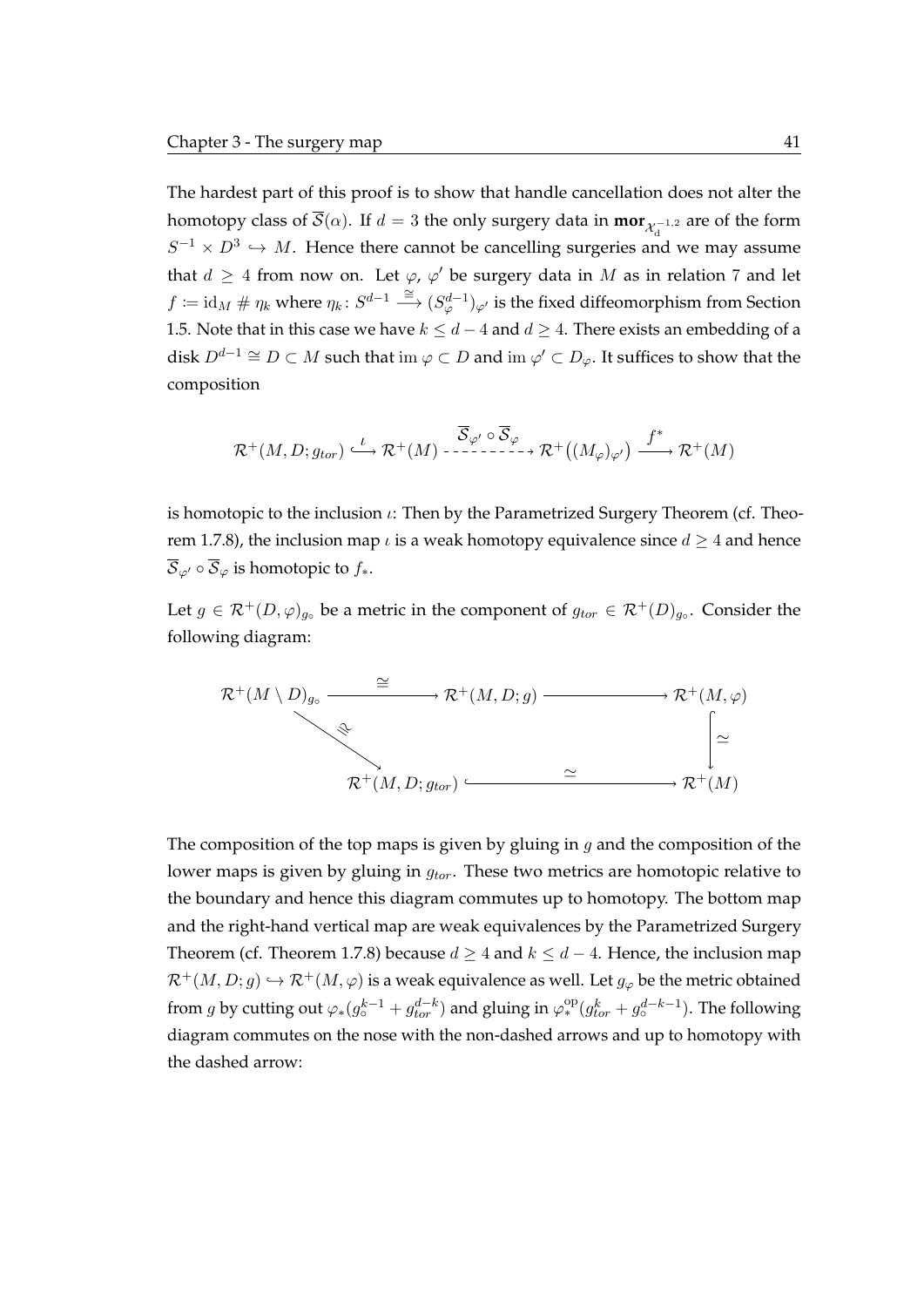

It again follows that the right-hand vertical map and the right-hand diagonal map are weak equivalences. Note that the composition of the bottom horizontal maps is precisely the map  $\overline{\mathcal{S}}_\varphi$ . Now let  $\tilde{g} \in \mathcal{R}^+(D_\varphi,\varphi')_{g_\circ}$  be a metric in the component of  $g_{\varphi}\in \mathcal{R}^{+}(D_{\varphi})_{g_{\circ}}.$  We get the following diagram



which is homotopy commutative as  $\tilde{g}$  and  $g_{\varphi}$  are homotopic. The righthand vertical map is a weak equivalence because  $d-k-1 \geq 3$  and we deduce that  $\mathcal{R}^+(M_\varphi, D_\varphi; \tilde{g}) \hookrightarrow$  $\mathcal{R}^+(M_\varphi,\varphi')$  is a weak equivalence as well. Let  $\tilde g_{\varphi'}$  be the metric obtained from  $\tilde g$  by cutting out  $\varphi'_*(g^k_\circ+g^{d-k-1}_{tor})$  and gluing in  ${\varphi}'^{\rm op}{}_*(g^{k+1}_{tor}+g^{d-k-2}_\circ).$  We get the analogous homotopy-commutative diagram:



This accumulates to the following diagram where all arrows are weak equivalences: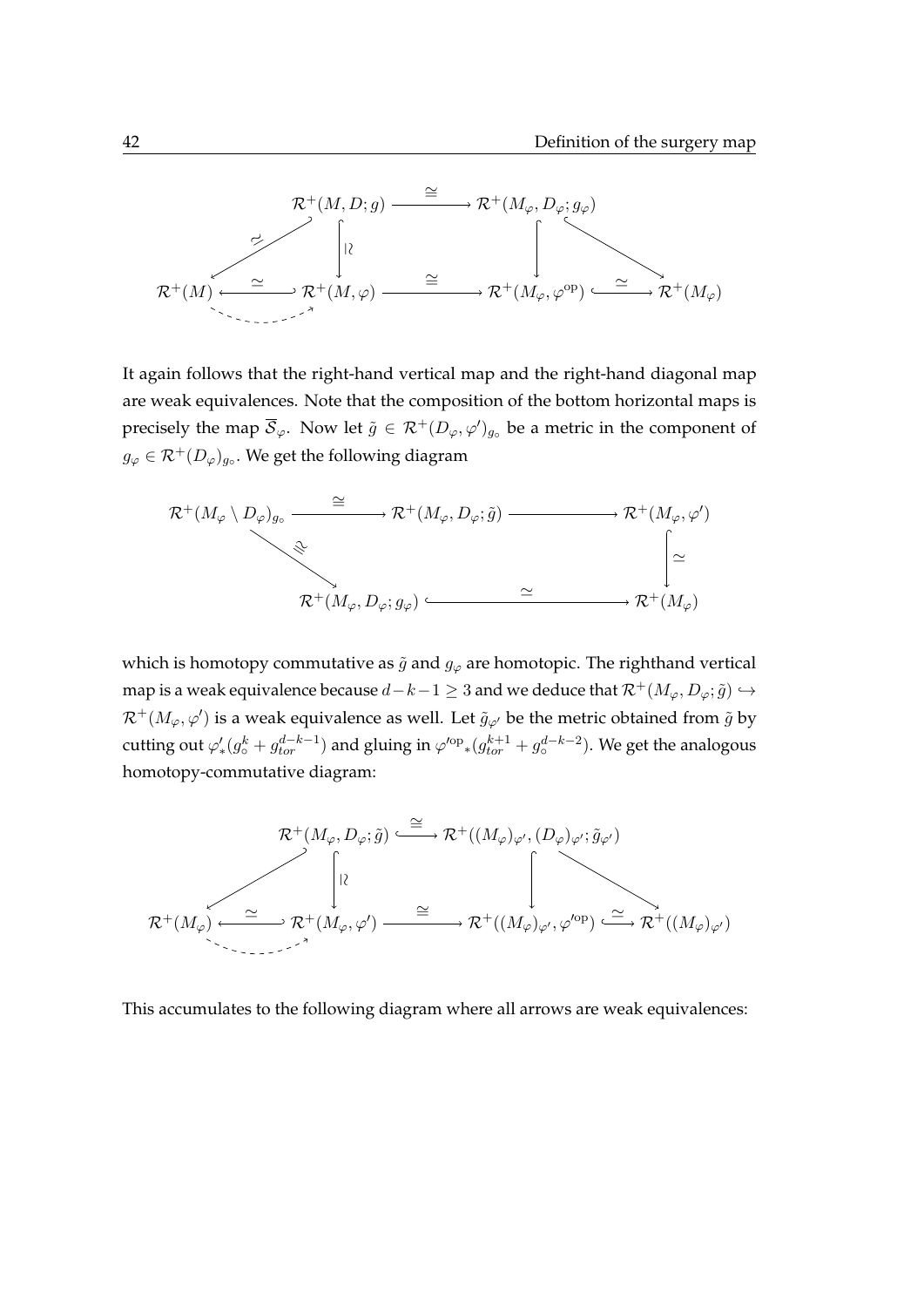

Here, the map (1) is given by cutting out  $g_{\varphi}$  and gluing in  $\tilde{g}$ . Since these are homotopic relative to the boundary, the inside triangle and hence the entire diagram commutes up to homotopy. Therefore, the composition  $f^*\circ\overline{\mathcal{S}}_{\varphi'}\circ\overline{\mathcal{S}}_\varphi\circ\iota$  is homotopic to the inclusion if and only if the top row composition in this diagram is. In contrast to  $f^*\circ\overline{\mathcal{S}}_{\varphi'}\circ\overline{\mathcal{S}}_\varphi\circ\iota$  this composition only consists of actual maps which are given as follows: For  $h \in \mathcal{R}^+(M \setminus D)_{g_0}$  we have

$$
h \cup g_{tor} \longmapsto h \cup g_{\varphi} \longmapsto h \cup \tilde{g} \longmapsto h \cup \tilde{g}_{\varphi'}
$$
\n
$$
\downarrow \qquad \qquad \downarrow
$$
\n
$$
h \cup f^* \tilde{g}_{\varphi'}
$$

We will denote the path component of a psc metric g on M by  $[g] \in \pi_0(\mathcal{R}^+(M))$ . By the above argument it suffices to show that  $[f^*\tilde{g}_{\varphi'}] = [g_{tor}] \in \pi_0(\mathcal{R}^+(D)_{g_\circ})$ . This is implied by [Lemma 3.1.4](#page-61-0) as follows: We can assume that  $D\subset S^{d-1}$  is a hemisphere and we have  $f^*\circ\overline{\mathcal{S}}_{\varphi'}\circ\overline{\mathcal{S}}_{\varphi}([g_{tor}\cup g_{tor}])\sim [g_{tor}\cup f^*\tilde{g}_{\varphi'}]$  by the above argument for  $M = S^{d-1}$  and  $h = g_{tor}$ . After possibly changing the coordinates of the disk D we may assume the following: If  $a^k \colon S^{d-1} \stackrel{\cong}{\longrightarrow} (S^{k-1} \times D^{d-k}) \cup (D^k \times S^{d-k-1})$  is the solid torus decomposition then  $a^k \circ \varphi$  is given by the inclusion of the first factor and  $a^k_\varphi\circ\varphi'\colon S^k\times D^{d-k-1}\hookrightarrow (S^k\times D^{d-k-1})\cup (S^k\times D^{d-k-1})$  is also given by the inclusion of the first factor (cf. [Section 1.5\)](#page-35-1). In this case we have  $f = \eta_k$ . The metric  $[g_{tor} \cup g_{tor}]$  is homotopic to the round metric by [\[Wal11,](#page-122-6) Lemma 1.9] and we have

$$
[g_{tor} \cup f^* \tilde{g}_{\varphi'}] \sim \eta_k^* \circ \overline{\mathcal{S}}_{\varphi'} \circ \overline{\mathcal{S}}_{\varphi}([g_{tor} \cup g_{tor}]) \sim \eta_k^* \circ \overline{\mathcal{S}}_{\varphi'} \circ \overline{\mathcal{S}}_{\varphi}([g_{\circ}]) \stackrel{\text{Lemma 3.1.4}}{\sim} [g_{\circ}]
$$

$$
\sim [g_{tor} \cup g_{tor}].
$$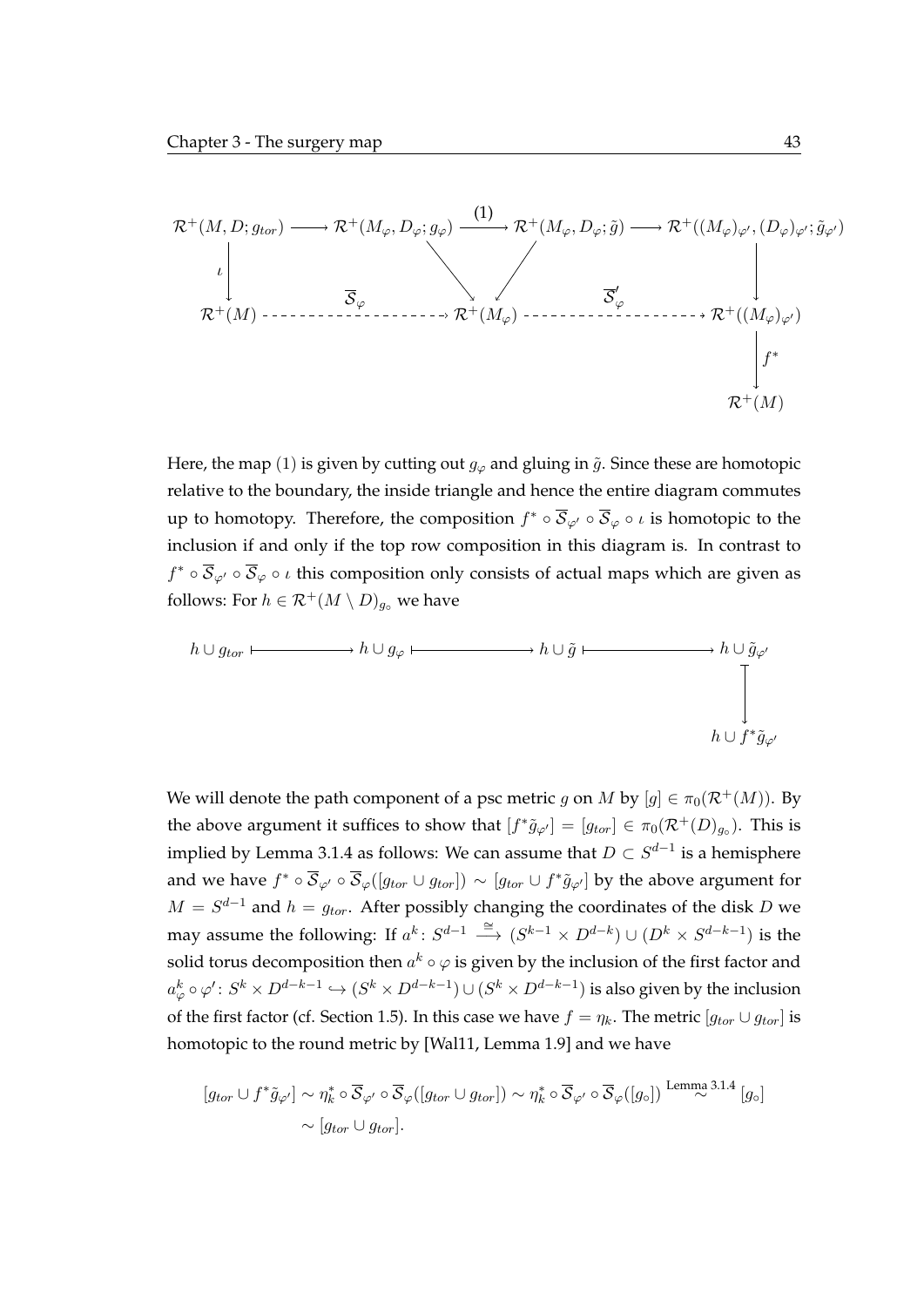Also  $g_1 := g_{tor} \cup f^* \tilde{g}_{\varphi'}$  and  $g_2 := g_{tor} \cup g_{tor}$  are both in the image of the inclusion map  $\mathcal{R}^+(D)_{g_\circ}\hookrightarrow\mathcal{R}^+(S^{d-1})$  which is a weak equivalence and since  $[g_1]=[g_2]$  it follows that  $[g_{tor}] = [f^*\tilde{g}_{\varphi'}] \in \pi_0(\mathcal{R}^+(D)_{g_\circ}).$  $\Box$ 

<span id="page-61-0"></span>**Lemma 3.1.4.** Let  $g_{\circ} \in \mathcal{R}^+(S^{d-1})$  be the round metric and let  $a_k \colon S^{d-1} \stackrel{\cong}{\longrightarrow} (S^{k-1} \times S^{d-1})$  $D^{d-k}) \cup (D^k \times S^{d-k-1})$  be the solid torus decomposition. Let  $\varphi\colon S^{k-1} \times D^{d-k} \hookrightarrow S^{d-1}$  and let  $\varphi'\colon S^k\times D^{d-k-1}\hookrightarrow S^{d-1}_\varphi$  be surgery data such that  $a^k\circ\varphi$  and  $a^k_\varphi\circ\varphi'$  are both given by *the inclusion of the respective first factor. Then*  ${\cal S}_{\varphi'}\circ{\cal S}_{\varphi}([g_\circ])\sim{\cal S}_{\eta_k}([g_\circ])=(\eta_k)_*[g_\circ].$ 

*Proof.* Let  $g_{\textit{mtor}}^k \coloneqq (g_{\circ}^{k-1} + g_{\textit{tor}}^{d-k}) \cup (g_{\textit{tor}}^k + g_{\circ}^{d-k-1})$  denote the *mixed torpedo metric* on $(S^{k-1}\times D^{d-k})\cup (D^k\times S^{d-k-1}).$  By [\[Wal11,](#page-122-6) Lemma 1.9]) we have  $(a^k)^*g^k_{mtor}\sim g_\circ$ and hence

$$
\overline{\mathcal{S}}_{\varphi}(g_{\circ}) \sim \overline{\mathcal{S}}_{\varphi}\big((a^k)^* g^k_{\text{mtor}}\big) = \overline{\mathcal{S}}_{\varphi}(\overline{\mathcal{S}}_{(a^k)^{-1}}(g^k_{\text{mtor}}))
$$

$$
\sim \overline{\mathcal{S}}_{(a^k_{\varphi})^{-1}} \overline{\mathcal{S}}_{a^k \circ \varphi}(g_{\text{mtor}}) = (a^k_{\varphi})^* \overline{\mathcal{S}}_{a^k \circ \varphi}(g^k_{\text{mtor}})
$$

Now  $a^k \circ \varphi$  is given by the inclusion and hence

$$
\overline{\mathcal{S}}_{a^k \circ \varphi}(g^k_{mtor}) \sim (g_{tor} + g_{\circ}) \cup (g_{tor} + g_{\circ}) \sim g_{\circ} + g_{\circ} \sim \underbrace{(g_{\circ} + g_{tor}) \cup (g_{\circ} + g_{tor})}_{=: \overline{g}}
$$

on  $(D^k\times S^{d-k-1})\cup (D^k\times S^{d-k-1})=S^k\times S^{d-k-1}=(S^k\times D^{d-k-1})\cup (S^k\times D^{d-k-1}).$ We can now compute

$$
\overline{\mathcal{S}}_{\varphi'}\overline{\mathcal{S}}_{\varphi}(g_{\circ}) \sim \overline{\mathcal{S}}_{\varphi'}((a_{\varphi}^{k})^{*}\overline{g}) \sim (a_{\varphi}^{k})_{\varphi'}^{*} \overline{\mathcal{S}}_{a_{\varphi}^{k}\circ\varphi'}(\overline{g})
$$

$$
\sim (a_{\varphi}^{k})_{\varphi'}^{*} \underbrace{\overline{\mathcal{S}}_{(a_{\varphi}^{k})\circ\varphi'}((g_{\circ} + g_{tor}) \cup (g_{\circ} + g_{tor})}_{=(g_{tor} + g_{\circ}) \cup (g_{\circ} + g_{tor}) = g_{mitor}^{k+1}}
$$

$$
\sim (a_{\varphi}^{k})_{\varphi'}^{*} g_{mitor}^{k+1}
$$

We have to show that  $(a_\varphi^k)_{\varphi'}{}^*g_{mtor}^{k+1}\sim \eta_{k*}g_\circ$  which is equivalent to  $\eta_k^*\left((a_\varphi^k)_{\varphi'}\right)^*g_{mtor}^{k+1}\sim$  $g_\circ.$  But  $\eta_k$  was chosen such that  $\bigl((a_\varphi^k)_{\varphi'}\circ \eta_k\bigr)=a^{k+1}$  and therefore

$$
\eta_k^*(a_\varphi^k)_{\varphi'}^*g_{mtor}^{k+1} = (a^{k+1})^*g_{mtor}^{k+1} \sim g_\circ.
$$

We get the following Corollary which follows immediately from [Lemma 3.1.3](#page-57-0) and [Theorem 2.3.3.](#page-54-0)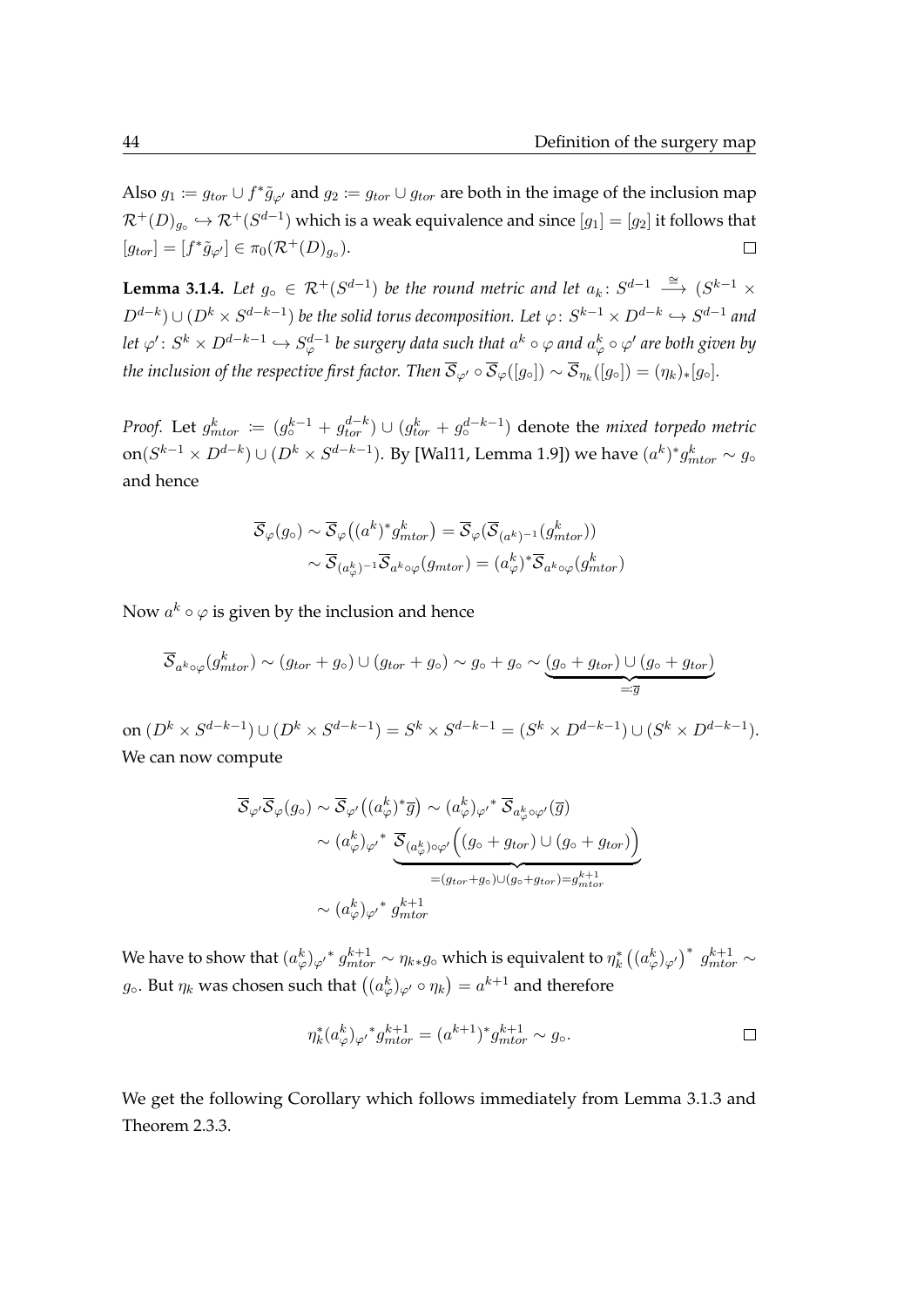<span id="page-62-2"></span>**Corollary 3.[1](#page-62-0).5.** Let  $d \ge 7$ . Then there is a unique functor<sup>1</sup>

$$
\overline{\mathcal{S}}\colon \mathcal{B}ord_d^{-1,2}\longrightarrow \text{hTop}
$$

*which satisfies:*

1.  $\overline{S}(M) = \mathcal{R}^+(M)$ 

2. 
$$
\overline{\mathcal{S}}_{(M\times I,\mathrm{id},f)}=f_*
$$

3.  $\overline{\mathcal{S}}_{(tr\varphi \text{ id }id)}(q) = \overline{\mathcal{S}}_{\varphi}$ .

**Corollary 3.1.6.** *Let*  $W = (W, \psi_0, \psi_1)$ :  $M_0 \rightsquigarrow M_1$  *be an admissible cobordism. Then there is a* well defined homotopy class of a map  $\overline{S}_W : \mathcal{R}^+(M_0) \to \mathcal{R}^+(M_1)$ . If  $W^{\text{op}} := (W^{\text{op}}, \psi_1, \psi_0)$ is also admissible, i.e.  $\psi_0^{-1}\colon M_0\hookrightarrow W$  is also 2-connected, then  $\overline{\mathcal{S}}_W$  is a homotopy equivalence *and a homotopy-inverse is given by* SWop*.*

*Remark* 3.1.7*.* The construction from the proof of [\[Wal11,](#page-122-6) Theorem 3.1] (cf. [Lemma](#page-46-1) [1.7.12\)](#page-46-1) show the following: If  $W = (W, id, id): M_0 \rightarrow M_1$  be an admissible cobordism,  $g_0 \in \mathcal{R}^+(M_0)$  and  $g_1 \in \mathcal{R}^+(M_1)$  are metrics such that  $\overline{\mathcal{S}}_W([g_0]) \sim [g_1]$ , then there exists a metric  $G \in \mathcal{R}^+(W)_{g_0,g_1}.$ 

## **3.2 Surgery invariance of**  $\overline{S}$

In this section we prove the following Lemma.

<span id="page-62-1"></span>**Lemma 3.2.1.** *Let*  $d \geq 7$  *and let*  $M_0$ *,*  $M_1$  *be two*  $(d - 1)$ *-manifolds, let*  $W = [W, id, id]$  ∈  $\bm{mor}_{\mathcal{B}\mathrm{ord}_{\mathbf{d}}^{-1,2}}(M_0,M_1)$  and let  $\Phi\colon S^{k-1}\times D^{d-k+1}\hookrightarrow \text{Int }W$  be an embedding with  $3\leq k\leq d$  $d-3$ . Then  $S_W \sim S_{W_{\Phi}}$ .

*Proof.* First we note that for  $3 \leq k \leq d-3$ ,  $W_{\Phi}$  is again an admissible cobordism: Let  $W^{\circ} := W \setminus \text{im } \Phi$ . Then  $W^{\circ} \hookrightarrow W$  is  $(d-k)$ -connected and  $W^{\circ} \hookrightarrow W_{\Phi}$  is  $(k-1)$ connected by [Lemma B.3.](#page-115-0) We have the following diagram:



<span id="page-62-0"></span><sup>&</sup>lt;sup>1</sup>By abuse of notation, we call this functor  $\overline{S}$  again.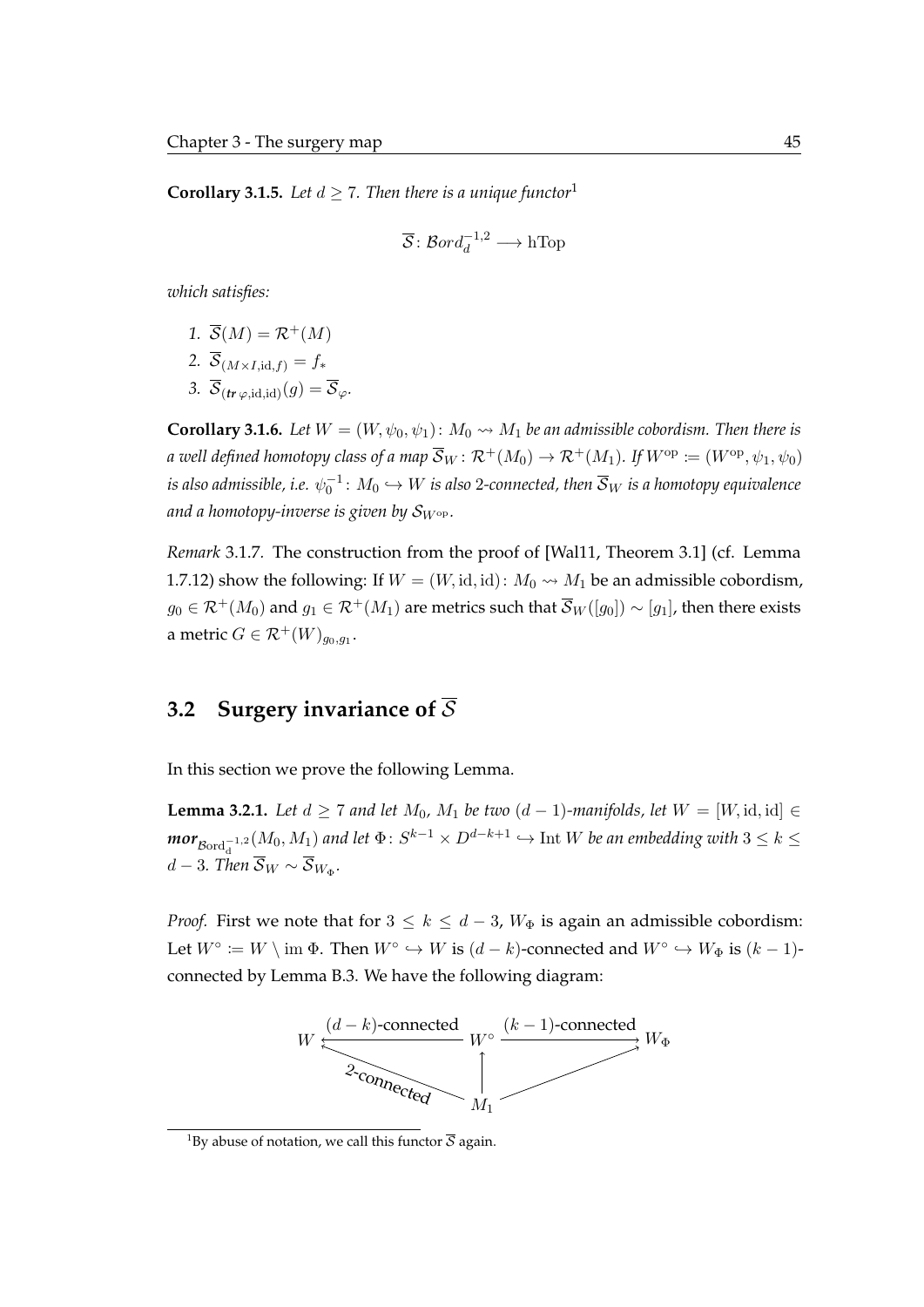Since  $3 \le k \le d-3$ , the inclusions  $M_1 \hookrightarrow W^{\circ}$  and  $M_1 \hookrightarrow W_{\Phi}$  are 2-connected and hence  $W_{\Phi}$  is admissible.

We first prove [Lemma 3.2.1](#page-62-1) in the case that  $k \neq 3$ . Let  $c: M_1 \times [1 - \varepsilon, 1] \hookrightarrow W$  be a collar which does not intersect im  $\Phi$  and let  $\gamma\colon [0,1]\times D^{d-1}\hookrightarrow W$  be an embedded, thickened path connecting  $M_1 \times \{1 - \varepsilon\}$  and im  $\Phi$ . Let

$$
W_1 \coloneqq \text{im } c \#_{\partial} \text{ im } \Phi \coloneqq \text{im } c \cup \text{im } \gamma \cup \text{im } \Phi
$$

$$
W'_1 \coloneqq \text{im } c \#_{\partial} \text{ im } \Phi^{\text{op}}
$$

$$
W_0 \coloneqq W \setminus W_1.
$$

We choose  $\gamma$ , so that the boundaries of all of these are smooth. Then  $W_1 \simeq M_1 \vee S^{k-1}$ ,  $W'_1 \simeq M_1 \vee S^{d-k}$ ,  $W_0 \cup W_1 = W$  and  $W_0 \cup W'_1 = W_{\Phi}$ . Since  $M_1 \hookrightarrow W$  and  $M_1 \hookrightarrow W_{\Phi}$ are 2-connected and  $4\leq k\leq d-3$ , the maps  $M_1\vee S^{k-1}\simeq W_1\hookrightarrow W$  and  $M_1\vee S^{d-k}\simeq$  $W' \hookrightarrow W_{\Phi}$  are 2-connected as well.



FIGURE 3.1: Surgery on the cobordism W

Note that  $W_1$  and  $W'_1$  have the same boundary  $M'_1 \cong M_1 \# (S^{k-1} \times S^{d-k})$ , namely

$$
\partial W_1 = M_1 \amalg \underbrace{(M_1 \# \partial (\text{im } \Phi))}_{=: M_1'} = M_1 \amalg (M_1 \# \partial (\text{im } \Phi^{\text{op}})) = \partial W_1'.
$$

Next, we show that  $W_0$ ,  $W_1$ ,  $W'_1$  and  $W_1^{\text{op}}$  $_1^{\text{op}}$  are again admissible. Becaus of  $W_1 \simeq$  $M_1 \vee S^{k-1}$  and  $W'_1 \simeq M_1 \vee S^{d-k}$ :

-  $(W_1, M_1)$  is  $(k - 2)$ -connected.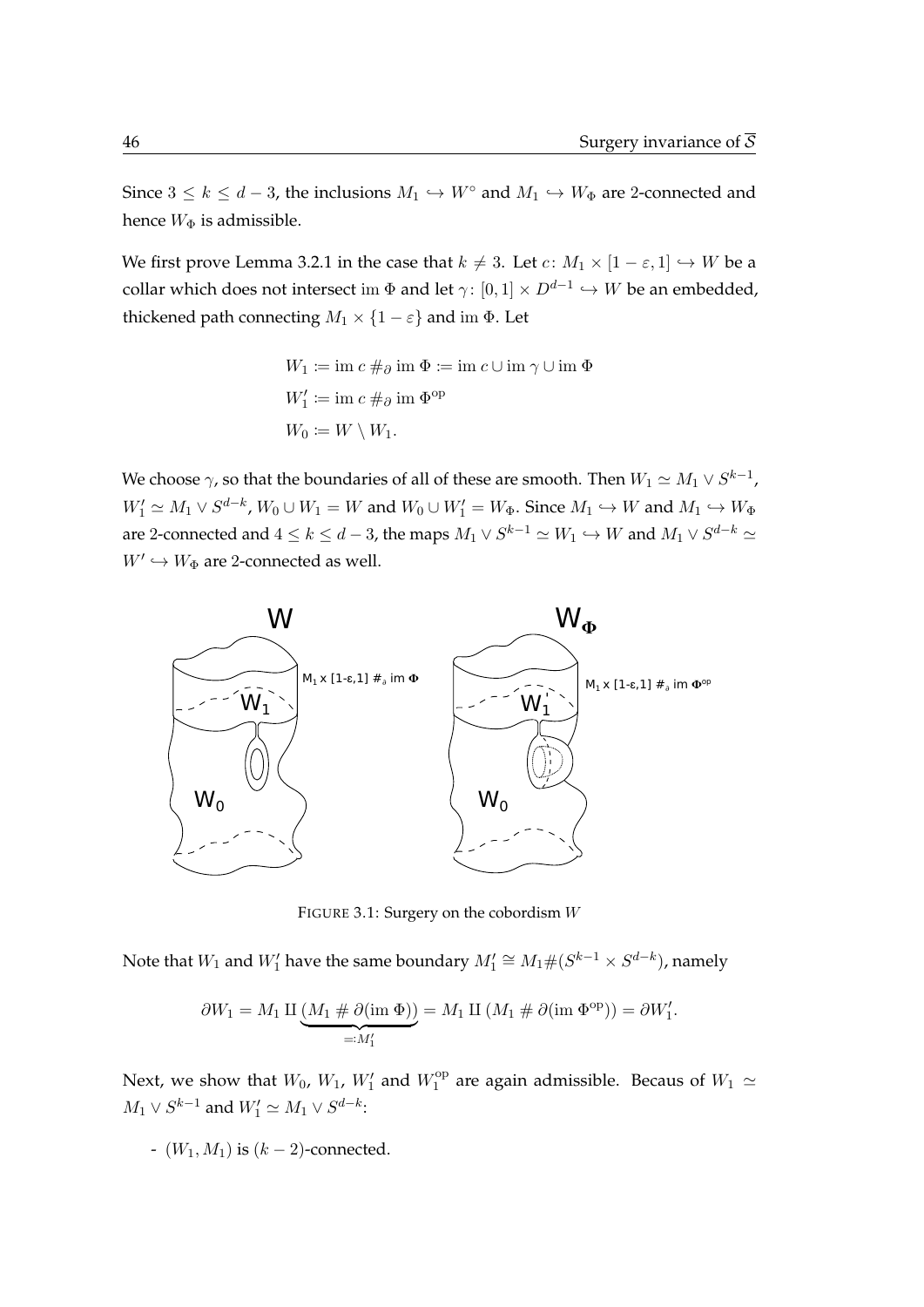- $(W_1, M'_1)$  is  $(d k)$ -connected.
- $(W'_1, M_1)$  is  $(d k 1)$ -connected.

So, for  $4 \leq k \leq d-3$  all of these are at least 2-connected and hence  $W_1$ ,  $W'_1$  and  $W_1^{\text{op}}$  $_1^{\rm op}$  are admissible<sup>[2](#page-64-0)</sup>. For  $W_0$  we note that  $W$  is homotopy equivalent to  $W_0$  with a  $(d - k + 1)$ -cell attached along  $\Phi({1} \times S^{d-k})$ :

$$
W_0 \cup D^{d-k+1} = (W \setminus (\text{im } \Phi \cup \text{im } \gamma)) \cup D^{d-k+1}
$$
  
= 
$$
W \setminus (\underbrace{\text{im } \Phi \setminus D^{d-k+1}}_{\simeq D^d} \cup \text{im } \gamma) \simeq W.
$$

Therefore  $W_0 \hookrightarrow W$  is  $(d-k)$ -connected and we have the following diagram.



and hence  $M'_1 \hookrightarrow W_0$  is 2-connected, too.

So we get a decompositions into admissible cobordisms  $W = W_0 \cup W_1$  and  $W_{\Phi} =$  $W_0 \cup W'_1$  which implies  $\overline{\mathcal{S}}_W = \overline{\mathcal{S}}_{W_1} \circ \overline{\mathcal{S}}_{W_0}$  and  $\overline{\mathcal{S}}_{W_\Phi} = \overline{\mathcal{S}}_{W'_1} \circ \overline{\mathcal{S}}_{W_0}$ . In the homotopy category hTop we have

$$
\overline{\mathcal{S}}_{W_{\Phi}} = \overline{\mathcal{S}}_{W_1'} \circ \underbrace{\overline{\mathcal{S}}_{W_1 \cup W_1^{\text{op}}}}_{=:d} \circ \overline{\mathcal{S}}_{W_0}
$$
\n
$$
= \overline{\mathcal{S}}_{W_1'} \circ \overline{\mathcal{S}}_{W_1^{\text{op}}} \circ \overline{\mathcal{S}}_{W_1} \circ \overline{\mathcal{S}}_{W_0} = \overline{\mathcal{S}}_{W_1^{\text{op}} \cup W_1'} \circ \overline{\mathcal{S}}_{W_0}
$$

and so it suffices show that  $W_1^{\text{op}} \cup W_1'$  is diffeomorphic to  $M_1 \times I$  relative to the boundary since  $\overline{S}_W$  only depends on the diffeomorphism type of W (see [Lemma 3.1.3](#page-57-0)

<span id="page-64-0"></span><sup>&</sup>lt;sup>2</sup>Note that without  $k \geq 4$ , the cobordism  $W_1$  might not be admissible.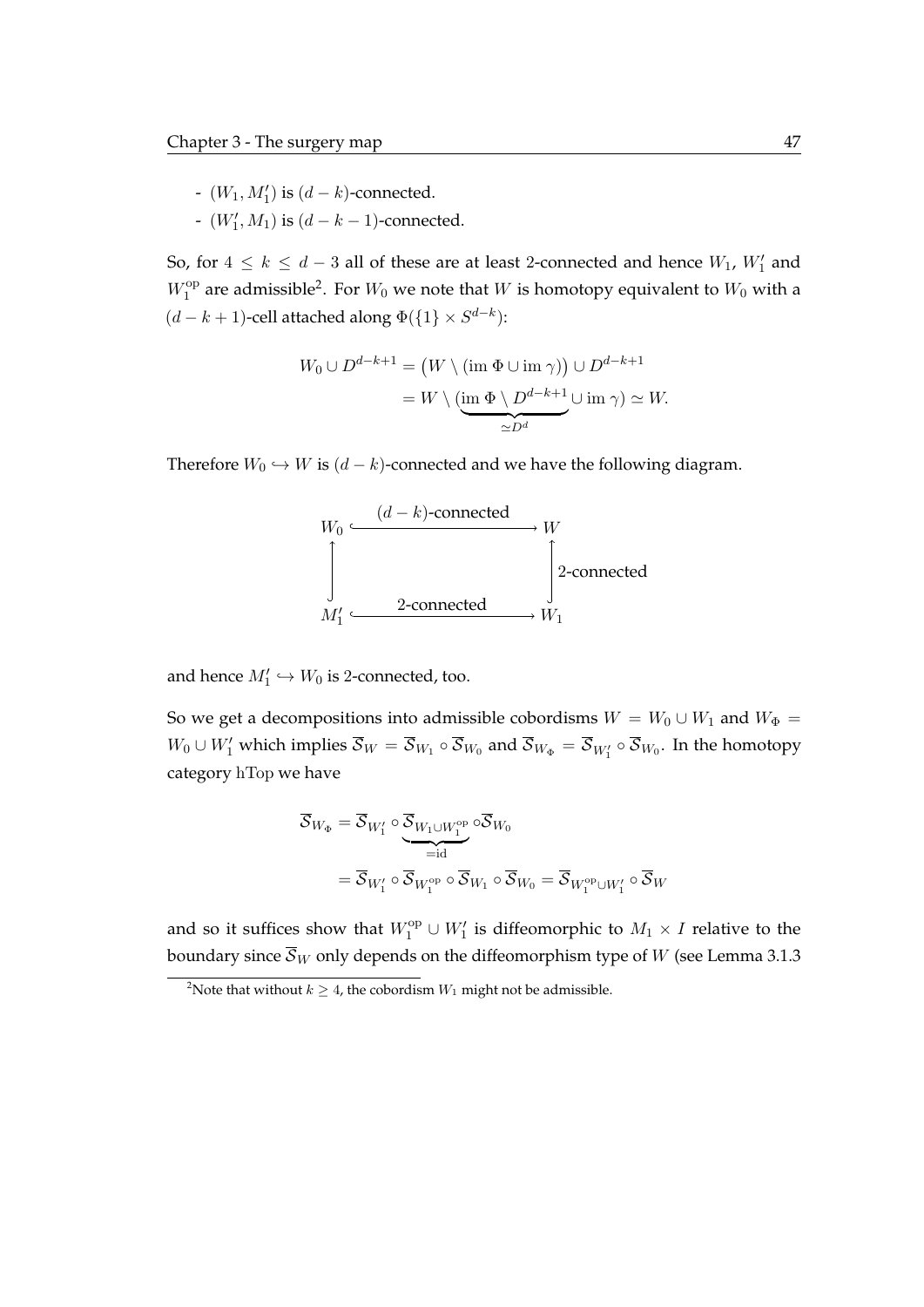and its [Corollary 3.1.5\)](#page-62-2). We have (see [Figure 3.2\)](#page-65-0)

$$
W_1^{\text{op}} \cup W_1' = \left( (M_1 \times [0, \varepsilon]) \#_{\partial} S^{k-1} \times D^{d-k+1} \right)
$$
  

$$
\cup_{M_1'} \left( D^k \times S^{d-k} \#_{\partial} (M_1 \times [1 - \varepsilon, 1]) \right)
$$
  

$$
\cong M_1 \times [0, 2\varepsilon] \# \left( (S^{k-1} \times D^{d-k+1}) \underset{\cong S^d}{\cup} \cup_{S^{k-1} \times S^{d-k}} (D^k \times S^{d-k}) \right)
$$
  

$$
\cong M_1 \times [0, 1].
$$

and these diffeomorphisms are supported on a small neighbourhood of  $M_1'$  and hence relative to the boundary. This finishes the proof for the case  $k \neq 3$ .

<span id="page-65-0"></span>

FIGURE 3.2: Gluing  $W_1^{\text{op}}$  to  $W_1'$ 

For the case  $k = 3$  we need a different argument, because  $W_1$  might not be admissible in this case. Consider the map

$$
Emb(S^2 \times D^{d-3}, M_1) \longrightarrow Emb(S^2 \times D^{d-2}, M_1 \times [0, 2])
$$

which is given by  $\varphi \mapsto \Phi$  with  $\Phi(x,(y,t)) = (\varphi(x,y),t)$  for  $x \in S^2$  and  $(y,t) \in D^{d-2} \subset U$  $D^{d-3}\times [0,1].$  We also have a map  $\mathrm{Emb}(S^2\times D^{d-2},M_1\times [0,2])\hookrightarrow \mathrm{Emb}(S^2\times D^{d-2},W)$ given by shrinking the interval and composing with the inclusion of the collar. We will use the following Lemma.

<span id="page-65-1"></span>**Lemma 3.2.2.** In the present situation, the maps  $\text{Emb}(S^2 \times D^{d-3}, M_1) \longrightarrow \text{Emb}(S^2 \times D^2)$  $D^{d-2}, M_1 \times [0,2]$ ) and  $\text{Emb}(S^2 \times D^{d-2}, M_1 \times [0,2]) \hookrightarrow \text{Emb}(S^2 \times D^{d-2}, W)$  are both 0*-connected.*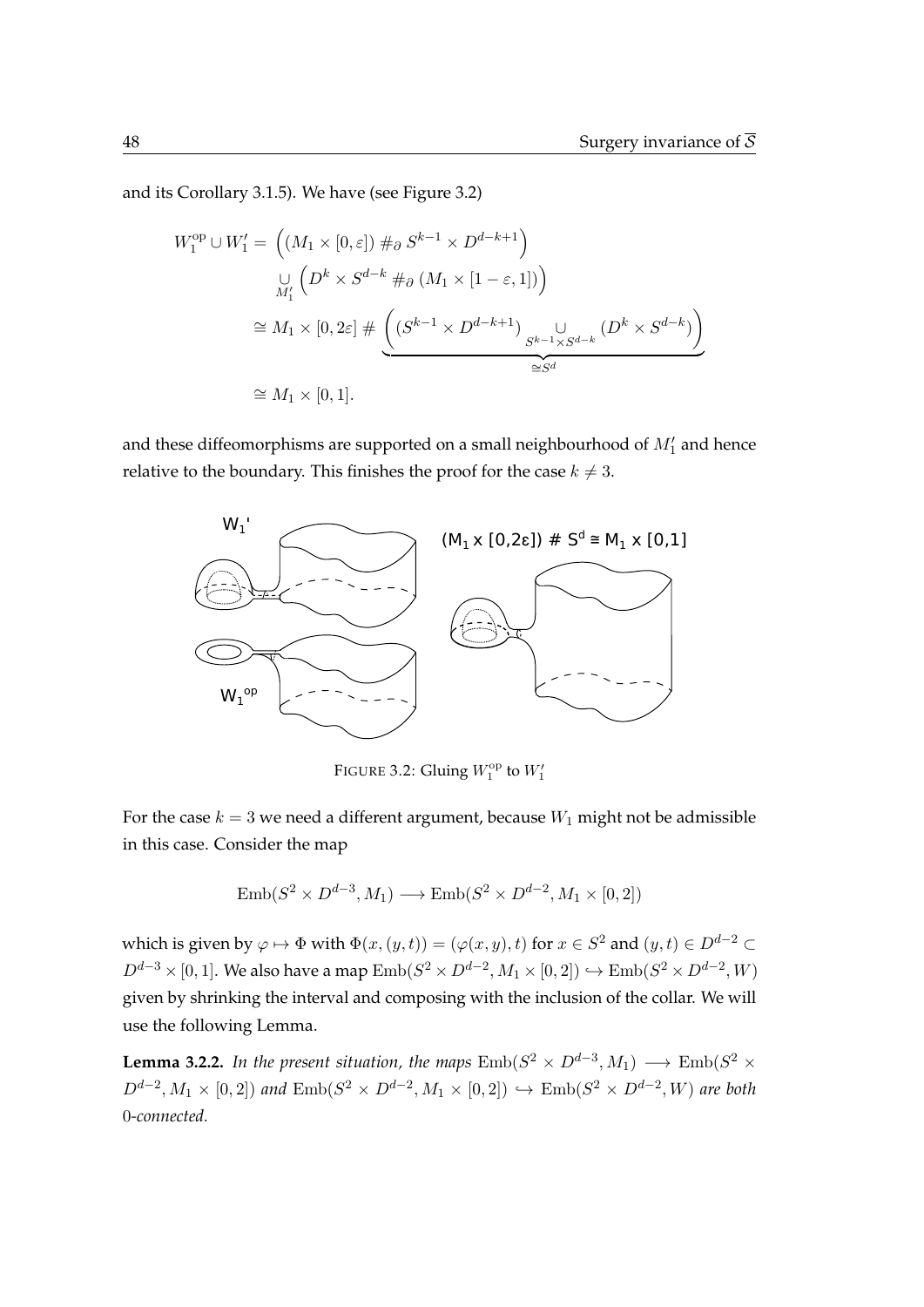By this Lemma we may isotope the embedding  $\Phi\colon S^2\times D^{d-2}\hookrightarrow W$  so that its image is contained in the collar of the boundary  $M_1$ . So we may assume that  $W = M_1 \times [0, 2]$ . We abbreviate  $M := M_1$ . Again by the above lemma, we can isotope  $\Phi$  such that  $\Phi(S^2\times D^{d-3}\times\{0\})\subset M\times\{1\}$ , i. e.  $\Phi$  is a thickening of  $\Phi|_{S^2\times D^{d-3}\times\{0\}}.$  We abbreviate  $\varphi \coloneqq \Phi|_{S^2 \times D^{d-3} \times \{0\}}.$  Let us now give a diffeomorphism

$$
\underbrace{(M\times [0,\tfrac{1}{2}]\cup_{\varphi}D^3\times D^{d-3})\cup (M\times [\tfrac{1}{2},1]\cup_{\varphi}D^3\times D^{d-3})}_{\cong ({\rm tr}\,\varphi)^{\rm op}}\xrightarrow{\alpha} \underbrace{(M\times I)\setminus \operatorname{im}\Phi\cup D^3\times S^{d-3}}_{\cong (M\times I)_\Phi}.
$$

On  $(M \setminus \text{im } \varphi) \times I$  the diffeomorphism  $\alpha$  shall be given by the identity. Next we take diffeomorphisms

$$
\alpha_1: \text{ im } \varphi \times [0, \frac{1}{2}] \stackrel{\cong}{\longrightarrow} (\text{im } \varphi \times [0, \frac{1}{2}]) \setminus (\text{im } \Phi \cap [0, \frac{1}{2}])
$$
  

$$
\alpha_2: \text{im } \varphi \times [\frac{1}{2}, 1] \stackrel{\cong}{\longrightarrow} (\text{im } \varphi \times [\frac{1}{2}, 1]) \setminus (\text{im } \Phi \cap [\frac{1}{2}, 1]).
$$

On the  $D^3\times D^{d-3}$ -parts it is given by the inclusion of the lower or upper hemisphere  $D^3\times S^{d-3}_\pm\subset D^3\times S^{d-3}.$  This diffeomorphism is visualized in [Figure 3.3.](#page-66-0) Therefore we have  $\overline{S}_{(M\times I)_{\Phi}} \sim \overline{S}_{tr\,\varphi}$  ∘  $\overline{S}_{tr\,\varphi} \sim$  id  $\sim \overline{S}_{M\times I}$  and the proof is finished modulo [Lemma](#page-65-1) [3.2.2.](#page-65-1)  $\Box$ 

<span id="page-66-0"></span>

FIGURE 3.3: The diffeomorphism  $\alpha$ .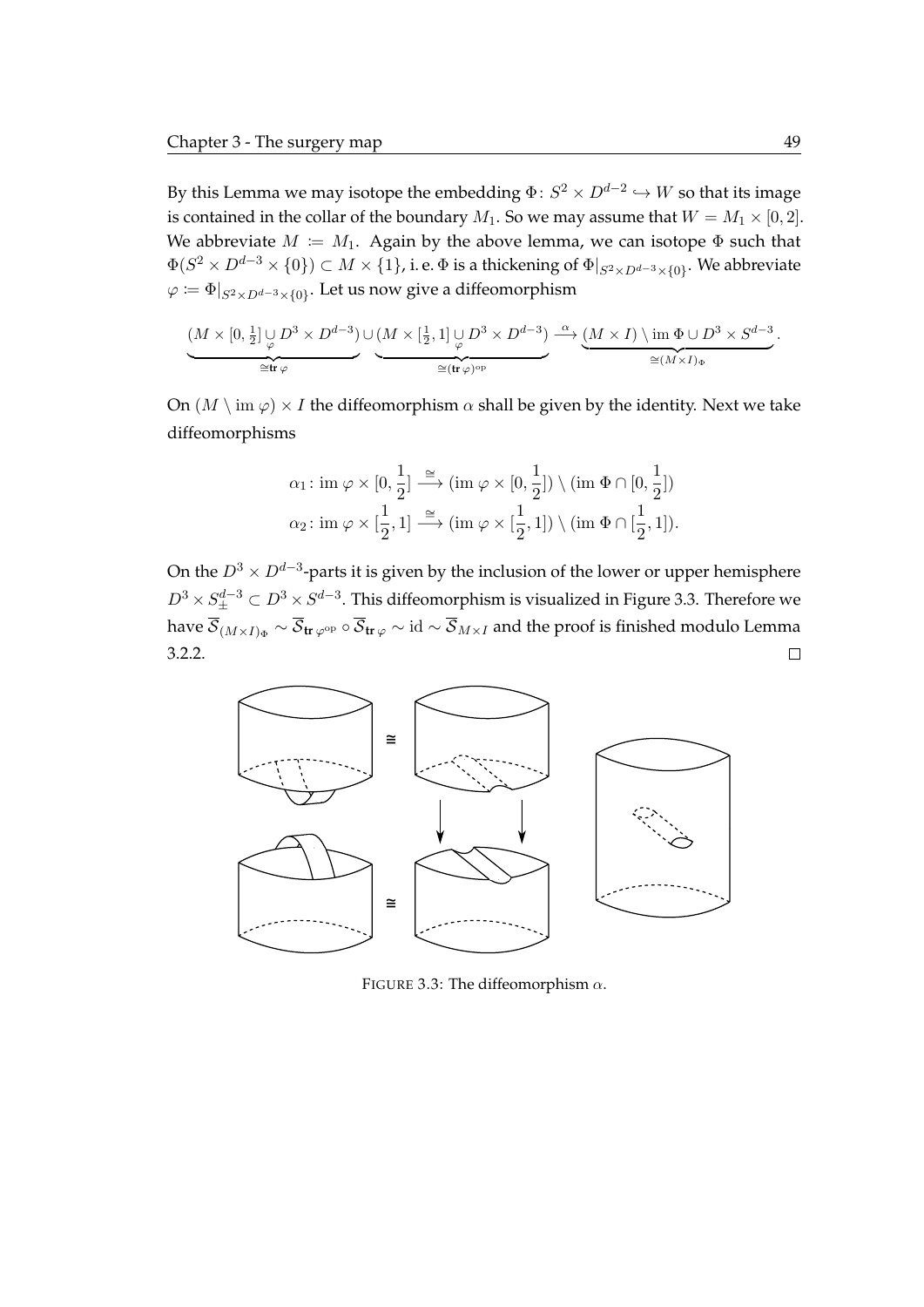*Proof of [Lemma 3.2.2.](#page-65-1)* We have the following diagram

$$
\begin{aligned}\n\text{Emb}(S^2 \times D^{d-3}, M_1) &\xrightarrow{(4)} \text{Emb}(S^2 \times D^{d-2}, M_1 \times [0, 2]) \xrightarrow{(5)} \text{Emb}(S^2 \times D^{d-2}, W) \\
&\qquad \qquad \downarrow (6) \\
\text{Imm}(S^2 \times D^{d-3}, M_1) &\qquad \qquad \downarrow (6) \\
\text{Imm}(S^2 \times D^{d-2}, W) &\qquad \searrow \qquad \downarrow \simeq \\
\text{Mon}(TS^2 \oplus \underline{\mathbb{R}}^{d-3}, TM_1) &\qquad \qquad \downarrow (2) \\
&\qquad \qquad \downarrow (2) \\
\text{Map}(S^2, Fr(TM_1)) &\xrightarrow{(3)} \text{Map}(S^2, Fr(W))\n\end{aligned}
$$

where Mon denotes the space of bundle monomorphisms. Note that the bottom-most vertical maps are homeomorphisms because  $S^2$  is stably parallelizable and the middle ones are homotopy equivalences by the Smale-Hirsch immersion theorem (cf. [\[Ada93,](#page-118-1) Section 3.9]). The map (1) is 0-connected because of the Whitney embedding (cf. [\[Hir76,](#page-120-3) pp. 26]) and the maps (5) and (6) are  $\pi_0$ -bijections by [Lemma A.1.](#page-104-1) It remains to show that (2) and (3) are 0-connected. Then the map (4) is 0-connnected, too. For (2) consider the following diagram of fibrations.

$$
\operatorname{Map}(S^2, \operatorname{Gl}_{d-1}(\mathbb{R})) \xrightarrow{d-4\text{-conn.}} \operatorname{Map}(S^2, \operatorname{Gl}_d(\mathbb{R}))
$$
\n
$$
\downarrow^{1}
$$
\n
$$
\operatorname{Map}(S^2, \operatorname{Fr}(TM_1)) \xrightarrow{\downarrow^{1}} \operatorname{Map}(S^2, \operatorname{Fr}(TM_1 \oplus \mathbb{R}))
$$
\n
$$
\downarrow^{1}
$$
\n
$$
\operatorname{Map}(S^2, M) \xrightarrow{\downarrow^{1}} \operatorname{Map}(S^2, M)
$$

Since  $d - 4 \geq 3$ , the map (2) is 0-connected. The map (3) fits in a similar diagram:

$$
Map(S^2, Gl_d(\mathbb{R})) \longrightarrow Map(S^2, Gl_d(\mathbb{R}))
$$
  
\n
$$
Map(S^2, Fr(TM_1 \oplus \mathbb{R})) \longrightarrow Map(S^2, Fr(W))
$$
  
\n
$$
Map(S^2, M_1) \longrightarrow Map(S^2, W)
$$
  
\n
$$
Map(S^2, M_1) \longrightarrow Map(S^2, W)
$$

Since  $M_1 \hookrightarrow W$  is 2-connected, the bottom-most map is 0-connected and hence so is the map (3). $\Box$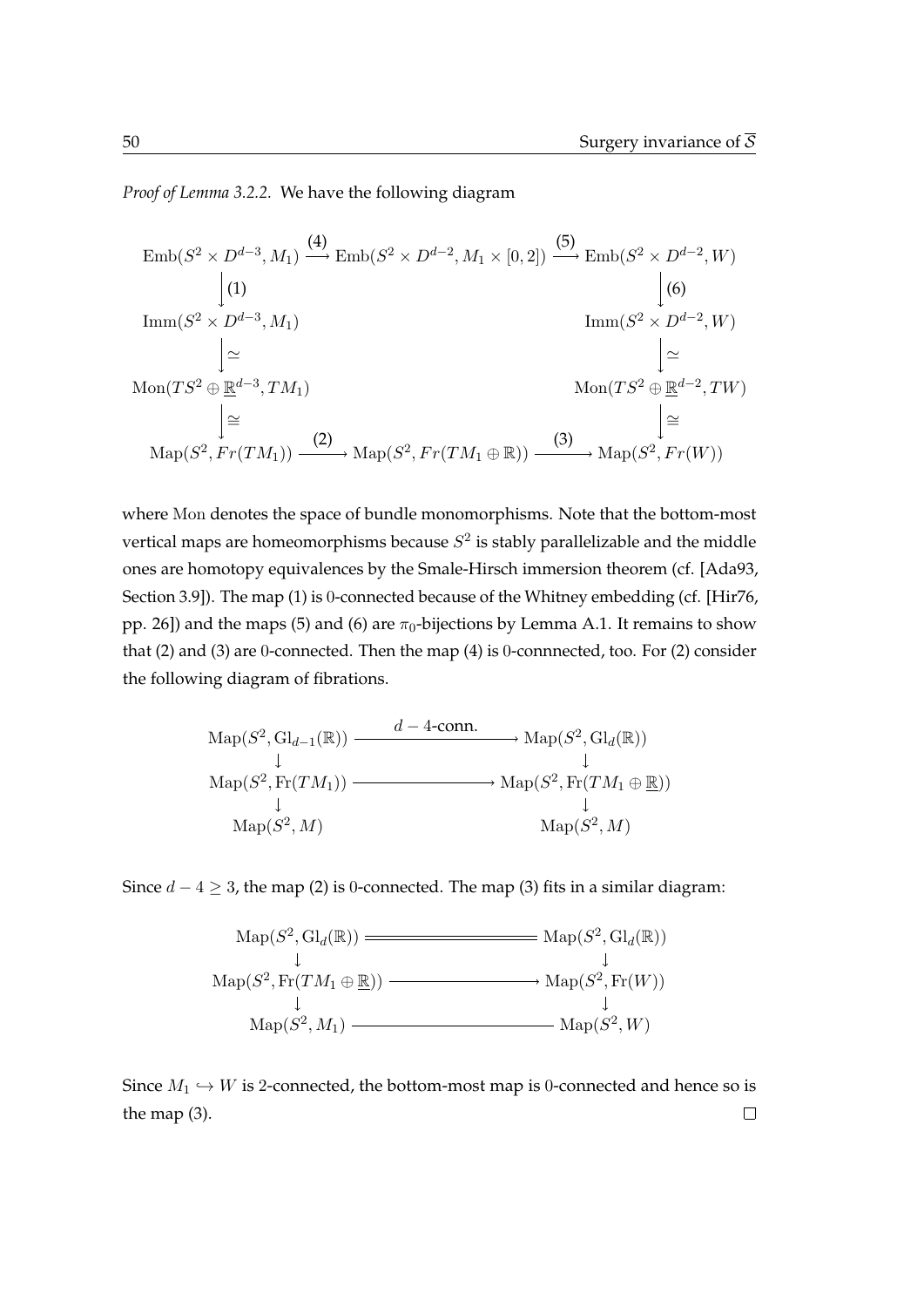### **3.3 The factorization of the action map**

In this section we state and prove the main theorem of this chapter and in fact the main result of this thesis. Before we can do so let us introduce some notation. Let  $\theta\colon B\to B{\rm O}(d)$  be a once-stable tangential structure. Let  $\hat{\Omega}_{d,2}^{\theta}$  denote the category which has  $(d-1)$ -dimensional  $\theta$ -manifolds  $(M^{d-1}, \hat{l})$  as objects and the set of morphisms from  $(M_0,\hat{l}_0)$  to  $(M_1,\hat{l}_1)$  is given by  $\Omega^{\theta}_d((M_0,\hat{l}_0),(M_1,\hat{l}_1))$  if the underlying structure map  $l_1: M_1 \rightarrow B$  is 2-connected and by the empty set otherwise.

<span id="page-68-0"></span>**Theorem 3.3.1.** Let  $d\geq 7$ . Then there is a unique functor  $\mathcal{S} \colon \hat{\Omega}_{d,2}^{\theta} \longrightarrow \text{hTop such that}$ 

- *1.*  $S(M) = \mathcal{R}^+(M)$ ,
- 2.  $S(M \times I, id, f^{-1}) = [g \mapsto f^*g],$
- 3.  $\mathcal{S}(\textbf{\textit{tr}}\ \varphi,\text{id},\text{id}) = \overline{\mathcal{S}}_{\varphi}$  for a surgery datum  $\varphi\colon S^{k-1}\times D^{d-k}\hookrightarrow M$  with  $d-k\geq3.$

*Proof.* Let  $V := (V, \psi_0, \psi_1)$ :  $M_0 \rightsquigarrow M_1$  be a  $\theta$ -cobordism. By [Lemma B.4,](#page-115-1) there exists a  $\theta$ -cobordism  $V'$ :  $M_0 \rightsquigarrow M_1$  in the same cobordism class such that  $(V', M_1)$  is 2connected. We define  $S_V := \overline{S}_{V'}$ . By definition of  $\overline{S}$  it is clear that this is a functor satisfying the three conditions. Therefore it remains to show that this is well-defined. Let  $X: V_0 \leadsto V_1$  be a  $\theta$ -cobordism relative to  $\partial V_0 = \partial V_1$  and let  $X_i: V_i \leadsto V'_i$  be relative  $\theta$ -cobordisms such that  $(V'_i, M_1)$  is 2-connected for  $i = 0, 1$ . We get a  $\theta$ -cobordism  $\widetilde{X}:=X_0^\text{op}\cup X\cup X_1\colon V_0'\rightsquigarrow V_0\rightsquigarrow V_1\rightsquigarrow V_1'.$  Again, by [Lemma B.4,](#page-115-1) we may assume that  $(\tilde{X}, V_i')$  is 2-connected. So,  $V_1'$  is obtained from  $V_0'$  by a sequence of surgeries of index  $k \in \{3, \ldots, d-2\}$  by [Lemma 1.6.5.](#page-43-1) One can order these surgeries, so that one first performs the 3-surgeries, the 4-surgeries next and so on up to the  $d-3$ -surgeries. By [Lemma 3.2.1](#page-62-1) all of these do not change the homotopy class of  $\overline{S}$  and we may assume that  $V'_1$  is obtained from  $V'_0$  by a finite sequence of  $d-2$ -surgeries. Reversing these surgeries we deduce that  $V_0'$  is obtained from the admissible cobordism  $V_1'$  by a finite sequence of 3-surgeries and by [Lemma 3.2.1](#page-62-1) the map  ${\cal S}_{V_0'}$  is homotopic to  ${\cal S}_{V_1'}$  and hence  $S$  is well-defined.  $\Box$ 

*Remark* 3.3.2. It follows that  $\mathcal{S}\colon \Omega_d^{\theta}(M_0,M_1)\longrightarrow [\mathcal{R}^+(M_0),\mathcal{R}^+(M_1)]$  is a  $\Gamma^{\theta}(M_1)$ -equivariant map with respect to the actions given by disjoint union with the mapping torus on the left and by composition with the pullback map on the right.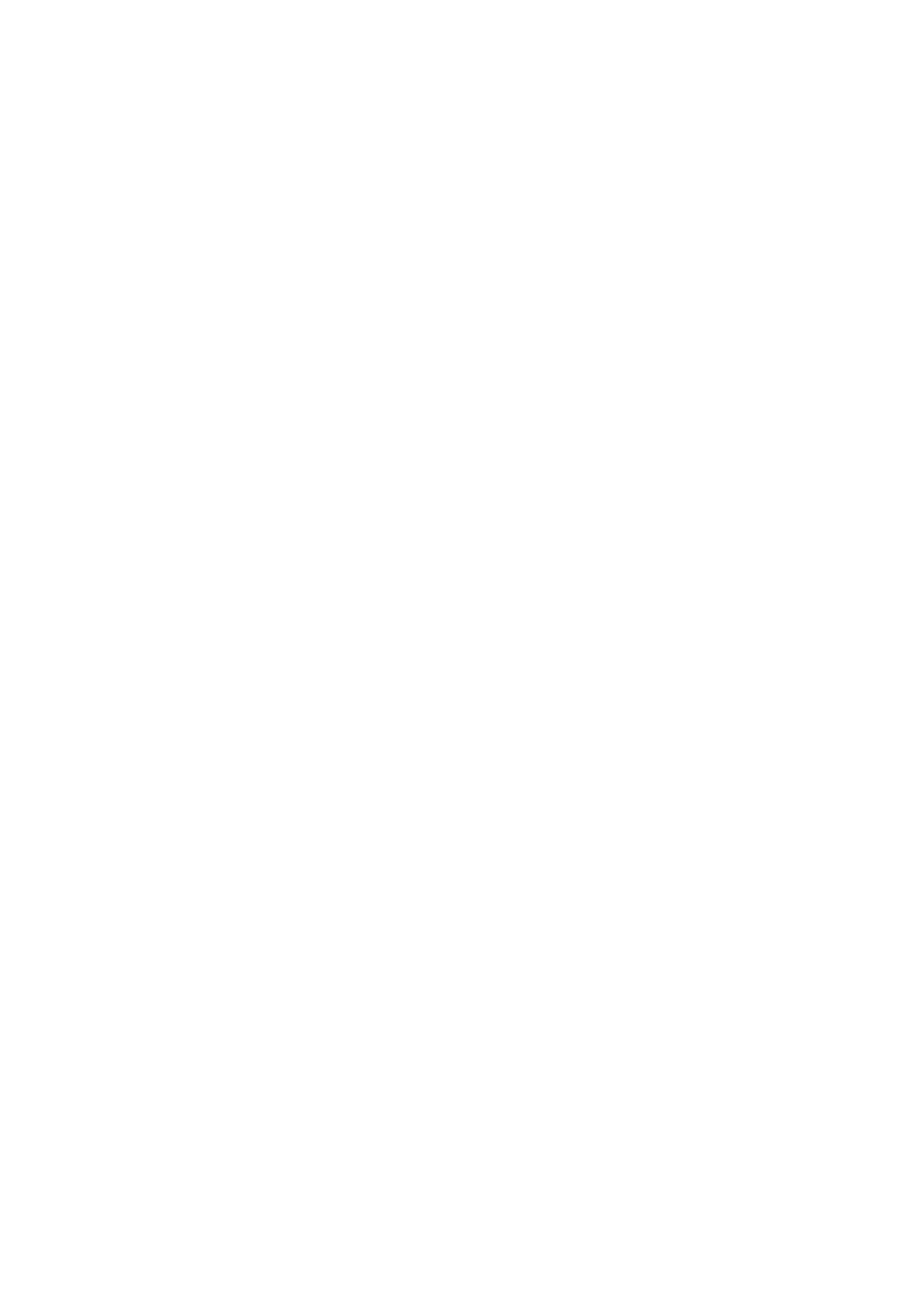## **4**

## **Applications**

<span id="page-70-0"></span>In this chapter we give several applications of the main [Theorem 3.3.1.](#page-68-0) We first give a rigidity theorem for the action of the  $\theta$ -mapping class group on the space of psc metrics. The first application is the obvious one: the computation of examples. In [Section 4.1](#page-70-0) we present many cases in wich the rigidity theorem applies. The second application is also a quite canonical one: Knowledge about the action map yields knowledge about the quotient  $\mathcal{R}^+(M)/\text{Diff}(M)$ . In [Section 4.2](#page-81-0) we explain how certain detection results for  $\pi_0(\mathcal{R}^+(M))$  descend to the observer moduli space  $\pi_0(\mathcal{M}^+_{x_0}(M))$ . We also detect new elements of  $\pi_1(\mathcal{M}^+_{x_0}(M))$  for certain manifolds  $M$ . The third application is not such an obvious one: Using [Theorem 3.3.1](#page-68-0) we define *H*-space structures on  $\mathcal{R}^+(M)$  in [Section 4.3.](#page-84-0) We also show that invertible elements with respect to these structures are intrinsic to  $\mathcal{R}^+(M)$  and all the obtained structures are in fact equivalent but not equal. As our final application we provide a triviality and a non-triviality criterion for the action map in [Section 4.4.](#page-89-0) This leads to a full characterization of the action of  $\text{Diff}^+(M)$ on  $\mathcal{R}^+(M)$  for simply connected Spin-manifolds of dimension 7.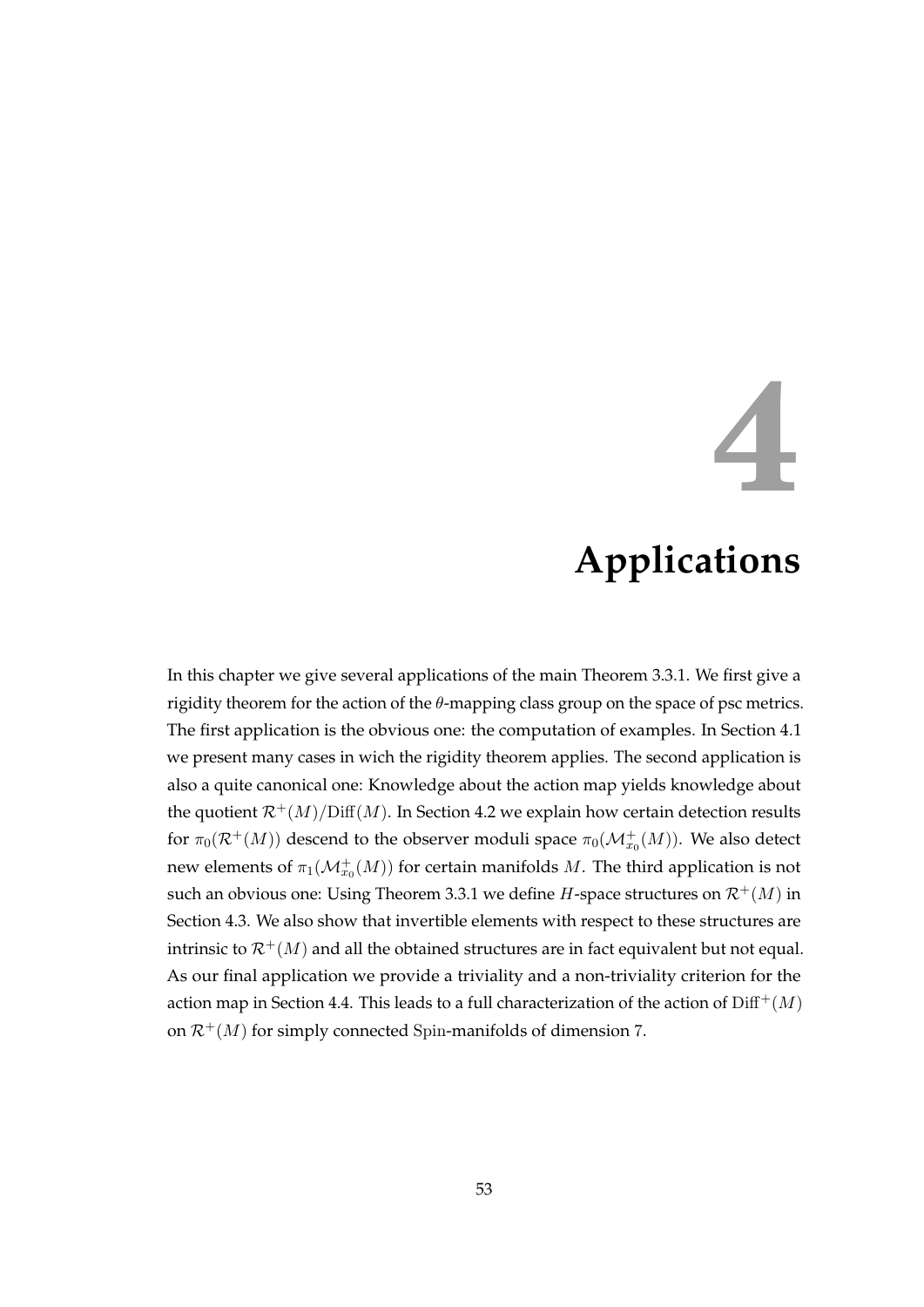## **4.1** The action of  $\Gamma^\theta(M, \hat{l})$  on  $\mathcal{R}^+(M)$

For the first application we consider the case  $M = M_0 = M_1$ . For a space X let h $\text{Aut}(X)$  denote the group-like H-space of weak homotopy equivalences of X.

<span id="page-71-0"></span>**Corollary 4.1.1.** Let  $d \geq 7$  and let  $\theta: B \to BO(d)$  be the stabilized tangential 2-type of  $M^{d-1}.$  Then there is a group homomorphism  $\mathcal{SE}\colon \Omega^{\theta}_d\to \pi_0\big(\mathrm{h}\mathbf{Aut}(\mathcal{R}^+(M))\big)$  such that the *following diagram commutes:*



*Proof.* Using the isomorphism  $\Phi\colon \Omega_d^{\theta} \to \Omega_d^{\theta}(M,M)$  given by disjoint union with  $M\times$ [0, 1] (cf. [Corollary 1.3.7\)](#page-31-0) we define  $\mathcal{SE}(W) \coloneqq \mathcal{S}_{(M \times I \amalg W, \text{id}, \text{id})}$ . Then

$$
\mathcal{SE}(W \amalg V) = \mathcal{S}_{(M \times I \amalg W \amalg V, \mathrm{id}, \mathrm{id})} = \mathcal{S}_{((M \times [0,1] \amalg V) \cup (M \times [1,2] \amalg W), \mathrm{id}, \mathrm{id})}
$$
  
=  $\mathcal{S}_{(M \times [1,2] \amalg V, \mathrm{id}, \mathrm{id})} \circ \mathcal{S}_{(M \times [0,1] \amalg W, \mathrm{id}, \mathrm{id})} = \mathcal{SE}(W) \circ \mathcal{SE}(V),$ 

so it is a homomorphism. By [Theorem 3.3.1](#page-68-0) the above diagram is commutative since [ $M \times I$  II  $T_{\psi}$ , id, id] = [ $M \times I$ , id,  $\psi^{-1}$ ] (cf. [Corollary 1.3.9](#page-32-0) and [Remark 1.3.10\)](#page-32-1).  $\Box$ 

*Remark* 4.1.2*.* As mentioned in [Lemma 1.7.12](#page-46-1) (see also [\[Wal11\]](#page-122-6)), Walsh constructed a psc metric G on an admissible self-cobordism  $W: M \rightsquigarrow M$  extending a given psc metric  $q_0$  on the incoming boundary using basically the same method used here. He showed that the homotopy class of G restricted to the outgoing boundary does not depend on the handle presentation [\[Wal14,](#page-122-7) Theorem 1.3]. Therefore he obtained a map  $f_W \in \text{Aut}(\pi_0(\mathcal{R}^+(M)))$  given by  $[g_0] \mapsto [G|_{M \times \{1\}}]$ . By seperating the cobordism part of the picture [\(Chapter 2\)](#page-48-0) from the scalar curvature part of the picture [\(Chapter 3\)](#page-56-0) we upgraded this to give an actual homotopy class of a map  $\mathcal{S}_W \in \pi_0(h\text{Aut}(\mathcal{R}^+(M)))$ inducing Walsh's map on  $\pi_0(\mathcal{R}^+(M))$ .

Having [Corollary 4.1.1](#page-71-0) at our disposal it is natural to look for cases it applies to. For example, since  $\Omega_7^{\mathrm{Spin}}$  $\frac{{\rm Spin}}{7}$  ≅ 0 ≅  $\Omega_7^{SO}$  (cf. [\[Tho54,](#page-122-8) Théorème II.16, p. 49] and [Proposition](#page-72-0) [4.1.5\)](#page-72-0), one obtains an immediate result for 6-manifolds: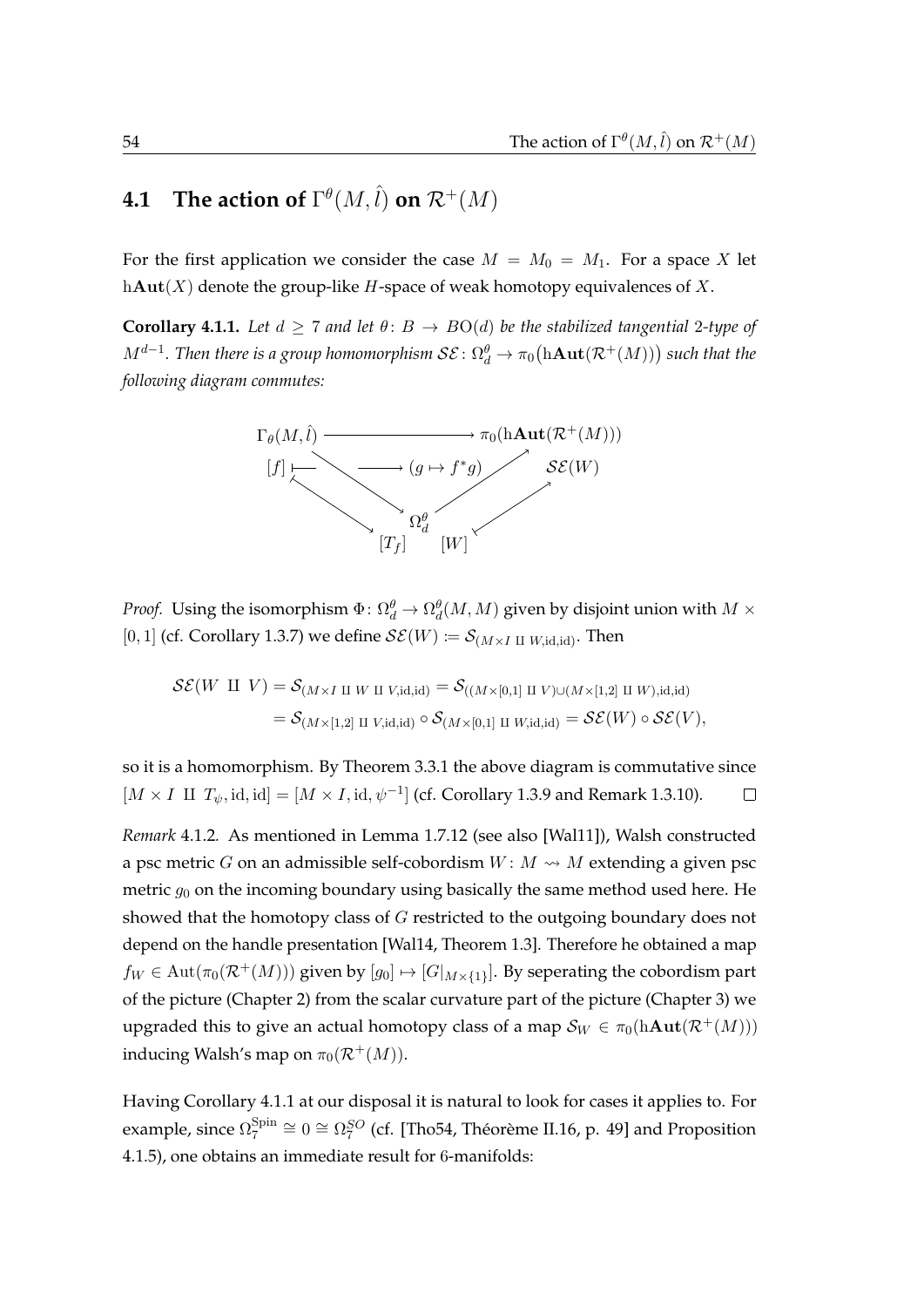**Corollary 4.1.3.** Let  $M^6$  be a simply connected manifold. Then the action of  $\text{Diff}^+(M)$  on  $\mathcal{R}^+(M)$  *is homotopy-trivial, i.e. for every orientation preserving diffeomorphism* f of M the *pullback map* f ∗ *is homotopic to the identity.*

## **4.1.1 Cobordism classes of mapping tori**

Having [Corollary 4.1.1](#page-71-0) at hand we can start the hunt for examples. In this subsection we compute cobordism classes of mapping tori. Except for one, all of the results here have implications to the action of the mapping class group on psc metrics. Let us start by listing a few facts about  $\Omega_*^{\rm SO}$  and  $\Omega_*^{\rm Spin.}$  For a manifold  $M$  we denote by  $p_i(M)\in H^{4i}(M;\mathbb{Z})$  its Pontryagin classes and by  $w_i(M)\in H^i(M;\mathbb{Z}/2)$  its Stiefel-Whitney classes<sup>[1](#page-72-0)</sup>. A Pontryagin- or Stiefel-Whitney-number is the integration of a product of Pontryagin- or Stiefel-Whitney-classes against the fundamental class of M.

<span id="page-72-2"></span>**Proposition 4.1.4** ([\[Wal60,](#page-122-0) Corollary 1]). Let  $[T] \in \Omega_d^{{\rm SO}}$ . If all Pontryagin-numbers of T *vanish, then* T *is rationally nullbordant. If furthermore all Stiefel-Whitney-numbers vanish, then* T *is nullbordant.*

<span id="page-72-1"></span>**Lemma 4.1.5** ([\[Wal60,](#page-122-0) Theorem 1] and [\[ABP67,](#page-118-0) Corollary 2.6]). *Let*  $\alpha$ :  $\Omega_d^{\text{Spin}} \to \Omega_d^{\text{SO}}$ *denote the forgetful map. We have:*

- 1. All torsion in  $\Omega_d^{\rm SO}$  and  $\Omega_d^{\rm Spin}$ d *is* 2*-torsion.*
- 2.  $\, \Omega_{d}^{\rm SO} \otimes \mathbb Q \,$  is concentrated in degrees divisible by 4 and  $\alpha \otimes \mathrm{id}_\mathbb Q$  is an isomorphism.
- *3.* ker  $\alpha$  *is concentrated in degrees*  $d \equiv 1, 2(8)$  *and is a finite dimensional*  $\mathbb{Z}/2$ *-vector space there.*

<span id="page-72-3"></span>**Proposition 4.1.6** ([\[Neu71\]](#page-121-0))**.** *The signature of a mapping torus vanishes.*

*Proof.* The absolute value of the signature of a manifold  $X^{4n}$  is bounded by the  $2n$ -th (rational) Betti number  $b_{2n}(X, \mathbb{Q})$ . For a mapping torus we have

$$
b_{2n}(T_f, \mathbb{Q}) \le b_{2n}(M, \mathbb{Q}) + b_{2n-1}(M, \mathbb{Q})
$$

because of the Wang sequence (see [Lemma B.5\)](#page-117-0). So for any f the absolute value of the signature of  $T_f$  is bounded by some constant C independent of f. But the mapping torus construction is a homomorphism (see [Corollary 1.3.9\)](#page-32-0) and we get:

$$
|\text{sign}(T_f)| = \frac{1}{l} \cdot |\text{sign}(T_{f^l})| \le \frac{C}{l} \stackrel{l \to \infty}{\longrightarrow} 0.
$$

<span id="page-72-0"></span> ${}^{1}$ For an introduction to characteristic classes see [\[Hat17,](#page-120-0) Chapter 3].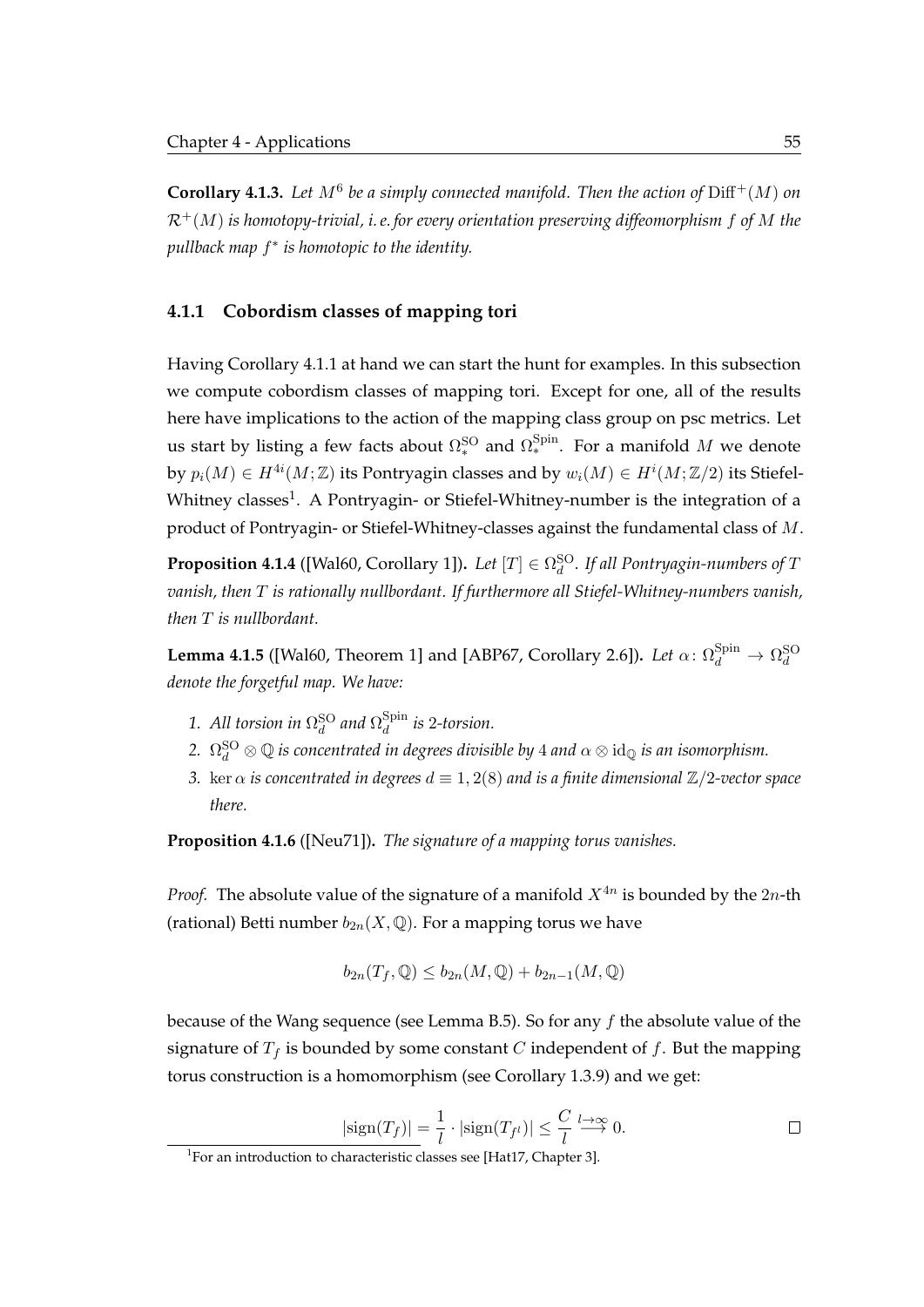For computations of Stiefel-Whitney-numbers we need to use Steenrod squares. Let us recall their basic properties.

**Lemma 4.1.7** ([\[Bre93,](#page-118-1) Chapter VI, Section 16])**.** *For every* i ∈ N*, there are natural, additive* homomorphisms  $\operatorname{Sq}^i\colon H^n(X;\mathbb{Z}/2)\to H^{n+i}(X;\mathbb{Z}/2)$  such that

- *1.* For  $a \in H^{n}(X; \mathbb{Z}/2)$ , we have  $Sq^{0}(a) = a$ ,  $Sq^{n}(a) = a^{2}$  and  $Sq^{i}(a) = 0$  for  $i > n$ .
- 2.  $\operatorname{Sq}^n(a \cup b) = \sum_{i+j=n} \operatorname{Sq}^i(a) \cup \operatorname{Sq}^j(b)$  *(Cartan Formula).*
- 3.  $\operatorname{Sq}^{i}(w_{j}(\xi)) = \sum_{t=0}^{i} {j+t-i-1 \choose t}$  $\binom{-i-1}{t}w_{i-t}(\xi) \cup w_{j+t}(\xi)$  (Wu Formula).
- *4.* Sq<sup>1</sup> *is the* mod2*-reduction of the Bockstein homomorphism for the sequence*

$$
\mathbb{Z} \xrightarrow{\cdot 2} \mathbb{Z} \longrightarrow \mathbb{Z}/2.
$$

*Remark* 4.1.8*.* ad 3. For a proof, see [\[MT91,](#page-121-1) pp. 141].

ad 4. In [\[Bre93\]](#page-118-1) the fourth property is not actually stated but easily deduced. It is said that  $\mathrm{Sq}^1$  is the Bockstein homomorphism for the sequence  $\mathbb{Z}/2 \stackrel{\cdot 2}{\longrightarrow} \mathbb{Z}/4 \longrightarrow \mathbb{Z}/2.$ We get a commutative diagram where the rows are exact

$$
\cdots \longrightarrow H^k(X; \mathbb{Z}/4) \longrightarrow H^k(X; \mathbb{Z}/2) \xrightarrow{\mathrm{Sq}^1} H^{k+1}(X; \mathbb{Z}/2) \longrightarrow \cdots
$$
  
\n
$$
\uparrow \qquad \qquad \uparrow \qquad \qquad \uparrow \qquad \qquad \uparrow \qquad \qquad \uparrow \qquad \qquad \uparrow \qquad \qquad \uparrow \qquad \qquad \uparrow \qquad \qquad \uparrow \qquad \uparrow \qquad \uparrow \qquad \uparrow \qquad \uparrow \qquad \uparrow \qquad \uparrow \qquad \uparrow \qquad \uparrow \qquad \uparrow \qquad \uparrow \qquad \uparrow \qquad \uparrow \qquad \uparrow \qquad \uparrow \qquad \uparrow \qquad \uparrow \qquad \uparrow \qquad \uparrow \qquad \uparrow \qquad \uparrow \qquad \uparrow \qquad \uparrow \qquad \uparrow \qquad \uparrow \qquad \uparrow \qquad \uparrow \qquad \uparrow \qquad \uparrow \qquad \uparrow \qquad \uparrow \qquad \uparrow \qquad \uparrow \qquad \uparrow \qquad \uparrow \qquad \uparrow \qquad \uparrow \qquad \uparrow \qquad \uparrow \qquad \uparrow \qquad \uparrow \qquad \uparrow \qquad \uparrow \qquad \uparrow \qquad \uparrow \qquad \uparrow \qquad \uparrow \qquad \uparrow \qquad \uparrow \qquad \uparrow \qquad \uparrow \qquad \uparrow \qquad \uparrow \qquad \uparrow \qquad \uparrow \qquad \uparrow \qquad \uparrow \qquad \uparrow \qquad \uparrow \qquad \uparrow \qquad \uparrow \qquad \uparrow \qquad \uparrow \qquad \uparrow \qquad \uparrow \qquad \uparrow \qquad \uparrow \qquad \uparrow \qquad \uparrow \qquad \uparrow \qquad \uparrow \qquad \uparrow \qquad \uparrow \qquad \uparrow \qquad \uparrow \qquad \uparrow \qquad \uparrow \qquad \uparrow \qquad \uparrow \qquad \uparrow \qquad \uparrow \qquad \uparrow \qquad \uparrow \qquad \uparrow \qquad \uparrow \qquad \uparrow \qquad \uparrow \qquad \uparrow \qquad \uparrow \qquad \uparrow \qquad \uparrow \qquad \uparrow \qquad \uparrow \qquad \uparrow \qquad \uparrow \qquad \uparrow \qquad \uparrow \qquad \uparrow \qquad \uparrow \qquad \uparrow \qquad \uparrow \qquad \uparrow \qquad
$$

which implies that  $\beta$  mod  $2 = Sq^1$ .

**Proposition 4.1.9.** The total Stiefel-Whitney class of  $\mathbb{CP}^k$  is given by  $w(\mathbb{CP}^k) = (1+a)^{k+1}$ , *where* a *is the (non-zero) second Stiefel-Whitney class of the tautological complex line bundle.* In particular,  $w_{2n}(\mathbb{CP}^k) = \binom{k+1}{n}$  $_{n}^{+1})a.$ 

*Proof.* By [\[MS74,](#page-121-2) Proof of Theorem 14.10]  $T\mathbb{CP}^k\oplus\mathbb{C}\cong\overline{\gamma}_1^{k+1}$  where  $\overline{\gamma}_1$  is the dual of the tautological bundle over C $\mathbb{P}^k$ . We get  $w(\mathbb{CP}^k)=w(\overline\gamma_1)^{k+1}=(1+w_2(\gamma_1))^{k+1}.$ 

<span id="page-73-0"></span>**Proposition 4.1.10.** Let  $M^{d-1}$  be a closed, oriented manifold. Let  $f: M \stackrel{\cong}{\longrightarrow} M$  be an *orientation-preserving diffeomorphism.*

- *1. If*  $d \not\equiv 0(4)$ *, then*  $2[T_f] = 0 \in \Omega_d^{\text{SO}}$
- 2. If  $d \equiv 0(4)$  and all Pontryagin-classes of M vanish, then  $2[T_f] = 0 \in \Omega_d^{\text{SO}}$ .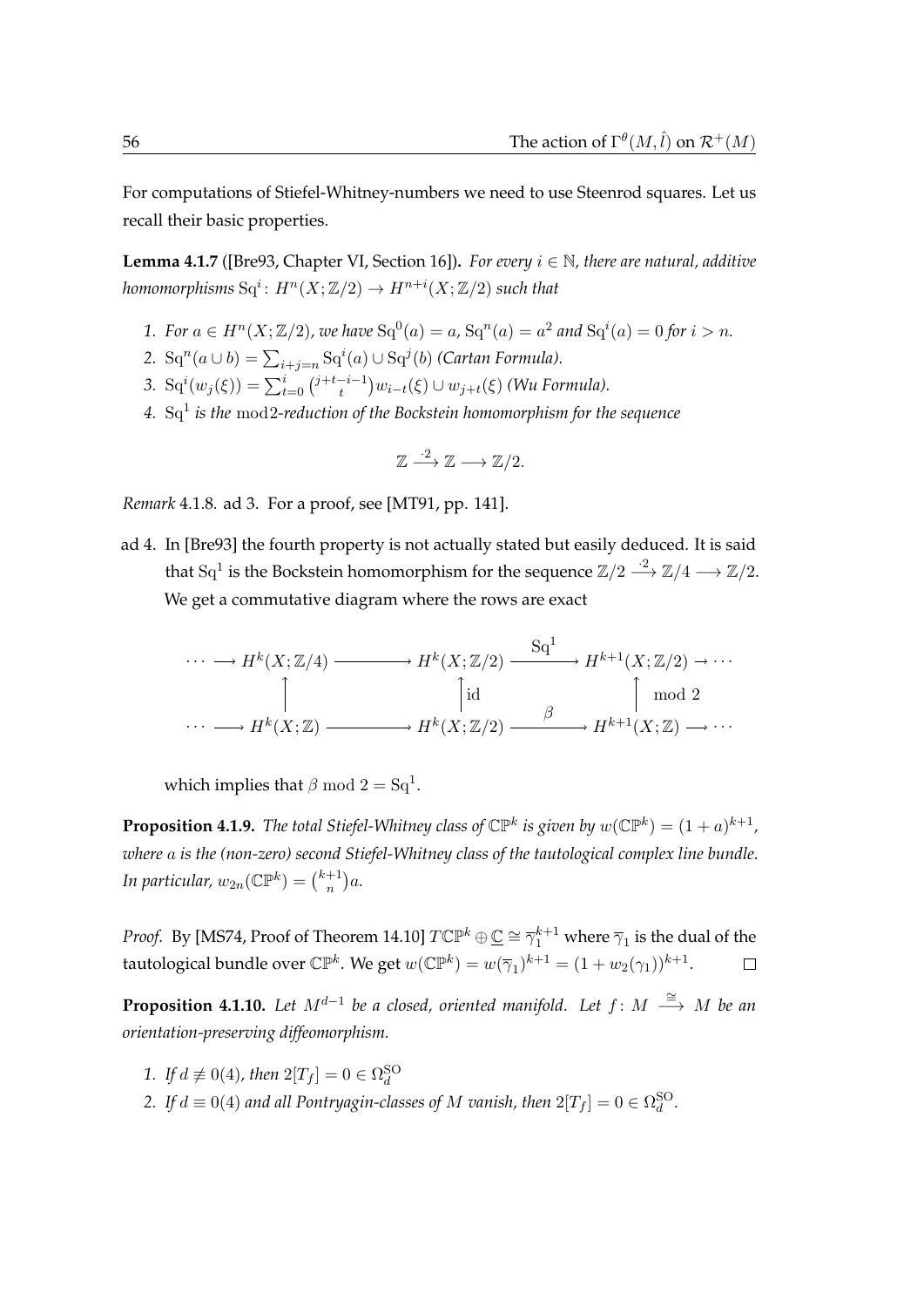*Proof.* By [Lemma 4.1.5,](#page-72-1) it is enough to show that  $T_f$  is rationally orientedly nullbordant. The first statement of the Proposition is immediate from [Lemma 4.1.5,](#page-72-1) so let us assume  $4|d$ . By [Proposition 4.1.4](#page-72-2) it suffices to show that all Pontryagin-numbers vanish. Consider the Wang sequence (see [Lemma B.5\)](#page-117-0):

$$
0 \longrightarrow H^{n}(M)_{f} \stackrel{\delta}{\longrightarrow} H^{n+1}(T_{f}) \stackrel{\iota^{*}}{\longrightarrow} H^{n+1}(M)^{f} \longrightarrow 0
$$

The righthand map is induced by the inclusion and we have  $\iota^* p_i(T_f) = p_i(\iota^* T_f) =$  $p_i(M) = 0$  by our assumption on M. So, all Pontryagin classes of  $T_f$  lie in the image of  $\delta$ . But  $\delta$  is a boundary map and hence  $\delta(x) \cup \delta(y) = 0$  for all  $x, y \in H^n(M)$ . Therefore, all mixed Pontryagin numbers vanish and the only possibly non-zero one is  $\langle p_{d/4}(T_f), [T_f] \rangle$ . But this is some nonzero multiple of the signature of  $T_f$  which is 0 by [Proposition 4.1.6.](#page-72-3)  $\Box$ 

**Corollary 4.1.11.** Let  $M^{d-1}$  be a closed, Spin-manifold. Let  $f: M \stackrel{\cong}{\longrightarrow} M$  be a Spin*diffeomorphism.*

- 1. If  $d \not\equiv 0(4)$ , then  $2[T_f] = 0 \in \Omega_d^{\text{Spin}}$ d
- 2. If  $d\equiv 0(4)$  and all Pontryagin-classes of  $M$  vanish, then  $2[T_f]=0\in \Omega_d^{\mathrm{Spin}}$  $\frac{d}{d}$ .

*Proof.* This is immediate from [Proposition 4.1.5](#page-72-1) and [Proposition 4.1.10.](#page-73-0)

**Corollary 4.1.12.** *Let* Md−<sup>1</sup> *be a closed, oriented manifold with finite fundamental group* G*.* Let  $a\colon M\to BG$  be the classifying map for the universal cover of  $M$  and let  $f\colon M\stackrel{\cong}{\longrightarrow} M$  be *an orientation preserving diffeomorphism that acts by an inner automorphism on fundamental group.* We get a map  $a_f: T_f \to BG$ . If 4|d let  $p_i(M) = 0$  for all  $i \ge 0$ . Then there exists an  $n \in \mathbb{N}$  such that  $0 = n \cdot [T_f, a_f] \in \Omega_d^{\text{SO}}(BG)$ . Furthermore n divides  $2 \cdot |G|$ .

*Proof.* Consider the Atiyah-Hirzebruch-spectral-sequence with rational coefficients:

$$
E_{pq}^2 = H_p(BG, \Omega_q^{\text{SO}} \otimes \mathbb{Q}) \Rightarrow \Omega_{p+q}^{\text{SO}}(BG) \otimes \mathbb{Q}
$$

Since  $H_p(BG)$  is torsion for  $p \geq 1$ ,  $E_{pq}^2 = 0$  unless  $p = 0$ . If  $p = 0$ , then  $E_2^{pq}$  $\Omega_2^{pq} \cong \Omega_d^{SO} \otimes \mathbb{Q}$ and hence by convergence of the spectral sequence  $\Omega_d^{{\rm SO}}(BG)\otimes\mathbb Q\cong\Omega_d^{{\rm SO}}\otimes\mathbb Q.$  The same proof as in [Proposition 4.1.10](#page-73-0) applies. For the divisibility, note that for any element  $x \in H_p(BG)$  satisfies  $|G| \cdot x = 0$ .  $\Box$ 

*Remark* 4.1.13*.* Again, the analogous result is true if one replaces SO by Spin.

 $\Box$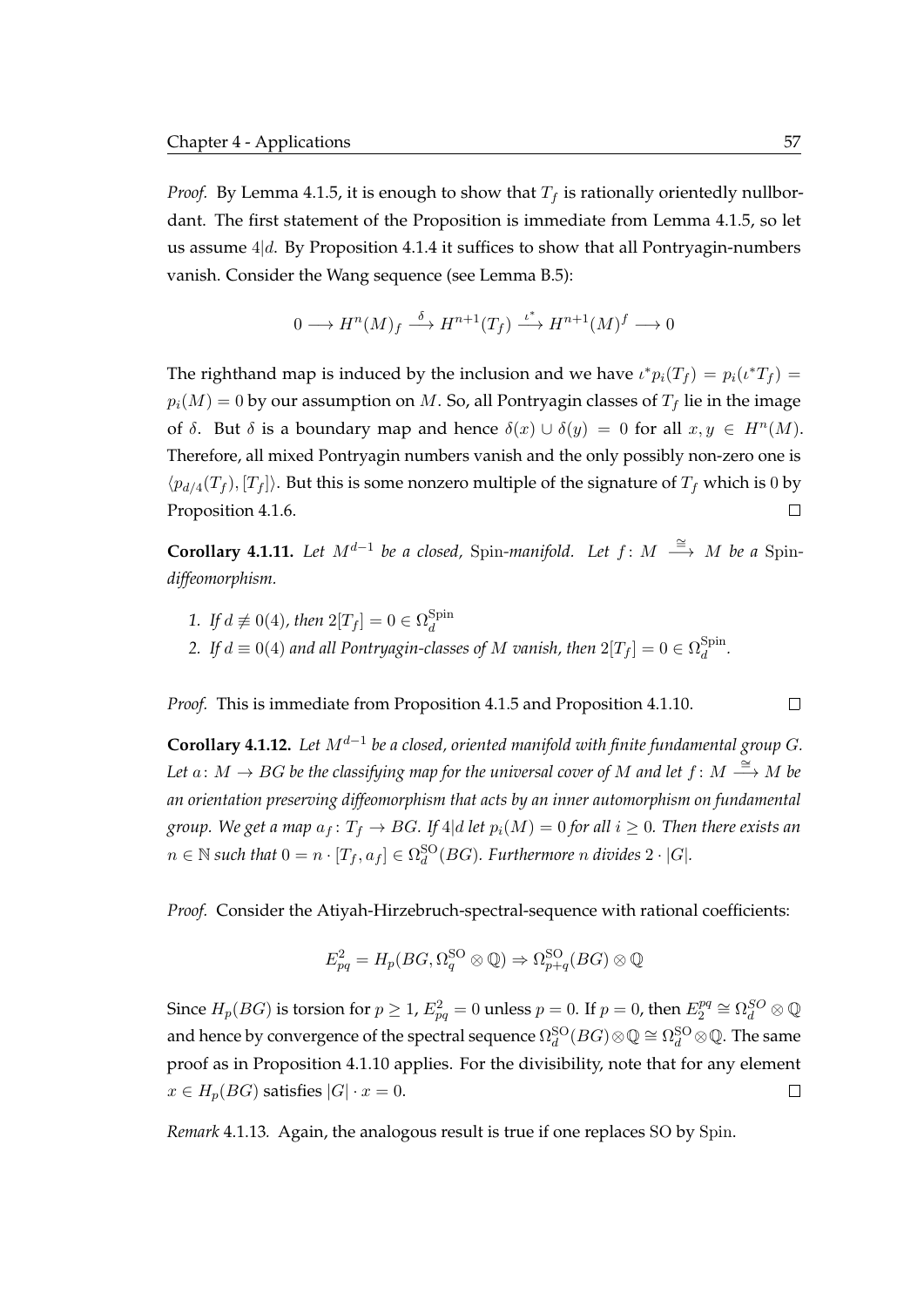Putting further restrictions on  $M$  we get the following result, which is due to Kreck [\[Kre76,](#page-121-3) Proposition 13]. For the sake of completeness we include the proof here.

<span id="page-75-0"></span>**Proposition 4.1.14.** Let M be stably parallelizable and  $f$ : M  $\stackrel{\cong}{\longrightarrow} M$  be an orientation *preserving diffeomorphism. Then*  $T_f$  *is orientedly nullbordant. If furthermore f is a* Spin *diffeomorphism and*  $d \not\equiv 1, 2(8)$ *, then*  $T_f$  *is* Spin *nullbordant.* 

*Proof.* By [Proposition 4.1.4](#page-72-2) it suffices to show that all characteristic numbers vanish. By the same argument as in the proof of [Proposition 4.1.10,](#page-73-0) all mixed Pontryagin and Stiefel-Whitney numbers vanish. It remains to consider  $\langle p_{d/4}(T_f), [T_f]\rangle$  and  $\langle w_d(T_f), [T_f]_{\mathbb{Z}/2} \rangle$ . The former vanishes by the same argument as in the proof of [Propo](#page-73-0)[sition 4.1.10.](#page-73-0) The latter is the mod2-reduction of the Euler number. But the Euler number of a fibration is multiplicative and hence  $\langle w_d(T_f), [T_f]_{\mathbb{Z}/2} \rangle = 0.$  The Spin-case follows directly from [Lemma 4.1.5.](#page-72-1)  $\Box$ 

**Proposition 4.1.15.** *Let*  $k \geq 1$  *and let*  $f: \mathbb{CP}^{2k+1} \xrightarrow{\cong} \mathbb{CP}^{2k+1}$  *be a* Spin-diffeomorphism. *Then*  $T_f$  *is* Spin-*nullbordant*.

*Proof.* A mapping torus of  $\mathbb{CP}^{2k+1}$  has real dimension  $4k + 3$  and hence all Pontryagin numbers vanish for dimension reasons. So it suffices to consider Stiefel-Whitney numbers. Since  $f$  is orientation preserving, it must act trivially on the highest cohomology of  $\mathbb{CP}^{2k+1}$ . It follows from the ring structure that f acts trivially on the entire cohomology ring as  $2k+1$  is odd. From [Lemma B.5](#page-117-0) we get the following decomposition

$$
H^n(T_f) \cong H^n(\mathbb{CP}^{2k+1}) \oplus H^{n-1}(\mathbb{CP}^{2k+1})
$$

Therefore  $\iota^*\colon H^{2l}(T_f)\to H^{2l}(\mathbb{CP}^{2k+1})$  is an isomorphism and all odd Stiefel-Whitney classes of  $T_f$  lie in the image of the boundary map  $\delta$ . This implies that mixed Stiefel-Whitney numbers may contain at most one odd Stiefel-Whitney class, as the boundary map kills products. Now  $w_{2n}(\mathbb{CP}^{2k+1}) = \binom{2k+2}{n}$  $(n^{n+2})$ a which is  $0 \bmod 2$  if  $n$  is odd. Furthermore, by the Wu formula we have

$$
w_{4l+3}(T_f) = w_1(T_f) \cup w_{4l+2}(T_f) + w_{4l+3}(T_f) = Sq^1(w_{2(2l+1)}(T_f))
$$
  
=  $(\iota^*)^{-1}Sq^1(w_{2(2l+1)}(\mathbb{CP}^{2k+1})) = 0$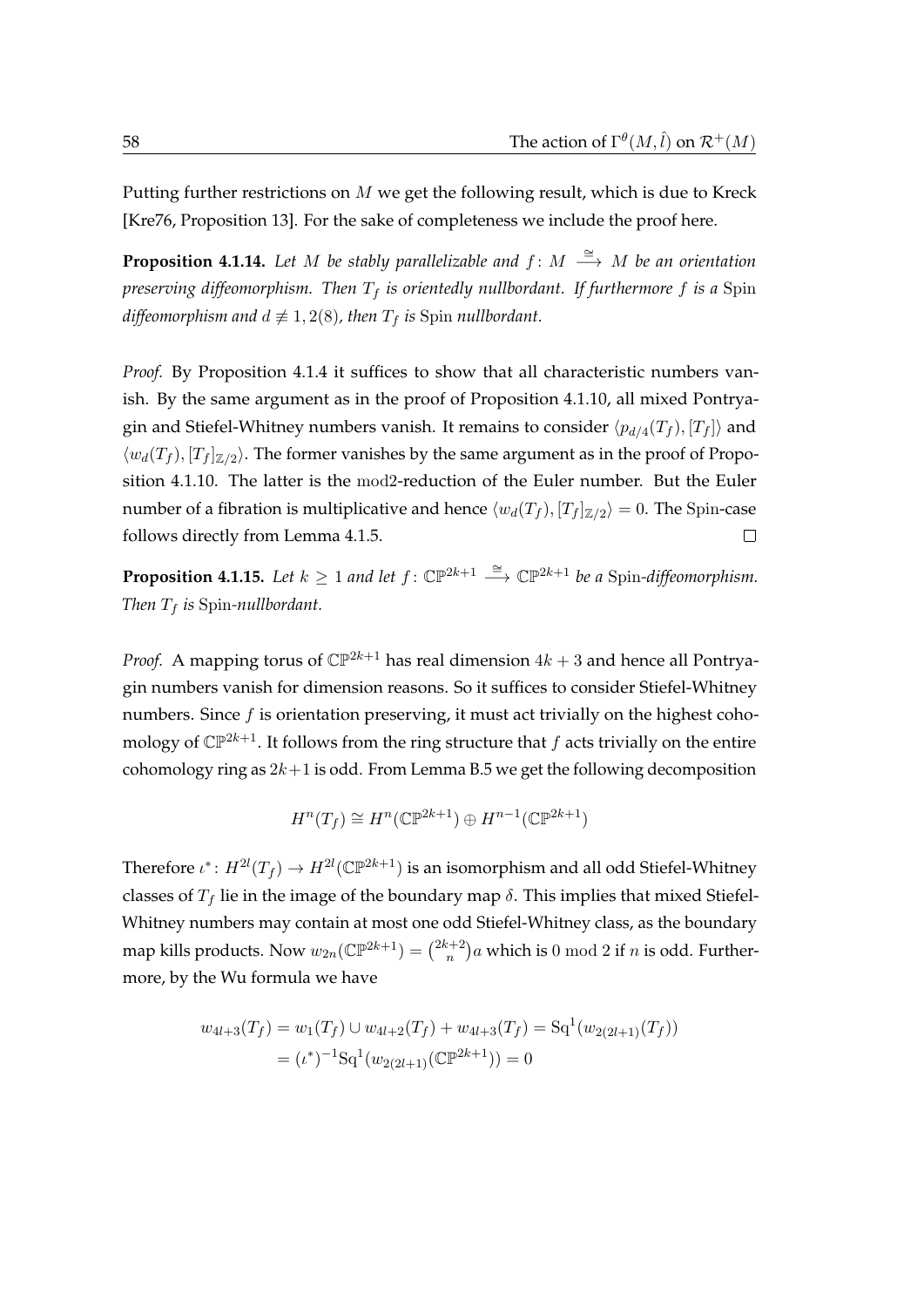since  $T_f$  is orientable. So, any possibly nonzero Stiefel-Whitney number has the form

$$
\langle w_{4n_1}(T_f) \cdots w_{4n_{l-1}}(T_f), [T_f]_{\mathbb{Z}/2} \rangle
$$
 or  
 $\langle w_{4n_1}(T_f) \cdots w_{4n_{l-1}}(T_f) \cdot w_{4n_l+1}(T_f), [T_f]_{\mathbb{Z}/2} \rangle$ .

However, the degree of  $w_{4n_1}(T_f)\cdots w_{4n_{l-1}}(T_f)\cdot w_{4n_l+1}(T_f)$  is  $\equiv 0,1(4)$  but the dimension of  $T_f$  is  $\equiv 3(4)$ . So, all Stiefel-Whitney numbers vanish and  $T_f$  is orientedly and even Spin-nullbordant by [Lemma 4.1.5.](#page-72-1)  $\Box$ 

An example of a mapping torus which is not nullbordant is the following.

<span id="page-76-0"></span>**Proposition 4.1.16.** The mapping torus  $T_c$  of the diffeomorphism  $c \colon \mathbb{CP}^{2k} \stackrel{\cong}{\longrightarrow} \mathbb{CP}^{2k}$  induced *by complex conjugation which is orientation-preserving is not orientedly nullbordant.*

*Remark* 4.1.17. The complex conjugation on  $\mathbb{CP}^1 \cong S^2$  is homotopic to the antipodal map and hence induces  $-1$  on  $H^2(\mathbb{CP}^1) \hookrightarrow H^2(\mathbb{CP}^{2k})$ . Because of the ring structure it is orientation preserving on  $\mathbb{CP}^{2k}$  but not on  $\mathbb{CP}^{2k+1}.$ 

*Proof of [Proposition 4.1.16.](#page-76-0)* This proof is a generalization of a math-overflow post by Achim Krause [\[Kra\]](#page-121-4). For this entire proof,  $w_i$  denotes the *i*-th Stiefel-Whitney class of  $T_c$ . We have  $c^*=(-1)^n$  on  $H^{2n}(\mathbb{CP}^{2k})$  and hence we get from [Lemma B.5](#page-117-0)

$$
H^{2n}(T_c) \cong H^{2n}(\mathbb{CP}^{2k})^{c^*} \cong \begin{cases} \mathbb{Z} & \text{if } n \text{ is even} \\ 0 & \text{if } n \text{ is odd} \end{cases}
$$

$$
H^{2n+1}(T_c) \cong H^{2n}(\mathbb{CP}^{2k})_{c^*} \cong \begin{cases} \mathbb{Z} & \text{if } n \text{ is even} \\ \mathbb{Z}/2 & \text{if } n \text{ is odd} \end{cases}
$$

and  $H^n(T_c; \mathbb{Z}/2) = \mathbb{Z}/2$  for  $0 \le n \le 4k + 1$ . We get the Bockstein sequence

$$
\cdots \longrightarrow H^{4n+2}(T_c; \mathbb{Z}) \longrightarrow H^{4n+2}(T_c; \mathbb{Z}/2) \stackrel{\beta}{\longrightarrow} H^{4n+3}(T_c; \mathbb{Z}) \longrightarrow H^{4n+3}(T_c; \mathbb{Z}) = \mathbb{Z}/2
$$
  
\n
$$
\begin{array}{ccc}\n\downarrow & & \downarrow \\
0 & \mathbb{Z}/2 & & \downarrow \\
 & H^{4n+3}(T_c; \mathbb{Z}/2) = \mathbb{Z}/2 \\
 & & \downarrow \\
 & & \mathbb{Z} = H^{4n+4}(T_c; \mathbb{Z}) \longrightarrow \cdots\n\end{array}
$$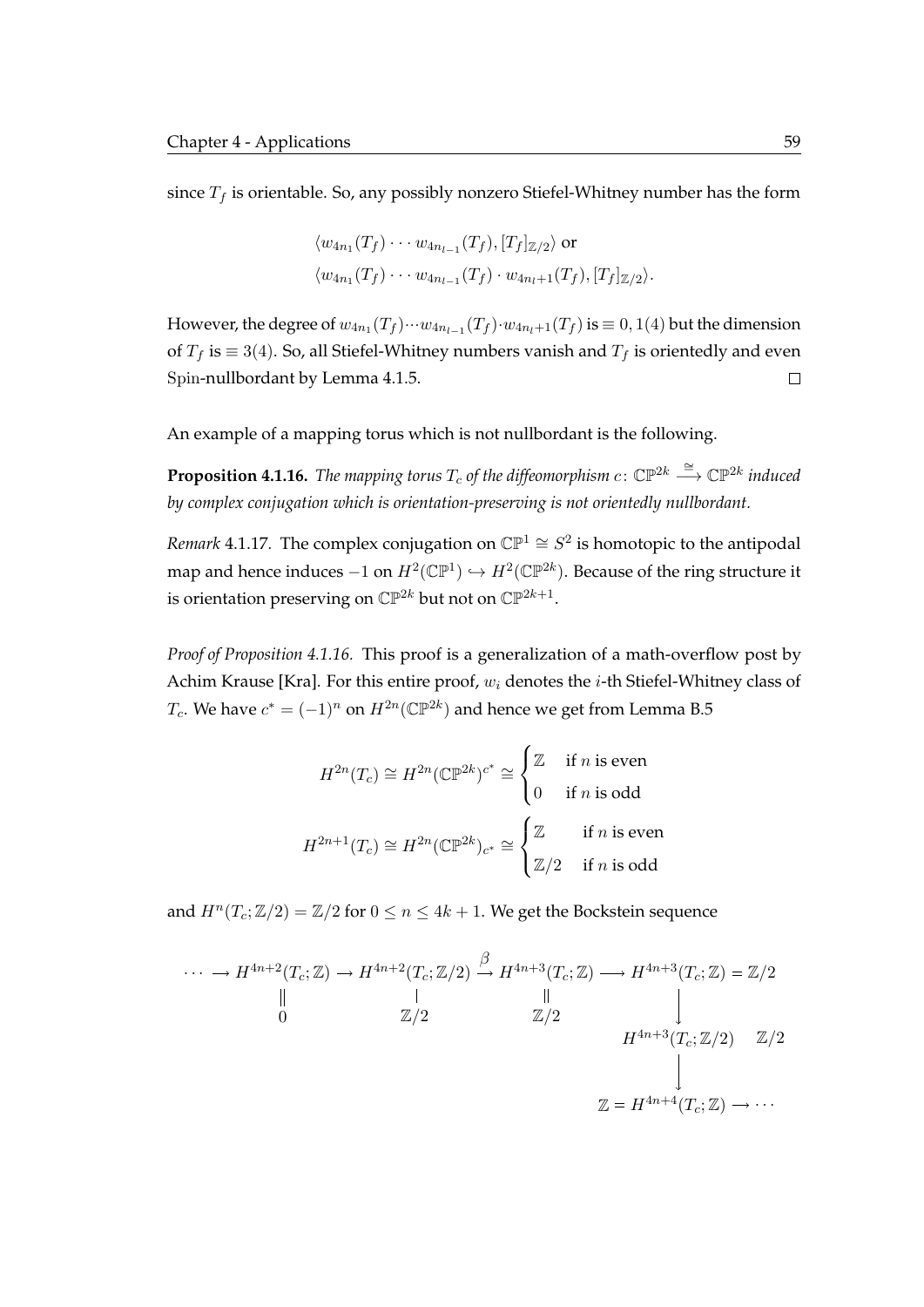If  $n \neq 2(4)$ , the map  $\beta = 0$  because in these cases  $H^{n+1}(T_c, \mathbb{Z})$  is either 0 or  $\mathbb{Z}$ . So the integral Bockstein homomorphism  $\beta\colon H^n(T_c,\mathbb{Z}/2)\to H^{n+1}(T_c,\mathbb{Z})$  is nontrivial if and only if  $n \equiv 2(4)$ . The same holds for  $\mathrm{Sq}^1$  and we have  $0 \neq \mathrm{Sq}^1(w_2) = w_3$  by Wu's formula. By Cartan's formula

$$
\mathrm{Sq}^1(w_2^n) = \mathrm{Sq}^1(w_2) \cup w_2^{n-1} + w_2 \cup \mathrm{Sq}^1(w_2^{n-1})
$$

which by induction is  $0$  if  $n$  is even and equal to  $w_2^{n-1} \cup w_3$  if  $n$  is odd. This is nonzero because  $\mathrm{Sq}^1$  is nonzero. We compute further

$$
Sq^{2}(w_{2}^{n-1} \cup w_{3}) = Sq^{2}(w_{2}) \cup w_{2}^{n-2} \cup w_{3} + w_{2} \cup Sq^{2}(w_{2}^{n-2} \cup w_{3}).
$$

By induction this is 0 if  $n$  is even and equal to  $w_2^n\cup w_3$  if  $n$  is odd. Also, if  $w_2^{n-1}\cup w_3$  is nonzero, it must lie in the image of  $\delta$  for degree reasons and we get for n odd

$$
Sq^{2}(w_{2}^{n-1} \cup w_{3}) = Sq^{2}(\delta(w_{2}(\mathbb{C}\mathbb{P}^{2k})^{n})) = \delta Sq^{2}(w_{2}(\mathbb{C}\mathbb{P}^{2k})^{n})
$$

which is nonzero by the same computation as for  $\mathrm{Sq}^1.$  So, for  $n=2k-1$  we get

$$
Sq^{2}(Sq^{1}(w_{2}^{2k-1})) = \underbrace{Sq^{2}(w_{2}^{2k-2} \cup w_{3})}_{\neq 0} = w_{2}^{2k-1} \cup w_{3}
$$

and we found a non-vanishing Stiefel-Whitney number.

 $\Box$ 

*Remark* 4.1.18*.* If k is odd,  $\langle w_2(T_f) \cup w_{4k-1}(T_f), T_f \rangle$  is another nonvanishing Stiefel-Whitney number.

**Proposition 4.1.19.** Let  $X^{2k}$ ,  $k \geq 3$  be a stably parallelizable, simply connected, closed *manifold and let*  $H^{2k-i}(X;\mathbb{Z}/2) = 0$  for  $i = 3,5$ . Let  $f: X \times \mathbb{CP}^2 \xrightarrow{\cong} X \times \mathbb{CP}^2$  be an *orientation preserving diffeomorphism. Then*  $T_f$  *is orientedly nullbordant.* 

*Proof.* Again, we only need to compute Stiefel-Whitney numbers of  $T_f$ , which we again write as  $w_i$ . All cohomology in this proof will be with  $\mathbb{Z}/2$  coefficients. First, we note that  $w_2(\mathbb{CP}^2) \neq 0$  and  $w_4(\mathbb{CP}^2) = w_2(\mathbb{CP}^2)^2 \neq 0$ . Also, all Stiefel-Whitney classes of  $X$ vanish. So, all  $w_i$  except for  $w_2$  and  $w_4$  are in the image of  $\delta$ . We further have  $H^2(T_f) \cong \mathbb{Z}$  $H^1(X\times \mathbb{CP}^2)_{f^*}\oplus H^2(X\times \mathbb{CP}^2)^{f^*}\cong H^2(X\times \mathbb{CP}^2)^{f^*}$  because X is simply connected. Hence we get  $w_2(T_f) = (\iota^*)^{-1}(w_2(X \times \mathbb{CP}^2)) = (\iota^*)^{-1}(w_2(\mathbb{CP}^2))$ . Again, products in the image of  $\delta$  are 0 and so the only possibly nonzero Stiefel-Whitney numbers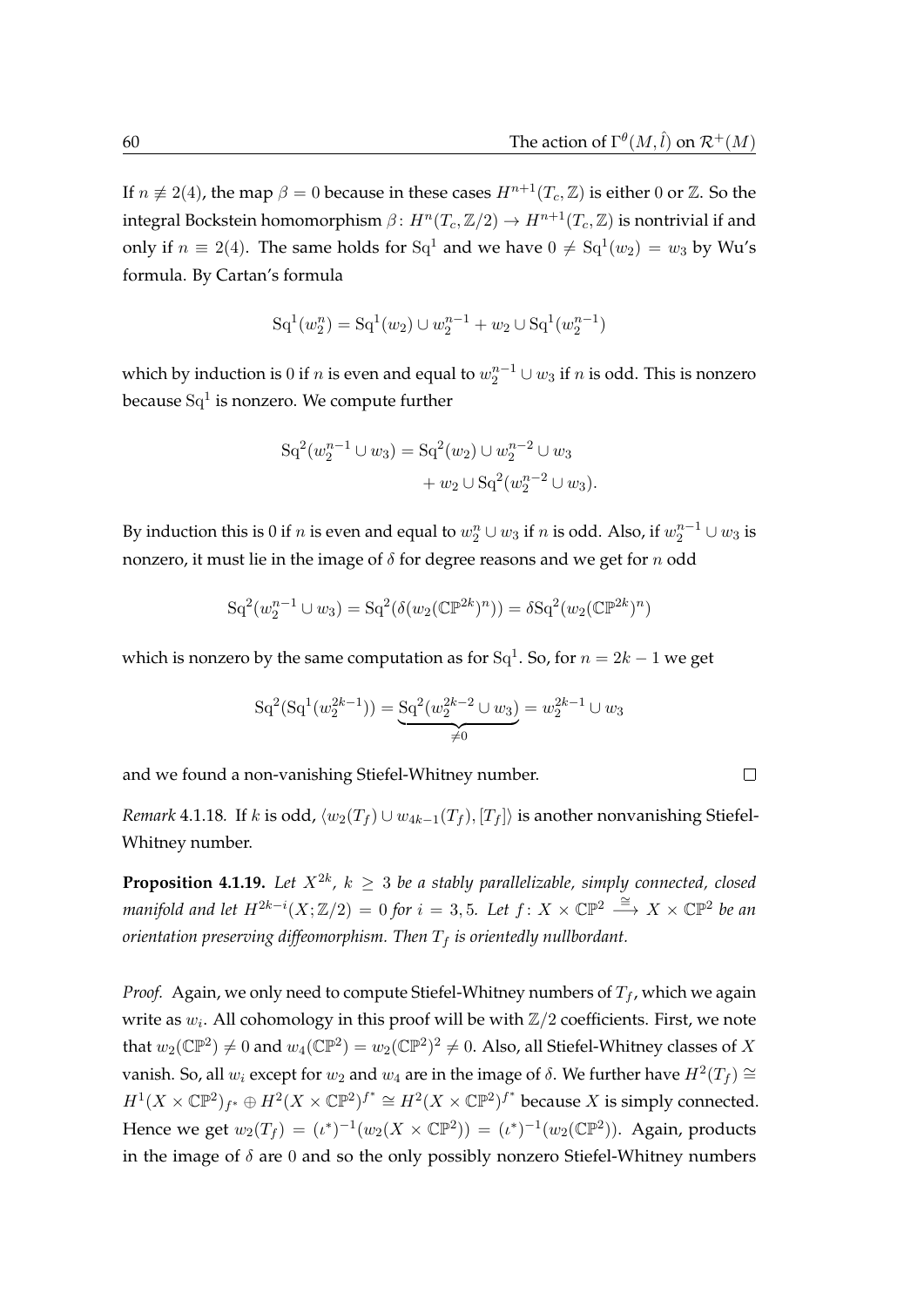correspond to the classes  $w_{2k+5}$ ,  $w_{2k+3}w_2$  and  $w_{2k+1}w_2^2$ , since  $w_2^3 = (u^*)^{-1}w_2(\mathbb{CP}^2)^3 = 0$ . By Wu's formula we have

$$
Sq^{1}(w_{2k+i-1}) = w_1 \cup w_{2k+i-1} + {2k+i-2 \choose 1} w_{2k+i} = w_{2k+i}
$$

for  $i = 1, 3, 5$ . If  $2k \ge 5$ ,  $w_{2k+i-1} \in \text{im } \delta$  and we have

$$
w_{2k+4} \in \delta(H^{2k+3}(X \times \mathbb{CP}^2))
$$
  
\n
$$
\cong \delta(H^{2k-1}(X) \otimes H^4(\mathbb{CP}^2))
$$
  
\n
$$
w_{2k+2} \in \delta(H^{2k+1}(X \times \mathbb{CP}^2))
$$
  
\n
$$
\cong \delta((H^{2k-1}(X) \otimes H^2(\mathbb{CP}^2)) \oplus (H^{2k-3}(X) \otimes H^4(\mathbb{CP}^2)))
$$
  
\n
$$
w_{2k} \in \delta(H^{2k-1}(X \times \mathbb{CP}^2))
$$
  
\n
$$
\cong \delta((H^{2k-1}(X) \otimes H^0(\mathbb{CP}^2)) \oplus (H^{2k-3}(X) \otimes H^2(\mathbb{CP}^2))
$$
  
\n
$$
\oplus (H^{2k-5}(X) \otimes H^4(\mathbb{CP}^2))
$$

By Poincaré duality, Hurewicz' theorem and the universal coefficient theorem it follows that  $H^{2k-1}(X) \cong \pi_1(X) \otimes \mathbb{Z}/2 \cong 0$  and so all the groups on the righthand side are 0.  $\Box$ 

The proof for the following Proposition is adapted from [\[KL05,](#page-120-1) Chapter 16], where they verify the Novikov conjecture for  $\mathbb{Z}^n$ . They do so by reducing the conjecture to the problem of showing that higher signatures of certain mapping tori vanish. Let N be a manifold and let  $a: N \to BG$  be a map. The higher signature of  $(N, a)$  with respect to some cohomology class  $x \in H^*(BG)$  is defined as

$$
sign_x(N, a) := \langle \mathcal{L}(N) \cup a^*x, [N] \rangle
$$

where  $\mathcal{L}(N)$  is the Hirzebruch  $\mathcal{L}$ -class of N.

**Proposition 4.1.20.** Let  $X^{d-k-1}$  be a manifold with vanishing Pontryagin classes such that the Whitehead group  $\text{Wh}(\pi_1X\oplus\mathbb{Z}^m)$  is trivial for  $m\in\{0,\ldots,k-1\}^2$  $m\in\{0,\ldots,k-1\}^2$ . Let  $M\coloneqq X\times\mathbb{T}^k$  and let  $f\colon M\stackrel{\cong}{\longrightarrow}M$  be an orientation preserving diffeomorphism that acts on  $\pi_1(\mathbb{T}^k)\subset \pi_1(M)$ *by an inner automorphism. We then get a map*  $a_f\colon T_f\to B\mathbb{Z}^k$  such that  $M\to T_f\stackrel{a_f}{\to}B\mathbb{Z}^k$  is *homotopic to the projection map. Then*  $0 = n \cdot [T_f, a_f] \in \Omega_d^{{\rm SO}}(B\mathbb{Z}^k)$  *for some*  $n \in \mathbb{N}$ *.* 

<span id="page-78-0"></span><sup>&</sup>lt;sup>2</sup>This is fulfilled for example if X is simply connected or  $\pi_1(X) = \mathbb{Z}^n$  (cf. [\[BHS64,](#page-118-2) p.63])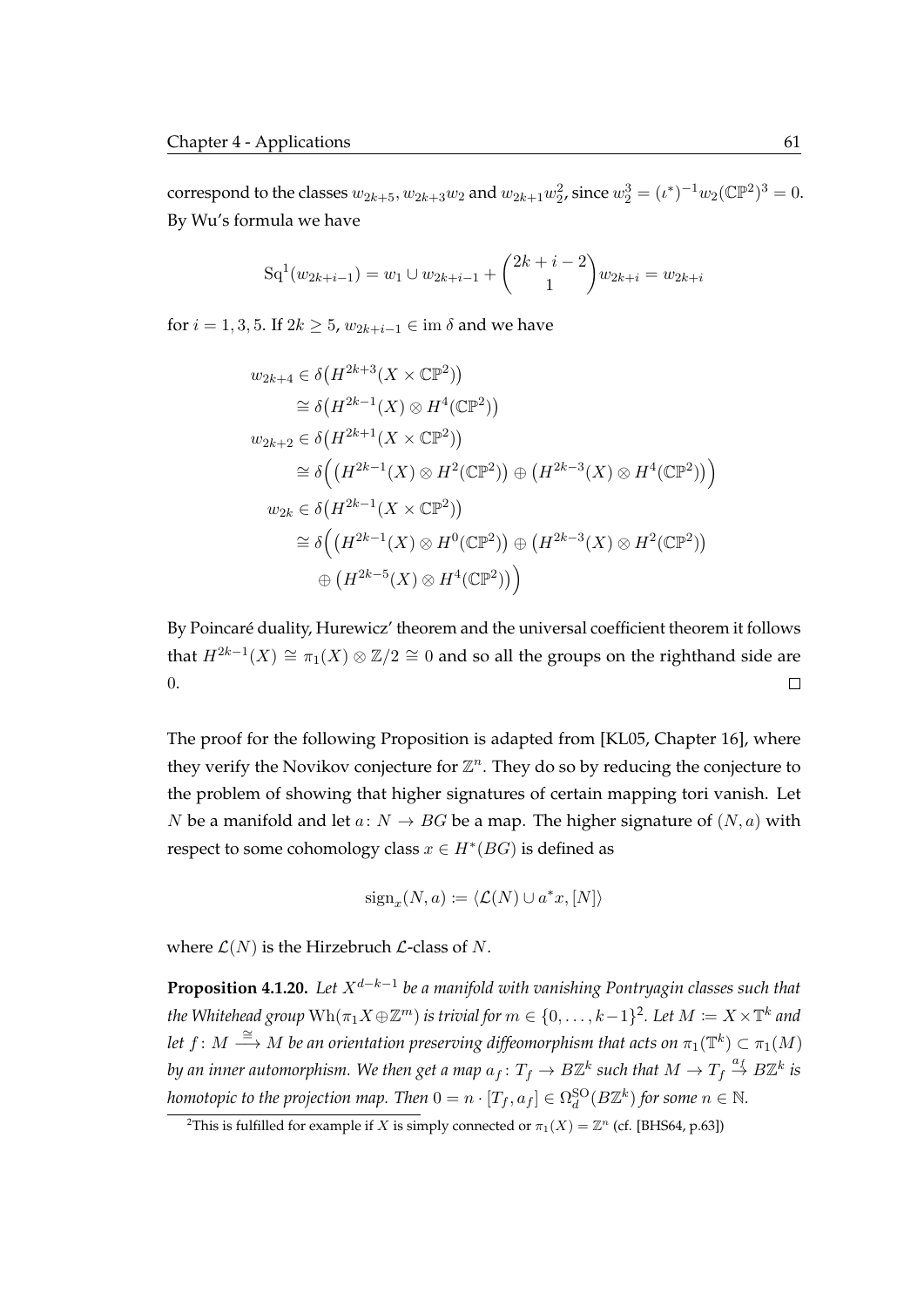*Proof.* Recall that for any manifold N, the class of  $[N, a]$  vanishes in  $\Omega_d^{{\rm SO}}(X)\otimes \mathbb Q$ , if for all classes  $x \in H^n(X; \mathbb{Q})$ , the characteristic number  $\langle p_I(N) \cup a^*x, [N] \rangle$  vanishes for every multi index  $I=(i_1,\ldots,i_{d/4}).$  So let us now take the situation as described in the Proposition. By the same argument as in the proof of [Proposition 4.1.10,](#page-73-0) all products of Pontryagin classes of  $T_f$  are zero and hence we only need to check characteristic numbers of the form  $\langle p_{(d-n)/4}(T_f) \cup a_f^*x, [T_f] \rangle$ . But in our situation, this is precisely a multiple of the higher signature of  $(T_f, a_f)$  associated to x and hence it suffices to show that all higher signatures of mapping tori vanish.

Let  $x \in H^m(B\mathbb{Z}^k)$ . Then there exists a projection map  $p\colon B\mathbb{Z}^k \twoheadrightarrow B\mathbb{Z}^m$  such that  $x = c \cdot p^* u_m$  for some  $c \in \mathbb{Q}$  and  $u_m$  a generator of  $H^m(B\mathbb{Z}^m)$ . We may assume that the composition  $\mathbb{T}^m\hookrightarrow M\hookrightarrow T_f\stackrel{a_f}\longrightarrow B\mathbb{Z}^k\stackrel{p}\longrightarrow B\mathbb{Z}^m$  is equal to the projection map since  $a_f$  can be changed by a homotopy.

We first show that  $f$  is isotopic to a diffeomorphism that fixes  $\{x\}\! \mathbb{X}^{k-1}\!\times\! X$  setwise for some  $x \in S^1$  after possibly passing to a finite covering<sup>[3](#page-79-0)</sup>. We abbreviate  $X' \coloneqq \mathbb{T}^{k-1} \times X.$ Without loss of generality we may assume that  $f$  fixes a point  $x_0$ . We pass to the cover  $\R{\times}X'$  and we consider the lifted diffeomorphism  $\hat{f}\colon\R{\times}X'\to\R{\times}X'$  . Now,  $\{0\}{\times}X'$  is compact and there exists an integer  $l\geq 0$  such that  $\hat{f}(\{0\}\times X')\subset [-l,l]\times X'.$  We divide  $[-l, l] \times X' = A_- \cup A_+$  where  $A_- \cap A_+ = \hat{f}(\{0\} \times X')$  and  $\partial A_\pm = \{\pm l\} \times X' \amalg \hat{f}(\{0\} \times X').$ The inclusion  $A_+ \hookrightarrow \hat{f}([0,\infty) \times X')$  is a homotopy equivalence and so  $A_+$  is an hcobordism. Since the Whitehead group  $\text{Wh}(\pi_1 X')$  is trivial, there is a diffeomorphism  $\rho\colon \hat{f}(\{0\}\times X')\times [0,1]\stackrel{\cong}{\longrightarrow} A_+ \text{ with } \rho|_{\hat{f}(\{0\}\times X')\times \{0\}}=\text{id by the }s\text{-cobordism theorem}.$ This gives an isotopy  $\rho_t \colon \mathbb{R} \times X' \to \mathbb{R} \times X'$  defined by  $\rho_t(x) \coloneqq \rho(\hat{f}(0,x), t)$  with  $\rho_0(x)=(0,\hat{f}(0,x))$  and  $\operatorname{im}\,\rho_1=M\times\{l\}.$  We now project down to  $\R/2l\Z$  and we get a diffeomorphism  $\hat{f}_l$  which is the 2l-fold cover of f. The above isotopy induces an isotopy from  $\hat{f}|_{\{0\}\times X'}$  to a diffeomorphism  $\{0\}\times X'\overset{\cong}{\longrightarrow}\{l\}\times X'$  which we can further isotope to a diffeomorphism of  $\{0\} \times X'$ . By the isotopy extension theorem we get an isotopy of  $\hat{f}$  to a diffeomorphism  $\hat{f}'$  of  $({\mathbb R}/2l{\mathbb Z})\times X'$  fixing  $\{0\}\times X'$  setwise.

By an inductive argument we may assume that  $f$  fixes  $\{0\}\times \mathbb{T}^{k-m}\times X.$  The higher signature of  $(T_f, a_f)$  associated to x is the (ordinary) signature of a preimage of a regular value of  $p \circ a_f$  ([\[KL05,](#page-120-1) Proposition 4.3]). Now 0 is a regular value with  $(p \circ a_f)^{-1}(0) = T_{f|_{\{0\} \times T^{k-m} \times X}}$  which is a mapping torus and has trivial signature by [Proposition 4.1.6.](#page-72-3)  $\Box$ 

<span id="page-79-1"></span><span id="page-79-0"></span> $3P$ assing to a finite cover does not alter the (non-)triviality of the signature because the signature is multiplicative under finite coverings.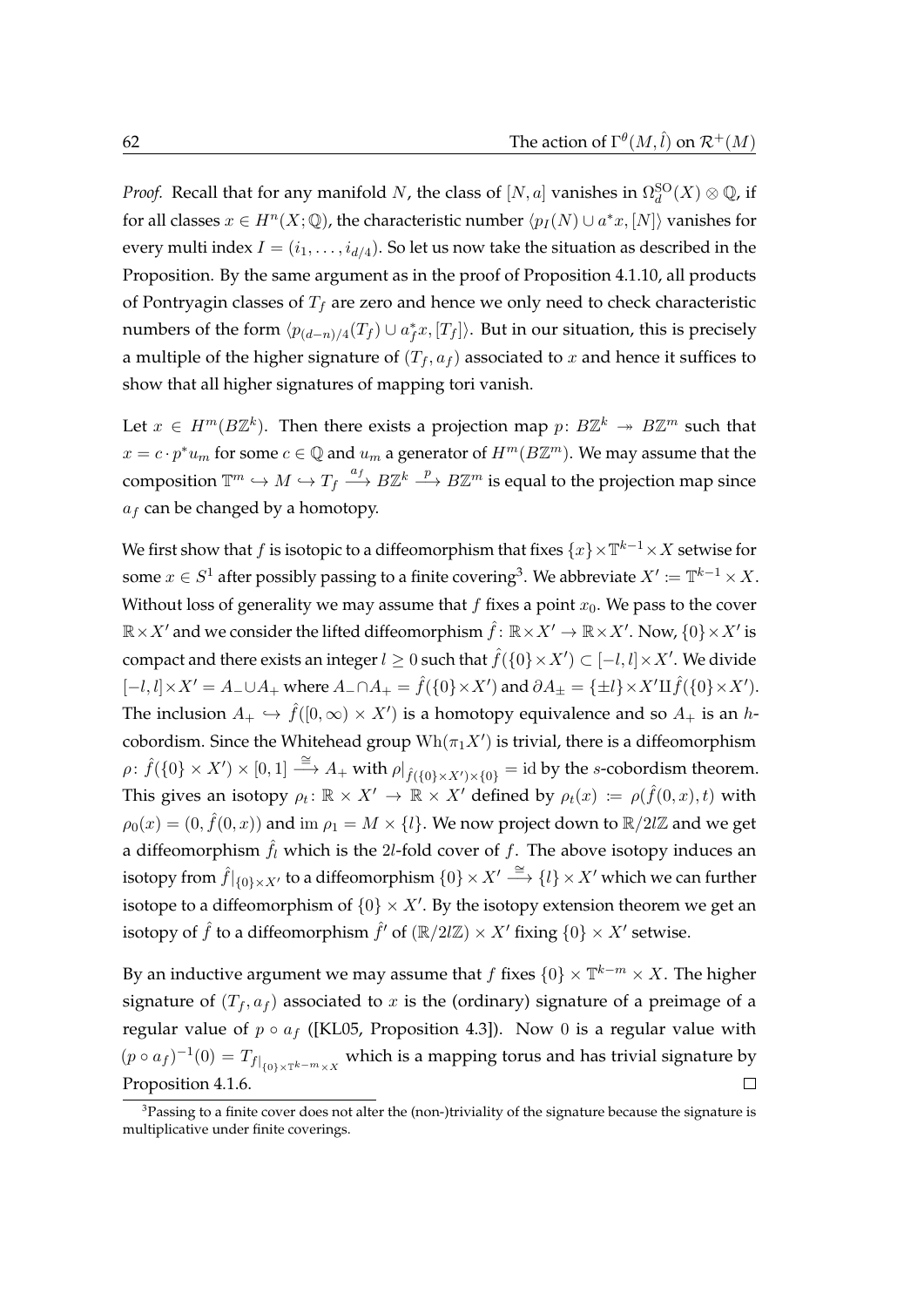#### **4.1.2 Examples of manifolds with trivial actions**

In this subsection we are mostly gathering results which are directly implied by the corresponding results from the previous subsection and [Corollary 4.1.1.](#page-71-0) We also note that for simply connected Spin-manifolds the map  $\Gamma^{\mathrm{Spin}}(M)\to \pi_0(\mathrm{Diff}^+(M))$  is surjective by [Proposition 1.2.8.](#page-23-0) Hence, we are able to deduce results about the action of the group of orientation preserving diffeomorphisms  $\text{Diff}^+(M)$  on  $\mathcal{R}^+(M)$  in this case.

<span id="page-80-0"></span> $\bf{Corollary 4.1.21.}$  Let  $d\geq 7$  and let  $M^{d-1}$  be a simply connected, closed, oriented manifold. *If d*  $\equiv$  0(4), let all Pontryagin classes of M vanish. Let *f* : M  $\stackrel{\cong}{\longrightarrow}$  M be an orientation preserving diffeomorphism. Then  $(f^*)^2\colon \mathcal{R}^+(M)\to \mathcal{R}^+(M)$  is homotopic to the identity.

**Corollary 4.1.22.** *Let* M *be a connected, closed,* Spin*-manifold with finite fundamental group* and let  $f\colon M\stackrel{\cong}{\longrightarrow}M$  be a  $\operatorname{Spin-diffeomorphism}$  that acts on  $\pi_1(M)$  by an inner automorphism. *Then*  $(f^*)^n: \mathcal{R}^+(M) \to \mathcal{R}^+(M)$  is homotopic to the identity for some  $n \in \mathbb{N}$ . Furthermore, n *can be chosen to divide*  $2|\pi_1(M)|$ *.* 

**Corollary 4.1.23.** Let  $d \geq 7$  and  $d \not\equiv 1,2(8)$ . Let  $M^{d-1}$  be a simply connected, stably *parallelizable manifold. Then the action of*  $Diff^{+}(M)$  *on*  $\mathcal{R}^{+}(M)$  *is homotopy-trivial.* 

For  $M=S^{d-1}$  we get:

**Corollary 4.1.24.** *The action of*  $\text{Diff}^+(S^{d-1})$  *on*  $\mathcal{R}^+(S^{d-1})$  *in the homotopy category factors through a free*  $\mathbb{Z}/2$ -action if  $d \equiv 1, 2(8)$  and is trivial otherwise.

 $\Box$ *Proof.* The non-triviality is a result by Hitchin [\[Hit74,](#page-120-2) Theorem 4.7].

This recovers a version of a result of Hajduk:

**Proposition 4.1.25** ([\[Haj88,](#page-120-3) Theorem 3.6]). *The action of* Diff<sup>+</sup>(S<sup>d−1</sup>) *on concordance classes of psc metrics factors through a free*  $\mathbb{Z}/2$ -action if  $d \equiv 1, 2(8)$  and is trivial otherwise.

**Corollary 4.1.26.** *For*  $k \geq 1$ ,  $\text{Diff}^+(\mathbb{CP}^{2k+1})$  *acts homotopy-trivially on*  $\mathcal{R}^+(\mathbb{CP}^{2k+1})$ *.* 

**Corollary 4.1.27.** Let  $X^{2k}$ ,  $k \geq 3$  be a stably parallelizable, simply connected, closed manifold  $with H^{2k-i}(X;\mathbb{Z}/2) = 0$  for  $i = 3,5$ . Then  $\text{Diff}^+(X\times \mathbb{CP}^2)$  acts homotopy-trivial on  $\mathcal{R}^+(X\times\mathbb{C}\mathbb{P}^2).$ 

*Remark* 4.1.28. Note that  $\mathcal{R}^+(\mathbb{CP}^2)$  is nonempty and hence so is  $\mathcal{R}^+(\mathbb{CP}^2\times X)$  for *any* manifold X.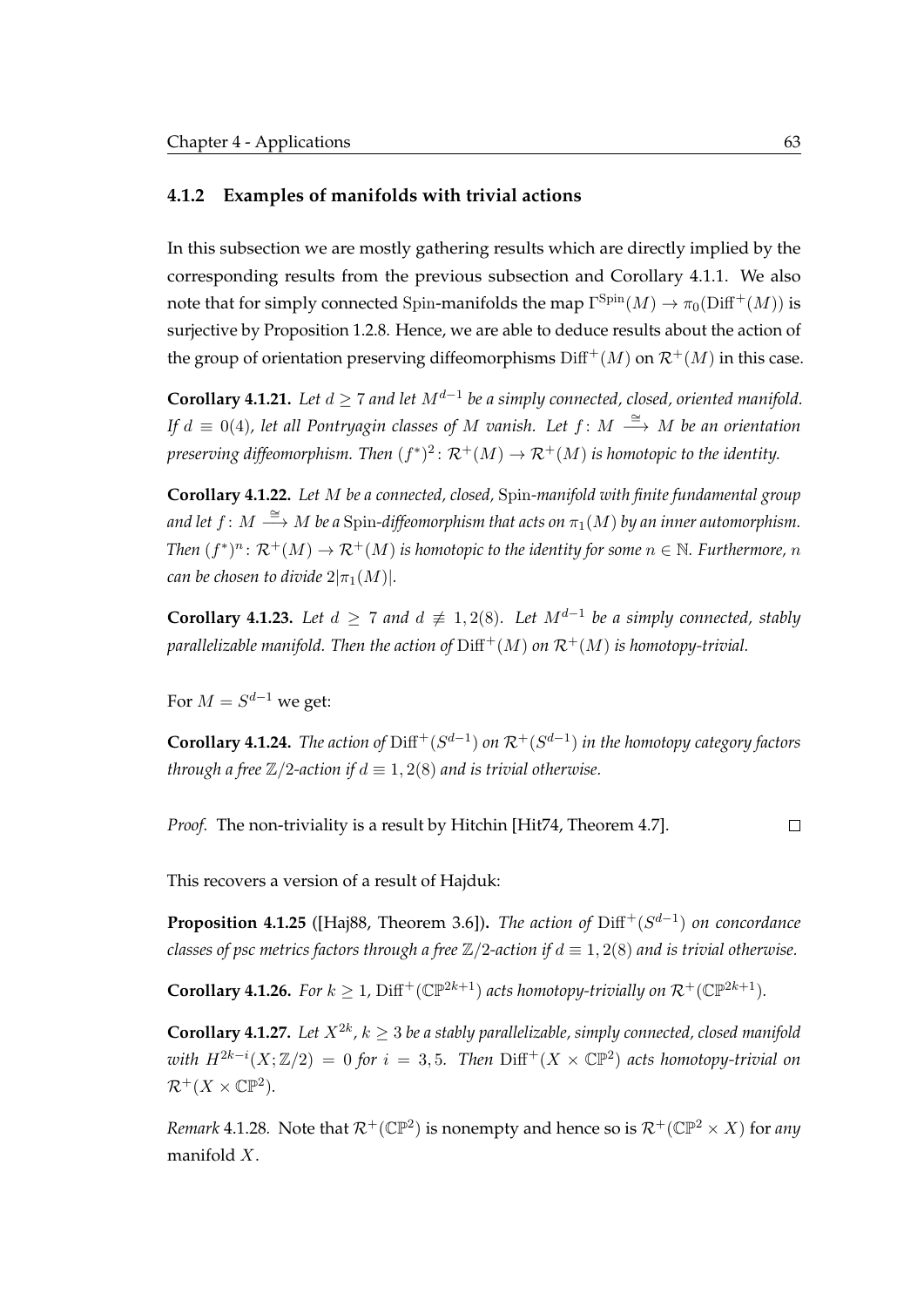For the final example we note the following: From the Atiyah-Hirzebruch spectral sequence and [Proposition 4.1.5](#page-72-1) we deduce that  $\Omega_*^{\rm Spin}(X)\otimes \mathbb Q \longrightarrow \Omega_*^{\rm SO}(X)\otimes \mathbb Q$  is an isomorphism.

**Corollary 4.1.29.** Let  $X^{d-k-1}$  be a simply connected, Spin-manifold with vanishing Pon*tryagin classes and let*  $M := X \times \mathbb{T}^k$ *. Let*  $f: M \stackrel{\cong}{\longrightarrow} M$  *be a Spin-diffeomorphism that acts on*  $\pi_1(M)$  *by an inner automorphism. Then there exists an*  $n \in \mathbb{N}$  *such that*  $(f^*)^n \colon \mathcal{R}^+(M) \to \mathcal{R}^+(M)$  is homotopic to the identity.

## <span id="page-81-0"></span>**4.2 The observer moduli space**

One might be tempted to think that knowledge of the homotopy class of the action map  $\text{Diff}(M) \to \text{hAut}(\mathcal{R}^+(M))$  leads to knowledge of the quotient  $\mathcal{R}^+(M)/\text{Diff}(M)$ . The problem however is, that the action is not free, as there might exist a metric with nontrivial isometry group. One can fix this in two ways: One replaces the quotient by the Borel construction, i. e. by the *homotopy quotient*, or one restricts to a subgroup of  $\mathrm{Diff}(M)$  that acts freely on  $\mathcal{R}^+(M)$  and  $\mathcal{R}(M)$ . Under some assumptions this subgroup will automatically consist of orientation preserving or even Spin-diffeomorphisms which makes the results from the previous section applicable. So we pursue the latter idea which originates from [\[AB02\]](#page-118-3). Let us start by giving definitions.

**Definition 4.2.1.** For  $x_0 \in M$  we define  $\text{Diff}_x(M)$  to be the subgroup of  $\text{Diff}(M)$ consisting of all diffeomorphisms f satisfying  $f(x_0) = x_0$  and  $df_{x_0} = id$ :  $T_{x_0}M \rightarrow$  $T_{x_0}M$ .

The following Lemma is a standard exercise in differential geometry. A proof can be found in [\[BHSW10,](#page-118-4) Lemma 1.2] or in [\[TW15,](#page-122-1) Lemma 7.1.2].

**Lemma 4.2.2.** Let M be connected. Then the action of  $\text{Diff}_{x_0}(M)$  on  $\mathcal{R}(M)$  and hence on  $\mathcal{R}^+(M)$  *is free.* 

**Definition 4.2.3.** We define the *observer moduli spaces* by  $\mathcal{M}_{x_0}(M) \coloneqq \mathcal{R}(M)/\mathrm{Diff}_{x_0}(M)$ and  $\mathcal{M}^+_{x_0}(M) \coloneqq \mathcal{R}^+(M)/\mathrm{Diff}_{x_0}(M).$ 

Since the action of  $\mathrm{Diff}_{x_0}(M)$  is free we get a fiber bundle

$$
\mathrm{Diff}_{x_0}(M) \to \mathcal{R}^+(M) \to \mathcal{M}_{x_0}^+(M)
$$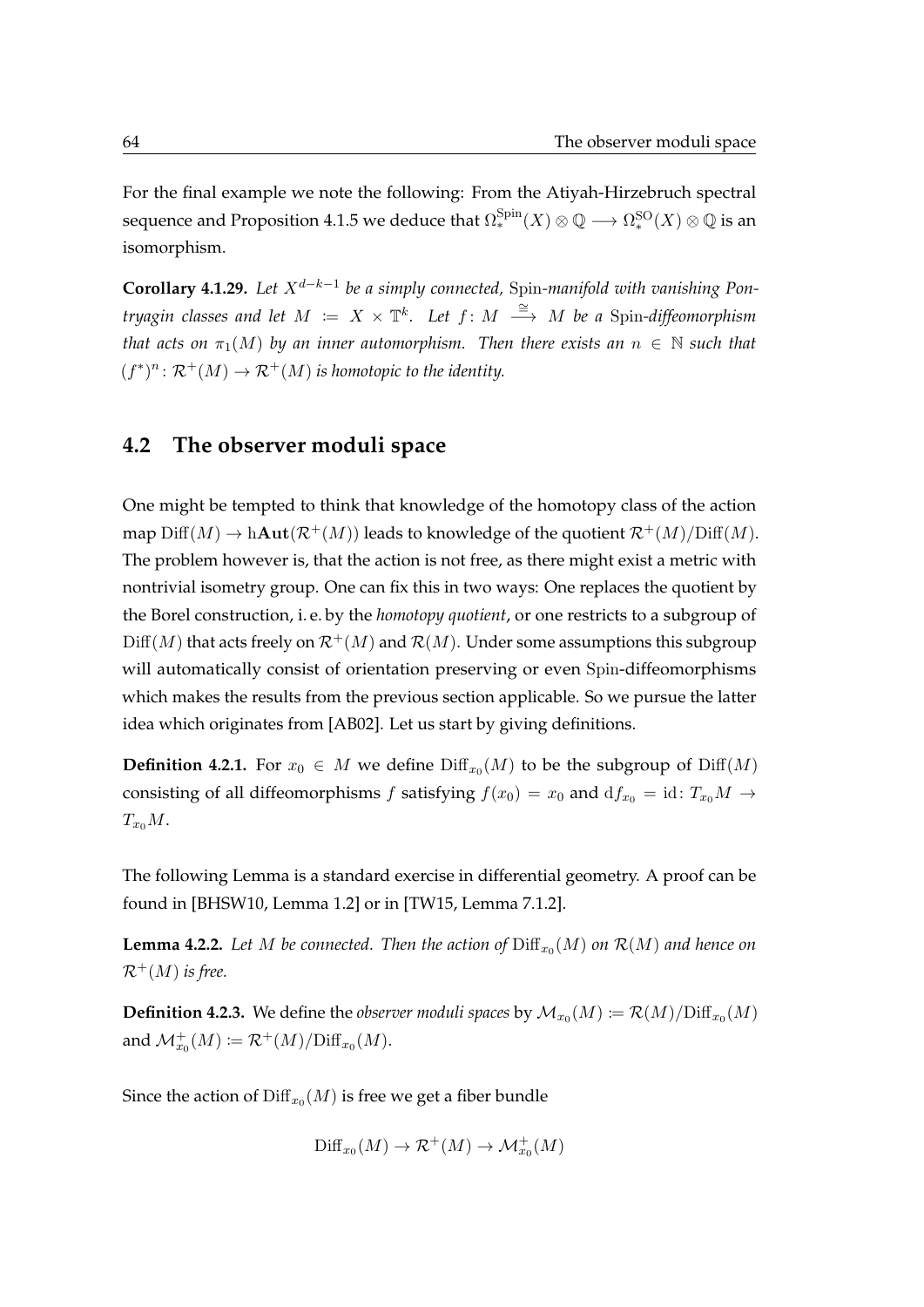and hence a long exact sequence of homotopy groups ending in

$$
\cdots \to \pi_1(\mathcal{M}^+_{x_0}(M)) \to \pi_0(\text{Diff}_{x_0}(M)) \to \pi_0(\mathcal{R}^+(M)) \to \pi_0(\mathcal{M}^+_{x_0}(M)) \to *
$$

Now, we need to relate  $\mathrm{Diff}_{x_0}(M)$  to  $\mathrm{Diff}^{\theta}(M).$  Since for any  $f\,\in\, \mathrm{Diff}_{x_0}(M)$ ,  $\mathrm{d}f_{x_0}$ is the identity, we can isotope  $f$  to be the identity on a small neighbourhood  $U$  of  $x_0$ . We get an isomorphism  $\mathrm{Diff}_{x_0}(M) \stackrel{\cong}{\longrightarrow} \mathrm{Diff}_{\partial}(M \setminus U)$  to the group of diffeomorphisms restricting to the identity on a neighbourhood of the boundary. We also have  $\pi_0(\text{Diff}_\partial(M \setminus U)) \cong \pi_1(B\text{Diff}_\partial(M \setminus U)).$  Let  $\hat{l}_\partial$  be a  $\theta$ -structure on  $\partial(M \setminus U)$ . Analogously to [Definition 1.2.4](#page-21-0) we define for a fibration:

$$
B\mathrm{Diff}^{\theta}_{\partial}(M\setminus U)\coloneqq E\mathrm{Diff}_{\partial}(M\setminus U)\underset{\mathrm{Diff}_{\partial}(M\setminus U)}{\times}\mathrm{Bun}_{\partial}(T(M\setminus U)\oplus\mathbb{R},\theta^{*}U_{d})
$$

where Bun $_{\partial}$  denotes the space of bundle maps that are equal to  $\hat{l}_{\partial}$  on the boundary. We have the following lemma which is a special case of [\[GRW14,](#page-120-4) Lemma 7.16].

<span id="page-82-0"></span>**Lemma 4.2.4.** Bun<sub>∂</sub>( $T(M \setminus U)$ ,  $\theta^*U_d$ )  $\simeq$  pt *in either of two following cases:* 

- *1. M is a* 2-connected Spin-manifold and  $B = B\text{Spin}(d)$ *.*
- 2. *M* is a simply connected orientable manifold and  $B = BSO(d)$ .

*Proof.* Let us abbreviate  $N := M \setminus U$ . The inclusion  $\partial N \hookrightarrow N$  is 2-connected in the first and 1-connected in the second case. Therefore by [\[GRW14,](#page-120-4) Lemma 7.16] in both cases  $\text{Bun}_{\partial}(TN, \theta^*U_d) \simeq \text{Bun}_{\partial}(TN, U_d) \simeq \text{pt}.$  $\Box$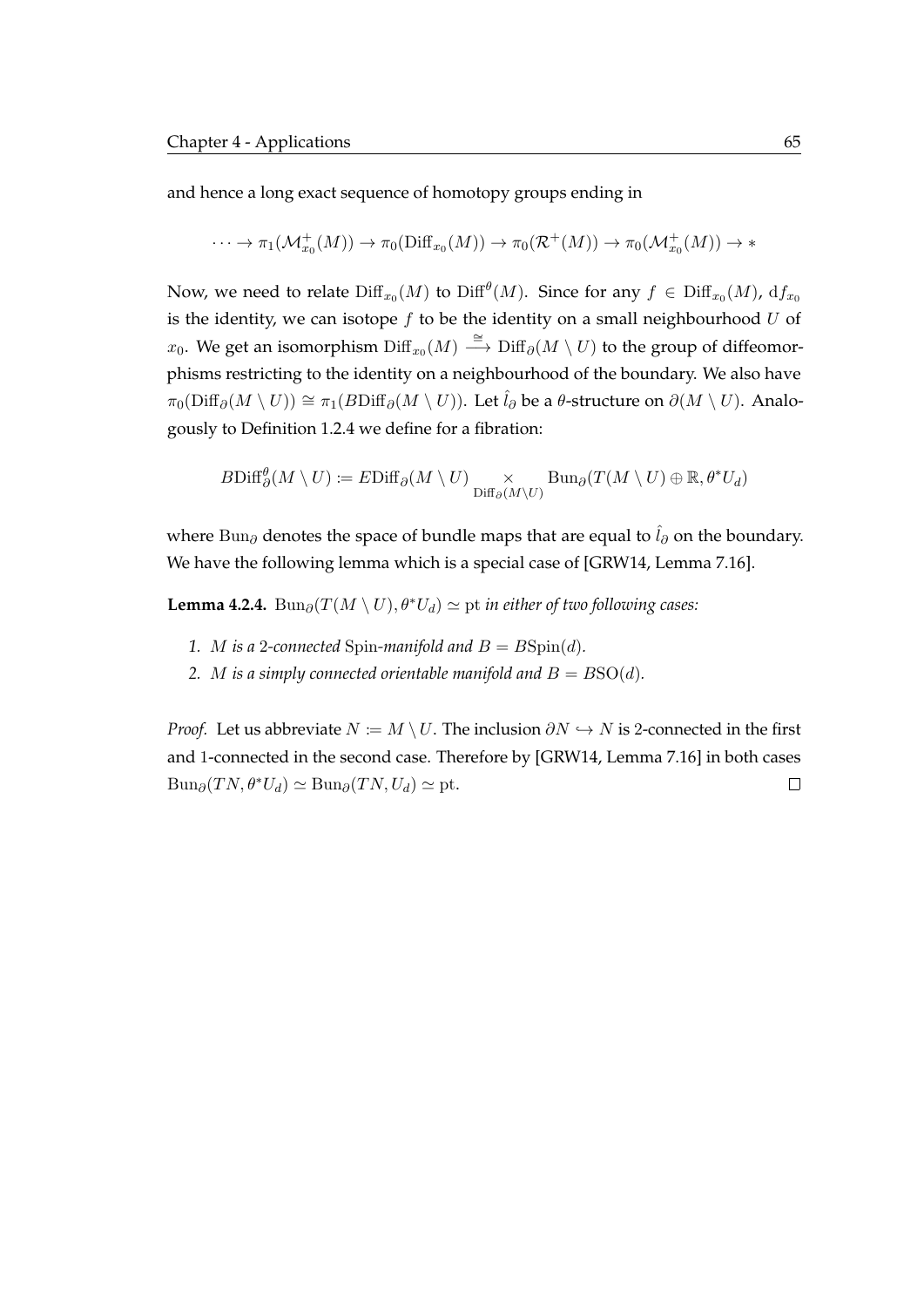By [Corollary 4.1.1](#page-71-0) we get a commutative diagram in both of these cases:

$$
\cdots \rightarrow \pi_0(\text{Diff}_{x_0}(M)) \longrightarrow \pi_0(\mathcal{R}^+(M)) \longrightarrow \pi_0(\mathcal{M}^+_{x_0}(M)) \longrightarrow 0
$$
  
\n
$$
\cong \downarrow \qquad \qquad \uparrow
$$
  
\n
$$
\pi_1(B\text{Diff}_{\partial}(M \setminus U)) \cong \downarrow \qquad \qquad \downarrow
$$
  
\n
$$
\pi_1(B\text{Diff}_{\partial}^{\theta}(M \setminus U)) \qquad \qquad \downarrow
$$
  
\n
$$
\pi_1(B\text{Diff}^{\theta}(M)) \longrightarrow \Omega_d^{\theta}
$$
  
\n
$$
[f] \longmapsto [T_f]
$$

So, as soon as the map  $\Gamma^\theta(M)\longrightarrow \Omega^\theta_d$  is trivial we get a bijection  $\pi_0(\mathcal{R}^+(M))\stackrel{\cong}{\longrightarrow}$  $\pi_0(\mathcal{M}^+_{x_0}(M))$  and a surjection  $\pi_1(\mathcal{M}^+_{x_0}(M)) \twoheadrightarrow \pi_1(B\mathrm{Diff}_\partial(M\setminus U)).$  This happens for example when  $d = 7$ , because  $\Omega_7^{\theta} = 0$  in both cases.

We now give two detection results for the observer moduli space. The first is obtained by applying the above to the work of Botvinnik, Ebert and Randal-Williams [\[BERW17\]](#page-118-5) together with [Corollary 4.1.21:](#page-80-0)

**Theorem 4.2.5.** Let  $d \geq 7$  and let  $M^{d-1}$  be a 2-connected Spin-manifold.

- 1. If  $d \equiv 0(4)$  and all Pontryagin classes of M vanish, the space  $\mathcal{M}^+_{x_0}(M)$  has infinitely *many path components.*
- 2. If  $d \not\equiv 1,2(8)$  and M is stably parallelizable, the map  $\pi_0(\mathcal{R}^+(M)) \longrightarrow \pi_0(\mathcal{M}_{x_0}^+(M))$ *is a bijection.*

At the other end of the sequence we get a detection result for  $\pi_1(\mathcal{M}^+_{x_0}(M))$  for special manifolds M using the work of Galatius and Randal-Williams [\[GRW16\]](#page-120-5) who computed the fundamental group of  $B\mathrm{Diff}_\partial (W^{2n}_g)$  for  $W^{2n}_g \coloneqq (S^n \times S^n)^{\# g}$  the high-dimensional genus g surface. Let  $BO(d) \langle l \rangle$  denote the *l*-connected cover of  $BO(d)$ .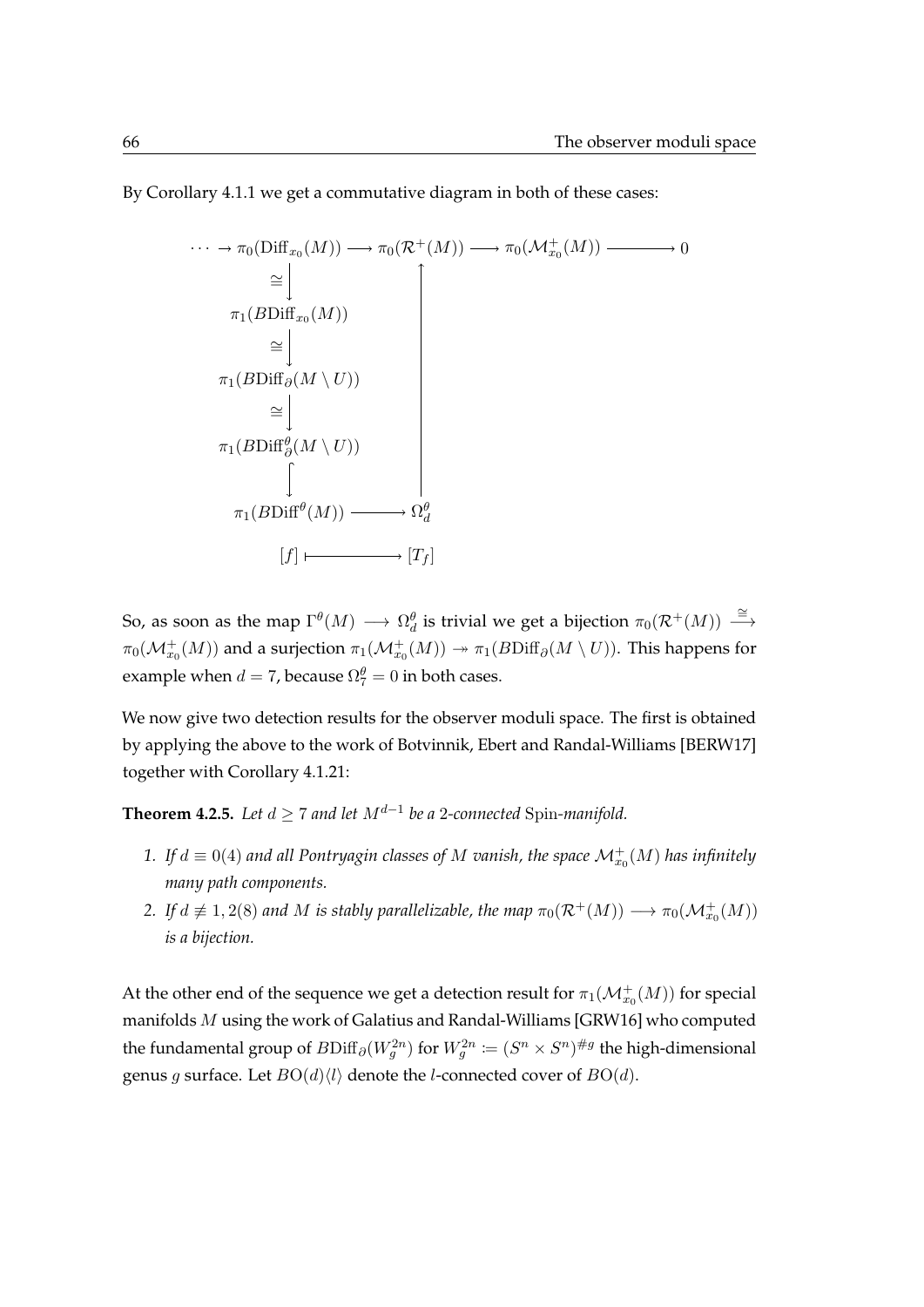**Theorem 4.2.6.** For  $g \ge 5$ ,  $n \ge 3$  and  $n \not\equiv 0(4)$  there is a surjective map  $\pi_1(\mathcal{M}_{x_0}^+(W_g^{2n})) \to$  $\Omega_{2n+1}^{\langle n \rangle} \oplus G_n$  where  $\Omega_{2n+1}^{\langle n \rangle}$  denotes the  $BO(2n+1)\langle n \rangle$ -cobordism group and

$$
G_n \cong \begin{cases} (\mathbb{Z}/2)^2 & \text{if } n \text{ is even} \\ 0 & \text{if } n = 3,7 \\ \mathbb{Z}/4 & \text{otherwise.} \end{cases}
$$

*Proof.* First we note that  $W_g^{2n}$  is 2-connected, stably parallelizable and Spin and so by [Proposition 4.1.14](#page-75-0) we get that any mapping torus is Spin-nullbordant (here we use  $n\not\equiv 0\ {\rm mod}\ 4$ ) implying that the map  $\pi_1(\mathcal{M}^+_{x_0}(W^{2n}_g))\to \pi_0(\text{Diff}_{x_0}(W^{2n}_g))$  is surjective. Above we computed that

$$
\pi_0(\text{Diff}_{x_0}(M)) \cong \pi_1(B\text{Diff}_{\partial}(W_g^{2n} \setminus D))
$$

and by [\[GRW16,](#page-120-5) Theorem 1.3] that  $\pi_1(B\mathrm{Diff}_\partial (W^{2n}_{g} \setminus D)$  maps surjectively to  $\Omega_{2n+1}^{\langle n \rangle}\oplus$  $G_n$ .  $\Box$ 

# **4.3** An *H*-space structure on  $\mathcal{R}^+(M)$

In this section we apply [Theorem 3.3.1](#page-68-0) to construct a family of  $H$ -space multiplications on  $\mathcal{R}^+(M)$  for certain manifolds M. We will show that all of these are equivalent and that invertible elements do not depend on the chosen multiplication.

### **4.3.1 Definition and easy computations**

<span id="page-84-0"></span>

FIGURE 4.1: The  $\theta$ -cobordism  $X_W : M \amalg M \rightsquigarrow M$ .

Let us first fix the situation for this section: Let  $d \geq 7$ , let  $M^{d-1}$  be a manifold and let  $\theta: B \to$  $BO(d)$  be the stabilized tangential 2-type of M. Let  $W: \emptyset \rightsquigarrow M$  be a  $\theta$ -nullbordism of M.

This gives a map  $S_W : \mathcal{R}^+(\emptyset) \to \mathcal{R}^+(M)$ . Note that  $\mathcal{R}^+(\emptyset) = \{\text{pt}\}\$ and let  $e_W \coloneqq \mathcal{S}_W(\text{pt})$ . We also have a θ-cobordism

$$
X_W \coloneqq W^\mathrm{op} \amalg W^\mathrm{op} \amalg W \colon M \amalg M \rightsquigarrow M
$$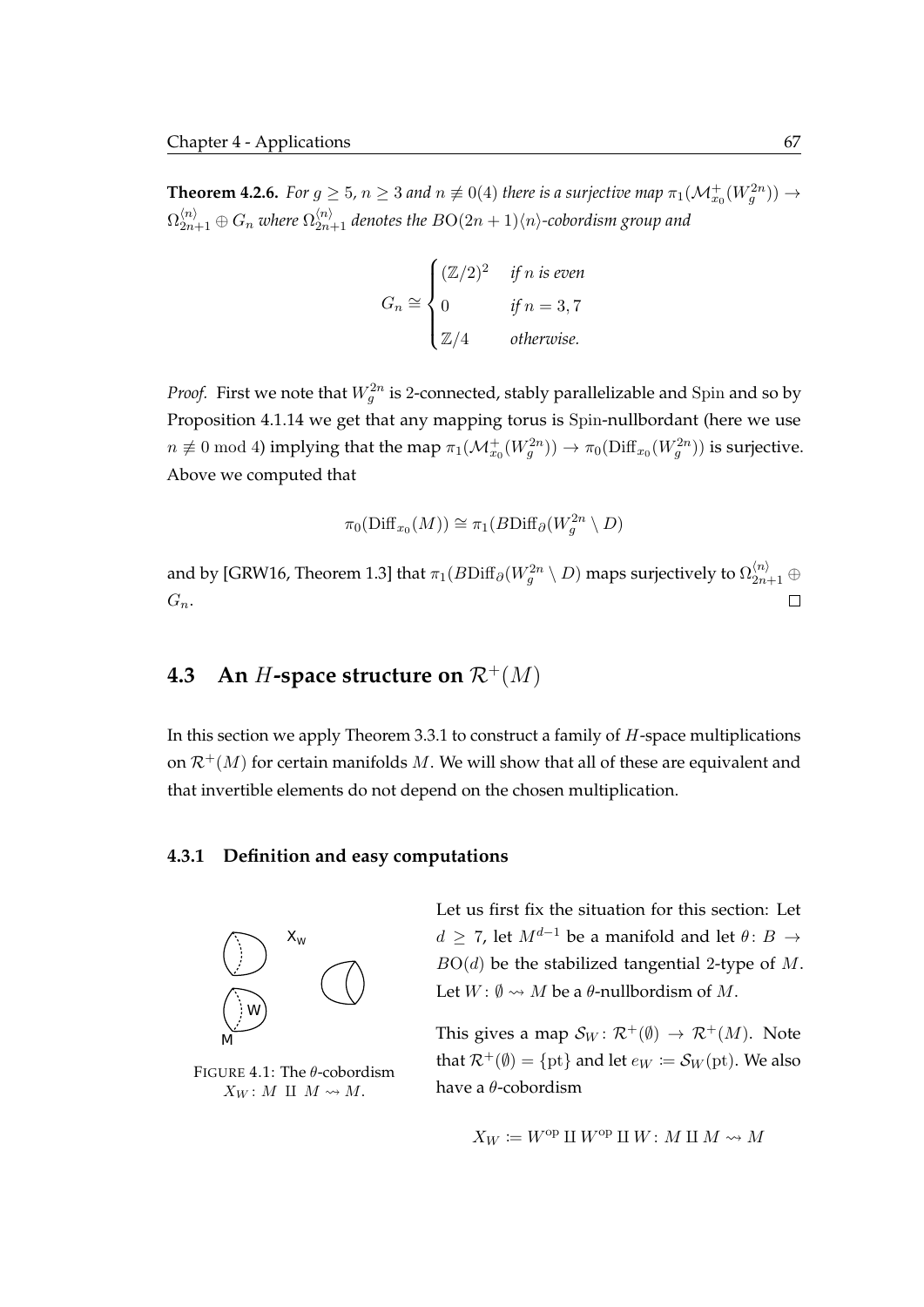as in [Figure 4.1.](#page-84-0) Now,  $X_W \in \Omega^{\theta}_d\big((M \amalg M), M\big)$  and by [Theorem 3.3.1,](#page-68-0) we get a map

$$
\mu_W := \mathcal{S}_{X_W} \colon \mathcal{R}^+(M) \times \mathcal{R}^+(M) \longrightarrow \mathcal{R}^+(M)
$$

whose homotopy class only depends on the  $\theta$ -cobordism class of W.

**Theorem 4.3.1.** *The map*  $\mu_W$  *defines a commutative and associative H-space structure on*  $\mathcal{R}^+(M)$  and the neutral element is given by  $e_W$ .

*Proof.* First we show that  $e_W$  really is the neutral element. We need to show that the composition

$$
\mathcal{R}^+(M) \xrightarrow{\mathrm{id} \times e_W} \mathcal{R}^+(M) \times \mathcal{R}^+(M) \xrightarrow{\mu_W} \mathcal{R}^+(M)
$$

is homotopic to the identity. The first map is equal to  $\mathcal{S}_{(M\times I) \amalg W}$  and the composition is given by

$$
\mathcal{S}_{X_W} \circ \mathcal{S}_{(M \times I) \amalg W} = \mathcal{S}_{(M \times I) \cup W^{\mathrm{op}} \amalg W \amalg dW} \sim \mathcal{S}_{(M \times I) \cup (M \times I)} \sim \mathrm{id}
$$

<span id="page-85-0"></span>as the double of W is nullbordant by [Proposition 1.3.3](#page-28-0) (see [Figure 4.2\)](#page-85-0).



FIGURE 4.2:  $e_W$  is the neutral element.

<span id="page-85-1"></span>For commutativity, the composition  $\mu_W \circ \tau$ , where  $\tau$  is the map switching the factors, has to be homotopic to  $\mu_W$ . The map  $\tau$  however is given by the surgery map S for the cobordism in [Figure 4.3](#page-85-1) and the composition of this cobordism with  $X_W$  is bordant to  $X_W$  relative to the boundary (see [Figure 4.3\)](#page-85-1). This also implies that  $e_W$  is a two-sided unit.



FIGURE 4.3:  $\mu_V$  is commutative.

For associativity we need to show that the following diagram commutes: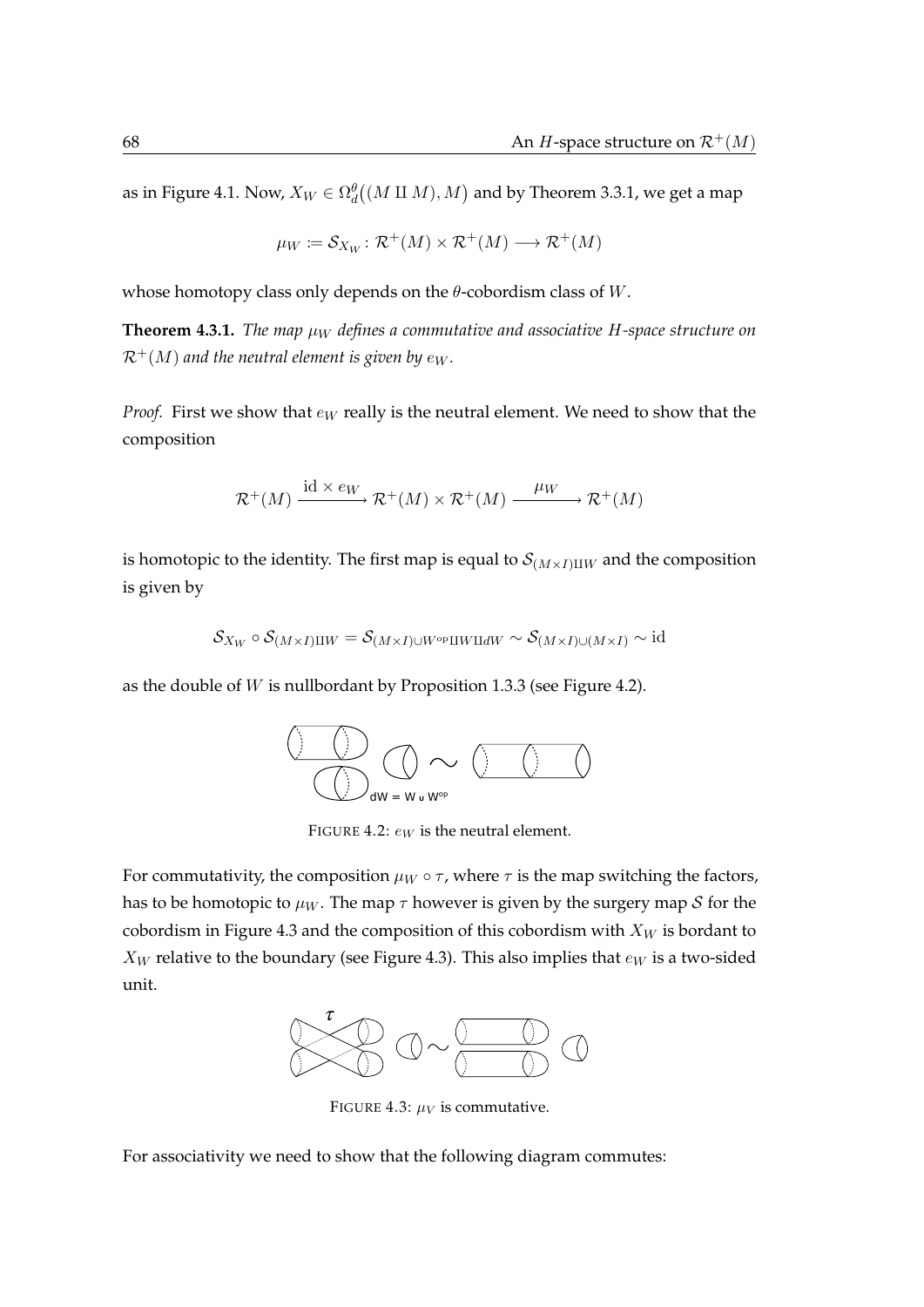$$
\begin{array}{c}\n\ddot{\mathcal{R}}^+(M) \times \mathcal{R}^+(M) \times \mathcal{R}^+(M) \times \mathcal{R}^+(M) \xrightarrow{\mu_W} \ddot{\mathcal{R}}^+(M) \\
\hline\n\mathcal{R}^+(M) \times \mathcal{R}^+(M) \xrightarrow{\mu_W} \mathcal{R}^+(M) \times \mathcal{R}^+(M)\n\end{array}
$$

<span id="page-86-0"></span>Again, all maps are given by surgery maps and the proof is finished by [Figure 4.4.](#page-86-0)  $\Box$ 



FIGURE 4.4:  $\mu_V$  is associative.

- <span id="page-86-1"></span>*Remark* 4.3.2*.* 1. This proof shows how easy it is to work with this kind of "graphical calculus". It is always possible to write down the formulas, however the pictorial computation is much more enlightening.
	- 2. A word of warning is appropriate here: Using pictures to do computations can be dangerous as illustrated by the following example: consider the cobordism  $X \coloneqq W^{\text{op}} \amalg W^{\text{op}} \amalg W \amalg W : M \amalg M \rightsquigarrow M \amalg M$  (see [Figure 4.5\)](#page-86-1).



FIGURE 4.5

We then have two ways to decompose X:  $(W^{op} \amalg W) \amalg (W^{op} \amalg W) = X =$  $X_W$  II W. One might be tempted to think that then ( $\mu_W, e$ ) ∼  $S_{X_W \perp W}$  ∼  $\mathcal{S}_{(W^{\text{op}}\text{II}W)\text{II}(W^{\text{op}}\text{II}W)}$   $\sim$  (id, id) implying that  $\mathcal{R}^+(M)$  is contractible. However, this computation is however wrong, as one needs to consider the tangential 2-type of the outgoing boundary which is not connected in this case.  $S_X$  is obtained by making the structure map of  $X$  2-connected and requiring that the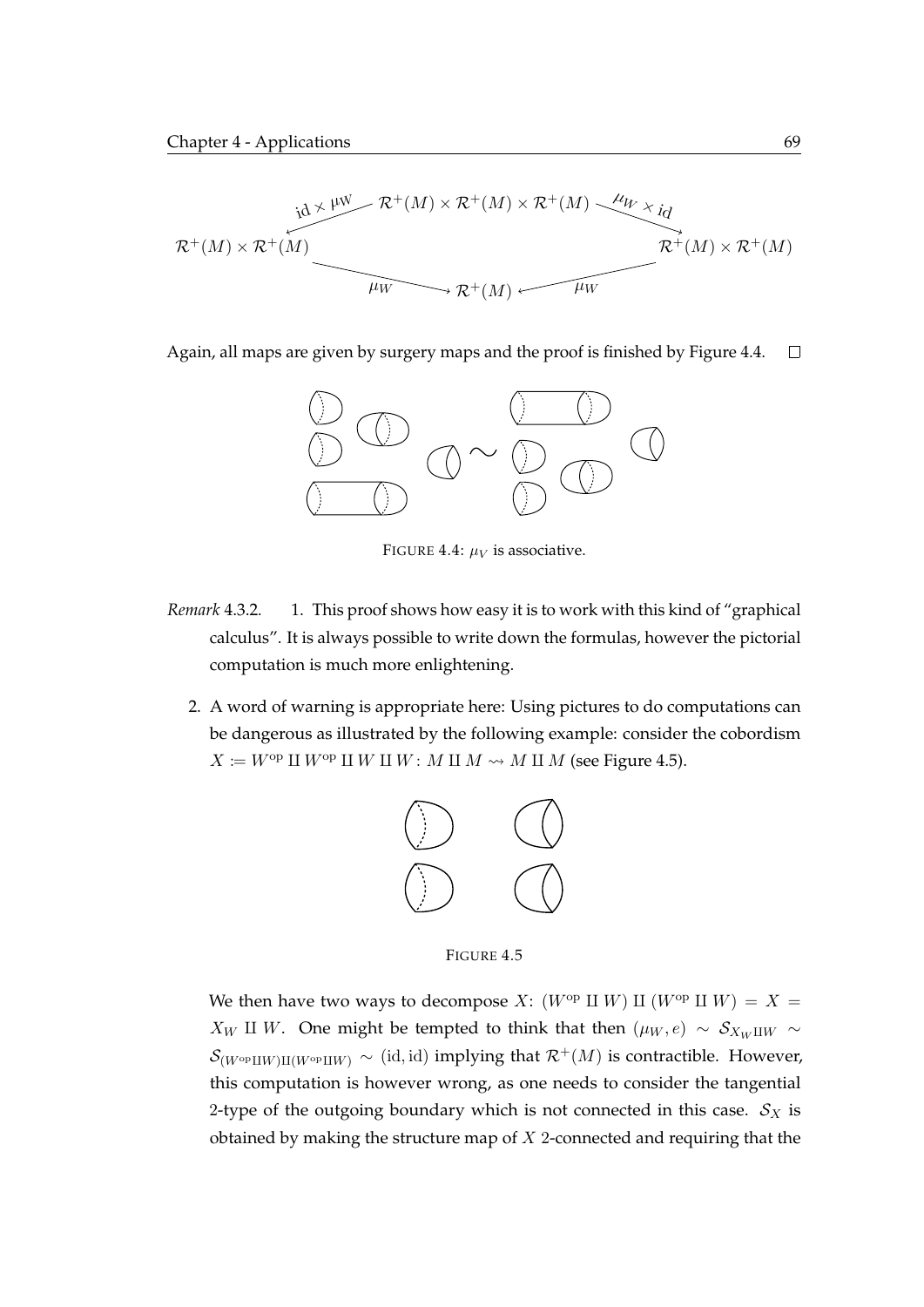structure map restricts to the one on the boundaries. Since both boundaries are the same (as  $\theta$ -manifolds), we deduce that the inclusion of both the incoming and the outgoing boundary are both 2-connected. So, the obtained cobordism  $\tilde{X}$  must have two components with one incoming and one outgoing boundary each. Hence,  $S_X \nsim S_{X_W \amalg W} \sim (\mu_W, e)$ . However: If the outgoing boundary is connected, so is its tangential 2-type  $\theta$ :  $B \to BO(d)$  and one does not have to worry about path components of the cobordism.

**Corollary 4.3.3.**  $\pi_0(\mathcal{R}^+(M))$  *is an abelian monoid and*  $\pi_1(\mathcal{R}^+(M), e_W)$  *is an abelian groups.* 

<span id="page-87-2"></span>**Example 4.3.4.** By going through the definition of  $S$  we deduce that for the case  $M = S^{d-1}$  and  $W = D = D^d$  we have  $e_D = g_o^{d-1}$ .

#### **4.3.2 Dependence on** W

Let us analyze how this *H*-space structure depends on the nullbordism  $W: \emptyset \rightarrow M$ next. From now on the symbol "=" will denote equality in the homotopy category, i.e.  $f = f'$  means f and f' are homotopic.

<span id="page-87-0"></span>**Lemma 4.3.5.** Let  $U: M \rightarrow M$  be a  $\theta$ -cobordism and let  $S_U: \mathcal{R}^+(M) \rightarrow \mathcal{R}^+(M)$  be the *corresponding homotopy equivalence. Then*

$$
\mu_W \circ (\mathcal{S}_U, \mathrm{id}) = \mu_W(\mathrm{id}, \mathcal{S}_U) = \mathcal{S}_U \circ \mu_W.
$$

*Proof.* Since  $W^{\text{op}}$  II *W* is bordant to  $M \times I$ , this lemma follows from [Figure 4.6.](#page-88-0)  $\Box$ 

Let us give an immediate application.

<span id="page-87-1"></span>**Corollary 4.3.6.** Let  $G \subset \pi_0(\mathcal{R}^+(M))$  be the group of invertible elements with respect to  $\mu_W$ . *Then for any*  $\theta$ -cobordism  $U: M \rightarrow M$  *we have*  $\mathcal{S}_U(G) = G$ *.* 

*Proof.* Let  $g, g' \in G$  such that  $\mu_W(g, g') = e_W$  and let  $g'' \in \pi_0(\mathcal{R}^+(M))$  such that  $\mathcal{S}_U(g'')=g'.$  Then by [Lemma 4.3.5](#page-87-0)

$$
\mu_W(\mathcal{S}_U(g), g'') = \mu_W(g, \mathcal{S}_U(g'')) = \mu_W(g, g') = e.
$$

So,  $S_U(g)$  is a unit and  $S_U(G) \subset G$ . The other inclusion follows analogously:  $g =$  $\mathcal{S}_U(\mathcal{S}_U^{-1}$  $U_U^{-1}(g)) = \mathcal{S}_U(\mathcal{S}_{U^{\mathrm{op}}}(g))$  and by the above computation,  $\mathcal{S}_{U^{\mathrm{op}}}(G) \subset G.$  $\Box$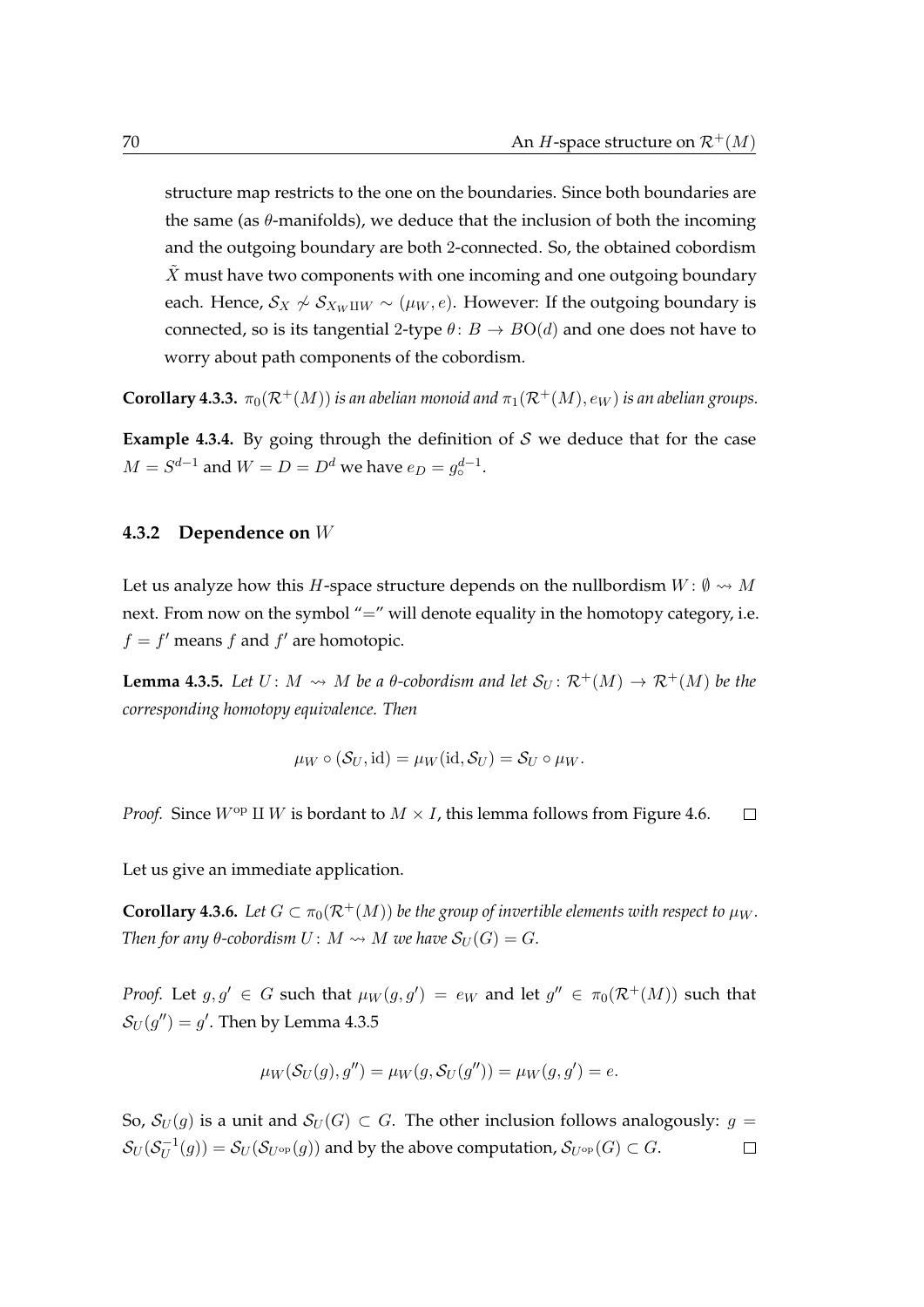<span id="page-88-0"></span>

FIGURE 4.6

Now, let us analyze the dependence of this H-space structure on  $W: \emptyset \rightsquigarrow M$ . Let  $V: \emptyset \rightarrow M$  be another  $\theta$ -nullbordism. We get a  $\theta$ -cobordism  $W^{op}$  II  $V: M \rightarrow M$  and a corresponding surgery map  $f \coloneqq S_{W^{\mathrm{op}}\amalg V}$ .

## <span id="page-88-1"></span>**Theorem 4.3.7.**

- *1. The map*  $f : (\mathcal{R}^+(M), \mu_W) \to (\mathcal{R}^+(M), \mu_V)$  *is an equivalence of H-spaces.*
- *2. We have*  $\mu_W = f \circ \mu_V$  *and*  $e_V = f(e_W)$ *.*
- *3.* If  $G_W$ ,  $G_V \subset \pi_0(\mathcal{R}^+(M))$  denotes the respective set of units, we have  $G_W = G_V$ .
- *Proof.* 1. By [Corollary 3.1.6](#page-62-0) we have  $S_{V^{\text{op}}\text{II}W} \circ S_{W^{\text{op}}\text{II}V} \sim \text{id}$  and so f is a homotopy equivalence. For the homomorphism property we have the following computation:



FIGURE 4.7:  $f$  is a homomorphism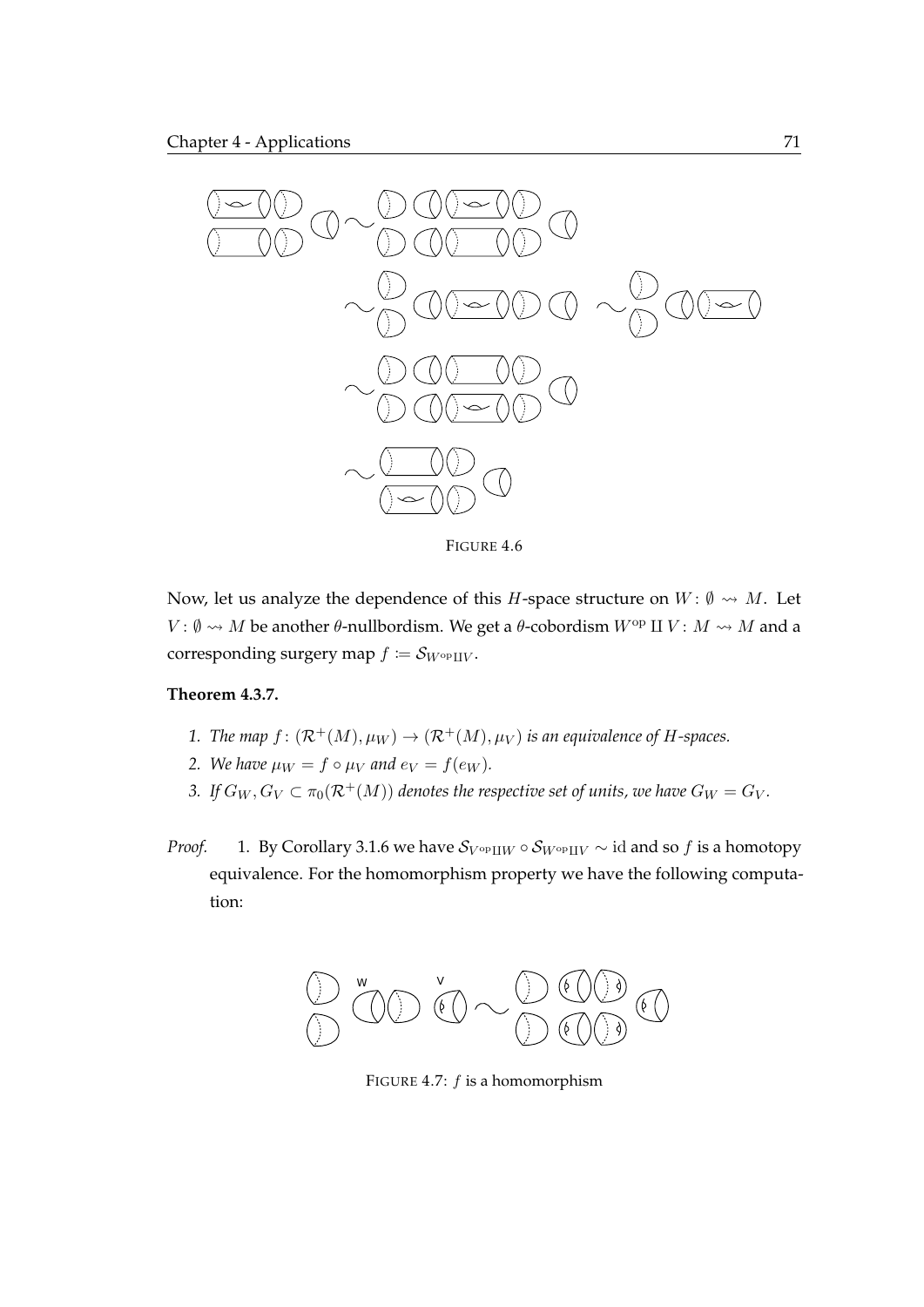<span id="page-89-0"></span>2. The first part follows from [Figure 4.8](#page-89-0)



FIGURE 4.8

<span id="page-89-1"></span>and the second part is handled by [Figure 4.9.](#page-89-1)





3. For symmetry reasons it suffices to show that every  $\mu_W$ -unit is a  $\mu_V$ -unit. So, let  $g \in G_W$ . Then  $f(g) \in G_V$  because f is a homomorphism and because  $f(e_W) = e_V$ and by [Corollary 4.3.6](#page-87-1) we have  $f(g) \in G_V \iff g \in G_V$ .  $\Box$ 

The same proof also shows that this  $H$ -space structure is also independent of  $M$ : Let  $M'$  be another  $(d - 1)$ -manifold with the same stabilized tangential 2-type. If  $V: \emptyset \leadsto M'$  is a  $\theta$ -nullbordism, then the map  $\mathcal{S}_{W^{\text{op}}\amalg V}: (\mathcal{R}^+(M), \mu_W) \to (\mathcal{R}^+(M'), \mu_V)$ is an equivalence of  $H$ -spaces.

## **4.4 Triviality and non-triviality criteria for the action map**

In [Subsection 4.1.2](#page-79-1) we showed that for certain manifolds the mapping class group acts trivially on the space of psc-metrics in the homotopy category. All those manifolds had the property that *every* mapping torus was (rationally) nullbordant, no facts about the diffeomorphism itself were needed there. In this section we first give criteria for the action map to be trivial or nontrivial which have less restrictions on the manifolds they apply to but require more knowledge about the action. The first one is a criterion for the action map to be trivial which is proven using the  $H$ -space structure from the previous section. Afterwards we derive a non-triviality criterion by an argument in the style of [\[Car88\]](#page-118-6) (cf. [\[Wal11,](#page-122-2) Example 1.1]). As an application we get a full characterization for the action of  $\text{Diff}^+(M)$  on  $\mathcal{R}^+(M)$  for simply connected spin-7-manifolds.

<span id="page-89-2"></span>**Theorem 4.4.1.** *Let* d ≥ 7 *and let* Md−<sup>1</sup> *be a simply connected* Spin*-manifold which is* Spin-nullbordant. Let  $A^d$  be a closed Spin-manifold. Then  $\mathcal{SE}(A)=\mathcal{S}_{M\times I\; II\; A}\colon \mathcal{R}^+(M)\to \mathcal{S}$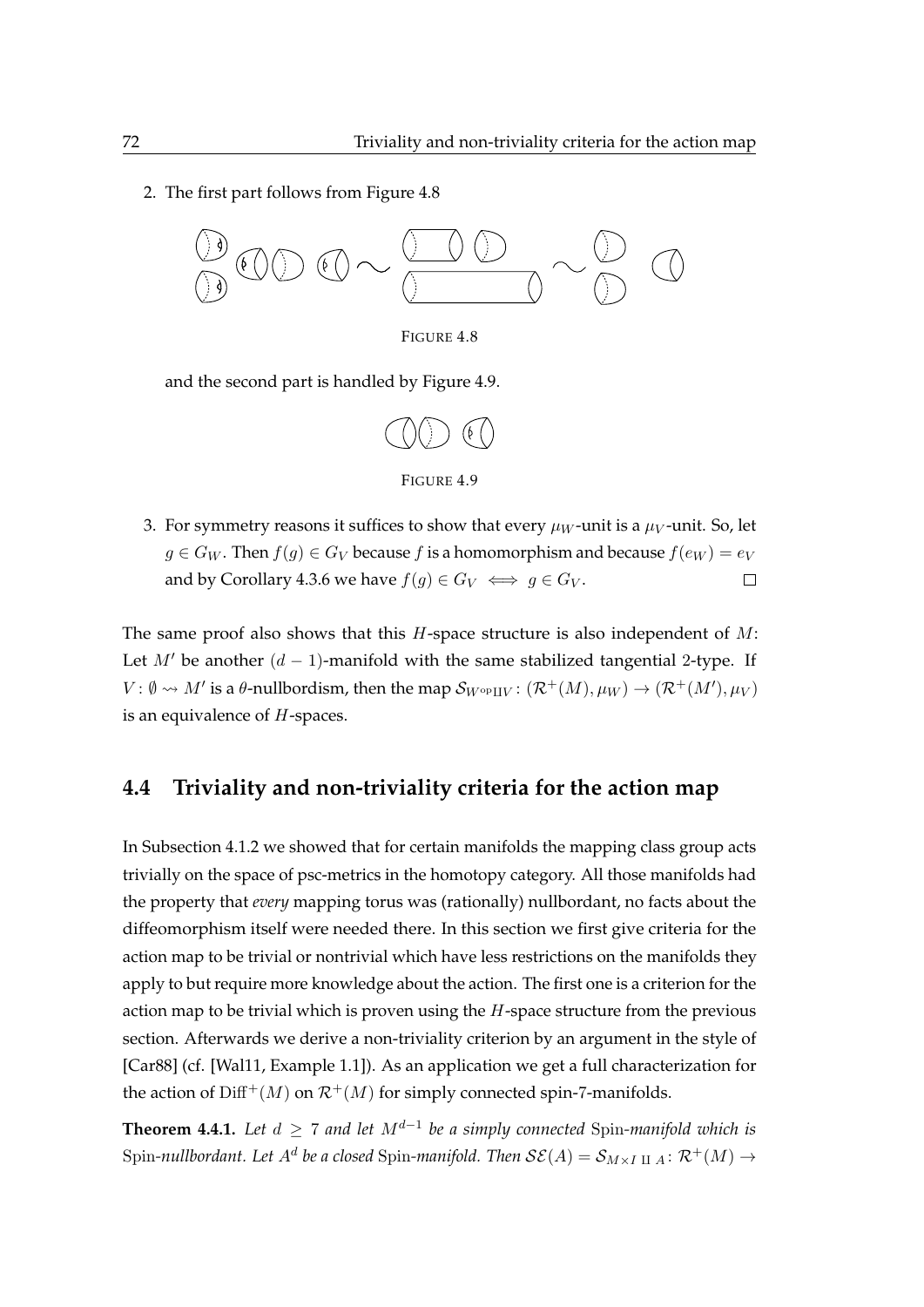$\mathcal{R}^+(M)$  *is homotopic to the identity if and only if*  $\mathcal{S}_{S^{d-1}\times I \coprod A}(g\circ)$  *and*  $g\circ$  *are homotopic in*  $\mathcal{R}^+(S^{d-1}).$ 

*Remark* 4.4.2. In particular, for  $[\psi] = [f, L] \in \Gamma^{\text{Spin}}(M)$  the map  $f^* \colon \mathcal{R}^+(M) \to \mathcal{R}^+(M)$ is homotopic to the identity if  $\mathcal{S}_{S^{d-1} \times I \coprod T_{\psi}}(g \circ) \sim g \circ \cdot$ 

*Proof of [Theorem 4.4.1.](#page-89-2)* Let  $W: \emptyset \leadsto M$  and let  $D: \emptyset \leadsto S^{d-1}$  denote the standard  $d$ -disc. By [Theorem 4.3.7](#page-88-1) the map  $f \coloneqq S_{D^{\mathrm{op}} \amalg W} \colon (\mathcal{R}^+(S^{d-1}), \mu_D) \to (\mathcal{R}^+(M), \mu_W)$  is an equivalence of  $H$ -spaces. By [Example 4.3.4](#page-87-2) the neutral element  $e_D$  is given by the round metric  $g_\circ$  and  $f(g_\circ) \sim f(e_D) \sim e_W$  by [Theorem 4.3.7.](#page-88-1) We compute

$$
\mathcal{SE}_A(.) = \mathcal{S}_{M \times I \amalg A} = \mu_W(\mathcal{S}_{M \times I \amalg A}(.) , e_W) = \mu_W(., \mathcal{S}_{M \times I \amalg A}(e_W))
$$
  
=  $\mu_W(., \mathcal{S}_{M \times I \amalg A} \circ f(g_\circ)) = \mu_W(., f \circ \mathcal{S}_{S^{d-1} \times I \amalg A}(g_\circ)),$ 

where the last equality follows from the [Figure 4.10.](#page-90-0)

<span id="page-90-0"></span>

FIGURE 4.10

Now,  $\mu_W($ ,  $f \circ S_{S^{d-1} \times I \coprod A}(g \circ)) = id$  if and only if  $f \circ S_{S^{d-1} \times I \coprod A}(g \circ) \sim e_W$  which happens if and only if  $S_{S^{d-1} \times I \coprod A}(g \circ) \sim g \circ$ .  $\Box$ 

Next we give the non-triviality criterion.

<span id="page-90-1"></span>**Proposition 4.4.3.** *Let* M *be a* (d − 1)*-dimensional, simply connected* Spin*-manifold and let*  $W^d$  be a closed Spin-manifold with  $\hat{\mathcal{A}}(W)\neq 0.$  Then  $\mathcal{SE}_W(g)\not\sim g$  for every psc-metric  $g$  on  $M$ *. In particular,*  $SE_W$  *is not homotopic to the identity.* 

*Proof.* By [Lemma B.4](#page-115-0) we can perform (Spin-)surgery on  $M \times [0, 1]$  II W to get an admissible cobordism  $V: M \rightarrow M$ . If  $\mathcal{SE}_W$  is homotopic to the identity there exists a psc-metric  $G$  on  $V$  that restricts to the same metric  $g_0$  on both boundaries by [Lemma](#page-46-0) [1.7.12](#page-46-0) (see [Remark 3.1.7](#page-62-1) as well). We obtain a psc-metric on the manifold  $V'$  obtained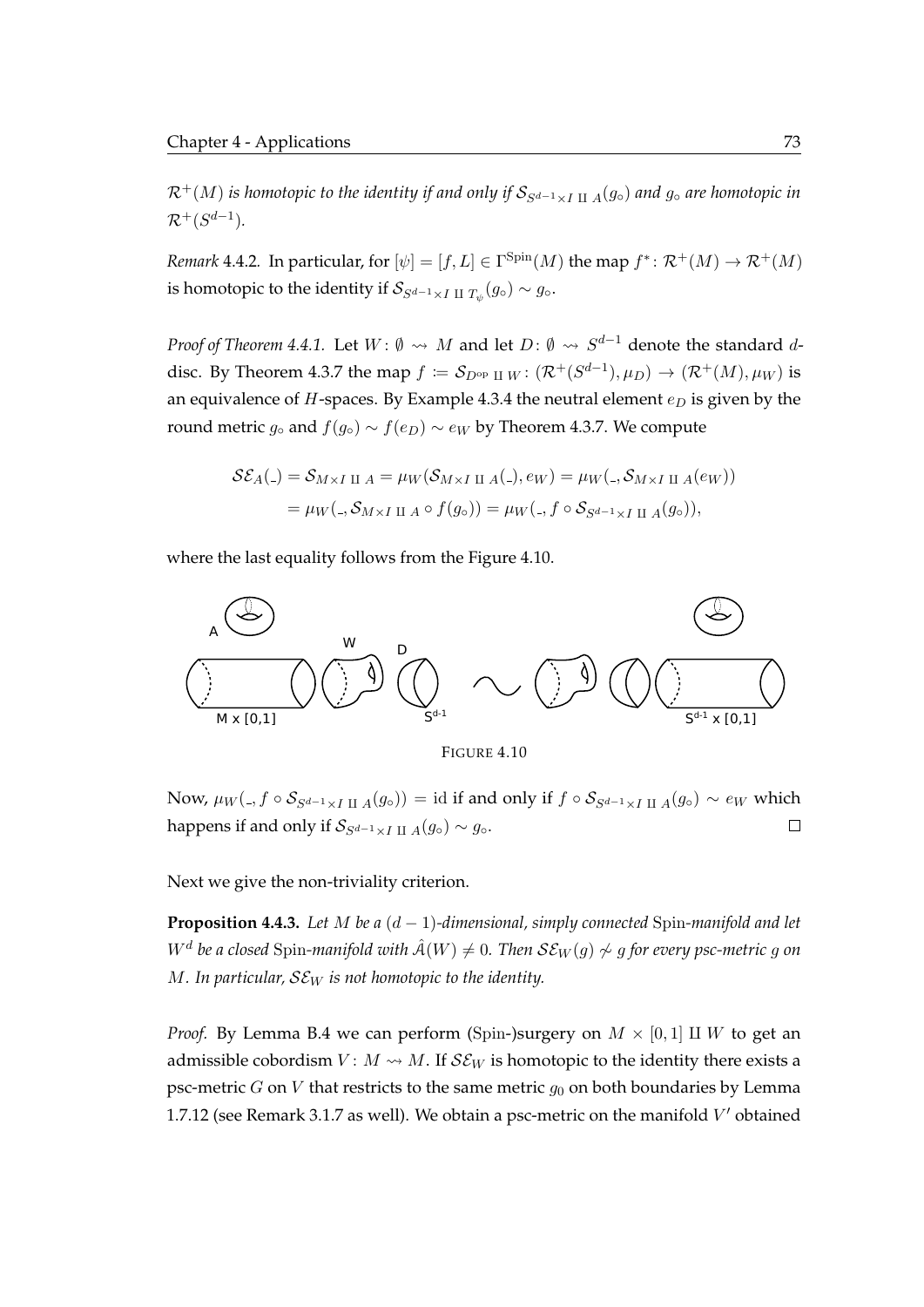by gluing the boundaries of V together along the identity. So,  $\hat{\mathcal{A}}(V') = 0$  by the Lichnerowicz-formula and since  $\hat{A}$  is Spin-cobordism invariant we get

$$
0 = \hat{\mathcal{A}}(V') = \hat{\mathcal{A}}(M \times S^1 \amalg W) = \hat{\mathcal{A}}(W).
$$

We can now derive the result for 7-manifolds.

**Corollary 4.4.4.** Let  $M^7$  be a simply connected Spin-manifold and let  $f: M \stackrel{\cong}{\longrightarrow} M$  be a Spin*-diffeomorphism. Then the following are equivalent:*

- 1.  $\hat{A}(T_f) = 0$ .
- *2.* T<sup>f</sup> *is* Spin *nullbordant.*
- *3.* f ∗ *is homotopic to the identity.*
- 4.  $f^*g \sim g$  for every  $g \in \mathcal{R}^+(M)$ .
- *5. There exists a metric*  $g \in \mathcal{R}^+(M)$  *such that*  $f^*g \sim g$ *.*

*Proof.* The implications 3.  $\Rightarrow$  4. and 4.  $\Rightarrow$  5. are obvious and the implication 2.  $\Rightarrow$  3 follows from [Corollary 4.1.1.](#page-71-0) For  $1. \Rightarrow 2.$  we note that

$$
\Omega_8^{\text{Spin}} \cong \mathbb{Z} \oplus \mathbb{Z} \cong \langle [\mathbb{HP}^2], [\beta] \rangle,
$$

where  $\beta$  denotes the Bott manifold with  $\hat{A}(\beta) = 1$  and  $sign(\beta) = 0$ . Furthermore,  $\text{sign}(\mathbb{HP}^2) \neq 0$  and  $\hat{\mathcal{A}}(\mathbb{HP}^2) = 0.$  Since for  $T_f$  both these invariants vanish, it has to be Spin-nullbordant. Finally 5.  $\Rightarrow$  1. is proven as follows: Let  $g_t$  be an isotopy between  $f^*g$  and g. Since isotopy of psc metrics implies concordance of psc metrics, there exists a psc metric G on  $M \times [0,1]$  restricting to  $f^*g$  and g. Then G induces a psc metric on  $T_f$  as one can identify the metrics on the boundary along  $f^*$  and hence  $\hat{\mathcal{A}}(T_f)=0.$ 

- *Remark* 4.4.5. 1. Since *M* is simply connected we have  $\text{Diff}^{\text{Spin}}(M) \rightarrow \text{Diff}^+(M)$ . Hence the above Corollary classifies the action of  $\Gamma^+(M)$  on  $\mathcal{R}^+(M)$  for every simply connected 7-dimensional Spin-manifold.
	- 2. Note that the implication  $5 \Rightarrow 1$ . does not require the restriction to dimension 7.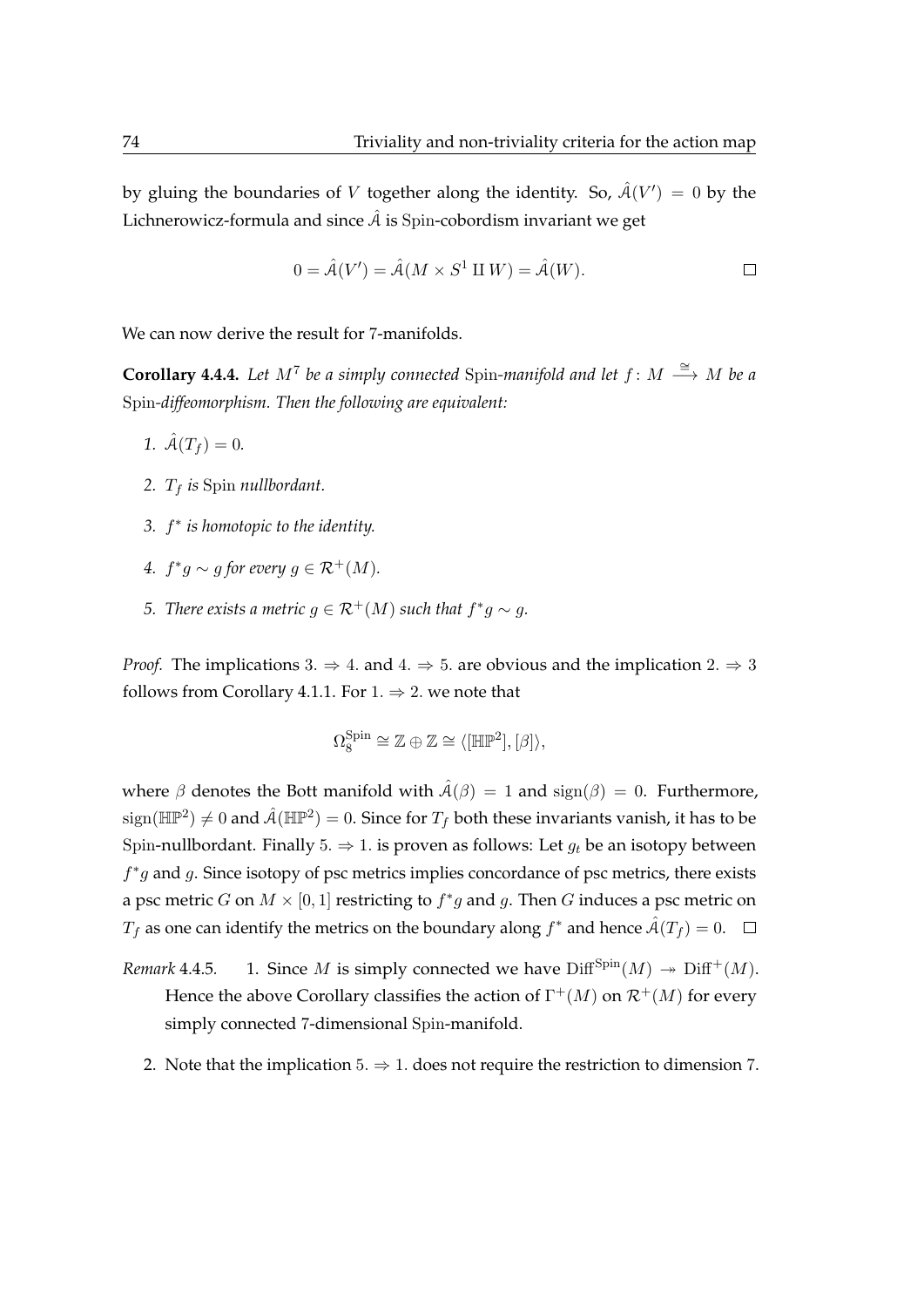In the 7-dimensional case we get a further factorization of the action map:



This factorization is sharp in the sense that ker  $\eta = \ker \hat{A} \circ T$ . We close this chapter with 2 questions:

<span id="page-92-0"></span>**Question 4.4.6.** Let M be simply connected and spin. Is vanishing of the  $\hat{A}$ -genus of W a sufficient condition for  $\mathcal{SE}_W$  to be homotopic to the identity on  $\mathcal{R}^+(M)$ ?

If the answer to [Question 4.4.6](#page-92-0) were yes, we get the following commutative extension of the diagram above.



In the 7-dimensional case, this would be implied by the following conjecture.

**Conjecture 4.4.7.**  $\mathcal{SE}(\mathbb{HP}^2) \sim id$ .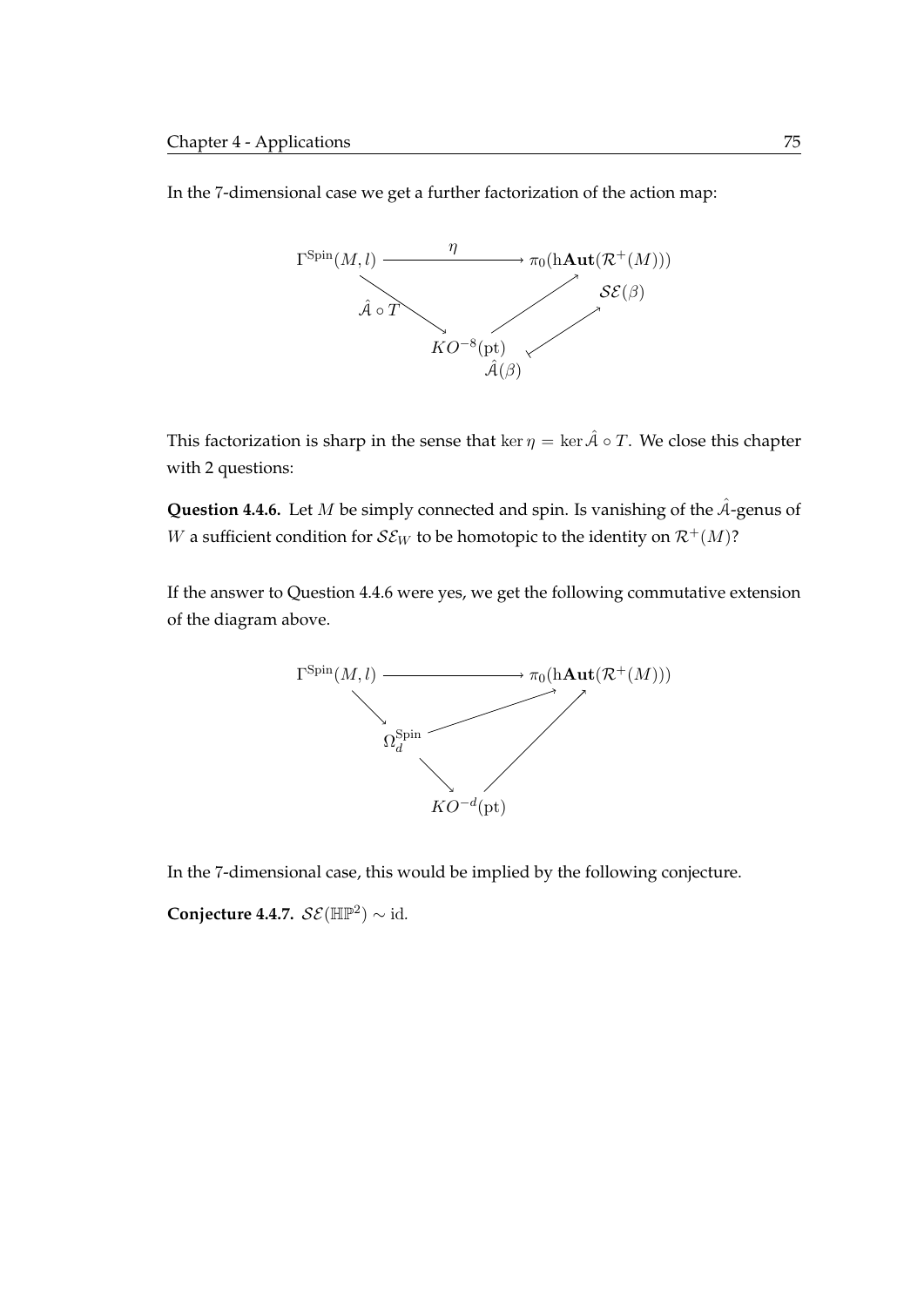The motivation for the second question is the fact that the kernel of the signature homomorphism  $\operatorname{sign}\colon \Omega_*^{{\rm SO}} \to \mathbb{Z}$  is generated by mapping tori, i.e. for every  $W \in \ker \operatorname{sign}$ there exists an oriented manifold  $M^{d-1}$  and an orientation preserving diffeomorphism  $f \in \text{Diff}^+(M)$  such that  $[T_f] = [W] \in \Omega_d^{\text{SO}}$  (cf. [\[Win71\]](#page-122-3)). We consider the group homomorphisms

$$
\Omega_d^{\text{Spin}} \longrightarrow \Omega_d^{\text{SO}} \stackrel{\text{sign}}{\longrightarrow} \mathbb{Z}
$$

and we ask the following question.

**Question 4.4.8.** Which elements  $W \in \text{ker sign with nontrivial } \hat{A}$ -genus are in the image of the homomorphism  $\Omega_d^{\rm Spin}\longrightarrow \Omega_d^{\rm SO}$  , i. e. can be represented by the mapping torus of a Spin-diffeomorphism on a Spin-manifold?

If  $M$  were a simply connected Spin-manifold of positive scalar curvature with a Spindiffeomorphism  $(f, L)$  whose mapping torus has non-vanishing  $\hat{A}$ -genus, we would get a detection result for every curvature condition that implies positive scalar curvature by [Proposition 4.4.3.](#page-90-1)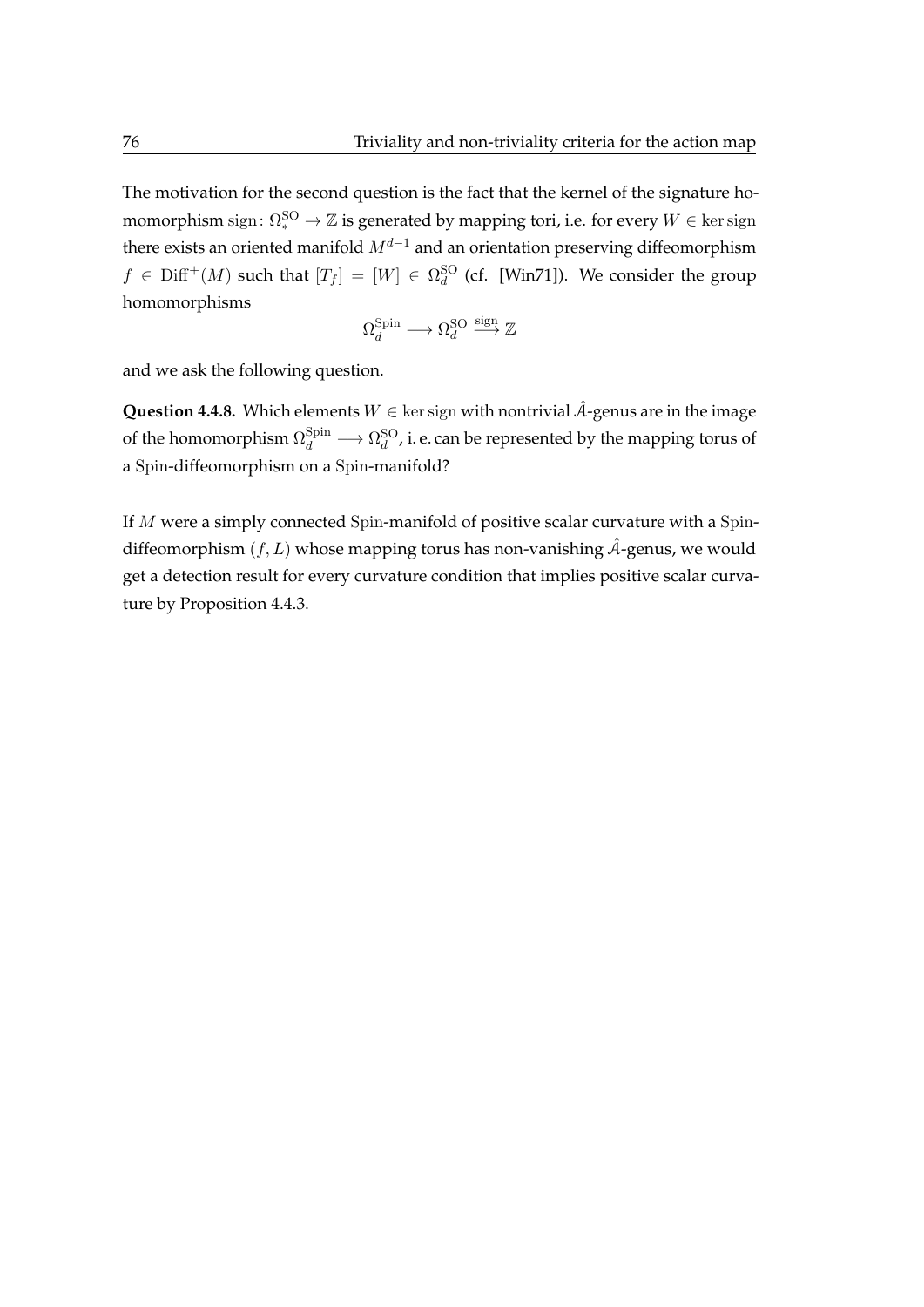# **5**

# **Surgery stable curvature conditions**

In this chapter we generalize our main result to other curvature conditions. The key observation is that the two main (differential) geometric ingredients that go into the proof are: The surgery theorem [\(1.7.8\)](#page-45-0) by Chernysh [\[Che04b,](#page-119-0) Theorem 1] and [\[Wal11,](#page-122-2) Lemma 1.9] which says that double torpedo metrics and mixed torpedo metrics on the sphere lie in the component of the round metric. We call this second property the *mixed torpedo condition*. Recent work of Kordass [\[Kor18\]](#page-121-5) improves Chernysh's result from positive scalar curvature to other curvature conditions<sup>[1](#page-94-0)</sup>. Afterwards we use this improved surgery theorem to indicate how one can upgrade a detection result of Botvinnik–Ebert–Randal-Williams [\[BERW17\]](#page-118-5).

## **5.1 The improved surgery theorem**

Let us fix  $c \geq 3$  and let C be a *deformable, codimension* c *surgery stable curvature condition of dimension*  $(d-1)$ *.* $^2$  $^2$  *W*e denote by  $\mathcal{R}_C(M)$  the *space of Riemannian metrics satisfying*  $C$ . Note that saying a metric satisfies  $C$  only makes sense for metrics on manifolds

<span id="page-94-0"></span><sup>&</sup>lt;sup>1</sup>This is built on work of Hoelzel [\[Hoe16\]](#page-120-6) in the same way Chernysh's result [\[Che04b\]](#page-119-0) is built on Gromov-Lawson's surgery theorem [\[GL80\]](#page-119-1).

<span id="page-94-1"></span> $^2$ For a definition and examples see [\[Kor18,](#page-121-5) Section 2.1] and [\[Hoe16,](#page-120-6) Introduction].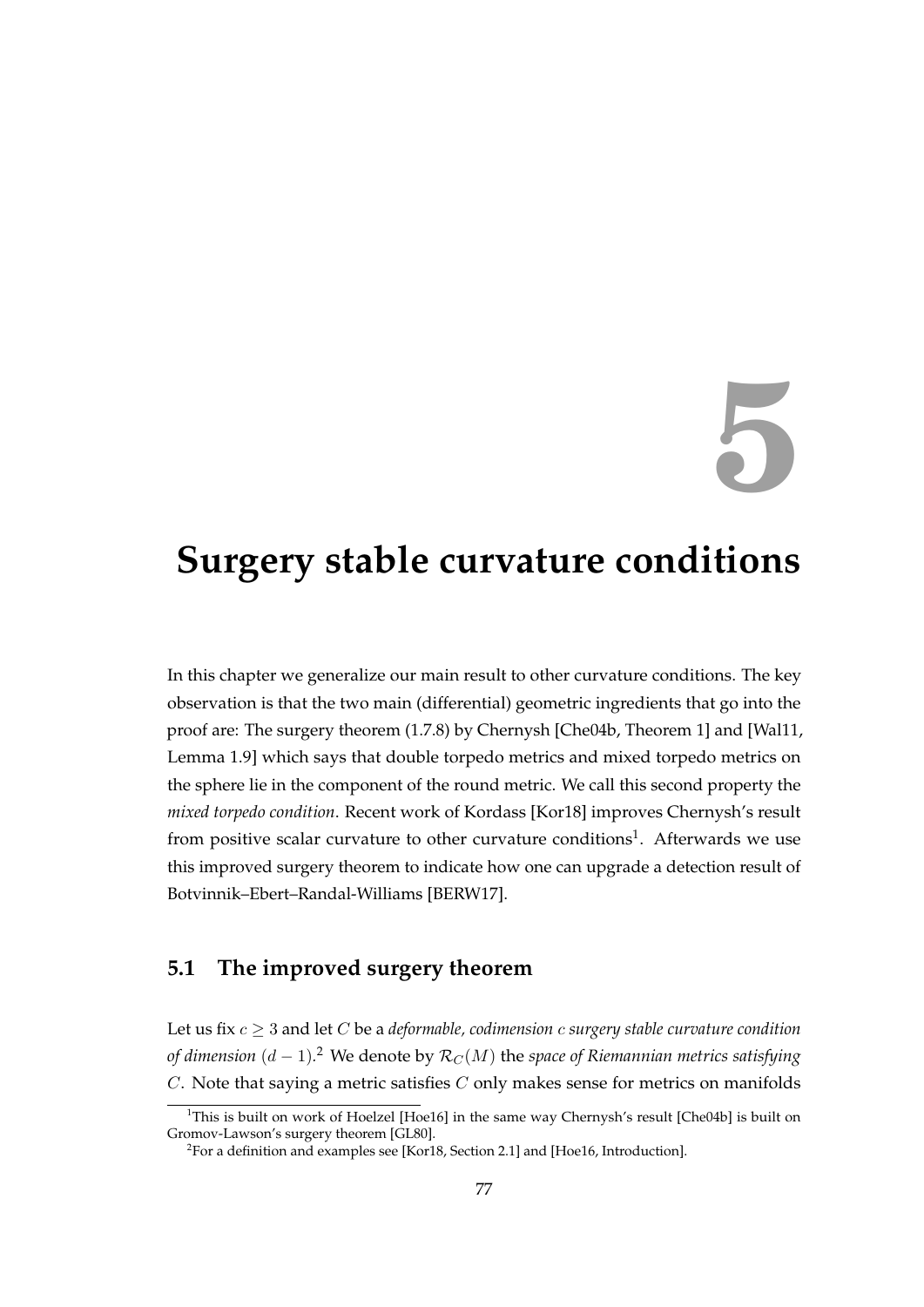of dimension  $(d-1)$ . The round metric  $g_0^{k-1}$  of radius 1 satisfies  $g_0^{k-1} + g_{eucl}$  ∈  $\mathcal{R}_C(S^{k-1}\times \mathbb{R}^{d-k})$  for  $\varepsilon$  small enough and  $k\ge c$  (cf. [\[Kor18,](#page-121-5) Remark 2.8]) and for every metric  $g_N$  on a manifold  $N^{k-1}$  there exists a torpedo metric  $g_{tor}^{d-k} \in \mathcal{R}(D^{d-k})_{g_\circ}$  such that  $g_N + g_{tor} \in \mathcal{R}_C(N \times D^k)_{g_N + g_\circ}$  provided that  $d-k \geq 3$  (cf. [\[Kor18,](#page-121-5) Corollary 2.27]). We define

$$
\mathcal{R}_C(M,\varphi) \coloneqq \{ g \in \mathcal{R}_C(M) \colon \varphi^*g = g_\circ + g_{tor} \}
$$

The following is the improved parametrized surgery theorem.

<span id="page-95-0"></span>**Theorem 5.1.1** ([\[Kor18,](#page-121-5) Theorem 3.5])**.** *Let* C *be a deformable, codimension* c *surgery stable*  $\emph{curvature condition,} ~M~be~a~(d-1)$ -manifold and let  $\varphi\colon S^{k-1}\times D^{d-k}\hookrightarrow M~be~a~surgery$ *datum with*  $k \leq d - c$ *. Then the inclusion* 

$$
\mathcal{R}_C(M,\varphi)\hookrightarrow \mathcal{R}_C(M)
$$

*is a (weak) homotopy equivalence.*

**Example 5.1.2.** Let us list some curvature conditions to which [Theorem 5.1.1](#page-95-0) applies.

- 1. Positive scalar curvature is a deformable, codimension 3 surgery stable curvature condition, so Kordass' result really is a generalization of Chernysh's theorem.
- 2. Let  $(M, g)$  be a Riemannian manifold and let  $P \subset T_xM$  be a *p*-dimensional subspace with  $(E_i)$  an orthonormal basis of  $P^\perp.$  We define the  $p\text{-}curvature$  of  $g$ by  $s_p(g)(P) \coloneqq \sum_{i,j=1}^{n-p} \mathbf{sec}_g(\langle E_i, E_j \rangle).^{3}$  $s_p(g)(P) \coloneqq \sum_{i,j=1}^{n-p} \mathbf{sec}_g(\langle E_i, E_j \rangle).^{3}$  $s_p(g)(P) \coloneqq \sum_{i,j=1}^{n-p} \mathbf{sec}_g(\langle E_i, E_j \rangle).^{3}$  Then *positive p-curvature* is a deformable, codimension  $p + 3$ -surgery stable curvature condition (see [\[Lab97\]](#page-121-6) and [\[Kor18,](#page-121-5) Example 2.20]).
- 3. In a similar fashion, one can define q-Ricci curvature. Let  $Q \subset T_xM$  be a qdimensional subspace with (Ei) as an orthonormal basis. We define the q*-Riccicurvature of g* by  $\mathbf{Ric}_q(g)(Q) = \sum_{i=1}^q \mathbf{Ric}(g)(E_i).$ <sup>[4](#page-95-2)</sup> Then, for  $2 \le q \le d-2$ , *positive* q*-Ricci curvature* is a deformable, codimension (d − q + 1)-surgery stable curvature condition (see [\[Wol12\]](#page-123-0) and [\[Kor18,](#page-121-5) Example 2.20]).

All these examples are contained in positive scalar curvature, so for all these conditions one has  $\mathcal{R}_C(M) \subset \mathcal{R}_{psc}(M) =: \mathcal{R}^+(M)$ .

It is not clear if deformable, codimension  $c$  surgery stable curvature conditions also *encode the mixed torpedo condition*, i. e. that every metric satisfying C also satisfies the

<span id="page-95-1"></span><sup>&</sup>lt;sup>3</sup>Clearly, 0-curvature is scalar curvature and  $(d-2)$ -curvature is the sectional curvature. We also see that  $s_1(g)(P) = \text{scal } g - 2\text{Ric}(P)$ .

<span id="page-95-2"></span> $\frac{4(d-1)}{4(d-1)}$ -Ricci-curvature is scalar curvature and 1-Ricci curvature is ordinary Ricci curvature.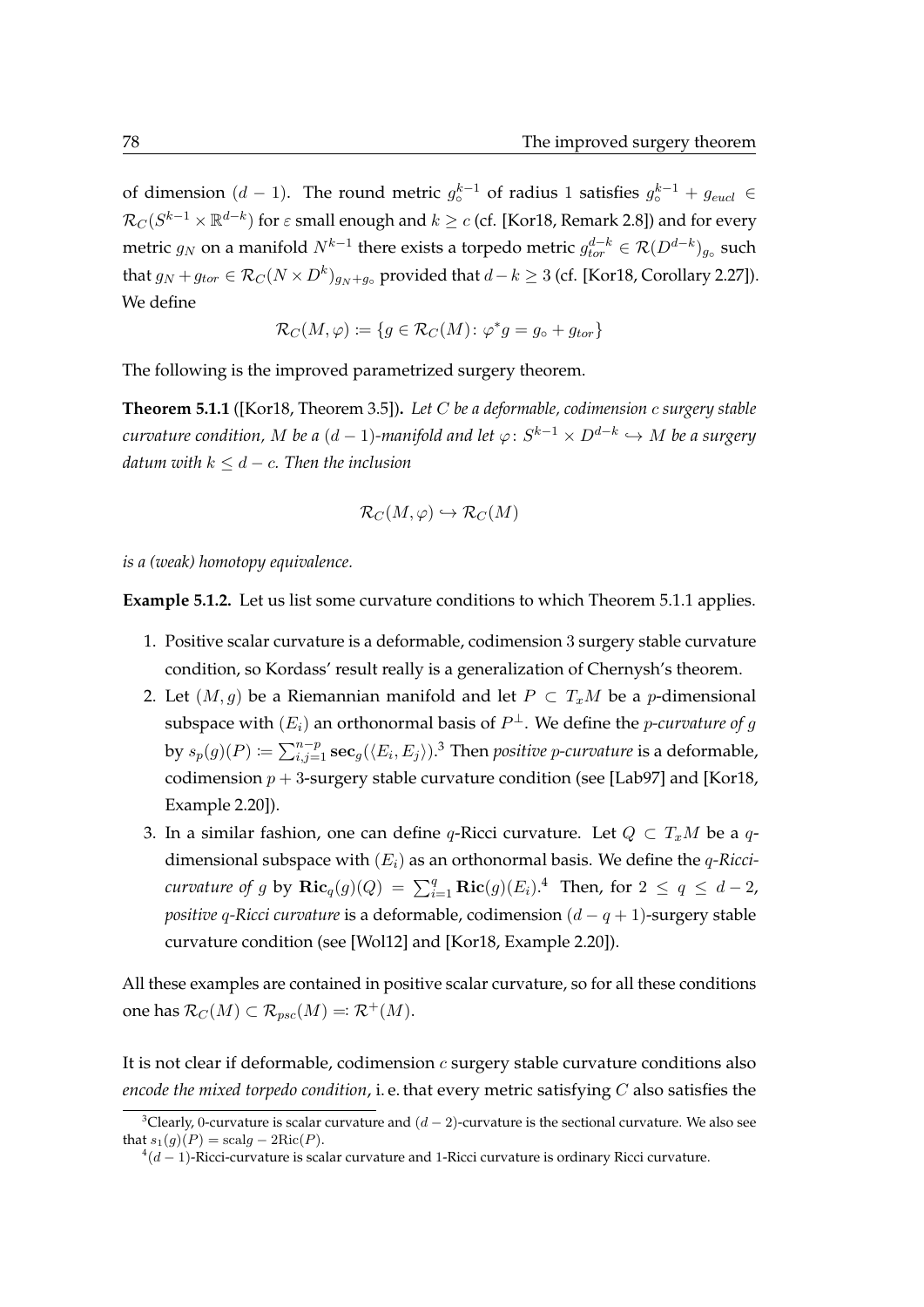mixed torpedo condition. For the above examples it should be true and we will assume it for the succeeding section.

## **5.2 Generalization of [Theorem 3.3.1](#page-68-0)**

In this section we generalize our [main Theorem 3.3.1.](#page-68-0) All our results carry over without any change in the proofs. However, the dimension restriction changes. Let  $m := \max\{c + 4, 2c\}.$ 

*Remark* 5.2.1*.* With the same proof as in [Theorem 1.6.2](#page-41-0) one can show the following: Let *a*, *b* ∈ {-1, 0, . . . , *d*}, *W* be of dimension at least *d* ≥ max{*a* + 5, *b* + 5, *a* + *b* + 2} and let the inclusions  $(W, M_0)$  and  $(W, M_1)$  be a- and b-connected, respectively. Then  $\mathcal{H}_{a+1,d-b-1}(W)$  is path-connected.

**Theorem 5.2.2** (cf. [Theorem 2.3.3\)](#page-54-0). For  $d \geq m(c)$ , the functor  $\mathcal{P}^{-1,c-1}$  is an equivalence of *categories.*

From now on let  $c \geq 3$  and let us fix be a deformable codimension c surgery stable curvature condition  $C$  that encodes the mixed torpedo condition.

**Lemma 5.2.3** (cf. [Definition 3.1.1,](#page-56-0) [Lemma 3.1.3](#page-57-0) and [Corollary 3.1.5\)](#page-62-2). Let  $d \geq m(c)$ . Then *there is a functor*

$$
\overline{\mathcal{S}}^C\colon \mathcal{B}ord_d^{-1,c-1}\longrightarrow \text{hTop}
$$

*which satisfies:*

1. 
$$
\overline{\mathcal{S}}^C(M) = \mathcal{R}^+(M)
$$
  
2. 
$$
\overline{\mathcal{S}}^C_{(M \times I, \text{id}, f)} = f_*
$$

3.  $\overline{\mathcal{S}}_{tr\,\varphi,\mathrm{id},\mathrm{id}}^{C}(g) = \overline{\mathcal{S}}_{\varphi}^{C}.$ 

<span id="page-96-0"></span>**Lemma 5.2.4** (cf. [Lemma 3.2.1\)](#page-62-3). *Let*  $d ≥ 2c + 1$  *and let*  $M_0$ *,*  $M_1$  *be two*  $(d − 1)$ *-manifolds,*  $let\ W = [W, id, id] \in \textit{mor}_{Bord_d^{-1,c-1}}(M_0, M_1)$  and let  $\Phi\colon S^{k-1}\times D^{d-k+1} \hookrightarrow$  Int W be an embedding with  $c \leq k \leq d - c.$  Then  $\overline{\mathcal{S}}^C_W \sim \overline{\mathcal{S}}^C_W$ W<sup>Φ</sup> *.*

Now, let  $\theta\colon B\to BO(d)$  be a fibration which is once-stable. Let  $\hat{\Omega}^{\theta}_{d,c-1}$  denote the category which has  $(d-1)$ -dimensional  $\theta$ -manifolds  $(M^{d-1}, \hat l)$  as objects and let the set of morphisms from  $M_0$  to  $M_1$  be given by  $\Omega_d^{\theta}(M_0,M_1)$  if the underlying structure map  $l: M_1 \rightarrow B$  is  $(c-1)$ -connected and be empty otherwise.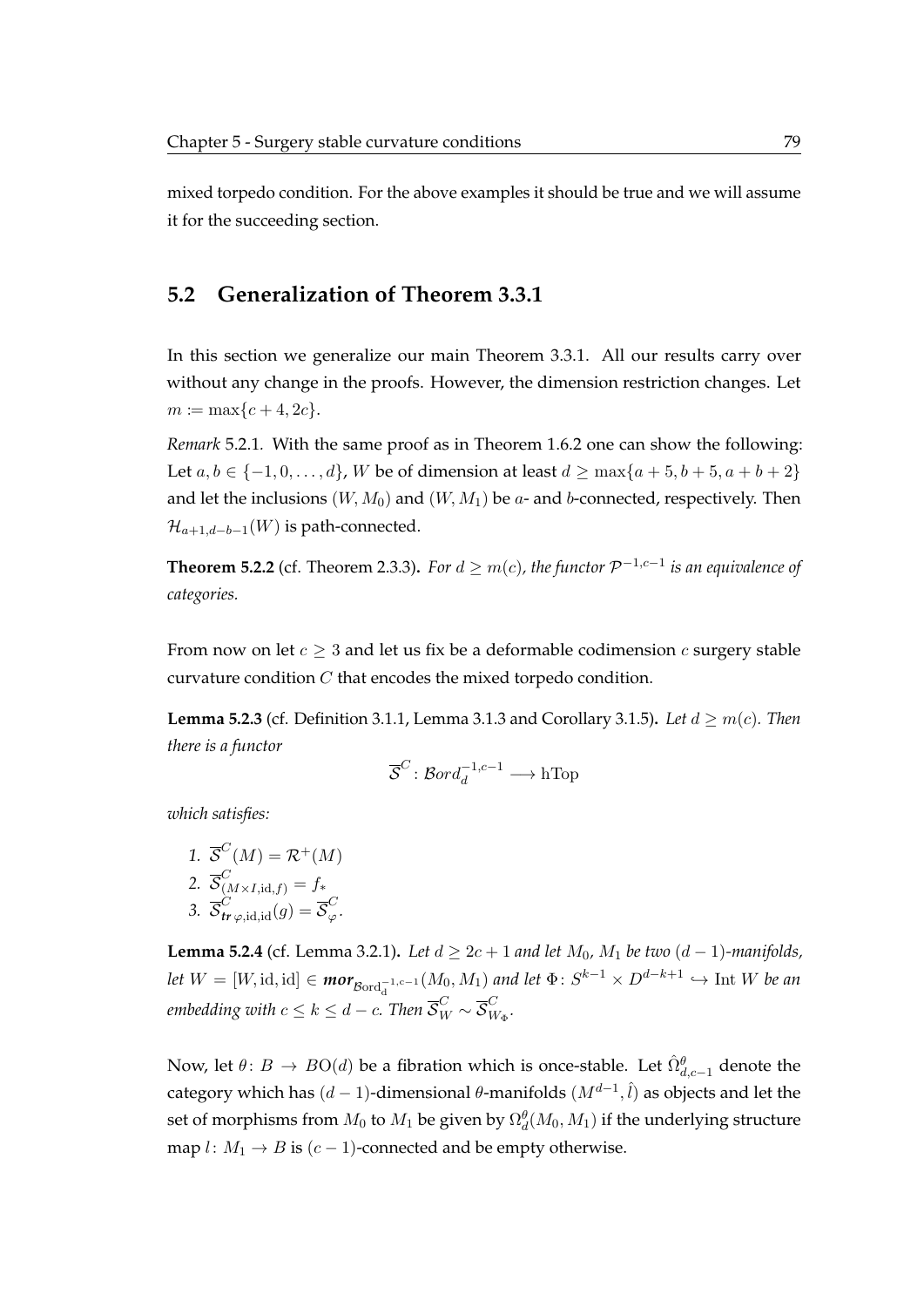**Theorem 5.2.5** (cf. [Theorem 3.3.1\)](#page-68-0). Let  $d \geq 2c + 1$ . Then there is a unique functor

$$
\mathcal{S}^C \colon \hat{\Omega}^{\theta}_{d,c-1} \longrightarrow \text{hTop}
$$

*such that*

1.  $S^{C}(M) = R_{C}(M)$ , 2.  $S^{C}(M \times I, id, f^{-1}) = [g \mapsto f^{*}g],$ 3.  $S^C(tr\varphi, id, id) = \overline{S}_{\varphi}^C$ .

*Remark* 5.2.6*.* One can possibly improve the dimension restriction from  $d \geq 2c + 1$  to  $d \geq m(c)$ . The 2-index theorem only requires  $d \geq m(c)$  but for the use of [Lemma A.1](#page-104-0) in the proof of [Lemma 5.2.4](#page-96-0) (cf. [Lemma 3.2.1\)](#page-62-3) one needs  $d \ge 2c + 1$ . It is possible that [Lemma A.1](#page-104-0) also holds for one dimension smaller (cf. [Remark A.2.4\)](#page-109-0). This would mean that the restriction becomes  $d \ge 7$  for  $c = 3$  and  $d \ge 2c$  for  $c \ge 4$ .

**Corollary 5.2.7** (cf. [Corollary 4.1.1\)](#page-71-0). Let  $d \geq 2c + 1$  and let  $\theta: B \to BO(d)$  be the stabilized tangential ( $c-1$ )-type of  $M^{d-1}.$  Then there is a group homomorphism  $\mathcal{SE}^C\colon \Omega_d^{\theta} \to$  $\pi_0 \bigl( {\rm hAut}({\cal R}_C(M)) \bigr)$  such that the following diagram commutes:



Some of the examples computed in [Section 4.1](#page-70-0) have analogues for other deformable codimension  $c$  surgery stable curvature conditions. Let  $\Omega_d^{(k)}$  $\hat{d}$  denote the cobordism group of d-dimensional  $BO\langle k \rangle$ -manifolds. The key observation is the following:

**Proposition 5.2.8.** *The forgetful map*  $\Omega_d^{(k)}\otimes\mathbb{Q}\longrightarrow\Omega_d^{(1)}\otimes\mathbb{Q}=\Omega_d^{\rm SO}\otimes\mathbb{Q}$  *is injective for every*  $k \geq 2$ *.* 

*Proof.* In this proof  $H_n(X)$  denotes the *rational* homology of X. By [\[KL05,](#page-120-1) Theorem 2.1] there is an isomorphism  $\Omega^{(k)}_*\otimes\mathbb{Q}\stackrel{\cong}{\longrightarrow} H_*(B\mathrm{O}\langle k\rangle).$  We show that the map  $B\mathrm{O}\langle l\rangle\longrightarrow$  $BO\langle l-1 \rangle$  induces a monomorphism in rational homology for  $2 \leq l \leq k$ . The homotopy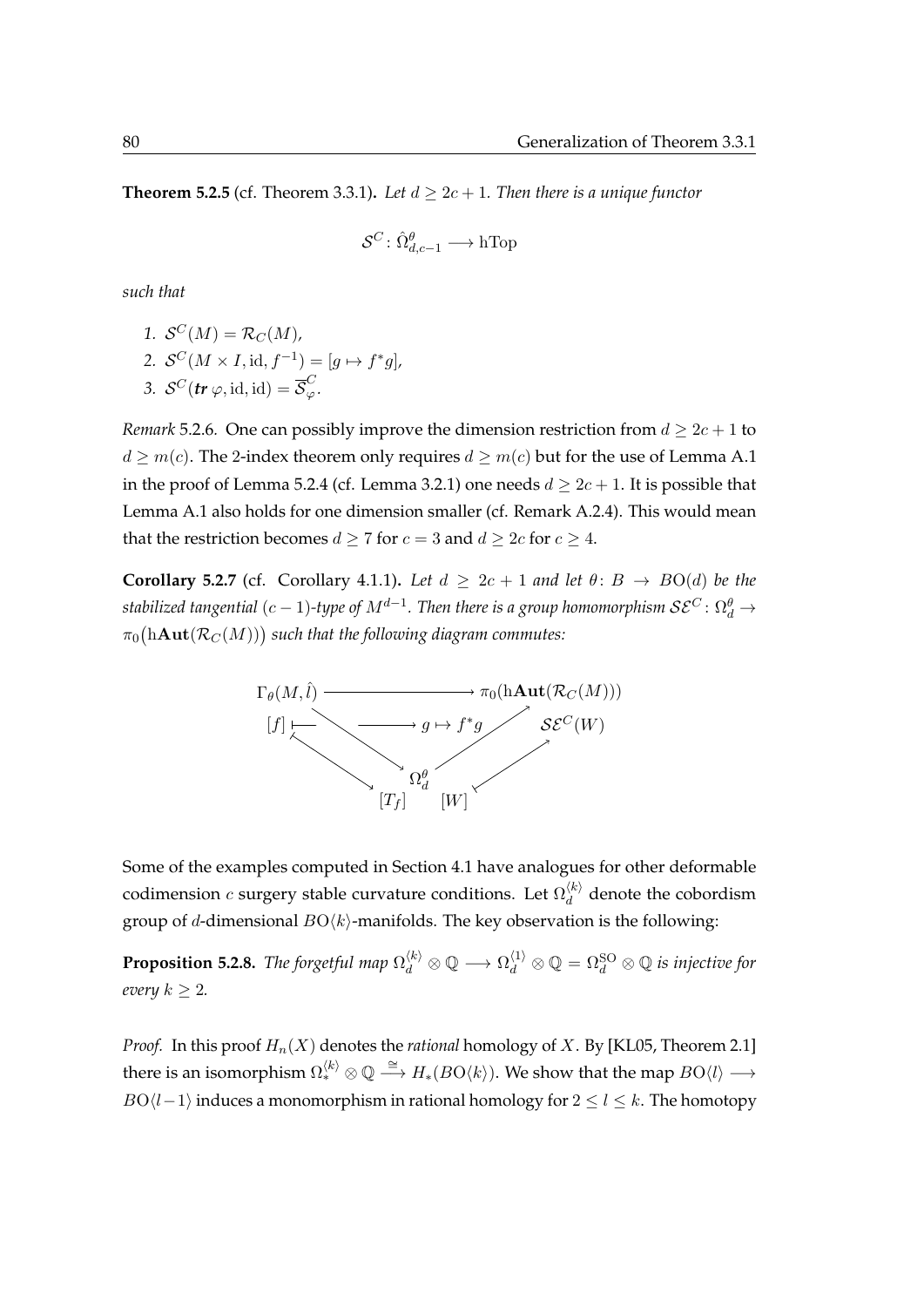groups of BO are given by

$$
\pi_i(BO) = \begin{cases} \mathbb{Z} & \text{if } i \equiv 0(4) \\ \mathbb{Z}/2\mathbb{Z} & \text{if } i \equiv 1, 2(8) \\ 0 & \text{otherwise.} \end{cases}
$$

So,  $BO\langle l \rangle = BO\langle l - 1 \rangle$  for  $l \equiv 3, 5, 6, 7(8)$  and we get fibrations

$$
BO\langle 4m \rangle \longrightarrow BO\langle 4m - 1 \rangle \longrightarrow K(\mathbb{Z}, 4m)
$$

$$
BO\langle 8m + e \rangle \longrightarrow BO\langle 8m + e - 1 \rangle \longrightarrow K(\mathbb{Z}/2\mathbb{Z}, 8m + e)
$$

for  $e = 1, 2$ . The rational cohomology of  $K(\mathbb{Z}/2\mathbb{Z}, 8m + e)$  vanishes. The base space of these fibrations is simply connected by our assumption on  $l$  and so by the Leray– Serre spectral sequence the map  $BO\langle l \rangle \longrightarrow BO\langle l-1 \rangle$  induces an isomorphism in rational homology unless  $l = 4m$ . If  $l = 4m$  this spectral sequence gives  $E_{p,q}^2 =$  $H_p(K(\mathbb{Z}, 4m)) \otimes H_q(BO\langle 4m \rangle) \Rightarrow H_{p+q}(BO\langle 4m-1 \rangle)$ . The entries on the  $E^2$ -page are zero if either  $p$  or  $q$  is not divisible by 4. Therefore every differential of the spectral sequence is trivial and the spectral sequence collapses at the  $E^2$ -page. We therefore have

$$
H_n(BO\langle 4m \rangle) \hookrightarrow \bigoplus_{p+q=n} H_p(K(\mathbb{Z}, 4m)) \otimes H_q(BO\langle 4m \rangle) \xrightarrow{\cong} H_n(BO\langle 4m-1 \rangle) \square
$$

**Example 5.2.9.** For  $c = 3, 4$ , we have  $BO(d)(c-1) = BSpin(d)$  and for  $5 \leq c \leq 8$ ,  $B\mathrm{O}(d\zeta - 1) = B\mathrm{String}(d).$ 

We can now state analogues for two examples from [Section 4.1.](#page-70-0)

**Corollary 5.2.10.** Let  $d \geq 2c + 1$  and let  $M^{d-1}$  be a  $c - 2$ -connected  $BO(d)\langle c - 1 \rangle$  manifold. *If d*  $\equiv$  0(4) *let all Pontryagin classes of M vanish. Let f* : *M*  $\stackrel{\cong}{\longrightarrow}$  *M be an orientation* preserving diffeomorphism. Then  $(f^*)^n\colon {\mathcal R}_C(M)\to {\mathcal R}_C(M)$  is homotopic to the identity for *some*  $n \in \mathbb{N}$ *.* 

**Corollary 5.2.11.** Let  $d \geq 2c + 1$  and let  $M^{d-1}$  be a  $BO(d)\langle c - 1 \rangle$  manifold with finite *fundamental group and* c − 2*-connected universal cover. If* d ≡ 0(4) *let all Pontryagin classes of M vanish. Let f : M*  $\xrightarrow{\cong} M$  *be a BO(d)\c − 1)-diffeomorphism acting on the fundamental* group by an inner automorphism. Then  $(f^*)^n$  is homotopic to the identity for some  $n \in \mathbb{N}$ .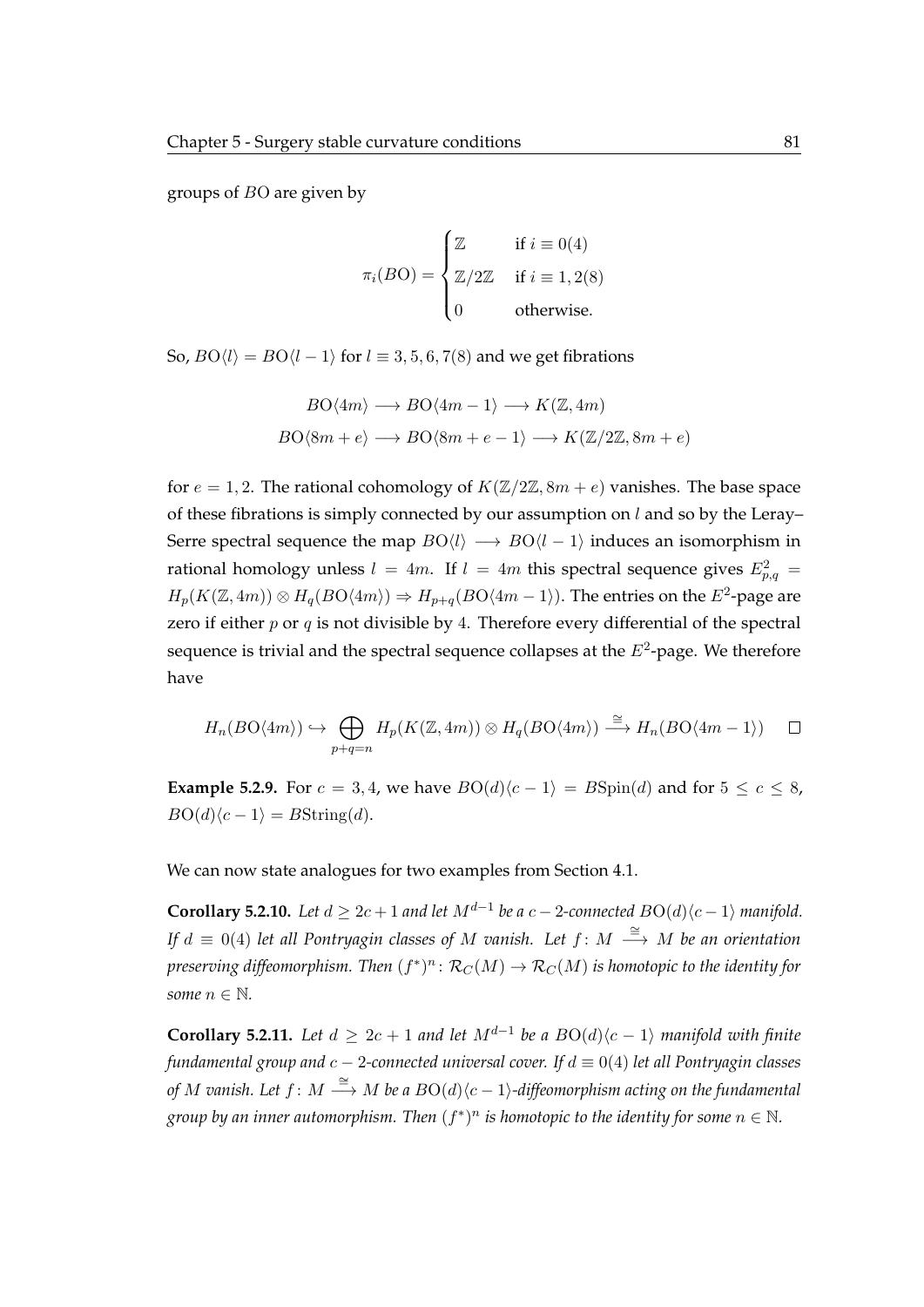For  $c = 3, 4$  we have  $BO(d)(c - 1) = B\text{Spin}(d)$  and even more results from [Chapter 4](#page-70-1) carry over. If  $c = 3$  this works for all results and if  $c = 4$  one has to consider 2-connected manifolds instead of simply connected manifolds.

## **5.3 A** detection result for  $\mathcal{R}_C(M)$

In this section we use [Kordass' Theorem 5.1.1](#page-95-0) to indicate how one can generalize the work of Botvinnik, Ebert and Randal-Williams [\[BERW17\]](#page-118-5). Let  $c \in \{3, \ldots, d-3\}$  and let  $C$  be a deformable, codimension  $c$  surgery stable curvature condition that implies positive scalar curvature. Also, let  $\iota: \mathcal{R}_C(M) \hookrightarrow \mathcal{R}^+(M)$  denote the inclusion. The following Lemma states the existence of stable metrics in a special case.

<span id="page-99-0"></span>**Lemma 5.3.1** ([\[BERW17,](#page-118-5) Theorem 2.6]). *Let*  $d \geq 2c$  *and let*  $V^{d-1}$ :  $S^{d-2} \rightsquigarrow S^{d-2}$  *be a*  $(c-2)$ -connected,  $BO(d)\langle c-1\rangle$ -cobordism. Also, assume that V is  $BO(d)\langle c-1\rangle$ -cobordant  $t$ o  $S^{d-2}\times [0,1]$  *relative to the boundary. Then there exists a metric*  $g\in \mathcal{R}_C(V)_{g\circ, g\circ}$  *with the following property: If W*  $: S^{d-2} \rightsquigarrow S^{d-2}$  *is cobordism and*  $h ∈ \mathcal{R}(S^{d-2})$  *is a boundary*  $\emph{condition such that } \emph{h} + \emph{dt}^2 \in \mathcal{R}_C(S^{d-2} \times [0,1])$  then the two gluing maps

$$
\mu(.,g) \colon \mathcal{R}_C(W)_{h,g_0} \longrightarrow \mathcal{R}_C(W \cup V)_{h,g_0}
$$

$$
\mu(g,.) \colon \mathcal{R}_C(W)_{g_0,h} \longrightarrow \mathcal{R}_C(V \cup W)_{g_0,h}
$$

*are homotopy equivalences.*

*Proof.* By assumption there exists a relative  $BO(d) \langle c - 1 \rangle$ -cobordism  $X \colon V \leadsto S^{d-2} \times V$  $[0, 1]$  and by performing surgery on the interior of X we may assume X has no handles of indices  $0, \ldots, c - 1, d - c + 1, \ldots, d$  (cf. [Lemma B.4](#page-115-0) and [Lemma 1.6.5\)](#page-43-0). So  $S^{d-2} \times [0,1]$  is obtained from V by a sequences of surgeries with these indices. Let  $\varphi\colon S^{k-1}\times D^{d-k}\hookrightarrow V$  be such a surgery embedding with  $k\in\{c,\ldots,d-c\}$  and let  $g\in\mathcal{R}_C(V)_{g\circ,g\circ}$  and let  $g'\in [\overline{\mathcal{S}}_{\varphi}^C(g)]\in \pi_0(\mathcal{R}_C(V_\varphi)).$  The map  $\overline{\mathcal{S}}_{\varphi}^C$  is a homotopy equivalence and so gluing on the metric  $g$  is a homotopy equivalence if and only if gluing on  $g'$  is a homotopy equivalence.

Now gluing in  $(S^{d-2} \times [0,1]), g_\circ + dt^2)$  is a homotopy equivalence and so by the above argument there exists a metric  $g \in \mathcal{R}_C(V)_{g_0,g_0}$  as required.  $\Box$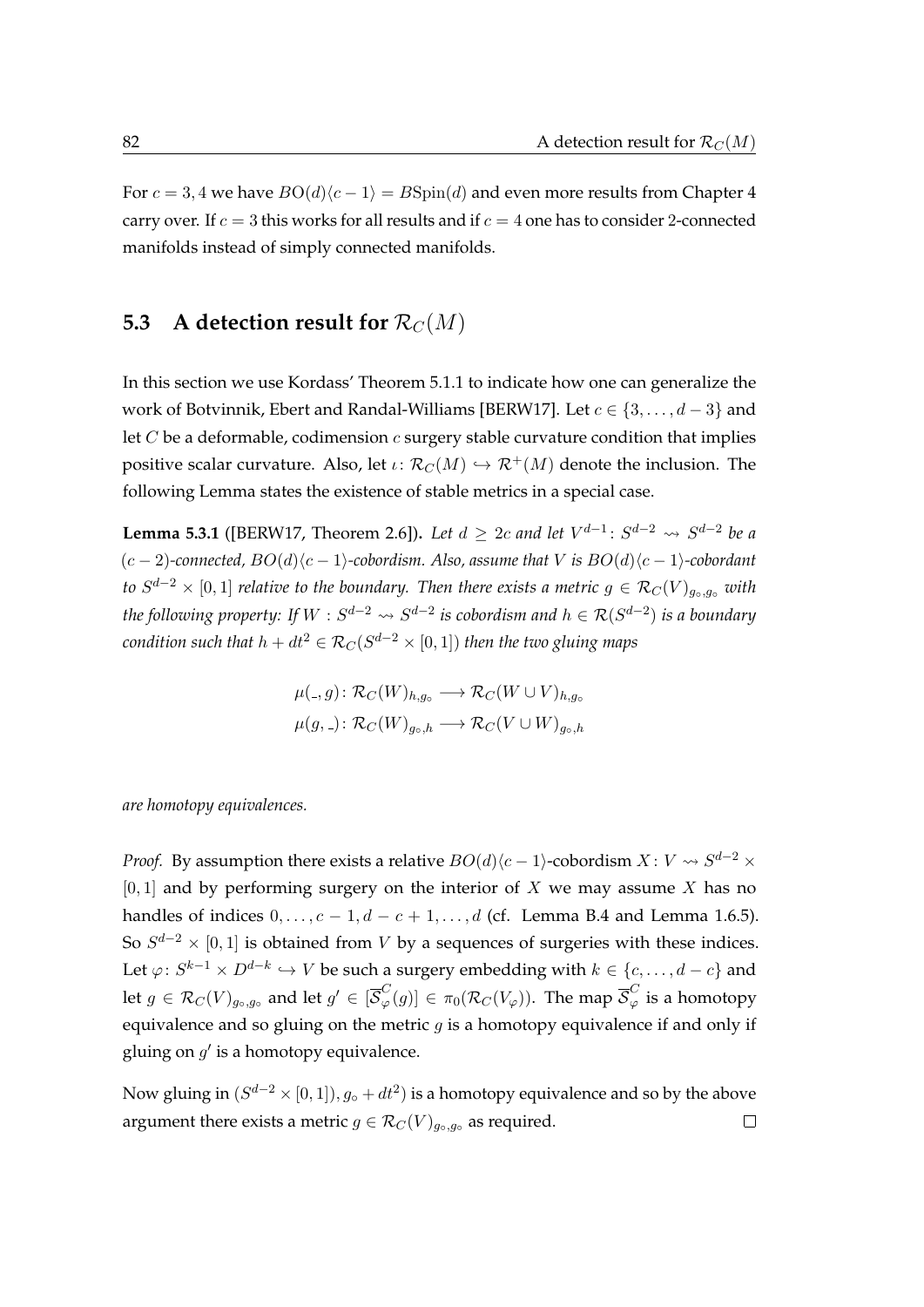Let  $M^{d-1}$  be a manifold with boundary  $\partial M$  and let  $h \in \mathcal{R}(\partial M)$  such that  $h + dt^2 \in$  $\mathcal{R}_C(\partial M \times [0,1])$ . The space  $\mathcal{R}_C(M)_h$  has an action of Diff<sub>∂</sub>(M), the group of diffeomorphisms which are the identity on a neighbourhood of  $\partial M$ . We get an action map  $\eta^C \colon \mathrm{Diff}_\partial(M) \to \mathrm{h\textup{Aut}}(\mathcal{R}_C(M)_h)$  which induces

<span id="page-100-0"></span>
$$
\Gamma_{\partial}(M) := \pi_0(\text{Diff}_{\partial}(M)) \longrightarrow \pi_0(\text{hAut}(\mathcal{R}_C(M)_h))
$$
\n(5.1)

The psc-analog of the following is one of the main ingredients in the proof of [\[BERW17,](#page-118-5) Theorem B].

<span id="page-100-1"></span>**Theorem 5.3.2** ([\[BERW17,](#page-118-5) Theorem 4.1]). Let  $d \geq 2c$  and let  $M^{d-1}$  be a  $(c-2)$ -connected,  $B\mathrm{O}(d)\langle c-1\rangle$ -manifold with boundary  $\partial M=S^{d-2}.$  Also, assume that  $M$  is  $B\mathrm{O}(d)\langle c-1\rangle$ - $\alpha$  *cobordant to*  $D^{d-1}$  *relative to the boundary. Then the image of the map [\(5.1\)](#page-100-0) for*  $h = g_\circ^{d-2}$  *is an abelian group.*

For the proof we will use the following Lemma of Eckmann-Hilton style.

<span id="page-100-2"></span>**Lemma 5.3.3** ([\[BERW17,](#page-118-5) Lemma 4.2])**.** *Let* C *be a nonunital topological category with objects the integers and let* G *be a topological group which acts on* C*, i.e.* G *acts on all morphism spaces* and the composition in C is G-equivariant. We will denote the composition of x and y by  $x \cdot y$ . *Suppose that*

- *1.*  $\mathcal{C}(m, n) = \emptyset$  for  $n \leq m$ .
- *2.* For each  $m \neq 0$  there exists a  $u_m \in \mathcal{C}(m, m + 1)$  such that the composition maps

| $u_m \cdot \therefore \mathcal{C}(m+1,n) \rightarrow \mathcal{C}(m,n)$ | for $n > m + 1$ |
|------------------------------------------------------------------------|-----------------|
| $u_n: \mathcal{C}(n,m) \to \mathcal{C}(n,m+1)$                         | for $n < m$     |

*are homotopy equivalences.*

*3. There exists an*  $x_0 \in C(0,1)$  *such that the composition maps* 

$$
x_0 \cdot \underline{\cdot}: \mathcal{C}(1, n) \to \mathcal{C}(0, n) \qquad \text{for } n > 1
$$
\n
$$
\underline{\cdot}: x_0: \mathcal{C}(n, 0) \to \mathcal{C}(n, 1) \qquad \text{for } n < 0
$$

*are homotopy equivalences.*

*4. The G-action is trivial unless*  $m \leq 0$  *and*  $1 \leq n$ *.* 

*Then for*  $f, g \in G$  *the maps*  $f, g : \mathcal{C}(0, 1) \to \mathcal{C}(0, 1)$  *commute up to homotopy.*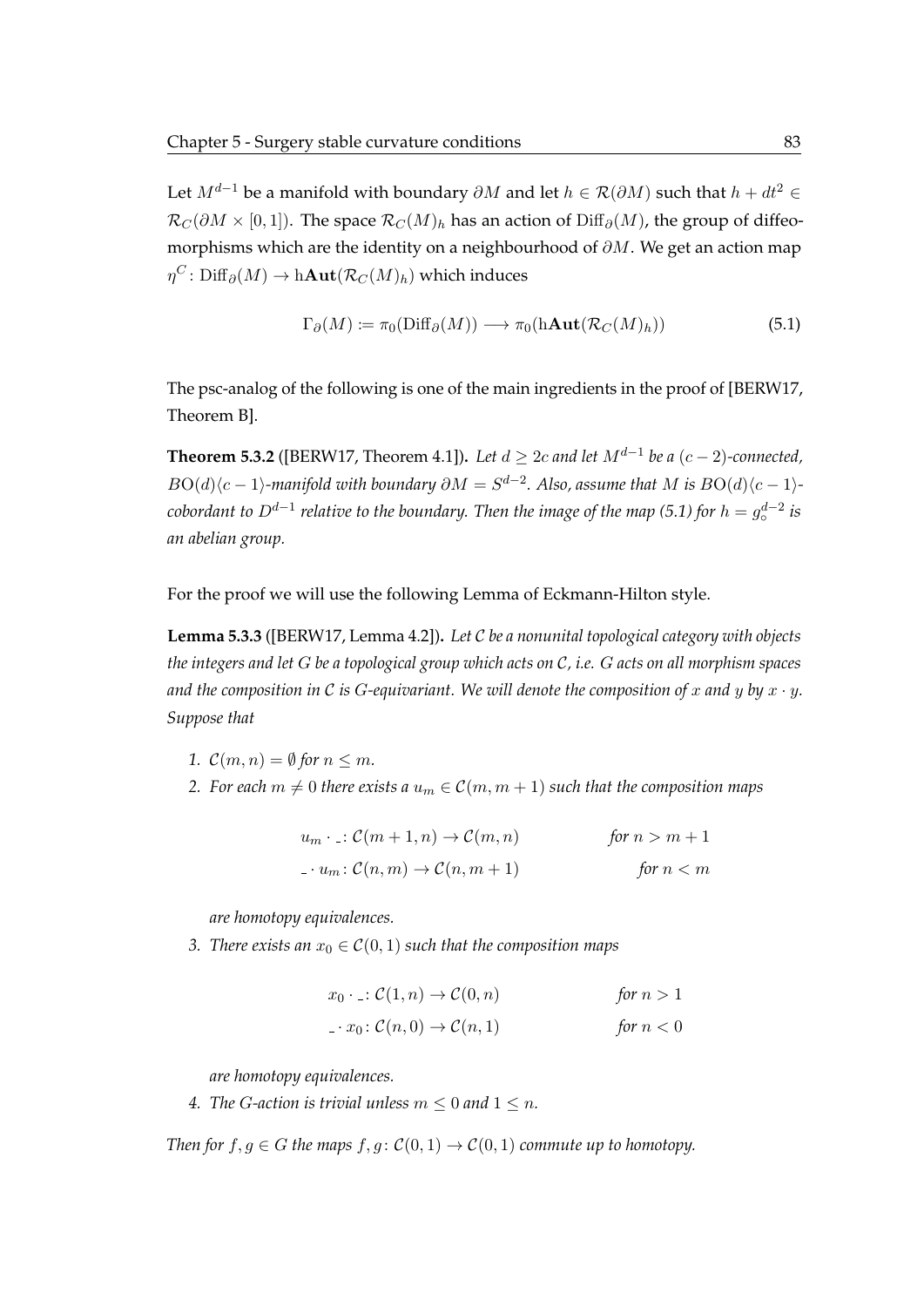*Proof of [Theorem 5.3.2.](#page-100-1)* This is completely analogous to [\[BERW17,](#page-118-5) Proof of Theorem 4.1]. Consider a closed disk  $D \subset S^{d-2} \times (0,1)$ . By [Theorem 5.1.1](#page-95-0) there exists a metric  $h\in\mathcal{R}_C(S^{d-2}\times[0,1],D;g^{d-1}_{tor})_{g^{d-2}_\circ,g^{d-2}_\circ}$  which is isotopic to the product metric ◦  $g_{\circ}^{d-2}+dt^2$  relative to the boundary. By cutting out this disk we obtain a metric  $\overline{h}$  on  $T \coloneqq (S^{d-2} \times [0,1]) \setminus \mathrm{int}(D)$  that satisfies  $C.$  We denote by  $P = S^{d-2}$  the boundary component created by cutting out this disk. We get the composition

$$
\mathcal{R}_C(M)_{g_\circ} \stackrel{\mu_{\overline{h}}^-}{\longrightarrow} \mathcal{R}_C(M \cup_{S^{d-2} \times \{0\}} T)_{g_\circ, g_\circ} \stackrel{\mu_{g_{tor}}}{\longrightarrow} \mathcal{R}_C(M \cup_{S^{d-2} \times \{0\}} T \cup_P D)_{g_\circ}
$$

given by gluing in  $(T, \overline{h})$  and  $(D, g_{tor})$ . The composition is given by gluing in h which is homotopic to gluing in  $g_{\text{o}} + dt^2$  and so it is a homotopy equivalence. The right-most map is a homotopy equivalence by [Theorem 5.1.1](#page-95-0) and so  $\mu_{\overline{h}}$  also is a homotopy equivalence. Let  $V := M \cup_{S^{d-2} \times \{0\}} T$  and let us consider this as a cobordism  $S^{d-2} = P \rightsquigarrow S^{d-2} \times \{1\} = S^{d-2}.$ 

We now apply [Lemma 5.3.3](#page-100-2) to the following scenario: Let  $G := \text{Diff}_{\partial}(M)$  and let  $\mathcal{C}(0,1)=\mathcal{R}_{C}(V)_{g_{\circ},g_{\circ}}.$  Furthermore, let

$$
\mathcal{C}(m,n) = \begin{cases} \mathcal{R}_{C}(S^{d-2} \times [m,0] \cup V \cup S^{d-2} \times [0,n])_{g_{\circ},g_{\circ}} & \text{for } m \leq 0, n \geq 1\\ \mathcal{R}_{C}(S^{d-2} \times [m,n])_{g_{\circ},g_{\circ}} & \text{for } m < n \leq 0 \text{ or } n > m \geq 1\\ \emptyset & \end{cases}
$$

Let G act on  $\mathcal{C}(m, n)$  by extending a diffeomorphism  $f \in \text{Diff}_{\partial}(M)$  by the identity and then acting via pullback, i. e. G acts on  $M$  via pullback and trivially everywhere else. With this action the composition given by gluing metrics is obviously G-equivariant. For  $m \neq 0$  let  $u_m \coloneqq g_\circ^{d-2} + dt^2 \in \mathcal{C}(m, m+1)$  and by [Lemma 5.3.1](#page-99-0) there exists an  $x_0 \in \mathcal{C}(0, 1)$  such that the hypothesis of [Lemma 5.3.3](#page-100-2) is satisfied and so the action of Diff $_\partial(M)$  on  $\mathcal{R}_C(V)_{g_\circ, g_\circ}$  factors through an abelian group. The Theorem follows because the gluing map  $\mu_{\overline{h}}\colon \mathcal{R}_C(M)_{g\circ}\to \mathcal{R}_C(V)_{g\circ, g\circ}$  is a  $\mathrm{Diff}_\partial(M)$ -equivariant homotopy equivalence.  $\Box$ 

*Remark* 5.3.4*.* This can also be proven by using a version of [Corollary 4.1.1](#page-71-0) for manifolds with boundary and using [Lemma 4.2.4](#page-82-0) as in [Section 4.2.](#page-81-0) This comes at the price of requiring that M is  $(c - 1)$ -connected and that C encodes the mixed torpedo condition.

We will now give an outline how one can possibly generalize the detection result from [\[BERW17\]](#page-118-5). Let  $\theta$ :  $BO(d-1)(c-1) \rightarrow BO(d-1)$  be the  $(c-1)$ -connected cover. Let W<sub>0</sub> be a manifold of dimension  $d - 1 = 2n \ge 2c$  which is  $BO\langle c - 1 \rangle$ -cobordant to  $D^{2n}$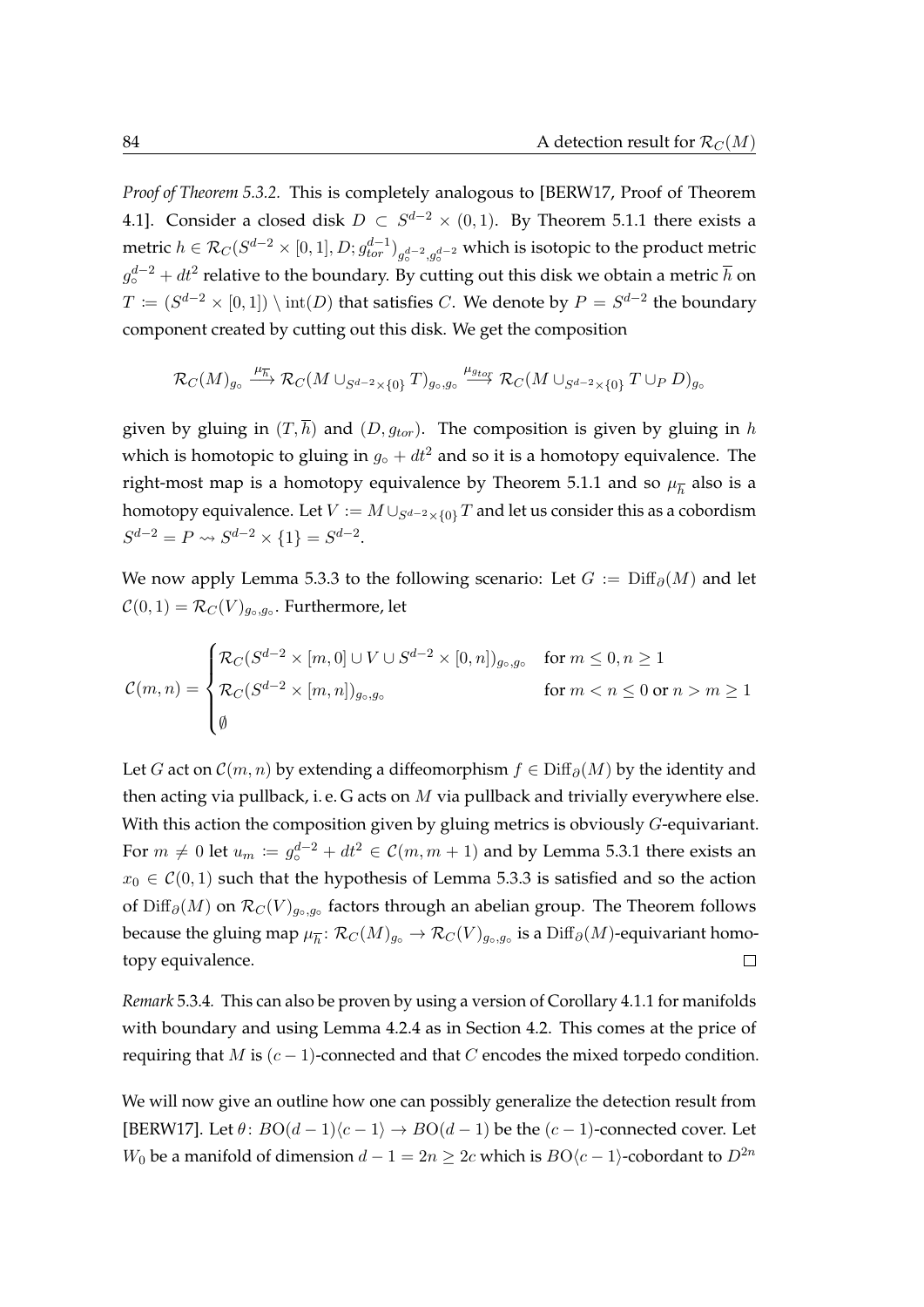and that satisfies that the structure map  $l: W_0 \to BO(d-1)\langle c-1 \rangle$  is  $c-1$ -connected. Using [Theorem 5.3.2](#page-100-1) one can construct a map  $\rho: \Omega^{\infty+1}MT\theta \longrightarrow \mathcal{R}_C(W_0)$  in the same way as in [\[BERW17,](#page-118-5) Chapter 4]. For  $c = 3, 4$  we have  $BO(d)(c - 1) = B\text{Spin}(d)$  and one should be able to adjust the index theoretic arguments from [\[BERW17,](#page-118-5) Chapter 3] to show that the composition

$$
\Omega^{\infty+1}MT\mathrm{Spin}(d-1) \xrightarrow{\rho} \mathcal{R}_C(M)_h \xrightarrow{\text{inddiff}_{g_0}} \Omega^{\infty+d}KO
$$

where is weakly homotopic to the loop map of  $\hat{\mathcal{A}}_{d-1}.$  Employing a propagation theorem in the style of [\[BERW17,](#page-118-5) Proposition 3.18] this can then be upgraded to hold for all Spin-manifolds of dimension 2n.

Furthermore, if C is *stable*, it is possible to define a restriction map res:  $\mathcal{R}_C(W) \rightarrow$  $\mathcal{R}_C(M)$  for a manifold W with boundary M. It has been told to us by J.B. Kordaß that this is a Serre-fibration as well and so the above should imply a corresponding result for odd-dimensional manifolds of dimension at least  $2c + 1$  (cf. [\[BERW17,](#page-118-5) Section 3.6]). Therefore one should get the same detection results as in [\[BERW17\]](#page-118-5) for positive  $(d-2)$ -Ricci curvature on manifolds of dimension at least 6. If one considers manifolds of dimension at least 8, one should obtain these results for positive 1-curvature and positive  $(d-3)$ -Ricci curvature, too.

It is however unclear if the map inddiff<sub>g0</sub>  $\circ$   $\rho$  can also be used to detect families of metrics satisfying a deformable codimension  $c$  surgery stable curvature condition if  $c \geq 5$ .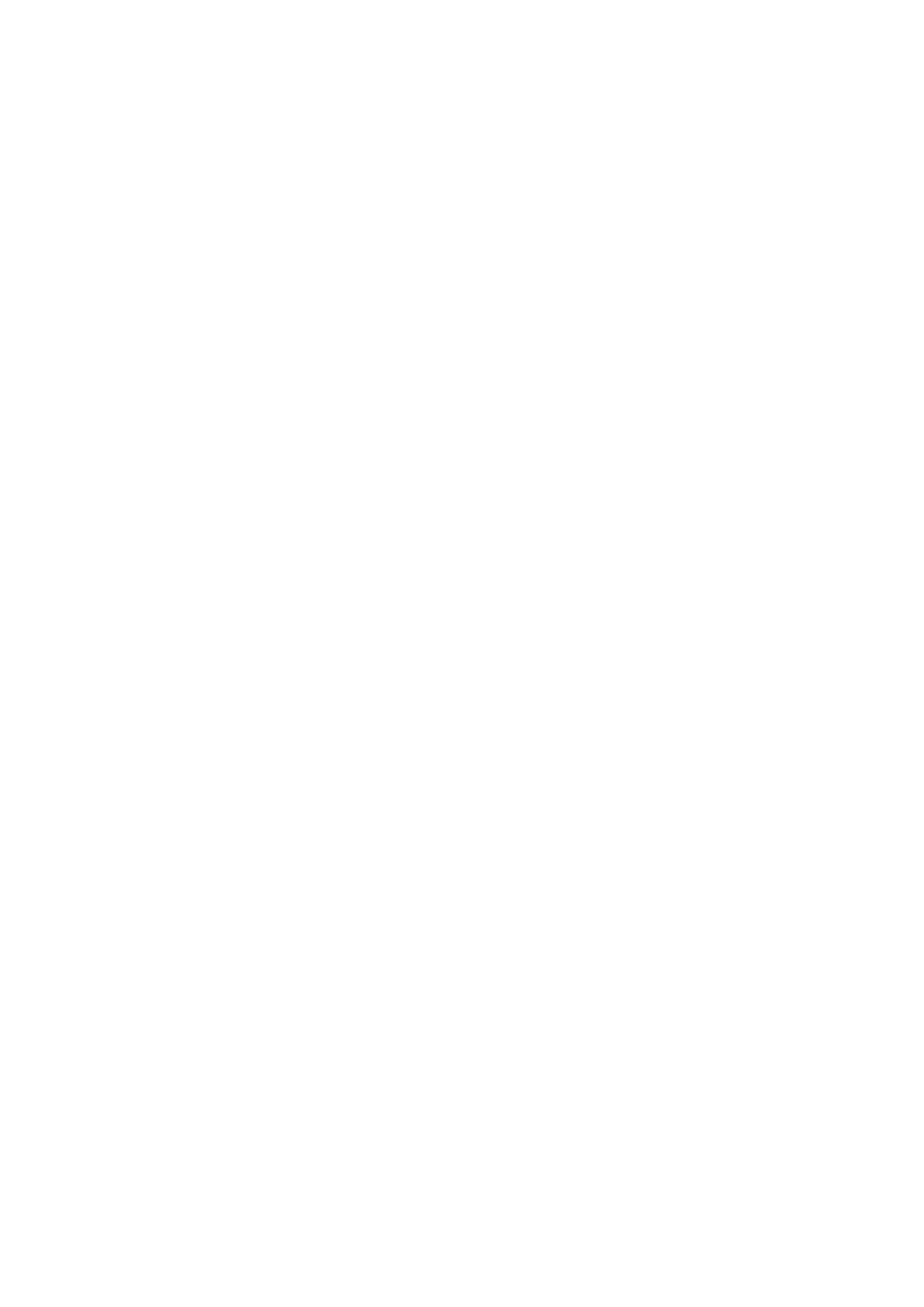# **A**

# **Multijet-transversality**

In this chapter we will give a proof of the following two lemmas using Multijettransversality.

<span id="page-104-0"></span>**Lemma A.1.** Let  $W^d$ ,  $d \geq 2k + 1$  be a manifold and let  $V \subset W$  be a codimension 0 submanifold such that  $(W, V)$  is  $(k-1)$ -connected. Then  ${\rm Emb}(S^{k-1} \times D^{d-k+1}, V) \longrightarrow$  ${\rm Imm}(S^{k-1}\times D^{d-k+1},W)$  is a  $\pi_0\text{-}bijection.$ 

**Lemma A.2.** *Let*  $h_0, h_1: W^d \to [0, 1]$  *be Morse functions. Then there exists a generic path of generalized Morse functions connecting them.*

## **A.1 Jet bundles**

In this section we recall the notion of *jet bundles* and *jet transversality*. This is a recollection from [\[GG73\]](#page-119-2).

**Definition A.1.1** ([\[GG73,](#page-119-2) pp. 37]). Let  $M, N$  be smooth manifolds,  $p \in M$  and let  $f, g: M \to N$  be smooth maps with  $f(p) = g(p)$ . We say

1. *f* has *first order contact* with *g* at *p* if  $df_p = dg_p$  as mappings  $T_pM \rightarrow T_{f(p)}N$ .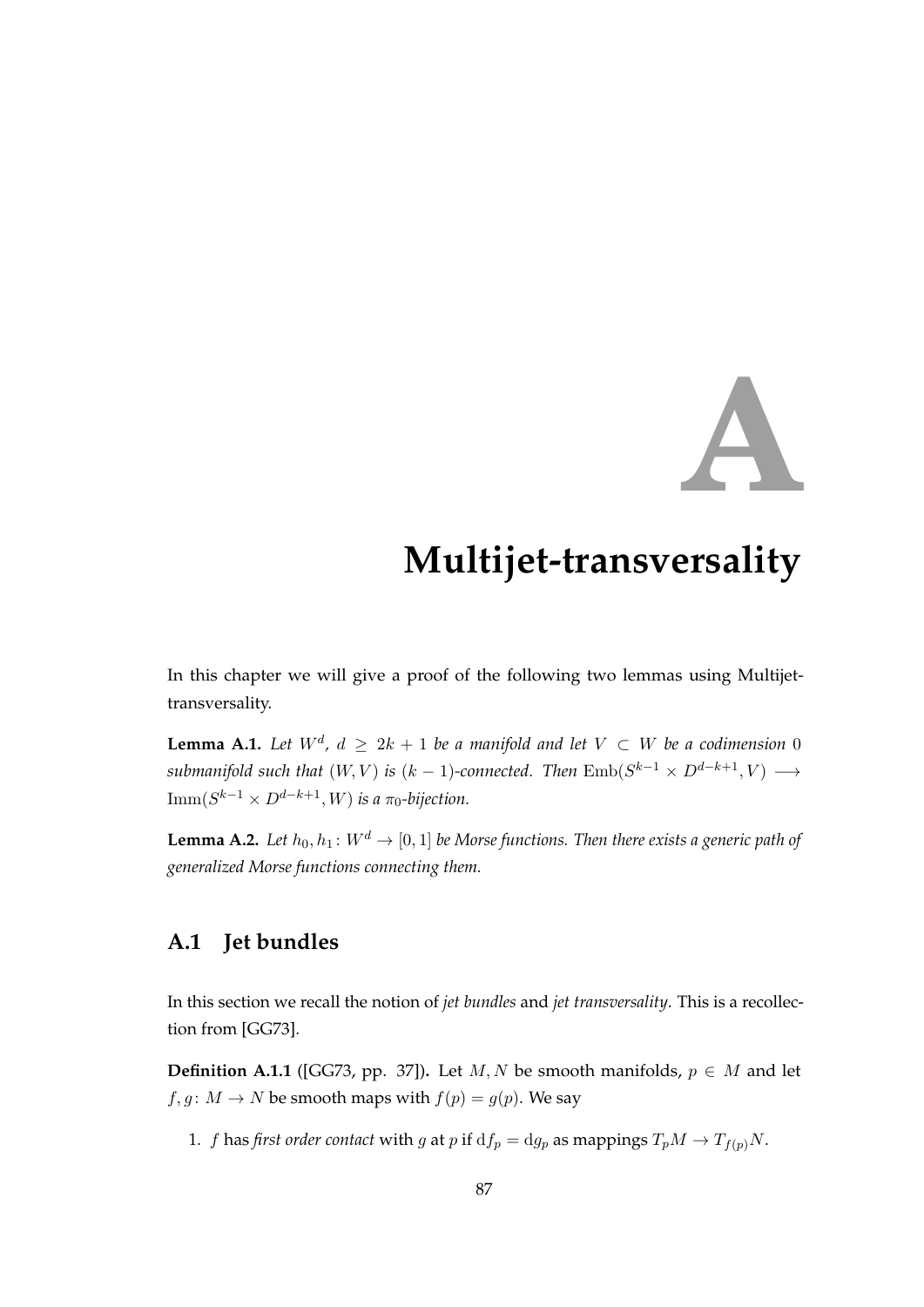- 2. f has *k-th order contact* with g at p if df has  $(k 1)$ st order contact with dg at every point in  $T_pM$ . This shall be written as  $f \sim_k g$  at p.
- 3. We denote by  $J^k(M,N)_{p,q}$  the equivalence classes of maps  $f\colon M\to N$  satisfying  $f(p) = q$  under the relation  $f \sim_k g$  at p.
- 4. We define

$$
J^k(M,N):=\bigcup_{(p,q)\in M\times N}J^k(M,N)_{p,q}
$$

An element of  $J^k(M, N)$  is called a *k*-jet (of mappings) from M to N.

- 5. Let  $\sigma \in J^k(M,N).$  Then there exist  $(p,q) \in M \times N$  such that  $\sigma \in J^k(M,N)_{p,q}.$  We call  $p$  the source and  $q$  the *target* of  $\sigma$ . We define the source map  $\alpha\colon J^k(M,N)\to M$ and *target map*  $\beta$ :  $J^k(M, N) \to N$ .
- 6. For  $f \colon M \to N$  we denote by  $j^k f \colon M \to J^k(M,N)$  the map that sends  $p$  to the equivalence class of f in  $J^k(M,N)_{p,f(p)}.$

**Definition A.1.2** ([\[GG73,](#page-119-2) Definition 4.1]). Let M, N be smooth manifolds and  $f : M \rightarrow$ N smooth. Let X be a submanifold of N and  $p \in M$ . We say that f *intersects* X *transversely at* p (denoted by f  $\uparrow$  X at p) if either  $f(p) \notin X$  or  $f(p) \in X$  and  $T_{f(p)}N =$  $T_{f(p)}X + df_p(T_pM)$ . If  $A \subset M$ , f is defined to intersect X *transversely on* A (denoted by  $f \uparrow X$  on A) if  $f \uparrow X$  at all  $p \in A$ . If  $A = M$  we simply write  $f \uparrow X$ .

**Theorem A.1.3** ([\[GG73,](#page-119-2) Theorem 4.4]). Let  $M, N, X, f$  as above and assume that  $f \uparrow X$ . *Then*  $f^{-1}(X)$  *is a submanifold of* M *and* codim  $f^{-1}(X) = \text{codim}(X)$ *. In particular, if*  $\operatorname{codim} X = \dim M$  *and*  $M$  *is compact,*  $f^{-1}(X)$  *is a finite collection of points.* 

**Definition A.1.4** ([\[GG73,](#page-119-2) Definition 3.2])**.** Let F be a topological space. A subset G of F is *residual* if it is the countable intersection of open dense subsets. F is called a *Baire space* if every nonempty residual set is dense.

**Proposition A.1.5** ([\[GG73,](#page-119-2) Proposition 3.3]).  $C^{\infty}(M, N)$  *with the*  $C^{\infty}$ *-topology is a Baire space.*

**Definition A.1.6** ([\[GG73,](#page-119-2) p. 57]). Let  $f\colon M\to N$ ,  $s\in\mathbb{N}$  and let  $M^{(s)}:=\{(x_1,\ldots,x_s)\in\mathbb{N}\}$  $M^s \, \mid \, x_i \, \neq \, x_j \text{ for } i \, \neq \, j \}.$  Furthermore, let  $J_s^k(M,N) \, := \, (\alpha^s)^{-1}(M^{(s)})$ , the s-fold k*jet bundle*, where  $\alpha^s$  denotes the s-fold product of the map  $\alpha$ . We define the map  $j_s^k f: M^{(s)} \to J_s^k(M, N)$  by  $j_s^k f(x_1, \ldots, x_s) := (j^k f(x_1), \ldots, j^k f(x_s)).$ 

**Corollary A.1.7.** Let  $f \in C^{\infty}(M, N)$  and let  $X \subset J_s^k(M, N)$  be a submanifold such that  $j_s^k f \pitchfork X$ . Then  $(j_s^k f)^{-1}(X)$  is a submanifold of  $M^{(s)}$  of dimension  $s \cdot \dim M - \operatorname{codim} X$ .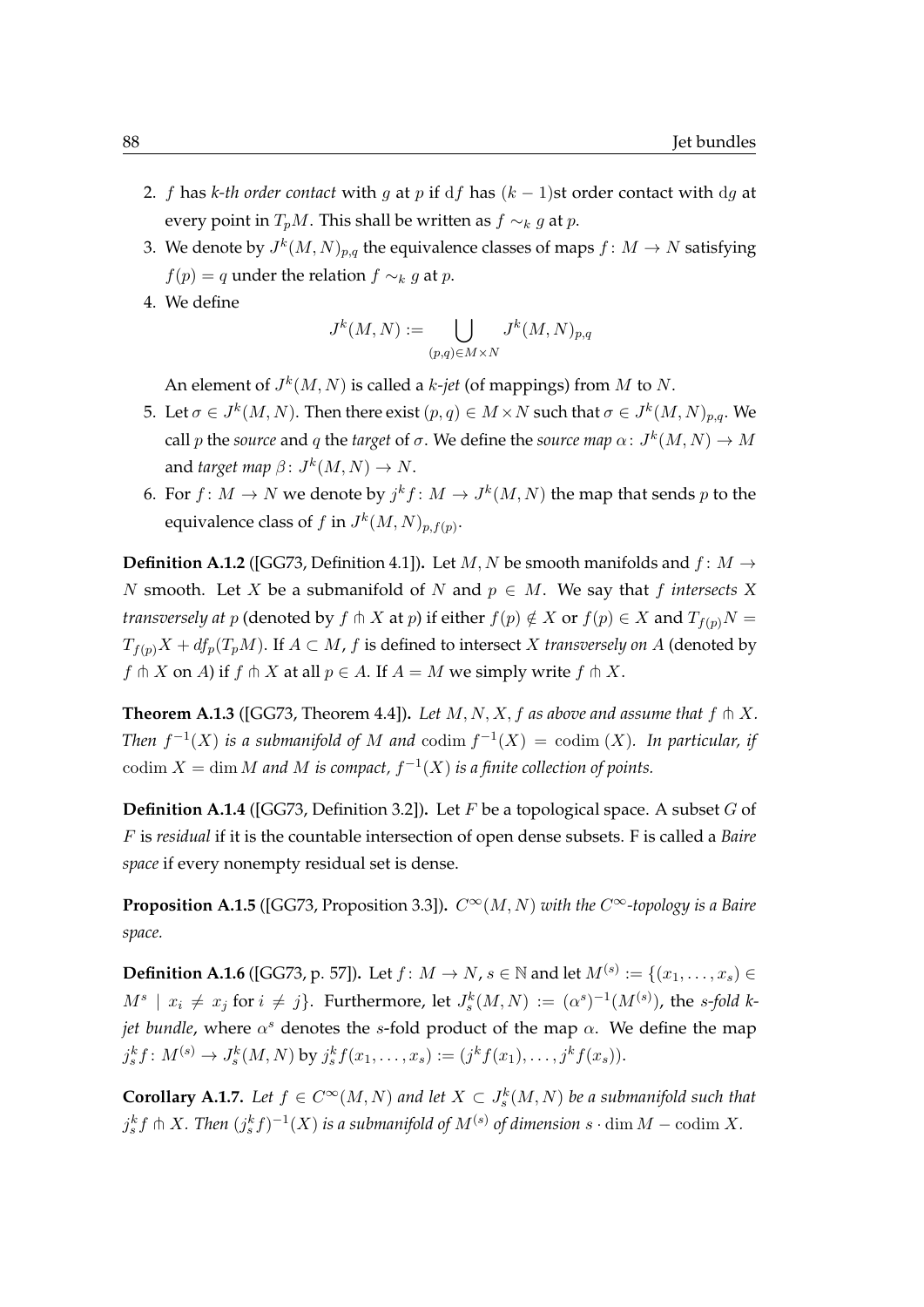**Theorem A.1.8** (Multijet Transversality Theorem, [\[GG73,](#page-119-2) Theorem 4.13])**.** *Let* M, N *be* smooth manifolds,  $X\subset J_s^k(M,N)$  be a submanifold and let

$$
T_X := \{ f \in C^{\infty}(M, N) \mid j_s^k f \pitchfork X \}.
$$

*Then*  $T_X$  *is a residual subset of*  $C^\infty(M, N)$  *and hence nonempty.* 

There also is a relative version of the Multijet Transversality Theorem.

**Theorem A.1.9** (Relative Multijet Transversality Theorem)**.** *Let* M, N *be smooth mani*folds,  $X\subset J_s^k(M,N)$  a submanifold. Let furthermore  $A\subset M$  be closed and  $f_0\colon M\to N$  be a smooth map such that  $j^k_s f_0 \pitchfork X$  on an open neighbourhood  $U$  of  $A$ . Then there is a map  $g$ arbitrarily close to  $f_0$  (in the C<sup>∞</sup>-topology) such that  $f_0|_A = g|_A$  and  $j_s^kg \pitchfork X$ .

*Sketch of proof.* The nonrelative case is done in [\[GG73,](#page-119-2) Theorem 4.9 and Theorem 4.13], we will indicate which changes are needed for the relative version. We will further only sketch this proof for the case of  $s = 1$ , the changes for  $s \geq 2$  are the same as in [\[GG73,](#page-119-2) Proof of Theorem 4.13]. First one chooses a countable set of open subsets  $X_r \subset X, r \in \mathbb{N}$  such that

- 1.  $\overline{X_r} \subset X \setminus \alpha^{-1}(A)$  and  $\cup_{r\geq 0} X_r = X \setminus \alpha^{-1}(A)$ .
- 2.  $\alpha \times \beta(\overline{X_r}) \subset V_r \times V'_r$  for coordinate neighbourhoods  $V_r \subset M, V'_r \subset N$  such that  $V_r$  is contained in  $M \setminus A$ .
- 3.  $\overline{X_r}$  is compact.

For  $B \subset X$  one defines

 $T_B := \{g \in C^\infty(M,N) \mid g \pitchfork X \text{ at } x \text{ for every } x \in M \text{ such that } j_k^s g(x) \in B \text{ and } g = f_0 \text{ on } A \}.$ 

and shows that  $T_{X_r}$  is open and dense in  $T_{\emptyset}$ . This works along the same lines as in [\[GG73,](#page-119-2) Proof of Lemma 4.14]. Then

$$
T := \bigcap_{r \ge 0} T_{X_r} = \left\{ g \in C^\infty(M, N) \colon \frac{g \pitchfork X \text{ at } x \text{ for every } x \text{ with } j_k^s g(x) \in X_r \right\}
$$
  
and every  $r \ge 0$  and  $g|_A = f_0|_A$ 

and hence every element of  $T$  is transverse to  $X$  and agrees with  $f_0$  on  $A.$  Since  $T_{\emptyset}$  is a Baire space  $T$  is dense. Therefore there is a map as requested in the Corollary.  $\Box$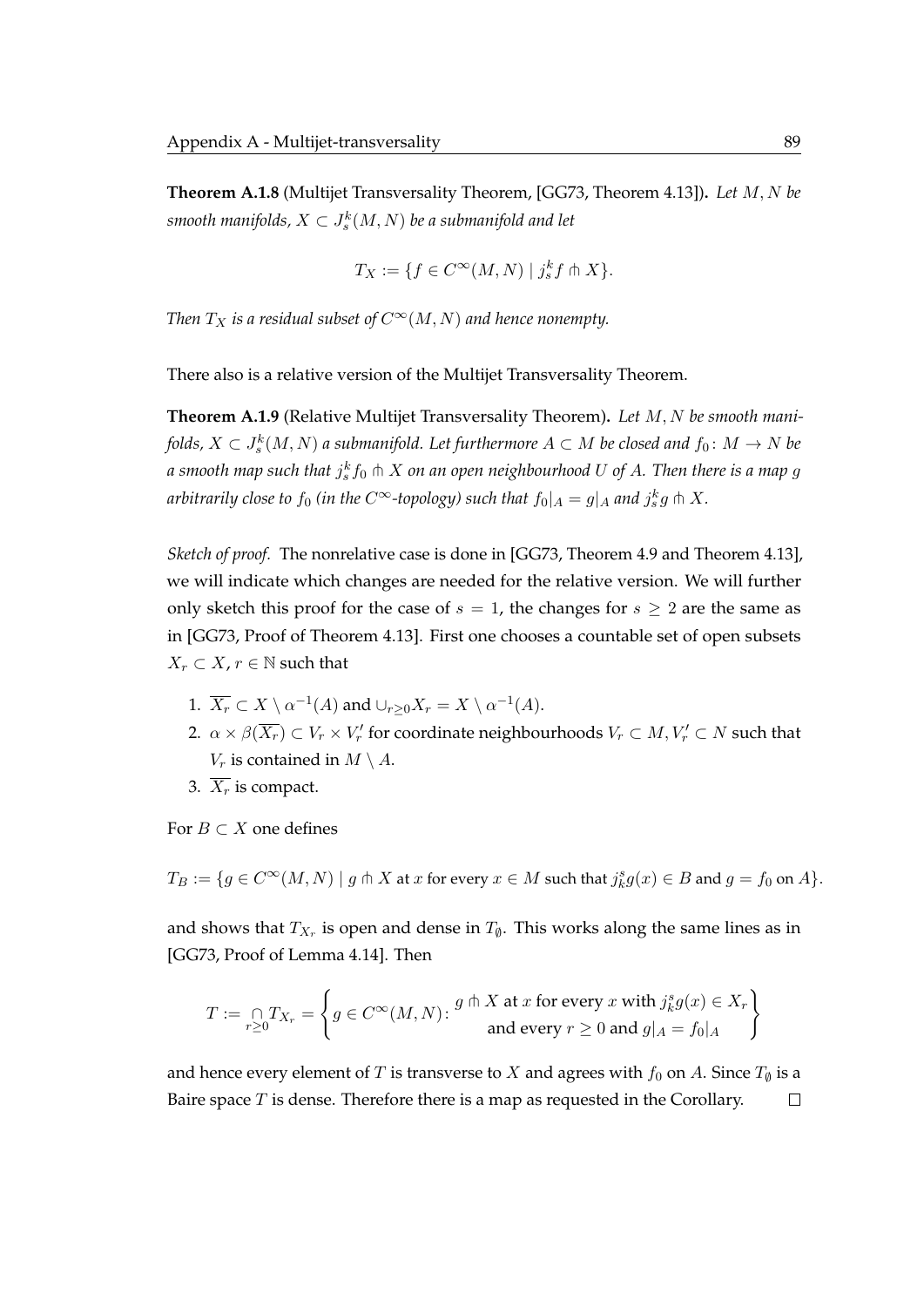## **A.2 Applications**

We first need to encode properties of maps into conditions on jets. Let  $\Delta^n(X)$  denote the diagonal in  $X^{\times n}$ . We define

$$
S_r(X,Y) := \{ \sigma \in J^1(X,Y) \mid \text{rank}(\sigma) = \dim Y - r \}.
$$

This is a submanifold of the jet space for all  $r \geq 0$ .

**Proposition A.2.1** ([\[GG73,](#page-119-2) Lemma 5.1 and Theorem 5.7]).  $1. f: X \rightarrow Y$  *is an immersion if and only if*  $j^1 f(X) \cap (\cup_{r \geq 1} S_r(X, Y)) = \emptyset$ .

2.  $f: X \to Y$  *is injective if and only if*  $j_2^1 f(X) \cap (\beta^2)^{-1} \Delta^2(X) = \emptyset$ *.* 

**Proposition A.2.2.** *An injective immersion from a compact manifold into a Hausdorff space is an embedding.*

*Proof.* This is clear, because in this case an injective map is a homeomorphism onto its image.  $\Box$ 

**Proposition A.2.3** ([\[GG73,](#page-119-2) Theorem 5.4]). *We have* codim  $(S_r(\mathbb{R} \times S^{k-1}, W)) = r(d$  $k + r + 1$ ) and codim  $(\Delta^2(W)) = d$ .

Before we can give the proof of [Lemma A.1](#page-104-0) we need a few preparations.

*Proof of [Lemma A.1.](#page-104-0)* We will show that both maps

$$
\text{Emb}(S^{k-1} \times D^{d-k+1}, V) \xrightarrow{(1)} \text{Emb}(S^{k-1} \times D^{d-k+1}, W) \xrightarrow{(2)} \text{Imm}(S^{k-1} \times D^{d-k+1}, W)
$$

are  $\pi_0$ -bijections. Let us consider (1) first. Let  $j \in \text{Emb}(S^{k-1} \times D^{d-k+1}, W)$ . Since  $(W, V)$  is  $(k-1)$ -connected,  $j|_{S^{k-1} \times \{0\}}$  is homotopic to a map  $f: S^{k-1} \hookrightarrow V$  which in turn is homotopic to an embedding  $f'\colon S^{k-1}\hookrightarrow V$  by the Whitney embedding theorem. We need to turn this path into a path of embeddings. For this we define

$$
A_r := \{ \sigma \in J^1(\mathbb{R} \times S^{k-1}, W) \colon \sigma_t \in S_r(S^{k-1}, W) \}.
$$

Then codim  $A_r = r \cdot (d - (k - 1) + r)$  and if  $d \geq 2k - 1$ , we have codim  $A_r > k$ for all  $r \geq 1$ . If  $F \colon [0,1] \times S^{k-1} \to W$  is a path such that  $j^1F \pitchfork A_r$  it also satisfies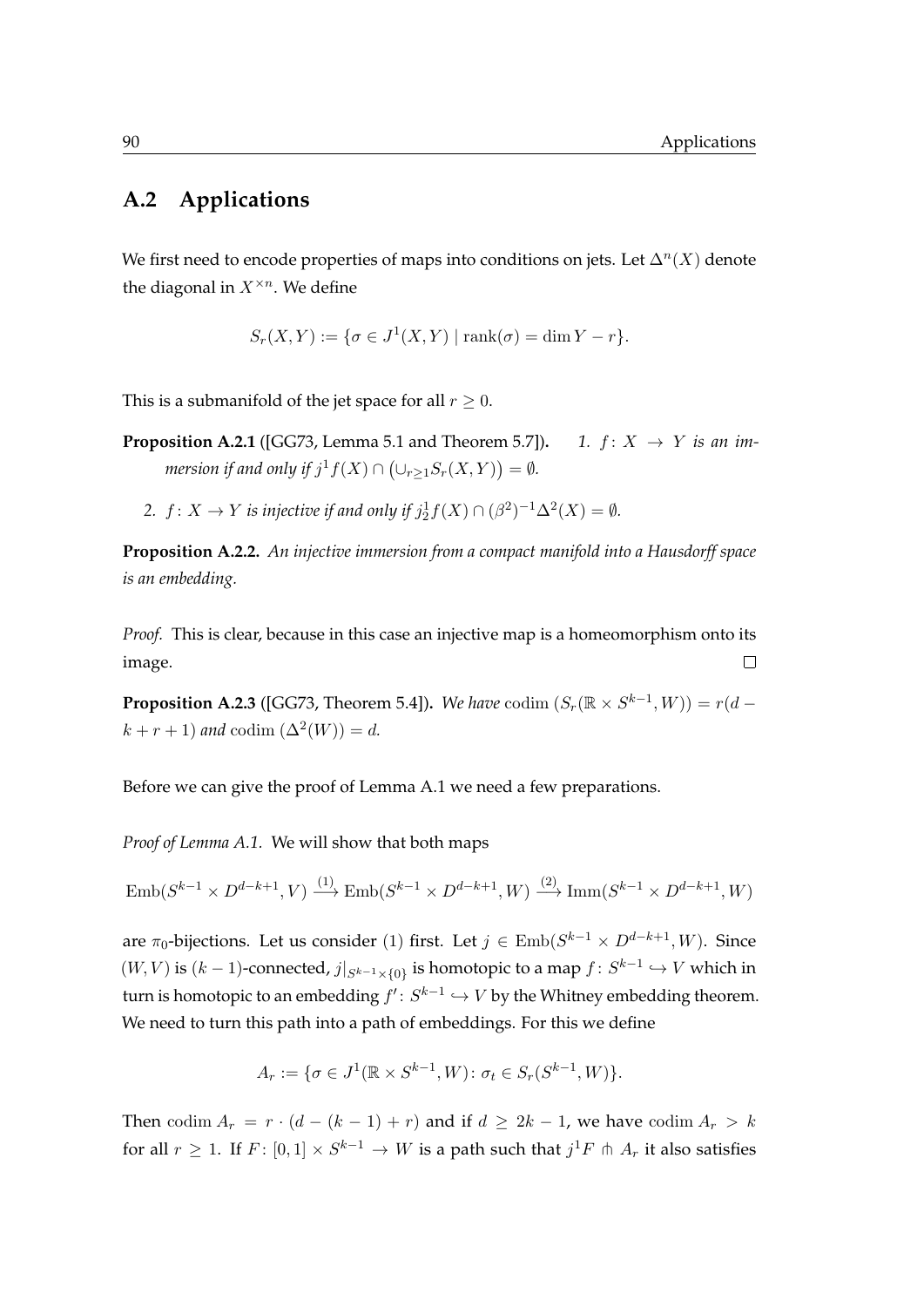$j^1F(\mathbb{R}\times S^{k-1})\cap A_r=\emptyset$  and hence is a path of immersions. If furthermore  $j_2^0F((\mathbb{R}\times S^{k-1})\cap A_r)=\emptyset$  $(S^{k-1})^{(2)}) \cap (\beta^2)^{-1}(\Delta^2(W)) = \emptyset$ , then F is a path of embeddings such that  $F(t, \Delta)$  and  $F(t',.)$  have disjoint images for  $t \neq t'$ . For  $d \geq 2k + 1$  we have  $\text{codim }\Delta^2(W) > 2k = 1$  $2 \cdot \dim(\mathbb{R} \times S^{k-1})$ . It follows from multijet transversality that the set of such paths F is residual. If  $j|_{S^{k-1}\times\{0\}}$  and  $f'$  have disjoint images (which we can arranged by isotoping  $f'$ ), then by relative multijet transversality there is a path of embeddings connecting them. By the isotopy extension theorem this can be extended to an isotopy of j and the map (1) is  $\pi_0$ -surjective. For  $\pi_0$ -injectivity let j, j' be embeddings into V that are isotopic through embeddings into V. Since  $(W, V)$  is  $(k - 1)$ -connected this path can be homotoped into V and we can use the same argument as above.

Let us now consider map (2) from above. We define the following intermediate space

$$
\operatorname{Imm}^0(S^{k-1} \times D^{d-k+1}, W) \coloneqq \{ f \in \operatorname{Imm}(S^{k-1} \times D^{d-k+1}, W) : f|_{S^{k-1} \times \{0\}} \text{ is injective} \}.
$$

We use the criterion from [Proposition B.2](#page-115-0) to show that the inclusion

$$
Emb(S^{k-1} \times D^{d-k+1}, W) \hookrightarrow \text{Imm}^0(S^{k-1} \times D^{d-k+1}, W)
$$

is a weak equivalence. Let  $G_0\colon D^n\to \text{Imm}(S^{k-1}\times D^{d-k+1}, W)$  such that  $G_0(S^{n-1})\subset$  $\mathrm{Emb}(S^{k-1}\times D^{d-k+1}, W).$  Since the disk  $D^n$  is compact, there exists an  $\varepsilon>0$  such that  $G_0(x)|_{S^{k-1}\times D^{d-k+1}(\varepsilon)}$  is also injective hence an embedding because the source is compact. A homotopy of  $G_0$  into  $\mathrm{Emb}(S^{k-1} \times D^{d-k+1}, W)$  is then given by  $G_\lambda(x)(p,v) \coloneqq$  $G_0(x)(p,(1-\lambda(1-\varepsilon))v)$  for  $(p,v)\in S^{k-1}\times D^{d-k+1}$ . Thus it suffices to show that  ${\rm Imm}^0(S^{k-1} \times D^{d-k+1}, W) \ \to \ {\rm Imm}(S^{k-1} \times D^{d-k+1}, W)$  is a  $\pi_0\text{-bijection.}$  Let  $j \ \in$  ${\rm Imm}(S^{k-1}\times D^{d-k},W).$  Then  $j|_{S^{k-1}\times\{0\}}$  is arbitrarily close to an embedding by the Whitney embedding theorem and since immersions are open in the space of smooth maps there is regular homotopy of  $j$  such that  $j|_{S^{k-1}\times\{0\}}$  is injective. So the map is  $\pi_0$ -surjective. For injectivity let  $j,j'\in \mathrm{Imm}^0(S^{k-1}\times D^{d-k+1}, W)$  be regularly homotopic and let  $F$  denote such a homotopy. The path  $F|_{S^{k-1}\times\{0\}}$  connecting  $j|_{S^{k-1}\times\{0\}}$ and  $j'|_{S^{k-1}\times\{0\}}$  is homotopic to an isotopy  $f$  by relative Multijet transversality with the same argument as above. We extend this isotopy to a path  $F'$  connecting  $j$  and  $j'$ . Because immersions form an open subspace and because  $f$  can be chosen arbitrarily close to  $F|_{S^{k-1}\times\{0\}}$  we may assume that  $F'$  is a regular homotopy that is injective when restricted to  $S^{k-1}\times\{0\}.$  $\Box$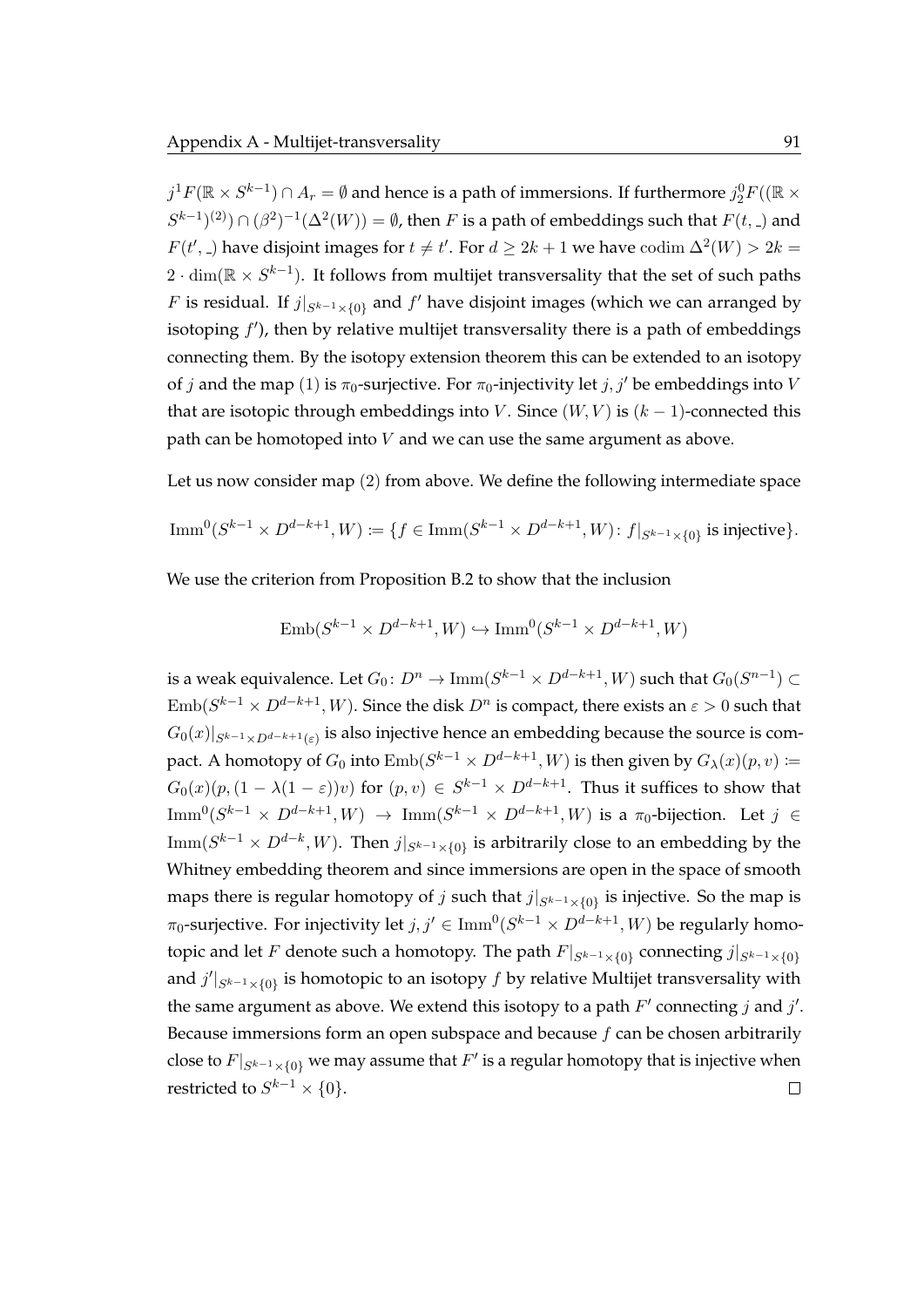*Remark* A.2.4*.* [Lemma A.1](#page-104-0) should also be true for  $d \geq 2k$ , since the given proof constructs a path such that  $f_t$  and  $f_{t'}$  even have disjoint images for  $t\neq t'$  which is not required.

Let us now turn to Morse functions. It is well known that the space of generalized Morse functions is connected, so we only need to show that there exists a *generic* path. We define

$$
S_r(X) := S_r(X, \mathbb{R})
$$
  
\n
$$
S^n(X) := (S_1(X)^{\times n}) \cap (\beta^n)^{-1}(\Delta^n(\mathbb{R})) \subset J_n^1(X, \mathbb{R})
$$
  
\n
$$
S_{1,q}(X) := \{ \sigma \in J^2(X, \mathbb{R}) \mid \sigma \in S_1(X) \text{ and } \text{rank}(d^2f_p) = \dim X - q \text{ if } [f] = \sigma \}
$$
  
\n
$$
\tilde{S}_{1,1}(X) := \{ \sigma \in J^3(X, \mathbb{R}) \mid \sigma \in S_{1,1}(X) \text{ and } d^3f \neq 0 \text{ if } [f] = \sigma \}
$$
  
\n
$$
\overline{S}_{1,1}(X) := \{ \sigma \in J^3(X, \mathbb{R}) \mid \sigma \in S_{1,1}(X) \text{ and } d^3f = 0 \text{ if } [f] = \sigma \}.
$$

**Proposition A.2.5.** *Let* h *be a path of generalized Morse functions.*

- 1.  $j^3h_t \cap \tilde{S}_{1,1}(W) \neq \emptyset$  and  $j^3h_t \cap \overline{S}_{1,1}(W) = \emptyset \iff h_t$  has a birth-death-singularity. 2.  $j^3h_t(p)$   $\pitchfork S_{1,1}(W) \iff p$  *is a birth-death-point which is generically unfolded by h.*
- 3.  $j_2^1 h_t(W) \cap S^2(W) \neq \emptyset \iff h_t$  *has two critical points with the same value.*
- *4.*  $j_3^1 h_t(W) ∩ S^3(W) ≠ ∅ → h_t$  *has three critical points with the same value.*

*Proof.* 2. is [\[Igu88,](#page-120-0) Proposition 2.4, p.307]. The rest of the proof works by simply deciphering the conditions on submanifolds.  $\Box$ 

<span id="page-109-0"></span>**Proposition A.2.6.** All of the above are submanifolds of the respective jet spaces and for  $q \ge 1$ *we have:*

$$
codim S_{1,q}(W) = d + \frac{q(q+1)}{2}
$$
  
codim  $\tilde{S}_{1,1}(W) = d+1$   
codim  $\overline{S}_{1,1}(W) > d+1$ .  
codim  $S^{n}(W) = n(d+1) - 1$ .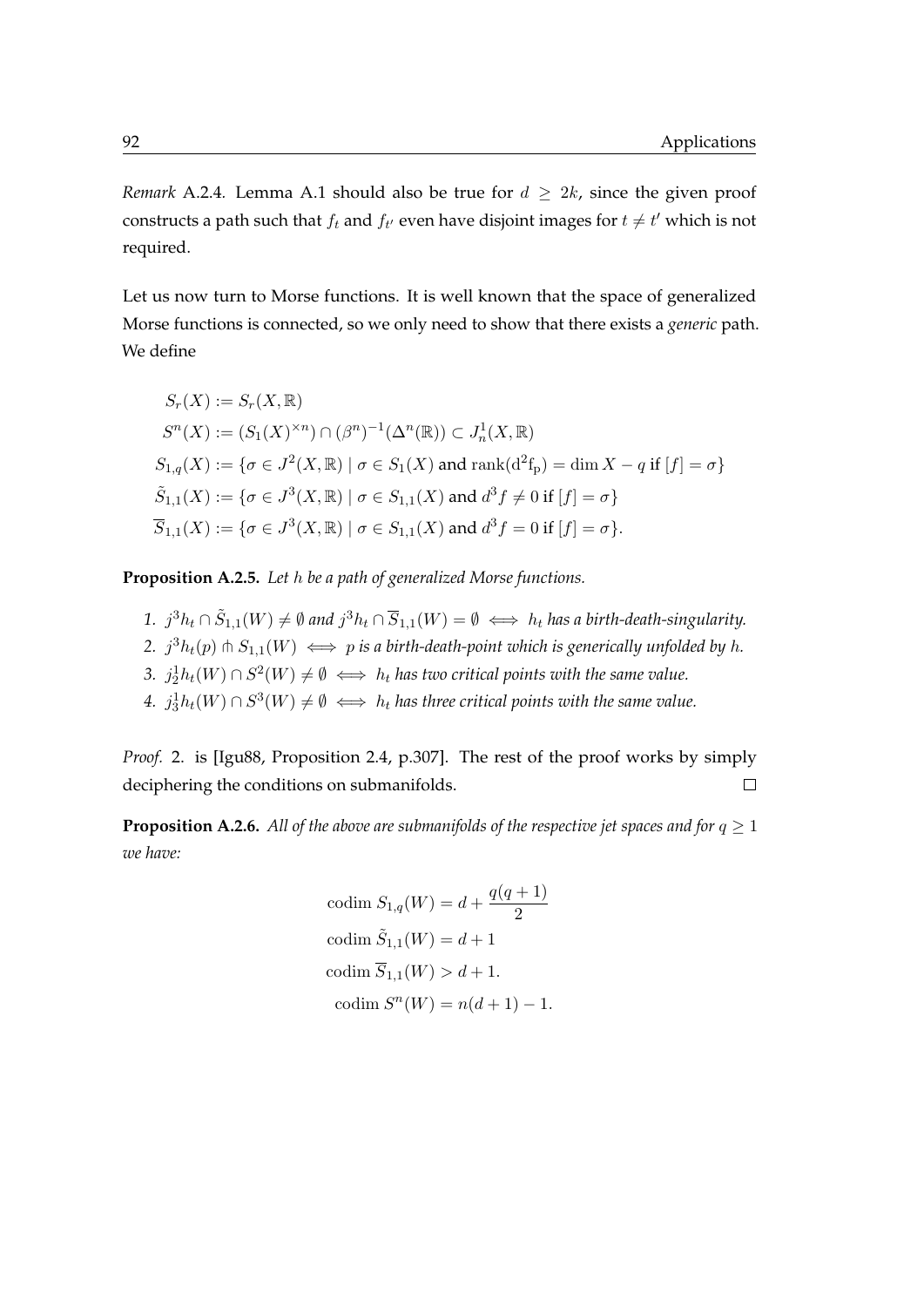*Proof.* Let us consider  $S_{1,q}(W)$  first. Locally we have (compare [\[GG73,](#page-119-0) Lemma 2.6 and Theorem 2.7])

$$
J^{2}(W, \mathbb{R}) \cong W \times \mathbb{R} \times \text{Hom}(\mathbb{R}^{d}, \mathbb{R}) \times \text{Sym}_{d}
$$
  

$$
S_{1,q}(W) \cong W \times \mathbb{R} \times 0 \times \underbrace{\{A \in \text{Sym}_{d} \mid \text{rank}(A) = d - q\}}_{=: \text{Sym}_{d}^{q}}
$$

So we need to compute the codimension of  $\text{Sym}_d^q$  in  $\text{Sym}_d$ . This is analogous to [\[GG73,](#page-119-0) Lemma 5.2]. If a matrix  $A$  has rank  $d-q$ , there is a basis of  $\mathbb{R}^d$  such that  $A=$  $\left(B \right)$  $C^T$  D  $\setminus$ where *B* is an invertible  $(d - q) \times (d - q)$ -matrix and *B* and *D* are symmetric. Then there is a neighbourhood  $U$  of  $A$  such that the map

$$
g: U \to \text{Sym}_q
$$
,  $g\begin{pmatrix} B & C \\ C^T & D \end{pmatrix} = D - C^T BC$ 

has 0 as a regular value and  $f^{-1}(0) = \text{Sym}_d^q$  which is therefore a submanifold of  $\text{Sym}_d$ with codim  $\text{Sym}_d^q = \dim \text{Sym}_q = \frac{q(q+1)}{2}$  $\frac{1}{2}$ .

For  $\tilde{S}_{1,1}(N)$  we note that  $S_{1,1}(N)$  can also be seen as a submanifold of  $J^3(N,\mathbb{R})$  (as the preimage of the projection map  $J^3(N,\mathbb{R}) \to J^2(N,\mathbb{R})$  and the additional condition on  $\tilde{S}_{1,1}(N)$  is an open condition, so  $\tilde{S}_{1,1}(N)$  is again a submanifold and its codimension is the same as the one of  $S_{1,1}(N)$ , namely  $n + 1$ .

The estimate on  $\overline{S}_{1,1}(W)$  follows from the fact that  $d^3f=0$  means that the 3-jet of  $f$  is 0 and therefore this is a submanifold of  $S_{1,1}(N)$  of strictly positive codimension.

For the last equality we note that

$$
J_n^1(W, \mathbb{R}) \cong W^{\times n} \times \mathbb{R}^n \times \text{Hom}(\mathbb{R}^d, \mathbb{R})^n
$$

$$
S^n(W) \cong W^{\times n} \times \Delta_n(\mathbb{R}) \times 0
$$

and so codim  $S^n(W) = n - 1 + nd$ .

 $\Box$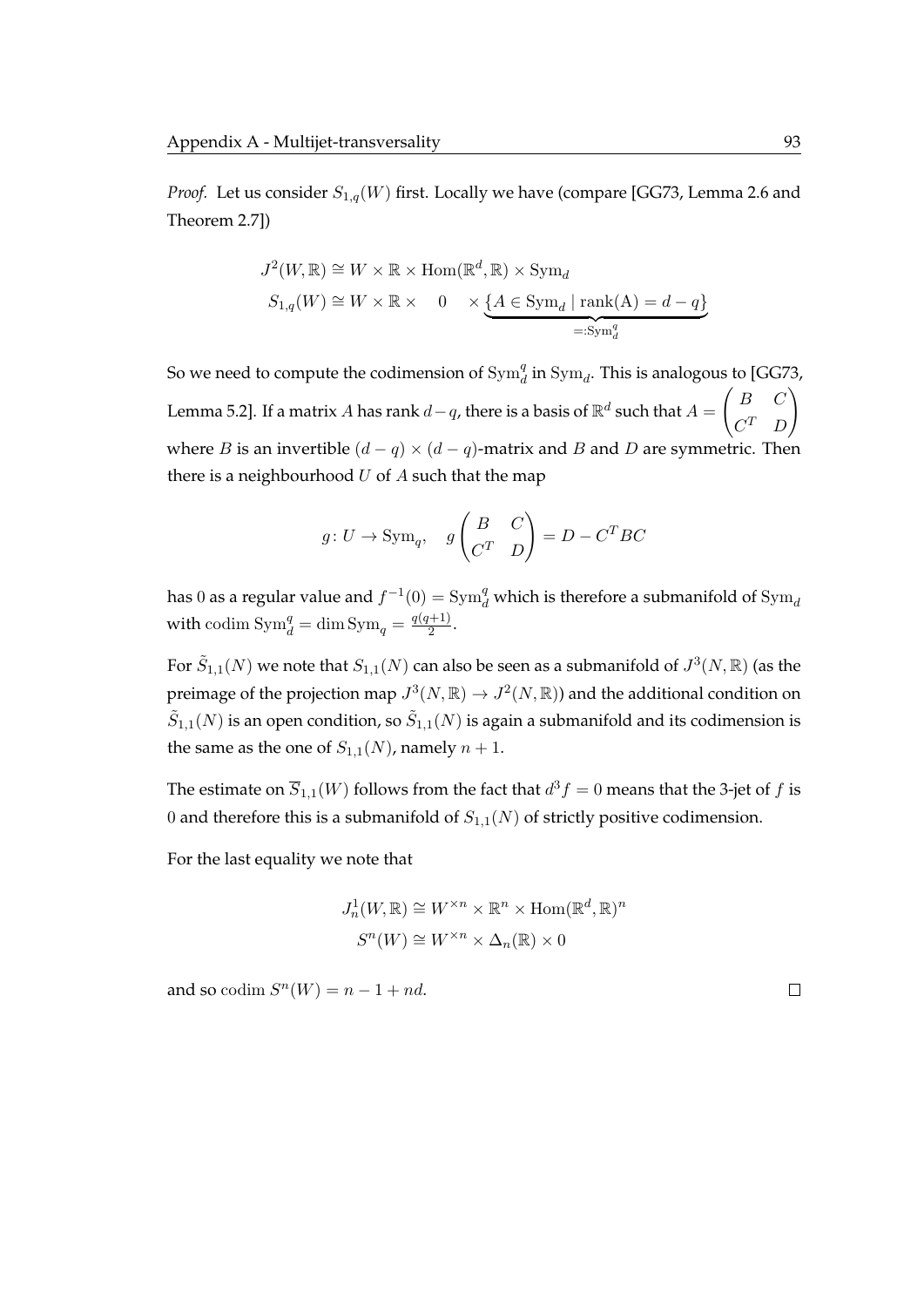*Proof of [Lemma A.2.](#page-104-1)* The proof will now work by encoding the desired properties of the path  $h_t$  into conditions on the jets of  $h_t$ . We define

$$
A := \{ \sigma \in J^3(\mathbb{R} \times W, \mathbb{R} : \sigma_t \in S_{1,1} \}
$$

$$
\tilde{A} := \{ \sigma \in J^3(\mathbb{R} \times W, \mathbb{R} : \sigma_t \in \tilde{S}_{1,1} \}
$$

$$
\overline{A} := \{ \sigma \in J^3(\mathbb{R} \times W, \mathbb{R} : \sigma_t \in \overline{S}_{1,1} \}
$$

$$
B^n := \{ \sigma \in J_n^1(\mathbb{R} \times W, \mathbb{R} : \sigma_t \in S^n \}
$$

These submanifolds have the same codimensions as  $S_{1,1}, \tilde{S}_{1,1}, \overline{S}_{1,1}$  and  $S^n$  respectively. Let  $h\in C^\infty(\mathbb{R}\times W,\mathbb{R})$ . If  $j^3h$   $\pitchfork A$ , then by [Proposition A.2.6](#page-109-0)  $j^3h(\mathbb{R}\times W)\cap A$  is a finite collection of points. The same holds for  $\tilde{A}$ . If  $j^3h$   $\pitchfork \overline{A}$  the intersection is empty. Let  $C:=(\alpha^2)^{-1}(\Delta(\mathbb{R})\times W^{(2)})\cap A^2$ . If  $j_2^3((t,p),(t',p'))\in C$ , then  $t=t'$  and  $p\neq p'$  are both nondegenerate singularities of  $h_t$ .  $C\subset J_2^3(\mathbb{R}\times W,\mathbb{R})$  is a submanifold of codimension  $2d + 3$  and hence if  $j_2^3h \pitchfork C$ , then  $j_2^3(W) \cap C = \emptyset$ . The set of functions satisfying these four conditions therefore are paths of generalized Morse functions with only finitely many, generically unfolded birth-death-singularities which appear at different times.

Let  $\tilde{B}^n:=\alpha_n^{-1}(\Delta_n(\R)\cap B^n$  where  $\Delta_n(\R)$  denotes the 1-dimensional diagonal in  $\R^n.$  If  $j_2^1 h$   $\pitchfork$   $\tilde{B}^2$ , then  $j_2^1 h(\mathbb{R}\times W)\cap \tilde{B}^2\subset J_2^1(\mathbb{R}\times W,\mathbb{R})$  is a submanifold of codimension  $2d+2$ and hence so is  $(j_2^1h)^{-1}(\tilde{B}^2) \subset (\mathbb{R} \times W)^2$  which therefore is a finite collection of points. So, if  $j_2^1 h \pitchfork \tilde{B}^2$  there are only finitely many times where  $h_t$  has non-distinct critical values. If there exists a t such that  $h_t$  has three critical points  $p, p', p''$  with the same value, then  $j_3^1 h((\mathbb{R}\times W)^3)\cap \tilde{B}^3\neq \emptyset$ . But  $\tilde{B}^3$  is a submanifold of codimension  $3d+4$  and if  $j_3^1 h$   $\pitchfork \tilde{B}^3$  the before-mentioned intersection is empty. If there is a  $t$  such that  $h_t$  has 2 critical values with 2 preimages each, then  $j_4^1 h \cap \alpha_4^{-1}(\Delta_4(\mathbb{R})) \cap (S^2(W) \times S^2(W)) \neq \emptyset$ . The submanifold  $\alpha_4^{-1}(\Delta_4(\mathbb{R})) \cap (S^2(W) \times S^2(W))$  has codimension  $3+2(2d+1)=4d+5$ and again, if  $j_4^1h$   $\pitchfork\alpha_4^{-1}(\Delta_4(\mathbb{R}))\cap (S^2(W)\times S^2(W))$ , the corresponding intersection is empty.

The final property to encode is that if  $h_t$  has a birth-death-point, then critical values of  $h_t$ are distinct. Let  $h_t$  have a birth-death-point and two critical points with the same value. Then  $j_3^3h$   $\cap$   $\alpha_3^{-1}(\Delta_3(\mathbb{R}))$   $\cap$   $(S_{1,1}\times S^2)$  would be nonempty. But  $\alpha_3^{-1}(\Delta_3(\mathbb{R}))$   $\cap$   $(S_{1,1}\times S^2)$ is a submanifold of codimension  $2 + d + 1 + 2d + 1 = 3d + 4$  and the same argument as above applies.

So, let  $h: \mathbb{R} \times W \to \mathbb{R}$  be a function that is constantly equal to  $h_0$  near  $\{0\} \times W$  and equal to  $h_1$  near  $\{1\} \times W$  which satisfies: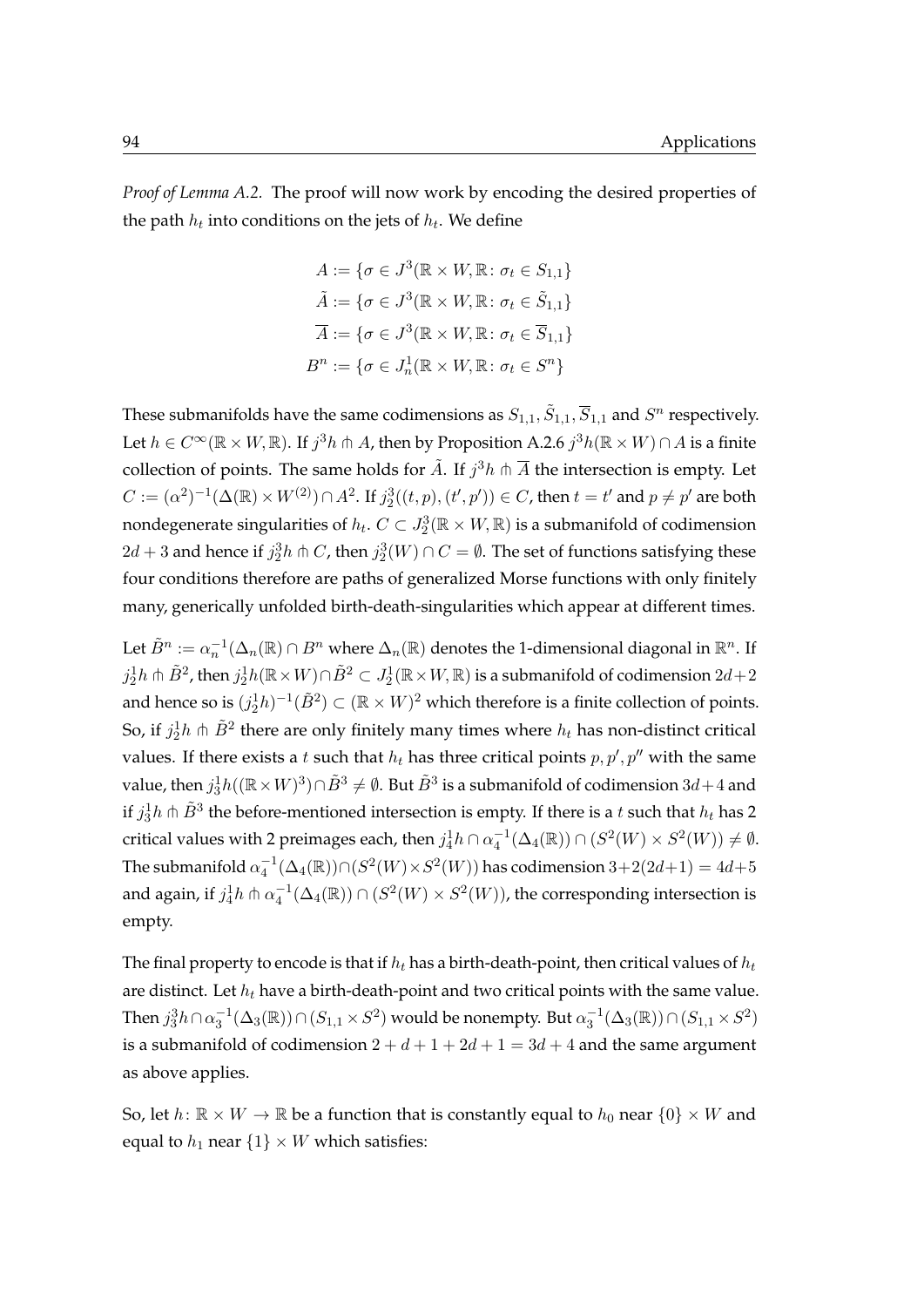- 1.  $j^3h$  is transverse to  $A, \tilde{A}, \overline{A}$  and  $j_2^3h$  is transverse to  $C$
- 2.  $j_2^1h$  is transverse to  $D^2$
- 3.  $j_3^1h$  is transverse to  $D^3$  and  $j_4^1h$  is transverse to  $\alpha_4^{-1}(\Delta_4(\mathbb{R}))\cap (S^2\times S^2)$
- 4.  $j_3^3$  is transverse to  $\alpha_3^{-1}(\Delta_3(\mathbb{R})) \cap (S_{1,1} \times S^2)$ .

By the relative [relative Multijet-Transversality Theorem A.1.9](#page-106-0) the set of such functions  $h$  is residual and hence nonempty.  $\Box$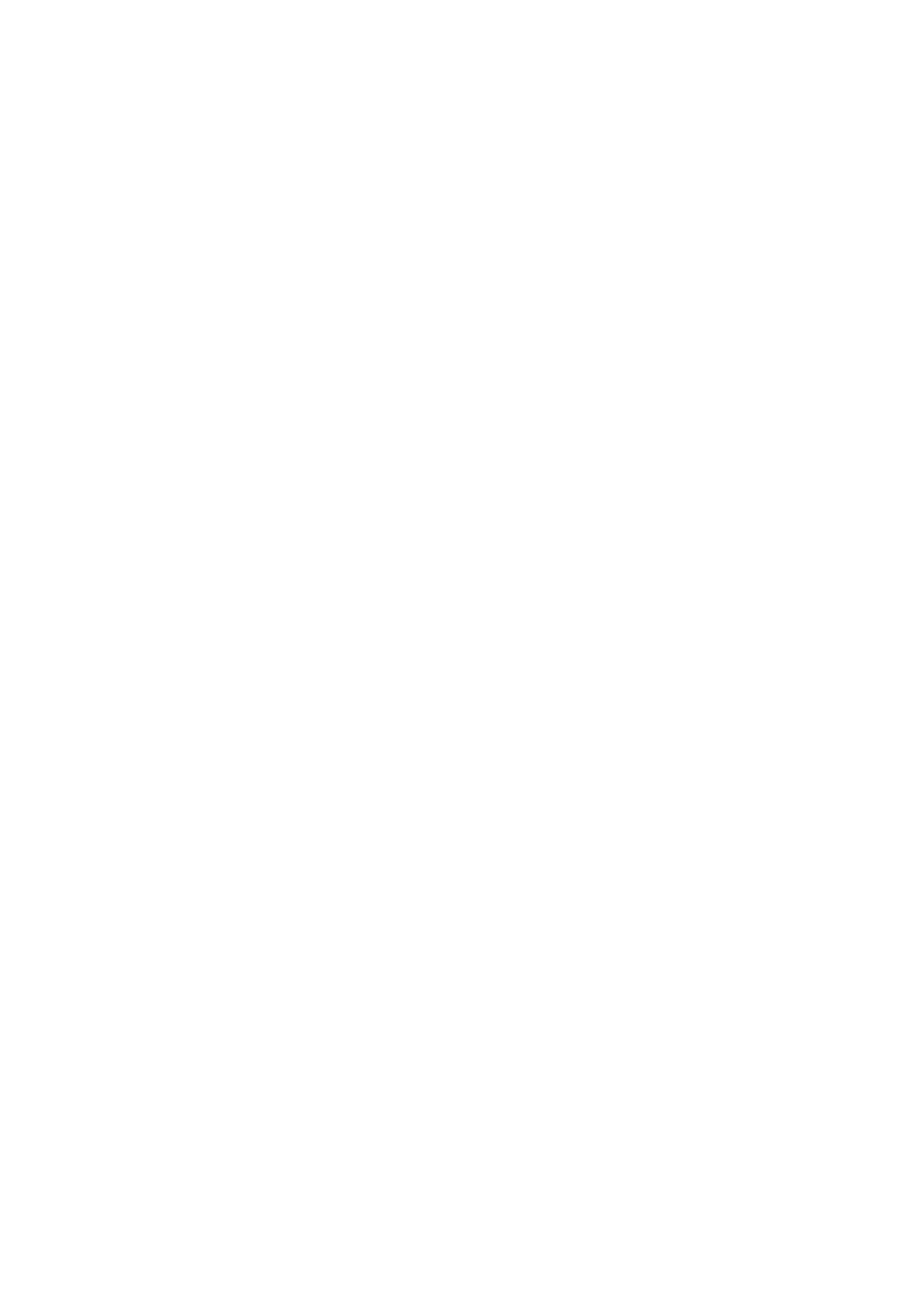## **B**

## **Miscellaneous**

**Lemma B.1.** *Let*  $\pi: E \to B$  *be a Serre-fibration and let X be a CW-complex. Then*  $\mathrm{Map}(X, E) \to \mathrm{Map}(X, B)$  *is a Serre-fibration.* 

*Proof.* Consider the following lifting problem for D a CW-complex:

$$
\{0\} \times D \longrightarrow \text{Map}(X, E)
$$
  

$$
\downarrow \qquad \qquad \downarrow
$$
  

$$
[0, 1] \times D \longrightarrow \text{Map}(X, B).
$$

We obtain the following diagram

$$
\{0\} \times D \times X \xrightarrow{\qquad \qquad \qquad } E
$$
\n
$$
\left[\begin{array}{c}\n\hat{F} & \hat{F} & \hat{F} \\
\hline\n\hat{F} & \hat{F} & \hat{F} \\
\hline\n\hat{F} & \hat{F} & \hat{B} \\
\hline\n\end{array}\right]
$$
\n
$$
[0,1] \times D \times X \xrightarrow{\qquad \qquad \hat{f} \xrightarrow{\qquad} B}
$$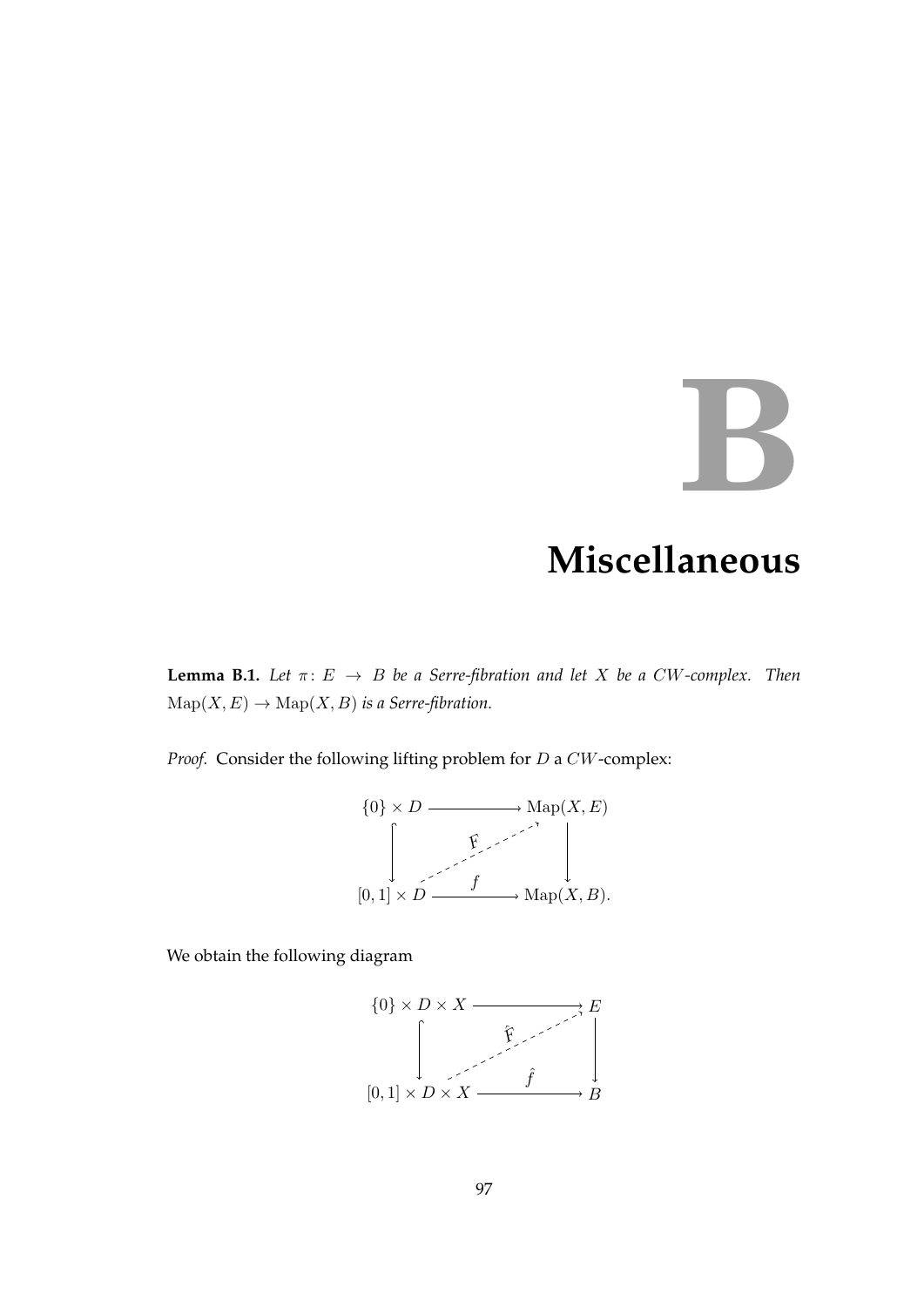<span id="page-115-0"></span>**Proposition B.2.** Let  $j: X \to Y$  be the inclusion of a subspace. Then the following are *equivalent:*

- *1.* j *is a weak homotopy equivalence,*
- 2. *for every*  $n \geq 0$  and every map  $G_0 \colon D^n \to Y$  such that  $G(S^{n-1}) \subset X$ , there exists  $a$  homotopy  $G_\lambda$  starting with  $G_0$  such that  $G_1(D^n)\subset X$  and  $G_\lambda(S^{n-1})\subset X$  for all  $\lambda \in [0, 1]$ *.*

*Proof.* (2)  $\Rightarrow$  (1): We show that  $G_0$  is homotopic relative to  $S^{n-1}$  to a map  $G'_1$  into X and invoke a standard lemma (e.g. [\[Gra75,](#page-120-1) p. 136]). Let  $G_0: D^n \to Y$  be a map with  $G_0(S^{n-1})\subset X.$  The map  $G_0$  is homotopic, relative to  $S^{n-1}$ , to the map

$$
G'_{\frac{1}{2}}(x) := \begin{cases} G_0(\frac{x}{\|x\|}) & \|x\| \ge \frac{1}{2}, \\ G_0(2x) & \|x\| \le \frac{1}{2}. \end{cases}
$$

For  $\lambda \geq \frac{1}{2}$  $\frac{1}{2}$ , define

$$
G'_{\lambda}(x) := \begin{cases} G_{(2-2||x||)(2\lambda-1)}\left(\frac{x}{||x||}\right) & ||x|| \ge \frac{1}{2}, \\ G_{2\lambda-1}(2x) & ||x|| \le \frac{1}{2}. \end{cases}
$$

 $\Box$ 

The other implication is likewise easy and not important for us.

**Lemma B.3.** Let  $M^m \subset N^n$  be a compact submanifold of codimension  $r = n - m$ . Then the *inclusion*  $N\setminus \tau(M) \hookrightarrow N$  *is*  $r-1$ *-connected for*  $\tau(M)$  *any small enough tubular neighbourhood of* M*.*

*Proof.* Let  $k \leq r - 1$  and  $f: (D^k, S^{k-1}) \to (N, N \setminus M)$  be a map. This is homotopic to a smooth map  $f_s$  by the theorem of Stone-Weierstraß which in turn is homotopic to  $f_{\text{th}}$ which is transverse to M. Hence im  $f \cap M$  is a submanifold of dimension  $k - r < 0$ and hence  $0 = [f] \in \pi_k(N, N \setminus M)$ . The tubular neighbourhood statement follows from compactness of M and the fact that  $f_{\uparrow}$  has distance greater  $\varepsilon$  from M for some  $\varepsilon > 0$ .  $\Box$ 

**Lemma B.4** ([\[Kre99,](#page-121-0) Proposition 4], [\[HJ13,](#page-120-2) Proposition, Appendix III]). *Let*  $\theta$ :  $B \rightarrow$  $BO(m)$  *be a tangential structure, with* B of type  $F_n$ . Let  $W^m$ :  $M_0 \rightarrow M_1$  be a  $\theta$ -cobordism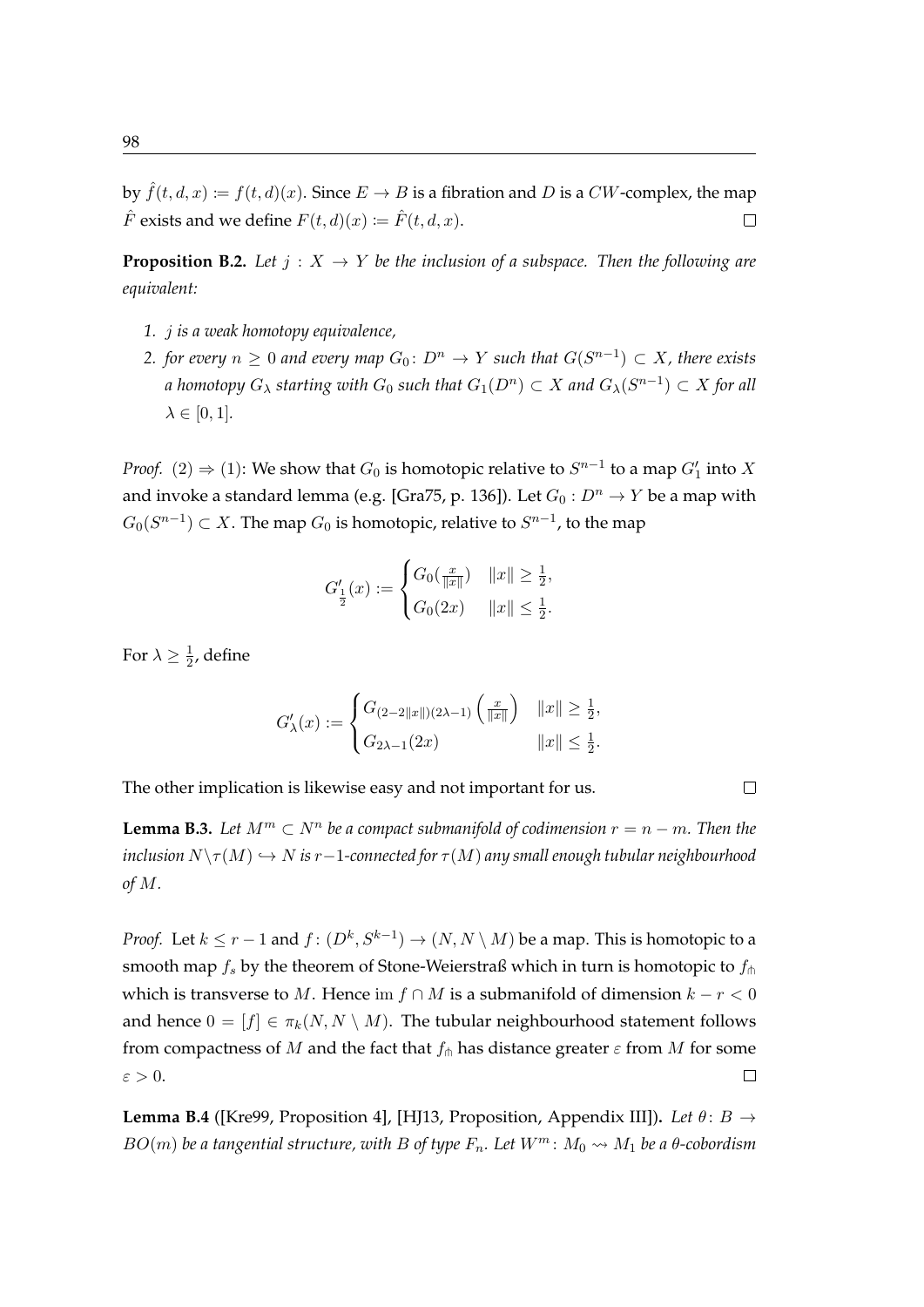and let  $M_1 \to B$  be n-connected. If  $n \leq \frac{m}{2}-1$ , there exists a  $\theta$ -cobordism  $W' \colon M_0 \rightsquigarrow M_1$  $\mathit{such that}\ (W',M_1) \text{ is }n\text{-connected. If furthermore }M_0\to B \text{ is also }n\text{-connected, there exists a}$  $\theta$ -cobordism  $W' \colon M_0 \leadsto M_1$  such that  $(W', M_i)$  is n-connected for  $i = 0, 1$ . Furthermore  $W'$ *is* θ*-cobordant to* W *relative to the boundary.*

*Proof.* We may perform surgery on the interior of W to turn  $W \rightarrow B$  into an nconnected. From the long exact sequence for the triple  $(B, W, M_i)$  we get that  $M_i \hookrightarrow W$ is an isomorphism on  $\pi_k$  for  $k \leq n-1$ . It remains to show that it can be made surjective on  $\pi_n$ . Consider the sequence

$$
\pi_n(M_0) \xrightarrow{c} \pi_n(W) \xrightarrow{b} \pi_n(W, M_0) \xrightarrow{0} \pi_{n-1}(M_0) \xrightarrow{\cong} \pi_{n-1}(W)
$$
\n
$$
\downarrow a
$$
\n
$$
\pi_n(B)
$$

Since  $\pi_n(W, M_0)$  is a finitely generated  $\mathbb{Z} \pi_1$ -module and b is surjective, we find elements  $x_1, \ldots, x_l \in \pi_n(W)$  that are mapped to generators. Also, there are preimages  $y_1,\ldots,y_l\,\in\,\pi_n(M_0)$  of  $a(x_1),\ldots,a(x_l).$  Let  $z_i\,:=\,x_i\,-\,c(y_i).$  Then the  $b(z_i)$  still are generators and  $a(z_i) = 0$ . For this reason and by the Whitney embedding theorem one can assume that  $z_i$  are represented by embeddings  $\varphi_i$  with trivial normal bundle and hence they can be surgered away. Therefore we get a cobordism  $W'$  such that  $(W',M_0)$ is *n*-connected and  $W'$  is obtained by performing  $n + 1$ -surgeries on the interior of W. Furthermore,  $a \circ \varphi_i|_{S^n \times \{0\}}$  is nullhomotopic and hence it can be extended to a map  $\tilde{\varphi}_i\colon D^{n+1}\to B$  and we get a structure map  $W_{\varphi_i}\to B.$  So,  $W'$  is also a  $\theta$ -cobordism.

We now do the same trick for  $M_1$  but we have to show that the connectivity of  $(W, M_0)$ is not destroyed if an  $n+1$ -surgery is performed. Let  $\varphi\colon S^n\times D^{d-n}\hookrightarrow W$  be an  $n + 1$ -surgery embedding and let  $W := W \setminus \text{im } \varphi$ . We get

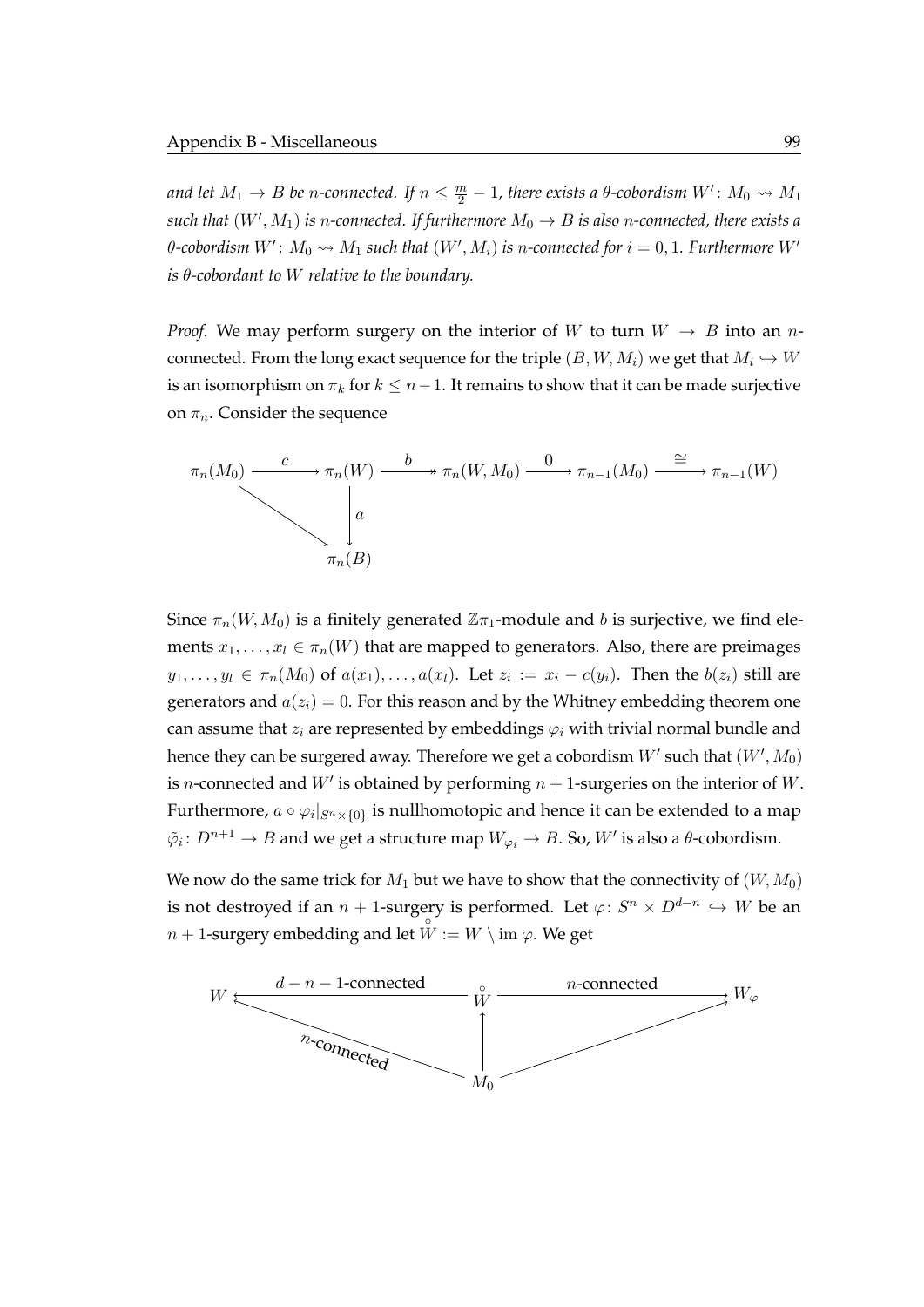Since  $d - n - 1 \ge \frac{d}{2} > n$ , the middle vertical map and hence  $M_0 \hookrightarrow W_{\varphi}$  are nconnected.  $\Box$ 

**Lemma B.5.** *Let*  $f: X \to X$  *be a map. Then there exists a long exact sequence* 

$$
\cdots \to H^n(X) \xrightarrow{f^*-1} H^n(X) \xrightarrow{\delta} H^{n+1}(T_f) \xrightarrow{i^*} H^{n+1}(X) \to \dots
$$

*which is called the Wang sequence. This reduces to a short exact sequence*

$$
0 \longrightarrow H^{n}(X)_{f} \stackrel{\delta}{\longrightarrow} H^{n+1}(T_{f}) \stackrel{i^{*}}{\longrightarrow} H^{n+1}(X)^{f} \longrightarrow 0
$$

where  $A_f$  denotes the coinvariants and  $A^f$  the invariants of  $A$  with respect to  $f.$ 

*Proof.* This is dual to [\[Hat02,](#page-120-3) Example 2.48]. Consider the quotient map  $q: (X \times I, X \times I)$  $\partial I$ )  $\rightarrow$  ( $T_f$ , X). We have the following diagram:

$$
H^{n}(X)
$$
\n
$$
\cong \begin{pmatrix} 1 \\ (a, b) \mapsto b - a \end{pmatrix}
$$
\n
$$
(a \mapsto f^{*}a - a \qquad \qquad \cdots \qquad \qquad \text{coker}(j^{*}) = (H^{n}(X) \oplus H^{n}(x))/\Delta
$$
\n
$$
\cong \begin{bmatrix} 1 \\ \delta \\ \vdots \\ \delta \\ \vdots \end{bmatrix}
$$
\n
$$
(q|_{X \times \{0\}})^{*} \oplus (q|_{X \times \{1\}})^{*} = id \oplus f
$$
\n
$$
H^{n+1}(X \times I, X \times \partial I)
$$
\n
$$
\cong \begin{bmatrix} 1 \\ q^{*} \\ \vdots \\ q^{*} \\ \vdots \end{bmatrix}
$$
\n
$$
\cong \begin{bmatrix} 1 \\ q^{*} \\ \vdots \\ q^{*} \\ \vdots \end{bmatrix}
$$
\n
$$
\cong \begin{bmatrix} 1 \\ q^{*} \\ \vdots \\ q^{*} \\ \vdots \end{bmatrix}
$$
\n
$$
\cong \begin{bmatrix} 1 \\ q^{*} \\ \vdots \\ q^{*} \\ \vdots \end{bmatrix}
$$

where  $j^*$  and the vertical map  $\delta$  come from the long exact sequence for  $(X \times I, X \times \partial I)$ . The dashed arrows give the desired sequence. $\Box$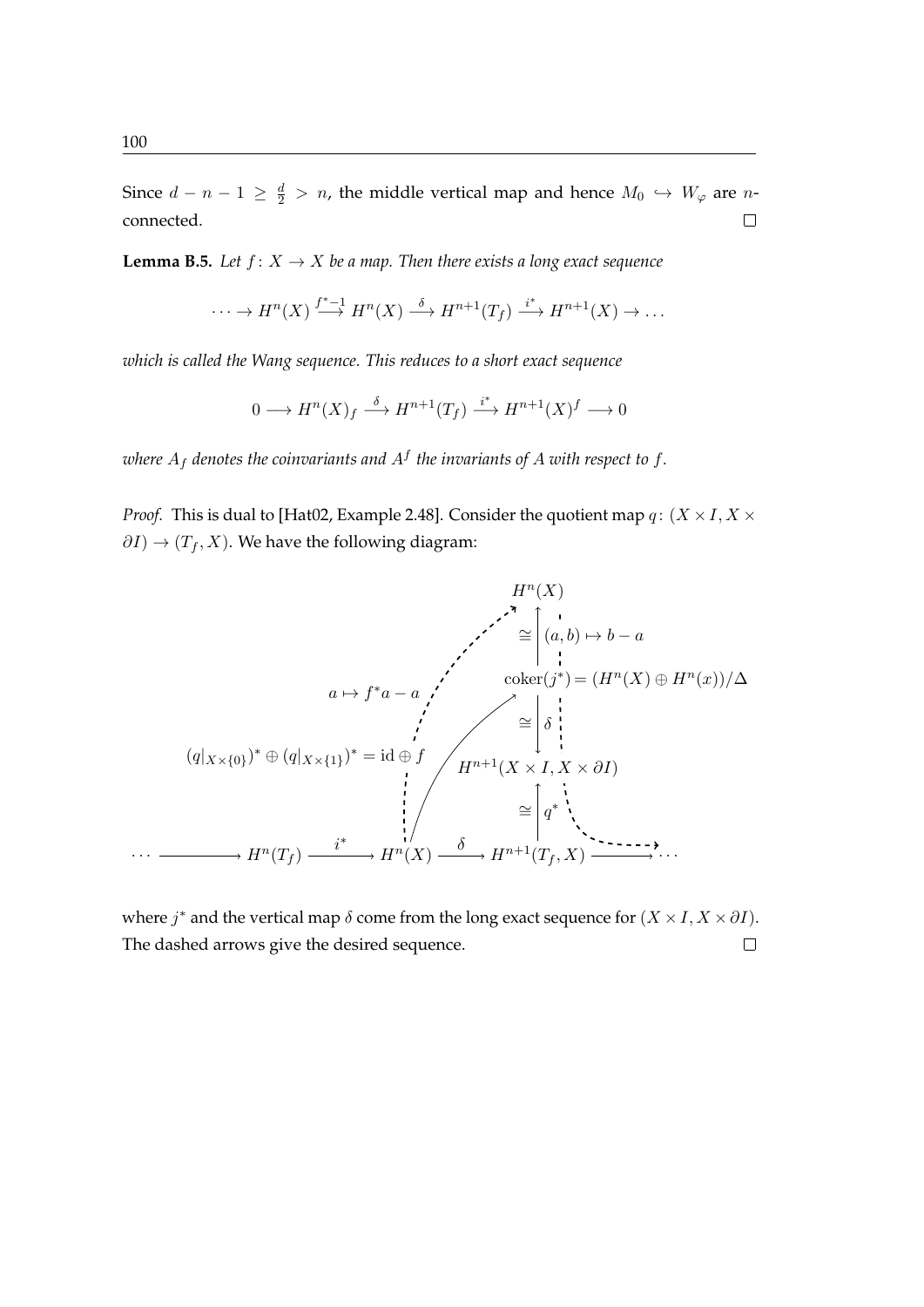## **Bibliography**

- [AB02] K. Akutagawa and B. Botvinnik. The relative Yamabe invariant. *Comm. Anal. Geom.*, 10(5):935–969, 2002.
- [ABP67] D. W. Anderson, E. H. Brown, Jr., and F. P. Peterson. The structure of the Spin cobordism ring. *Ann. of Math. (2)*, 86:271–298, 1967.
- [Ada93] M. Adachi. *Embeddings and Immersions*. Translations of mathematical monographs. American Mathematical Society, 1993.
- [AS63] M. F. Atiyah and I. M. Singer. The index of elliptic operators on compact manifolds. *Bull. Amer. Math. Soc.*, 69:422–433, 1963.
- [BERW17] B. Botvinnik, J. Ebert, and O. Randal-Williams. Infinite loop spaces and positive scalar curvature. *Invent. Math.*, 209(3):749–835, 2017.
- [BHS64] H. Bass, A. Heller, and R. G. Swan. The Whitehead group of a polynomial extension. *Inst. Hautes Etudes Sci. Publ. Math. ´* , (22):61–79, 1964.
- [BHSW10] B. Botvinnik, B. Hanke, T. Schick, and M. Walsh. Homotopy groups of the moduli space of metrics of positive scalar curvature. *Geom. Topol.*, 14(4):2047– 2076, 2010.
	- [Bre93] G.E. Bredon. *Topology and Geometry*. Graduate texts in mathematics. Springer, 1993.
	- [Car88] R. Carr. Construction of manifolds of positive scalar curvature. *Trans. Amer. Math. Soc.*, 307(1):63–74, 1988.
	- [Cer70] J. Cerf. La stratification naturelle des espaces de fonctions differentiables ´ réelles et le théorème de la pseudo-isotopie. *Inst. Hautes Études Sci. Publ. Math.*, 39:5–173, 1970.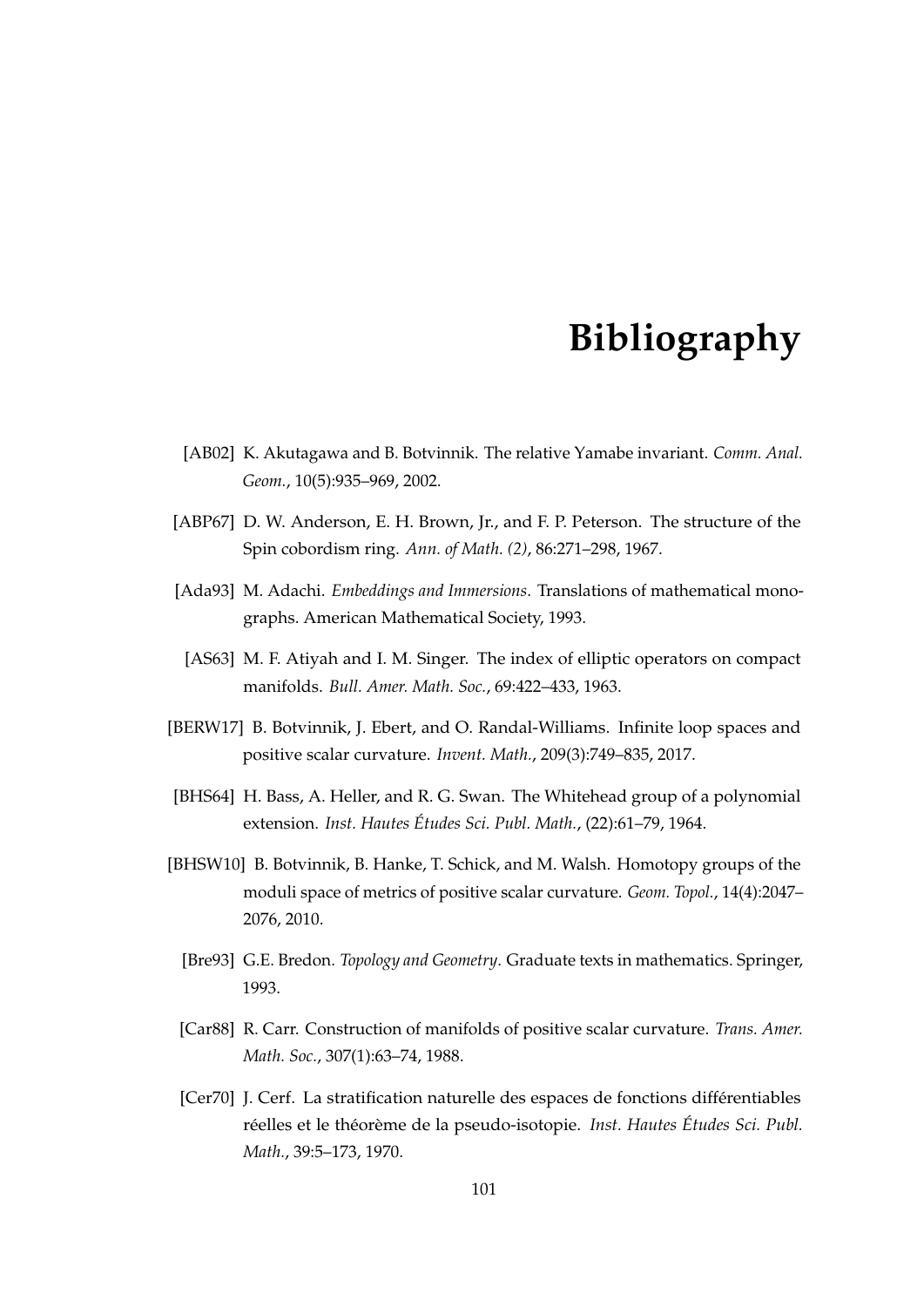- [Che04a] V. Chernysh. A quasifibration of spaces of positive scalar curvature metrics. *ArXiv Mathematics e-prints*, May 2004.
- [Che04b] V. Chernysh. On the homotopy type of the space  $\mathcal{R}^+(M)$ . *ArXiv Mathematics e-prints*, May 2004.
	- [CS13] D. Crowley and T. Schick. The Gromoll filtration, KO-characteristic classes and metrics of positive scalar curvature. *Geom. Topol.*, 17(3):1773–1789, 2013.
- [CSS16] D. Crowley, T. Schick, and W. Steimle. Harmonic spinors and metrics of positive curvature via the Gromoll filtration and Toda brackets. *ArXiv e-prints*, December 2016.
- [Die08] T. Dieck. *Algebraic Topology*. EMS textbooks in mathematics. European Mathematical Society, 2008.
- [Ebe06] J. Ebert. *Characteristic classes of spin surface bundles: applications of the Madsen-Weiss theory*, volume 381 of *Bonner Mathematische Schriften [Bonn Mathematical Publications]*. Universitat Bonn, Mathematisches Institut, Bonn, 2006. Disser- ¨ tation, Rheinische Friedrich-Wilhelms-Universitat Bonn, Bonn, 2006. ¨
- [EF18] J. Ebert and G. Frenck. The Gromov-Lawson-Chernysh surgery theorem. *ArXiv e-prints*, July 2018.
- [ERW17a] J. Ebert and O. Randal-Williams. Infinite loop spaces and positive scalar curvature in the presence of a fundamental group. *ArXiv e-prints*, November 2017.
- <span id="page-119-0"></span>[ERW17b] J. Ebert and O. Randal-Williams. Semi-simplicial spaces. *ArXiv e-prints*, May 2017.
	- [GG73] M. Golubitsky and V. Guillemin. *Stable mappings and their singularities*. Springer-Verlag, New York-Heidelberg, 1973. Graduate Texts in Mathematics, Vol. 14.
	- [GL80] M. Gromov and H. B. Lawson, Jr. The classification of simply connected manifolds of positive scalar curvature. *Ann. of Math. (2)*, 111(3):423–434, 1980.
	- [GL83] M. Gromov and H. B. Lawson, Jr. Positive scalar curvature and the Dirac operator on complete Riemannian manifolds. *Inst. Hautes Etudes Sci. Publ. ´ Math.*, pages 83–196 (1984), 1983.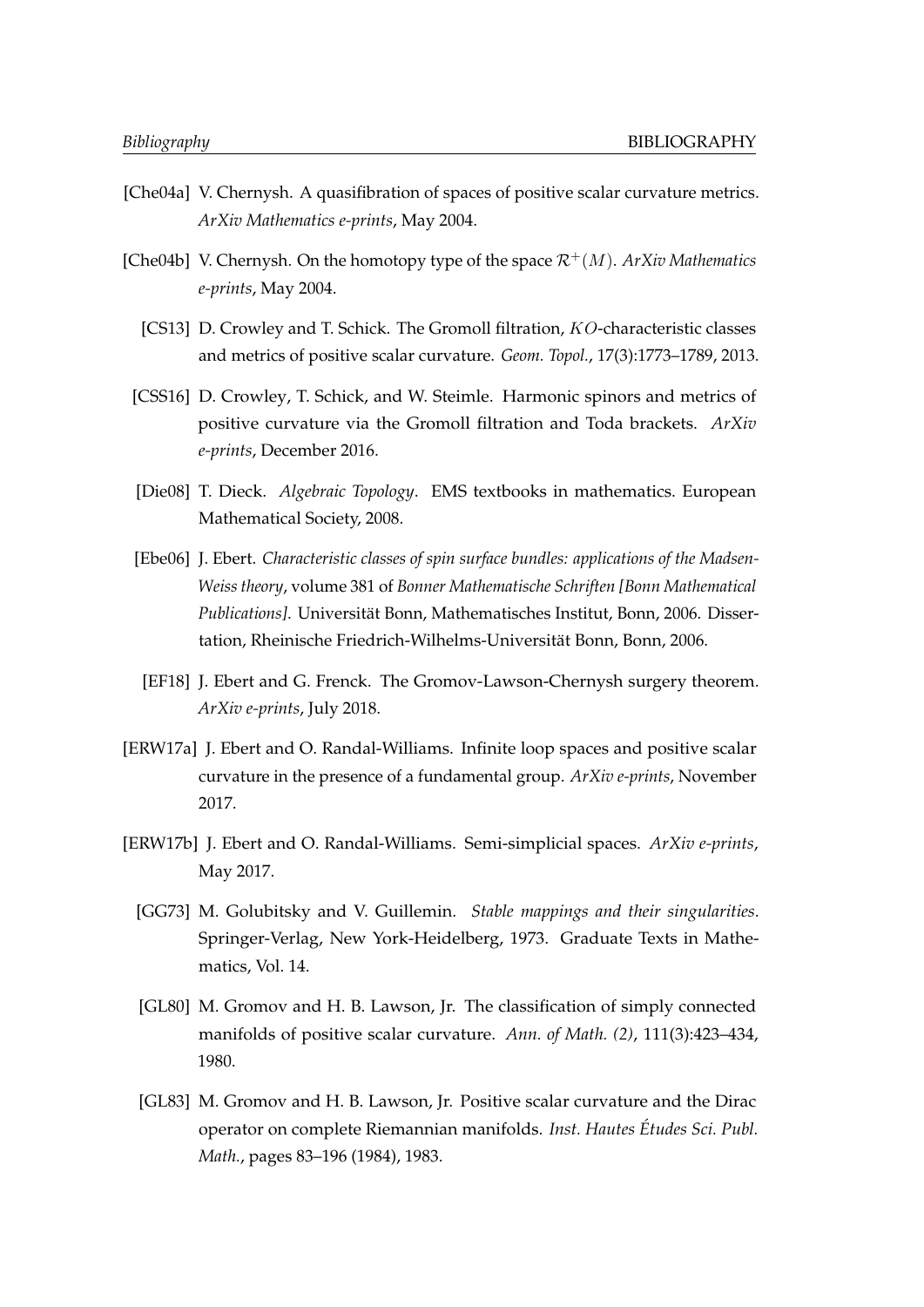- <span id="page-120-1"></span>[Gra75] B. Gray. *Homotopy Theory: An Introduction to Algebraic Topology*. Pure and Applied Mathematics. Elsevier Science, 1975.
- [GRW10] S. Galatius and O. Randal-Williams. Monoids of moduli spaces of manifolds. *Geom. Topol.*, 14(3):1243–1302, 2010.
- [GRW14] S. Galatius and O. Randal-Williams. Stable moduli spaces of highdimensional manifolds. *Acta Math.*, 212(2):257–377, 2014.
- [GRW16] S. Galatius and O. Randal-Williams. Abelian quotients of mapping class groups of highly connected manifolds. *Math. Ann.*, 365(1-2):857–879, 2016.
	- [Haj88] B. Hajduk. Metrics of positive scalar curvature on spheres and the Gromov-Lawson conjecture. *Math. Ann.*, 280(3):409–415, 1988.
- [Hat75] A. E. Hatcher. Higher simple homotopy theory. *Ann. of Math. (2)*, 102(1):101– 137, 1975.
- <span id="page-120-3"></span>[Hat02] A. Hatcher. *Algebraic Topology*. Algebraic Topology. Cambridge University Press, 2002.
- [Hat17] A Hatcher. Vector bundles & k-theory. incomplete book draft, version 2.2, 11 2017.
- [Hir76] M.W. Hirsch. *Differential Topology*. Graduate Texts in Mathematics. Springer New York, 1976.
- [Hit74] N. Hitchin. Harmonic spinors. *Advances in Math.*, 14:1–55, 1974.
- <span id="page-120-2"></span>[HJ13] F. Hebestreit and M. Joachim. Twisted Spin cobordism and positive scalar curvature. *ArXiv e-prints*, November 2013.
- [Hoe16] S. Hoelzel. Surgery stable curvature conditions. *Math. Ann.*, 365(1-2):13–47, 2016.
- [HSS14] B. Hanke, T. Schick, and W. Steimle. The space of metrics of positive scalar curvature. *Publ. Math. Inst. Hautes Etudes Sci. ´* , 120:335–367, 2014.
- <span id="page-120-0"></span>[Igu88] K. Igusa. The stability theorem for smooth pseudoisotopies. K*-Theory*, 2(1-2):vi+355, 1988.
- [KL05] M. Kreck and W. Lück. The Novikov conjecture, volume 33 of Oberwolfach Seminars. Birkhäuser Verlag, Basel, 2005. Geometry and algebra.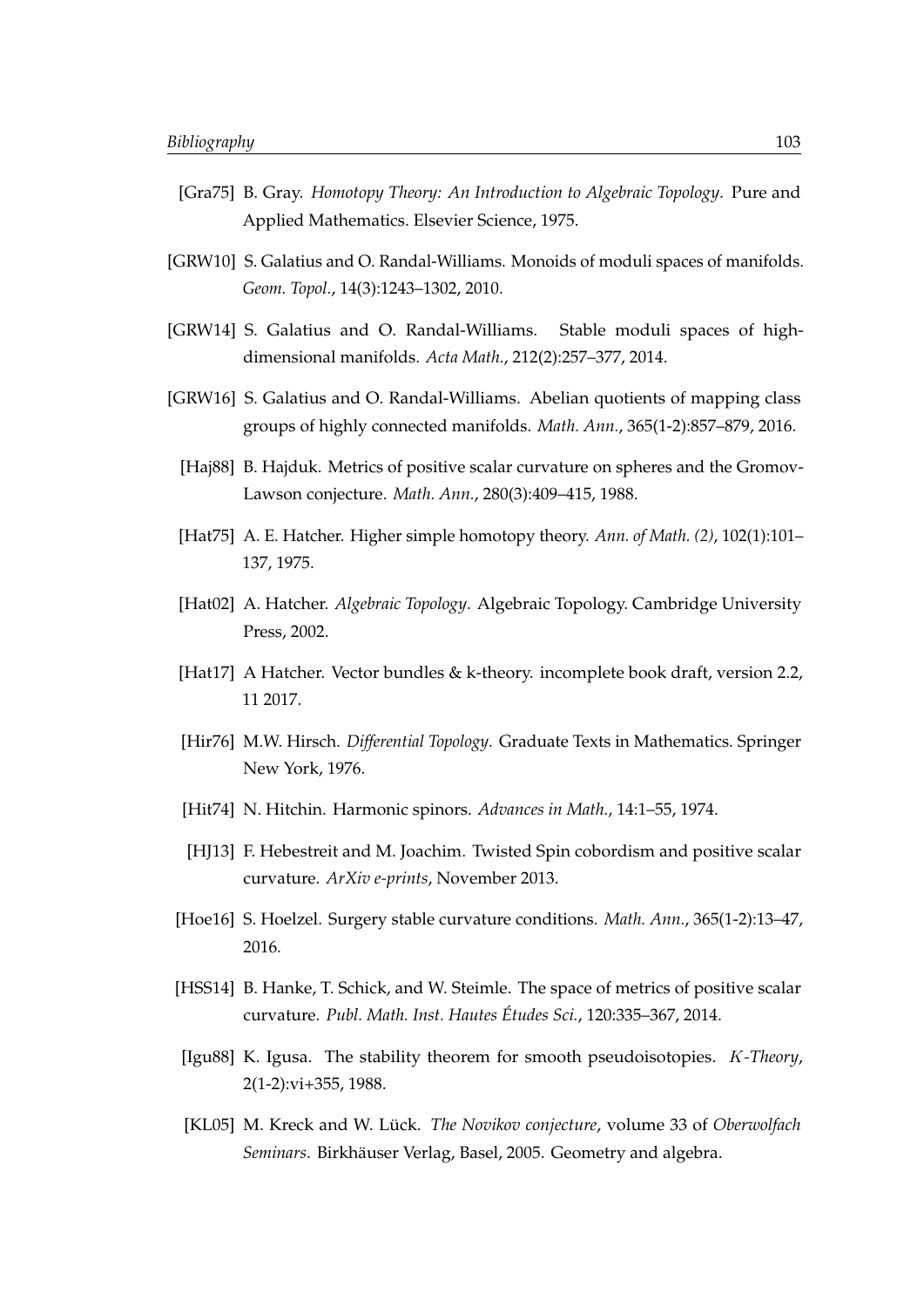- [Kor18] J.-B. Kordaß. On the space of riemannian metrics satisfying surgery stable curvature conditions. *ArXiv e-prints*, August 2018.
	- [Kra] A. Krause. Is  $su(3)/so(3)$  cobordant with a mapping torus? MathOverflow. URL:https://mathoverflow.net/q/164720 (version: 2014-04-30).
- [Kre76] M. Kreck. Cobordism of odd-dimensional diffeomorphisms. *Topology*, 15(4):353–361, 1976.
- <span id="page-121-0"></span>[Kre99] M. Kreck. Surgery and duality. *Ann. of Math. (2)*, 149(3):707–754, 1999.
- [Lab97] M.-L. Labbi. Stability of the *p*-curvature positivity under surgeries and manifolds with positive Einstein tensor. *Ann. Global Anal. Geom.*, 15(4):299– 312, 1997.
- [Lic63] A. Lichnerowicz. Spineurs harmoniques. *C. R. Acad. Sci. Paris*, 257:7–9, 1963.
- [Mac71] S. MacLane. *Categories for the working mathematician*. Springer-Verlag, New York-Berlin, 1971. Graduate Texts in Mathematics, Vol. 5.
- [Mat02] Y. Matsumoto. *An introduction to Morse theory*, volume 208 of *Translations of Mathematical Monographs*. American Mathematical Society, Providence, RI, 2002. Translated from the 1997 Japanese original by Kiki Hudson and Masahico Saito, Iwanami Series in Modern Mathematics.
- [Mil65] J. W. Milnor. *Lectures on the* h*-cobordism theorem*. Notes by L. Siebenmann and J. Sondow. Princeton University Press, Princeton, N.J., 1965.
- [MS74] J. W. Milnor and J. D. Stasheff. *Characteristic classes*. Princeton University Press, Princeton, N. J.; University of Tokyo Press, Tokyo, 1974. Annals of Mathematics Studies, No. 76.
- [MT91] M. Mimura and H. Toda. *Topology of Lie Groups, I and II*. Translations of Mathematical Monographs. American Mathematical Society, 1991.
- [MW07] I. Madsen and M. Weiss. The stable moduli space of Riemann surfaces: Mumford's conjecture. *Ann. of Math. (2)*, 165(3):843–941, 2007.
- [Neu71] W. D. Neumann. Fibering over the circle within a bordism class. *Math. Ann.*, 192:191–192, 1971.
- [Pal66] R. S. Palais. Homotopy theory of infinite dimensional manifolds. *Topology*, 5:1–16, 1966.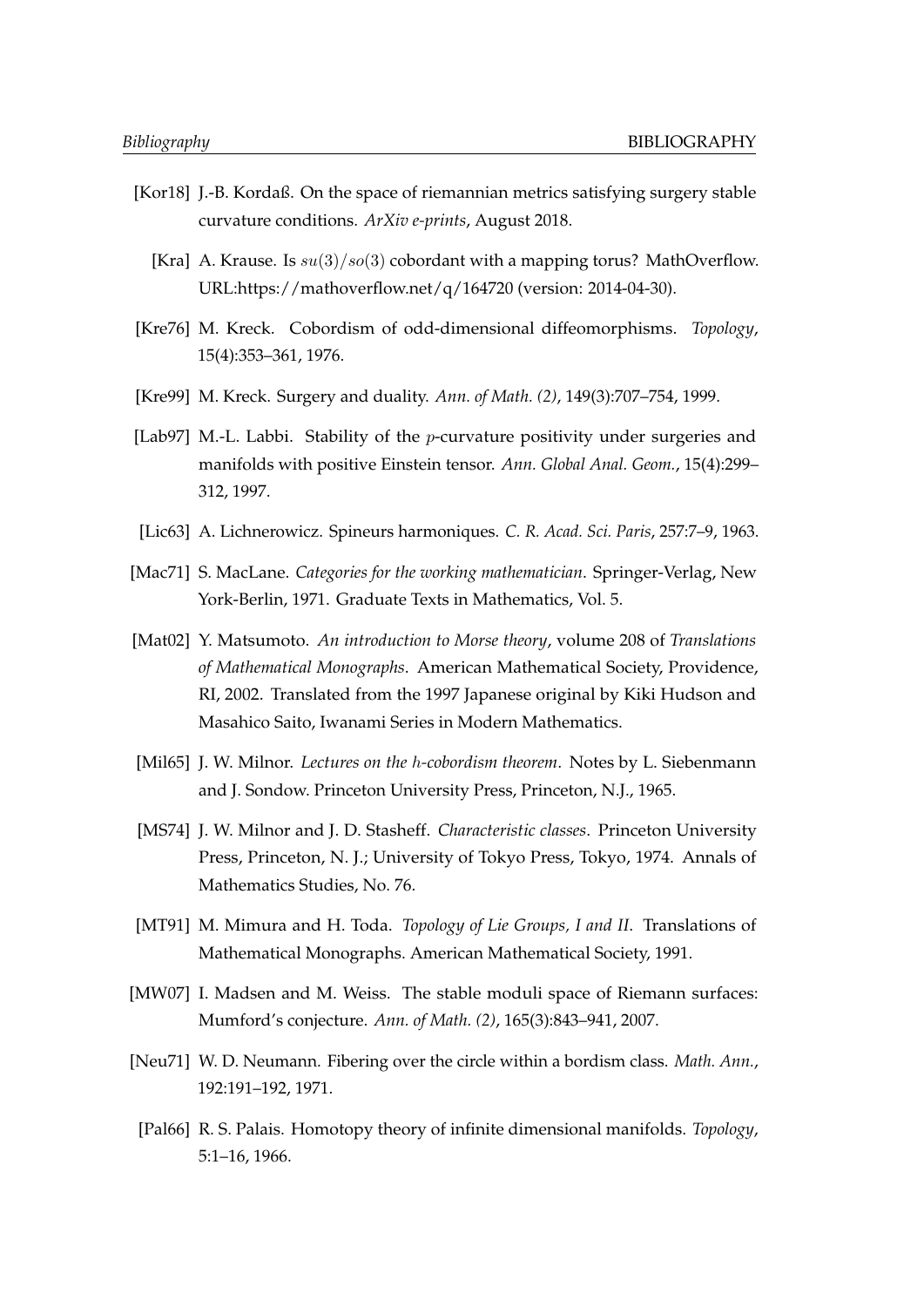- [Per17] N. Perlmutter. Cobordism Categories and Parametrized Morse Theory. *ArXiv e-prints*, March 2017.
- [Sch98] T. Schick. A counterexample to the (unstable) Gromov-Lawson-Rosenberg conjecture. *Topology*, 37(6):1165–1168, 1998.
- [Sma62] S. Smale. On the structure of manifolds. *Amer. J. Math.*, 84:387–399, 1962.
- [Sto92] S. Stolz. Simply connected manifolds of positive scalar curvature. *Ann. of Math. (2)*, 136(3):511–540, 1992.
- [SY79] R. Schoen and S. T. Yau. On the structure of manifolds with positive scalar curvature. *Manuscripta Math.*, 28(1-3):159–183, 1979.
- [Tho54] R. Thom. Quelques propriétés globales des variétés différentiables. *Comment. Math. Helv.*, 28:17–86, 1954.
- [TW15] W. Tuschmann and D. J. Wraith. *Moduli spaces of Riemannian metrics*, volume 46 of *Oberwolfach Seminars*. Birkhauser Verlag, Basel, 2015. Second ¨ corrected printing.
- [Wal60] C. T. C. Wall. Determination of the cobordism ring. *Ann. of Math. (2)*, 72:292–311, 1960.
- [Wal71] C. T. C. Wall. Geometrical connectivity. I. *J. London Math. Soc. (2)*, 3:597–604, 1971.
- [Wal11] M. Walsh. Metrics of positive scalar curvature and generalised Morse functions, Part I. *Mem. Amer. Math. Soc.*, 209(983):xviii+80, 2011.
- [Wal13] M. Walsh. Cobordism invariance of the homotopy type of the space of positive scalar curvature metrics. *Proc. Amer. Math. Soc.*, 141(7):2475–2484, 2013.
- [Wal14] M. Walsh. Metrics of positive scalar curvature and generalised Morse functions, Part II. *Trans. Amer. Math. Soc.*, 366(1):1–50, 2014.
- [Wal16] C. T. C. Wall. *Differential topology*. Cambridge University Press, 2016.
- [Win71] H. E. Winkelnkemper. *ON EQUATORS OF MANIFOLDS AND THE ACTION OF* Θ*('N)*. ProQuest LLC, Ann Arbor, MI, 1971. Thesis (Ph.D.)–Princeton University.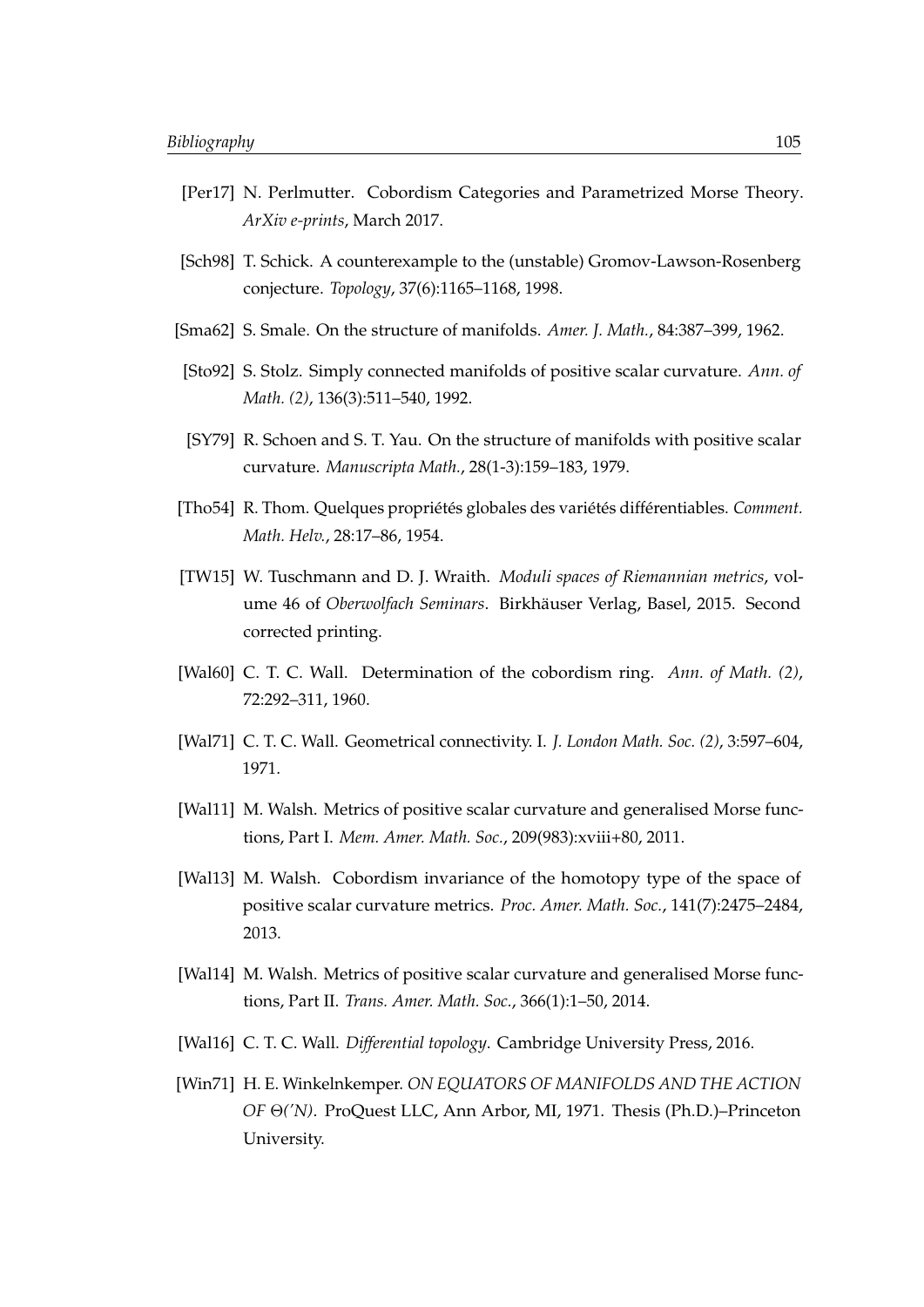[Wol12] J. Wolfson. Manifolds with k-positive Ricci curvature. In *Variational problems in differential geometry*, volume 394 of *London Math. Soc. Lecture Note Ser.*, pages 182–201. Cambridge Univ. Press, Cambridge, 2012.